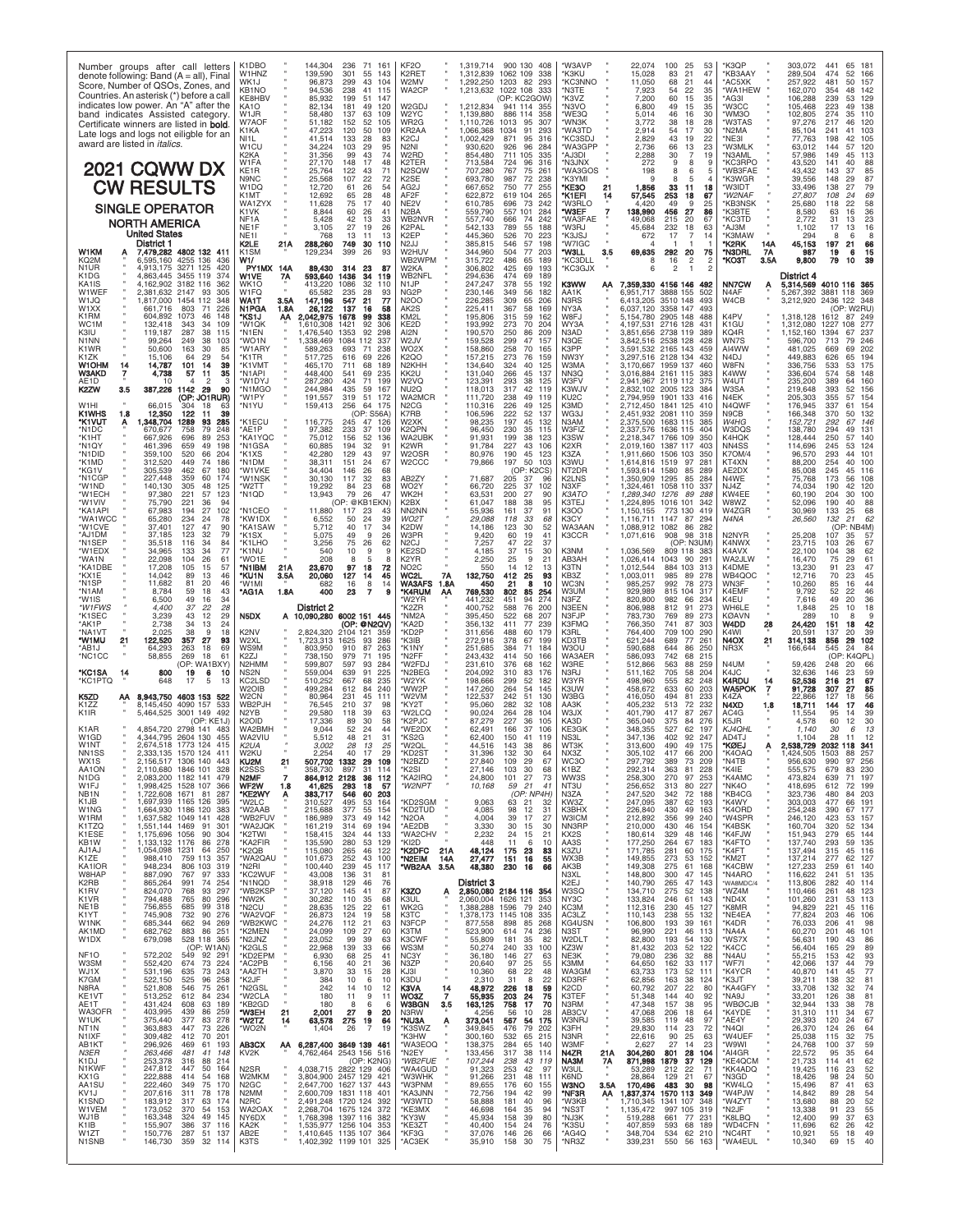| *N4YHC<br>*K2HYD<br>*WB5KFP<br>*WØAAL<br>*AA2MX<br>*N4KGL<br>*NQ4K<br>*W4RYW<br>*K4OMD<br>*N8GU<br>*KEØL<br>*W4GDG<br>*KC4WQ                             | 9,648<br>57<br>30<br>42<br>9,315<br>92<br>28<br>53<br>9,216<br>53<br>30<br>42<br>68<br>8,113<br>24<br>37<br>62<br>14<br>37<br>7.293<br>59<br>29<br>6.106<br>42<br>6,075<br>50<br>30<br>15<br>3,655<br>33<br>20<br>23<br>3,458<br>33<br>11<br>27<br>2,808<br>31<br>21<br>15<br>2,747<br>26<br>17<br>24<br>1,860<br>28<br>11<br>19<br>1,392<br>20<br>9<br>15                                                                                       | N6DW<br>K4SO<br>W3OA<br>W4RO<br>W4EAB<br>N <sub>1</sub> OKL<br>KB4FB<br>K2PS<br>N1MHV<br>KS4X<br>K8AC<br><b>NA4J</b><br>K4DXV                                     | 61,502<br>144<br>46<br>115<br>152<br>54,180<br>31<br>98<br>50,061<br>147<br>36<br>87<br>44,200<br>126<br>48<br>82<br>131<br>51<br>44.162<br>91<br>40.171<br>127<br>52<br>87<br>38.775<br>112<br>45<br>96<br>38,720<br>147<br>43<br>78<br>36,869<br>123<br>49<br>112<br>107<br>37<br>32.364<br>79<br>27,772<br>103<br>21<br>85<br>26,400<br>109<br>24<br>64<br>28<br>25.740<br>98<br>71                                    | K5RX<br>K1JD<br>KD5J<br>NE5A<br>W5KU<br>K5MV<br>K5GQ<br>KD5QHV<br>WA9JBR<br>AE5X<br>WQ5R<br>K5EMI<br>AD5CQ                                                            | 945,314<br>926 110<br>276<br>419,124<br>97<br>527<br>221<br>123,376<br>283<br>59<br>117<br>120,576<br>293<br>45<br>112<br>101,732<br>324<br>38<br>78<br>79,442<br>202<br>45<br>112<br>45,260<br>138<br>40<br>84<br>33,428<br>141<br>51<br>71<br>32,508<br>122<br>32<br>76<br>29,746<br>100<br>34<br>73<br>24,232<br>98<br>41<br>63<br>18,887<br>141<br>43<br>58<br>5,445<br>88<br>26<br>29                                | K6XX<br>Α<br>K6NA<br>AJ6V<br>W4EF<br>K6AR<br>W1PR<br>N6NZ<br>K6NR<br>K6YK<br><b>K6FA</b><br>W6FA<br>K6RB                                              | District 6<br>2,950,973 2318 146<br>321<br>1,870,506<br>1631 138<br>285<br>638,960<br>978<br>94<br>151<br>93<br>437.568<br>611<br>165<br>307,665<br>514<br>62<br>153<br>435<br>249,948<br>79<br>133<br>234,522<br>468<br>70<br>132<br>401<br>77<br>233,673<br>142<br>152,184<br>298<br>71<br>133<br>137,223<br>290<br>73<br>120<br>121,068<br>259<br>62<br>115<br>110,366<br>300<br>59<br>80                                                | 'W6SIY<br>*KØDTJ<br>*WF6F<br>'WQ6X<br>'W6NX<br>AI6DO<br>*AB6BR<br>KN6IPE<br>'K5CAO<br>*AG6JA<br>*N9DK<br><b>'K6ICS</b><br>28A<br>*WU6P<br>14A                          | 6,300<br>41<br>29<br>31<br>4,838<br>36<br>27<br>32<br>4,140<br>38<br>19<br>27<br>45<br>4.059<br>21<br>20<br>3,950<br>41<br>26<br>24<br>34<br>24<br>3.555<br>21<br>54<br>16<br>2.432<br>16<br>1,827<br>44<br>14<br>15<br>1,539<br>23<br>18<br>1,025<br>19<br>13<br>12<br>9<br>209<br>6<br>5<br>168<br>15<br>7<br>6,591<br>69<br>16<br>23                                                          |
|----------------------------------------------------------------------------------------------------------------------------------------------------------|--------------------------------------------------------------------------------------------------------------------------------------------------------------------------------------------------------------------------------------------------------------------------------------------------------------------------------------------------------------------------------------------------------------------------------------------------|-------------------------------------------------------------------------------------------------------------------------------------------------------------------|---------------------------------------------------------------------------------------------------------------------------------------------------------------------------------------------------------------------------------------------------------------------------------------------------------------------------------------------------------------------------------------------------------------------------|-----------------------------------------------------------------------------------------------------------------------------------------------------------------------|---------------------------------------------------------------------------------------------------------------------------------------------------------------------------------------------------------------------------------------------------------------------------------------------------------------------------------------------------------------------------------------------------------------------------|-------------------------------------------------------------------------------------------------------------------------------------------------------|---------------------------------------------------------------------------------------------------------------------------------------------------------------------------------------------------------------------------------------------------------------------------------------------------------------------------------------------------------------------------------------------------------------------------------------------|------------------------------------------------------------------------------------------------------------------------------------------------------------------------|--------------------------------------------------------------------------------------------------------------------------------------------------------------------------------------------------------------------------------------------------------------------------------------------------------------------------------------------------------------------------------------------------|
| *W4JOV<br>*W4NBS<br>U8UN*<br>*AI4QQ<br>*K4MZE<br>*AA4HG<br>*AI4UN<br>*KK6OKU<br>*WA2LMC<br>*N4HA<br>28<br>*WB4TDH<br>21<br>*K1TN<br>*W4DL<br>*N6MA<br>14 | 1,178<br>21<br>14<br>17<br>1,150<br>21<br>9<br>14<br>1,080<br>20<br>15<br>15<br>899<br>18<br>15<br>16<br>609<br>13<br>9<br>12<br>14<br>425<br>11<br>14<br>312<br>12<br>5<br>17<br>6<br>78<br>10<br>9<br>34<br>8<br>4,968<br>60<br>22<br>14<br>201,480<br>587<br>29<br>91<br>103<br>17,220<br>14<br>46<br>4,332<br>48<br>9<br>29<br>76,410<br>314<br>-23<br>67                                                                                    | NN4NT<br>W4PF<br>K4NMR<br>W4WWQ<br>W4VIC<br>AJ4A<br>KG4QIV<br>K4AFE<br>K4ZRJ<br>N4L Z<br>N <sub>4</sub> OI<br>WS6X<br>N4DE<br>N <sub>4</sub> E <sub>S</sub>       | 22,632<br>96<br>28<br>64<br>101<br>57<br>22,272<br>30<br>20,240<br>100<br>22<br>58<br>96<br>36<br>60<br>19,296<br>18,711<br>98<br>21<br>56<br>13,206<br>54<br>46<br>47<br>12,784<br>81<br>23<br>45<br>10,492<br>70<br>16<br>45<br>7,620<br>47<br>21<br>39<br>7,526<br>55<br>17<br>36<br>4,230<br>33<br>20<br>27<br>33<br>17<br>25<br>3,738<br>3,139<br>36<br>17<br>26<br>25<br>22<br>2.394<br>16                          | N5EE<br>N5HZ<br>KF5TWJ<br>N5AW<br>21<br>KZ5J<br>NN <sub>1</sub> N<br>7<br>N5JJ<br>W5SJ<br>K5IB<br>3.5<br>W5ZN<br>1.8<br>'WQ5L<br>Ą<br>'K5FUV<br>'NN5T<br>'K5XU        | 3,366<br>41<br>11<br>23<br>37<br>18<br>29<br>2.632<br>13<br>736<br>14<br>10<br>537,180<br>1385<br>33<br>107<br>23<br>62,006<br>273<br>63<br>572,859<br>1496<br>37<br>110<br>148,068<br>529<br>28<br>80<br>270<br>20<br>43,928<br>48<br>16<br>16,576<br>113<br>40<br>246<br>22<br>59<br>33,291<br>704,536<br>783<br>93<br>229<br>237<br>610,836<br>717<br>90<br>498,393<br>618<br>84<br>209<br>349,800<br>83<br>192<br>469 | WA6URY<br>N6TQ<br>N6KN<br>W6AYC<br>NG6X<br>N6GP<br><b>N6VI</b><br>N3FAA<br>K6VVK<br>KB6CA<br><b>K6XC</b><br>N6VOH<br>NA <sub>2</sub> CC<br>W6YA<br>14 | 98,778<br>237<br>66<br>97<br>86,652<br>190<br>69<br>105<br>59,740<br>186<br>49<br>67<br>202<br>57,780<br>45<br>63<br>45<br>35,595<br>156<br>68<br>33,814<br>121<br>46<br>60<br>29<br>47<br>21,204<br>109<br>20,640<br>99<br>35<br>51<br>37<br>15,050<br>102<br>49<br>4,450<br>55<br>22<br>28<br>27<br>11<br>1,633<br>12<br>1,295<br>49<br>19<br>18<br>1.272<br>23<br>8<br>16<br>389,532<br>1095<br>32<br>100                                | N9RV<br>А<br>WJ9B<br>W7YAQ<br>NX1P<br>KC7V<br>KD7H<br>KS7T<br>N7RK<br>W7GTF<br>W7FI<br>AD7XG<br>N7RO                                                                   | District 7<br>3402 148 355<br>4,469,155<br>122<br>1,761,823<br>1904<br>231<br>1,054,620<br>1004<br>126<br>252<br>780,096<br>1098<br>161<br>111<br>224,100<br>377<br>150<br>214.434<br>398<br>127<br>71<br>188,564<br>397<br>68<br>120<br>180,032<br>310<br>83<br>149<br>136,800<br>312<br>107<br>64<br>130,312<br>283<br>63<br>119<br>76,032<br>230<br>53<br>91<br>55,890<br>199<br>74<br>41     |
| *KG5HVO<br>*NW4V<br>*N4IU<br>*W4SCP<br>*K4DQP<br>*N2TNN<br>*WA1FCN<br>*K4SXT<br>*AD8J<br>*W4TJM<br>*N8RW                                                 | 27,840<br>126<br>25<br>55<br>13,805<br>88<br>15<br>40<br>57<br>21<br>2,573<br>10<br>132<br>9<br>6<br>5<br>(OP: WAØLJM)<br>90<br>5<br>$\overline{4}$<br>5<br>18<br>8<br>$\Delta$<br>2<br>137,830<br>492<br>26<br>84<br>256<br>27<br>82<br>77.717<br>14,991<br>108<br>12<br>45<br>14,942<br>44<br>121<br>18<br>(OP: WB4OMG)<br>2,448<br>10<br>36<br>24                                                                                             | W4JS<br>WC4X<br>N4XYZ<br>K4FW<br>WB4EHG<br>KR4F<br>21 A<br>NØSMX<br>W2UP<br>14A<br>W <sub>4GD</sub><br>N4JOW<br>K9OM<br>7Α<br>W4NZ<br>N4DU                        | $\overline{22}$<br>30<br>9<br>2,325<br>2,067<br>22<br>17<br>22<br>1,690<br>22<br>12<br>14<br>17<br>1,377<br>11<br>16<br>19<br>10<br>400<br>10<br>178,068<br>490<br>29<br>103<br>198<br>4<br>298,112<br>769<br>30<br>107<br>17,025<br>85<br>21<br>-54<br>2,077<br>31<br>23<br>8<br>386,124<br>1076<br>31<br>107<br>259,716<br>697<br>31<br>107<br>208<br>21<br>46.137<br>70                                                | 'WA5SOG<br>'AJ4F<br>'KG5U<br>'N5XE<br>'KN5A<br>'N5KWN<br>KC7QY<br>'K5ME<br>'N9NM<br>'WA5LFD<br>'W5IO<br>'N9OF<br>KC2LM                                                | 309,309<br>437<br>81<br>192<br>203,574<br>362<br>75<br>147<br>192,096<br>353<br>72<br>160<br>187,026<br>327<br>74<br>145<br>57<br>133,216<br>299<br>124<br>103,694<br>41<br>98<br>288<br>63<br>82,362<br>215<br>96<br>69,464<br>180<br>51<br>101<br>64.116<br>46<br>182<br>91<br>62,816<br>197<br>52<br>99<br>34,500<br>130<br>28<br>72<br>30,420<br>102<br>42<br>75<br>29,606<br>136<br>45<br>68                         | KB6A<br>W8KA/6<br>1.8<br>W6RKC<br>*W6ZL<br>'KJ6MBW<br>*N6YEU<br>'N7VM<br>'W7XZ<br>*N6MU<br>'W6JK<br>*N6RVI<br>*AI6SL<br>AC6YY                         | 496<br>12<br>17<br>197<br>8,320<br>23<br>180<br>9<br>5<br>F<br>213,353<br>388<br>71<br>132<br>96,720<br>234<br>58<br>97<br>47<br>244<br>91<br>91.908<br>68,906<br>210<br>53<br>78<br>51<br>66,548<br>200<br>76<br>48,516<br>136<br>66<br>90<br>129<br>46<br>38.184<br>65<br>25,441<br>104<br>46<br>57<br>122<br>25,192<br>40<br>54<br>22,680<br>105<br>38<br>52                                                                             | W7WR<br>N3QQ<br>K5MH<br>K7MY<br>W2HZ<br>NE7D<br>AAØIZ<br><b>NØVD</b><br>W7TX<br>W7AMR<br>W6RA<br>K17DG<br>21<br>W7WA<br>14                                             | 66<br>47,994<br>166<br>48<br>33,966<br>127<br>63<br>48<br>27,336<br>117<br>44<br>58<br>24,628<br>118<br>34<br>60<br>143<br>72<br>20,748<br>42<br>12,282<br>96<br>22<br>24<br>26<br>6,345<br>73<br>21<br>3,696<br>35<br>20<br>22<br>2,100<br>28<br>14<br>14<br>1,274<br>19<br>12<br>14<br>10<br>513<br>11<br>9<br>4,988<br>44<br>16<br>27<br>455,295<br>1330<br>93<br>34                          |
| *KO4AWC<br>*NY8Q<br>3.5<br>*W4DWS<br>1.8<br>KØZR<br>АΑ<br>NO9E<br>K4AB<br>N <sub>1</sub> LN<br><b>WO40</b><br>N4UU<br>N6AR<br>K4PI<br>N3JT<br>N4RV       | 660<br>14<br>$\overline{7}$<br>13<br>4<br>-1<br>-1<br>-1<br>289<br>14<br>8<br>9<br>3,907,926 2537 135<br>426<br>3,775,478<br>2460 136<br>427<br>3,704,256 2475 139<br>437<br>3.469.120 2127 140<br>452<br>442<br>3,009,646 1890 136<br>2680 104<br>2.995.650<br>346<br>2,970,648 1767 142<br>470<br>2.826.368<br>1804 137<br>431<br>2,772,728<br>1877 126<br>410<br>1580 139<br>2.573.667<br>458                                                 | K3RV<br>K3WT<br>W4PK<br>3.5A<br>K2KW<br>1.8A<br>WC4H<br>1,449,700<br>*N4XL<br>ΑА<br>'N4AO<br>1,060,800<br>'N3CKI<br>'AA4R<br>'WA4PGM<br>'N4PSE<br>K2MK<br>'W4EE   | 162<br>25<br>78<br>45.320<br>40.362<br>20<br>73<br>164<br>18<br>39,655<br>196<br>59<br>112<br>17,608<br>18<br>53<br>108<br>4<br>11<br>1124 116<br>359<br>958 102<br>-314<br>(OP: WC4E)<br>432,856<br>640<br>61<br>183<br>383,625<br>512<br>73<br>202<br>336,087<br>386<br>85<br>236<br>297,275<br>394<br>71<br>204<br>487<br>279,669<br>53<br>160<br>265,028<br>423<br>64<br>172                                          | 'K5ICW<br>'NO5W<br>'W8OV<br>'WB5BHS<br>'NA5YO<br>'AE5MM<br>'K7ZYV<br>'K5GM<br>KG5STP<br>'NZ7Q<br>21<br>'W5ESE<br>'K5MBA<br>*KD2KW<br>7                                | 28,726<br>131<br>34<br>72<br>28,413<br>19<br>134<br>58<br>27,474<br>111<br>40<br>74<br>22,230<br>95<br>35<br>60<br>18,424<br>87<br>38<br>60<br>6,579<br>49<br>35<br>16<br>35<br>3,645<br>18<br>27<br>15<br>608<br>9<br>10<br>208<br>10<br>6<br>18,666<br>43<br>151<br>18<br>36<br>2,112<br>12<br>20<br>17<br>224<br>-7<br>21,120<br>159<br>16<br>48                                                                       | 'W6NKR<br>*N7DA<br>*NC6V<br>'W6JBR<br>*N6PN<br>'KC8J<br>'W6YOY<br>'K6GTE<br>*KE6GLA<br>*K6GPB<br>*KN6BAZ<br><b>*KK6TV</b><br>*WB6BDD<br>*K6JF         | 33<br>14.112<br>85<br>39<br>66<br>20<br>28<br>8,064<br>77<br>22<br>6,370<br>27<br>50<br>21<br>21<br>5,502<br>55<br>5,439<br>18<br>19<br>40<br>3,392<br>16<br>16<br>92<br>2,988<br>19<br>17<br>2,720<br>28<br>19<br>21<br>12<br>2,516<br>29<br>22<br>24<br>1,995<br>19<br>16<br>1,972<br>52<br>18<br>16<br>37<br>1,326<br>14<br>12<br>1,276<br>36<br>15<br>14<br>49<br>1,200<br>15                                                           | N7TU<br>AA6AA<br>N5CR<br>K9JF<br>W7RM<br>7<br>N7WA<br>K7PJT<br>N7IX<br><b>K7RLD</b><br>N7GP<br>3.5<br>W7DRA<br>1.8<br>'WA7NB<br>Α<br>'K7HBN                            | 422,890<br>1205<br>96<br>34<br>297,840<br>801<br>102<br>34<br>264,492<br>835<br>33<br>91<br>243,375<br>707<br>35<br>90<br>663,375<br>1726<br>36<br>109<br>(OP: N6TR)<br>265,846<br>854<br>32<br>87<br>46,495<br>246<br>26<br>59<br>1,176<br>21<br>12<br>16<br>8<br>285<br>8<br>9,918<br>86<br>17<br>40<br>17<br>280<br>5<br>666,110<br>983<br>94<br>201<br>148,808<br>313<br>68<br>110           |
| K5EK<br>N3ND<br>NU <sub>4</sub> F<br>K3IE<br>K2SX<br>N4ZZ<br>N <sub>4</sub> Q <sub>S</sub><br>N <sub>1</sub> RM<br>W4RM<br>WJ2D<br>N4IQ<br>K3SV<br>K4XL  | 1610 130<br>2,500,373<br>427<br>2,427,093<br>1757 110<br>369<br>2.331.328<br>440<br>1471 144<br>2,259,584<br>1633 122<br>386<br>2,213,470<br>1628 122<br>393<br>1,973,071 1695 102<br>317<br>,858,206<br>1452 110<br>343<br>1,857,492 1496 99<br>342<br>1,705,892<br>1544 108<br>313<br>,503,507<br>1208 108<br>345<br>1132 112<br>.291.136<br>336<br>1088 102<br>1,288,280<br>326<br>1,278,662<br>1051 109<br>328                               | 'WB4MSG<br>`AAØO<br>'W4TM<br>K3TW<br>'KG4IGC<br>'NG2O<br>'WN4AFP<br>'КТЗТ<br>'N4EEB<br>'KK4R<br>'K4AMQ<br>'N4WO<br>'AA9K                                          | 430<br>233,258<br>51<br>172<br>233,000<br>366<br>59<br>174<br>290<br>182,286<br>71<br>176<br>336<br>172,416<br>53<br>139<br>171,121<br>312<br>62<br>149<br>167,608<br>357<br>38<br>126<br>166,200<br>339<br>59<br>141<br>277<br>155,644<br>70<br>163<br>137,424<br>311<br>50<br>118<br>135,960<br>252<br>67<br>139<br>135,369<br>302<br>41<br>128<br>290<br>125,825<br>44<br>131<br>122,078<br>268<br>55<br>124           | 'WA2VYA<br>N5RZ<br>АΑ<br>KM5G<br>W5GN<br>WØVX<br>K5TU<br>K5NA<br>K5KLA<br>N5KD<br>N5TJ<br>K5UA<br>K5UV                                                                | 15<br>880<br>18<br>2256 160<br>3,651,564<br>449<br>1,325,555<br>1300 102<br>283<br>1,214,752<br>1275<br>93<br>281<br>956 110<br>1.082.432<br>306<br>849,528<br>761<br>113<br>301<br>563 144 417<br>847,671<br>829,861<br>724 102<br>307<br>633,750<br>86<br>239<br>808<br>633,747<br>531<br>122<br>331<br>77<br>584,690<br>704<br>218<br>516,154<br>667<br>80<br>209                                                      | *N6TTV<br>'WB6AAJ<br>'WU6X<br>'K6CTW<br>*KN6EVH<br>*K6TPS<br>*NF6R<br>*N6RM<br>21<br>*N6BHX<br>*K6GHA<br>"WA7BNM 14<br>*KW6AA                         | 15<br>1,020<br>18<br>15<br>15<br>(OP: N6TVN)<br>720<br>41<br>14<br>10<br>576<br>17<br>$\overline{4}$<br>8<br>260<br>7<br>6<br>224<br>10<br>9<br>72<br>5<br>5<br>4<br>16<br>13,400<br>103<br>23<br>27<br>168<br>12<br>5<br>$\Omega$<br>-1<br>93,100<br>346<br>25<br>75<br>16<br>46<br>21<br>4.033                                                                                                                                            | 'W7ZI<br>*N7NWL<br>'K7AZT<br>'W7MTL<br>'KN7T<br>'W9CF<br>'W7GSV<br>'N7XCZ<br>'N7VS<br>*W7GF<br>*N7JI<br>*AB5ZA/7<br>*KB7AK                                             | 120,050<br>259<br>55<br>120<br>89,265<br>243<br>101<br>64<br>67,500<br>207<br>48<br>77<br>48,568<br>180<br>48<br>56<br>44,161<br>215<br>32<br>47<br>72<br>36,531<br>120<br>51<br>33,271<br>150<br>39<br>58<br>129<br>69<br>32,011<br>50<br>29,973<br>148<br>43<br>54<br>28,380<br>62<br>115<br>48<br>25,688<br>125<br>44<br>32<br>23,436<br>51<br>104<br>42<br>18,988<br>122<br>52<br>49         |
| N4HB<br>W3IP<br>NS4X<br>W1AJT<br>K4.JKB<br>N4DW<br>K2TE<br>N <sub>4</sub> P <sub>D</sub><br>K5VIP<br>WA4JUK<br>KC4D<br>K2LS<br>K4WMS<br>N3CW             | 1,132,572<br>1022 105<br>312<br>,124,992<br>797 126<br>391<br>1033 100<br>1,112,760<br>296<br>993,776<br>775 113<br>354<br>831.285<br>825<br>278<br>99<br>759 102<br>815,654<br>304<br>754,020<br>782<br>85<br>270<br>742,668<br>699 100<br>298<br>731,064<br>749<br>87<br>280<br>797<br>690,625<br>85<br>240<br>679,800<br>787<br>68<br>241<br>671,445<br>754<br>90<br>257<br>657,600<br>583<br>97<br>314<br>621,054<br>618<br>276<br>95        | 'N4NTC<br>KC4LZN<br>'W7IY<br>'W5VS<br>'K4GM<br>'K4MM<br>'AA4GA<br>'N2OG<br>'K3UT<br>'K4KO<br>'N1KX<br>'K4RFK<br>'NN4RB<br>'WA4IPL                                 | 252<br>48<br>116,512<br>128<br>88,433<br>200<br>60<br>131<br>195<br>79,316<br>43<br>115<br>76,302<br>180<br>45<br>112<br>66,748<br>167<br>51<br>97<br>65,780<br>186<br>33<br>110<br>63,744<br>180<br>34<br>94<br>95<br>56,541<br>151<br>46<br>54,150<br>160<br>48<br>102<br>166<br>49.770<br>38<br>88<br>38,324<br>111<br>47<br>96<br>37,375<br>125<br>32<br>83<br>110<br>49<br>74<br>35.547<br>122<br>27<br>69<br>30.720 | K5PS<br>N <sub>5</sub> XJ<br>AC4CA<br>K5KJ<br>W5RYA<br>K5AX<br>N5WNG<br>K7IA<br>K5DU<br>WBØTEV<br>N5JB<br>K5LJ<br>KT5C                                                | 458,832<br>484<br>102<br>261<br>399,025<br>516<br>67<br>208<br>398,250<br>70<br>577<br>180<br>397,015<br>552<br>72<br>199<br>377,844<br>540<br>76<br>200<br>361,950<br>509<br>83<br>202<br>338,660<br>441<br>84<br>211<br>295,112<br>377<br>93<br>203<br>293,280<br>447<br>78<br>182<br>283,118<br>290<br>105<br>269<br>279,552<br>421<br>77<br>179<br>231,770<br>302<br>88<br>213<br>230,790<br>491<br>69<br>176         | 7<br>"KA9A<br><b>K6KQV</b><br><b>W6YX</b><br>АΑ<br>N6RV<br>N6JV<br>N6IE<br>W6TK<br>K6KM<br>K6RC<br>K6OK<br>N6XI                                       | 10,614<br>92<br>22<br>39<br>6<br>11<br>6<br>252<br>2352 147 380<br>3,424,446<br>(OP: N7MH)<br>1,699,880<br>1445 128<br>327<br>1,019,336<br>1033 115<br>261<br>944,170<br>979 118<br>241<br>725,382<br>832 106<br>236<br>642,112<br>774<br>95<br>221<br>791<br>631,800<br>96<br>204<br>601,273<br>690<br>99<br>214<br>550,179<br>715<br>98<br>189                                                                                            | *N7DSX<br>'K7ARJ<br>K7ROG<br>*KNØW<br>WØOR/7<br>'K7TM<br>AC7AF*<br>'K7NEW<br>'WJ7R<br>'AA4Q<br>'KE7AUB<br>*NB7O<br>*N7ESU<br>'W7POE                                    | 18,832<br>47<br>118<br>41<br>42<br>18,403<br>102<br>35<br>39<br>16,920<br>94<br>33<br>15,477<br>96<br>41<br>36<br>15,264<br>42<br>88<br>30<br>34<br>10,797<br>109<br>27<br>10,560<br>66<br>30<br>34<br>10,011<br>28<br>115<br>19<br>7,656<br>93<br>11<br>18<br>7,502<br>46<br>33<br>29<br>6,966<br>52<br>24<br>30<br>89<br>4,725<br>22<br>$^{23}_{25}$<br>3,360<br>52<br>17<br>38<br>3.201<br>16 |
| AF4T<br>AA8R<br>W4PM<br>KE4KY<br>W4CU<br>AA5.JF<br>N4BP<br>K <sub>1</sub> GG<br>N3MN<br>W4SSF<br>K3JWI<br>N5TOO<br>N8KR                                  | 603,780<br>90<br>258<br>645<br>759<br>69<br>229<br>592.126<br>573,300<br>719<br>66<br>228<br>720<br>570,711<br>77 204<br>78<br>544.166<br>596<br>251<br>495,000<br>499 93 282<br>379 118<br>485,109<br>359<br>540<br>458,044<br>78<br>229<br>549<br>229<br>454,200<br>71<br>443,256<br>587<br>69<br>207<br>58<br>386,188<br>536<br>210<br>376,616<br>547<br>69<br>194<br>190<br>362,204<br>532<br>64                                             | 'KS4S<br>'WB2ART<br>*K4MQM<br>*WU4B<br>*K4HDW<br>'N4.JRG<br>'KX4KU<br>'KO4OL<br>*W4CMG<br>'N8IK<br>*K4RLC<br>*K3ZGA<br>*K3TD                                      | 111<br>27<br>77<br>28,600<br>106<br>29<br>27,360<br>66<br>27,216<br>96<br>32<br>80<br>99<br>41<br>70<br>26,085<br>25.452<br>111<br>33<br>68<br>101<br>25,095<br>34<br>71<br>24,395<br>102<br>43<br>76<br>22,896<br>95<br>44<br>64<br>103<br>63<br>22,272<br>33<br>53<br>21,021<br>115<br>24<br>100<br>23<br>66<br>19,669<br>19,536<br>109<br>19<br>55<br>15,219<br>73<br>35<br>54                                         | W2GS<br>W5TM<br>K5LY<br>AF5J<br>K6ZB<br>KA5M<br>WØZW<br>K5TIA<br>K5CKS<br>K5BG<br>N5KAE<br>K5FNQ<br>N3BNA<br>KE5MMT                                                   | 185,545<br>337<br>68<br>147<br>159,817<br>231<br>86<br>203<br>151,410<br>321<br>74<br>136<br>124,320<br>237<br>72<br>138<br>105,096<br>230<br>54<br>120<br>102.336<br>12<br>74<br>203<br>114<br>96.444<br>73,272<br>172<br>59<br>113<br>32<br>88<br>67.200<br>210<br>49,692<br>151<br>38<br>85<br>45,144<br>128<br>45<br>87<br>38,478<br>114<br>44<br>77<br>45<br>38,205<br>117<br>90<br>27,398<br>99<br>34<br>69         | K9YC<br>K6RIM<br>NC6K<br>N5KO<br>K6ANP<br>AD6F<br>WA6KHK<br>W6SX<br>W1SRD<br>N6US<br>N6WT<br>WC6H<br>N6CW<br>KT6LA                                    | 531,050<br>610<br>106<br>219<br>514.600<br>624<br>94<br>216<br>99<br>491,904<br>714<br>189<br>435,918<br>562<br>96<br>195<br>92<br>424,830<br>593<br>197<br>559<br>85<br>190<br>419.375<br>583<br>87<br>393,680<br>179<br>631<br>360,451<br>83<br>150<br>395 108<br>348,664<br>220<br>293,280<br>473 100<br>160<br>84<br>172<br>266,240<br>400<br>161,014<br>296<br>64<br>153<br>158,112<br>75<br>284<br>141<br>147,060<br>323<br>50<br>121 | *AA7UN<br>*K7GZP<br>*NØKRE<br>*K7ACZ<br>'KR7X<br>*KA6JLT<br>*KA7X<br>*N7GOA<br>*K7ZX<br>*WE7G<br>*KF7GGN<br>*WB7WHG<br>*N7JEH                                          | 32<br>18<br>2.550<br>16<br>2.436<br>34<br>13<br>15<br>1,457<br>27<br>16<br>15<br>19<br>13<br>1.296<br>14<br>1.274<br>25<br>13<br>13<br>1,032<br>23<br>12<br>12<br>45<br>13<br>12<br>975<br>19<br>920<br>12<br>11<br>846<br>31<br>10<br>8<br>14<br>702<br>45<br>13<br>42<br>12<br>14<br>390<br>255<br>23<br>8<br>$\overline{7}$<br>160<br>16<br>6<br>4                                            |
| W3TB<br>W4NF<br>AB4SF<br>N4CF<br>W4JVN<br>K <sub>2</sub> SD<br>AC4MC<br>N4RF<br>W2XYZ<br>AA4DD<br>N3KN<br>AA4WW<br>W3GQ                                  | 360,584<br>508<br>78<br>196<br>600<br>352,728<br>57<br>159<br>329,042<br>477<br>69<br>197<br>310,845<br>459<br>78<br>187<br>296,070<br>404<br>72<br>206<br>501<br>277,508<br>61<br>151<br>277,095<br>404<br>75<br>198<br>272,118<br>470<br>58<br>173<br>53<br>242,440<br>414<br>167<br>232,458<br>332<br>73<br>185<br>169<br>215,046<br>351<br>65<br>214,249<br>348<br>60<br>181<br>213,528<br>310<br>69<br>177                                  | *NØYY<br>'K8SYH<br>*W4JUU<br>*K4RAB<br>*N3GTG<br>*NG2J<br>*N4GG<br>*WD4FMG<br>*WM4I<br>*WD4ETU<br>*KS4L<br>*K4LW<br>*KN4ZMA                                       | 27<br>13,167<br>65<br>50<br>29<br>12,636<br>63<br>49<br>12,456<br>87<br>22<br>50<br>12,006<br>69<br>26<br>43<br>11,875<br>88<br>34<br>61<br>19<br>11,648<br>64<br>45<br>11,560<br>59<br>36<br>49<br>11,122<br>55<br>49<br>34<br>23<br>61<br>10,336<br>45<br>17<br>10,266<br>68<br>41<br>10,011<br>52<br>45<br>26<br>58<br>7,614<br>$\frac{13}{17}$<br>34<br>52<br>33<br>5,700                                             | AA5AU<br>K5YZW<br>WA5LHM<br>AA5AM<br>WW5W<br>N5OP<br>WA5BDU<br>K5DHY<br>WA5LXS<br>KU <sub>5</sub> B<br>28A<br>K5FP<br>K5VR<br>K5QR<br>21A                             | 24,462<br>22<br>59<br>115<br>21,165<br>139<br>20<br>65<br>36<br>53<br>20,559<br>161<br>15,800<br>81<br>31<br>48<br>34<br>15,390<br>134<br>61<br>13,176<br>68<br>25<br>47<br>62<br>26<br>35<br>10,187<br>60<br>22<br>43<br>9,100<br>26<br>8,235<br>54<br>35<br>12,430<br>133<br>21<br>34<br>27<br>6,396<br>64<br>14<br>42<br>2,552<br>12<br>17<br>176,715<br>470<br>30<br>105                                              | NK6A<br>K5OA<br><b>WØYK</b><br>WA7G<br>NW6P<br>W6TMD<br>K6GFJ<br>WE6Z<br>W6SC<br>W6KC<br>K6NV<br>W6IA<br>N6GEO                                        | 138,061<br>305<br>56<br>107<br>137,616<br>340<br>70<br>118<br>132,745<br>286<br>79<br>112<br>128,340<br>298<br>72<br>114<br>89,872<br>238<br>66<br>98<br>214<br>63<br>83,721<br>114<br>65,219<br>189<br>45<br>76<br>50<br>59,150<br>181<br>80<br>46<br>49,220<br>167<br>61<br>43<br>82<br>45,625<br>139<br>44,660<br>158<br>39<br>77<br>50<br>149<br>44,576<br>62<br>41,769<br>168<br>43<br>48                                              | *KJ7MEB<br>*KI7N<br>21<br>*K7ULS<br>*K7SXN<br>*W9EN<br>14<br>*WA8ZNC<br>$\alpha$<br>*W7JMM<br>$\overline{7}$<br>*W7QDM<br>*W7TMT<br>1.8<br>KO7SS<br>Ą٨<br>K6LL<br>N7XU | 150<br>6<br>5<br>5<br>27<br>9<br>9<br>1,170<br>18<br>14<br>966<br>7<br>10<br>3<br>48<br>3<br>37<br>12,760<br>102<br>18<br>90<br>17<br>31<br>10,032<br>108<br>5<br>21<br>$\overline{4}$<br>32,619<br>160<br>25<br>58<br>9<br>969<br>38<br>8<br>699,900 1422 120 325<br>,440,366<br>1272 118<br>284<br>1.340.700 1213 126 284                                                                      |
| K8KI<br>NZ4N<br>K3DNE<br>N <sub>2</sub> TU<br>KA8HOK<br>KG4W<br>W1BQ<br>KT4O<br>N4FX<br>AA4TI<br>N4PQX<br>W1ES<br>K8YC<br>KB4MD                          | 211,876<br>415<br>53<br>143<br>207,640<br>170<br>340<br>62<br>204,540<br>351<br>55<br>155<br>350<br>196,652<br>56<br>155<br>195,582<br>317<br>71<br>151<br>193,500<br>387<br>138<br>-34<br>185,136<br>300<br>67<br>165<br>174,624<br>303<br>52<br>152<br>171,776<br>280<br>67<br>189<br>155,800<br>290<br>147<br>58<br>248<br>154,780<br>-51<br>167<br>143,059<br>303<br>51<br>140<br>205<br>186<br>141,462<br>75<br>140,920<br>238<br>72<br>199 | *WO4X<br>*N4GL<br>*K3MZ<br>'NU4N<br>'N4SJK<br>*W2WCM<br>*KQ3K<br>*K4VBM<br>*KE4MKG<br>*NJ4Q<br>28A<br>*N3UA<br>21 A<br>*WF7T<br>$\alpha$<br>*KN8F<br>14A<br>*K4FN | 5,488<br>47<br>16<br>33<br>4,746<br>28<br>48<br>14<br>3,444<br>30<br>15<br>27<br>35<br>28<br>3,360<br>14<br>2,541<br>42<br>11<br>22<br>1,575<br>28<br>26<br>19<br>1,258<br>29<br>13<br>21<br>11<br>15<br>1,196<br>19<br>780<br>17<br>14<br>16<br>1,612<br>12<br>25<br>14<br>123,318<br>374<br>26<br>91<br>72,800<br>265<br>23<br>77<br>2,590<br>32<br>16<br>19<br>47,544<br>207<br>20<br>64                               | K5RM<br>N5YT<br>14A<br>W5ZO<br>AI5EG<br>NI <sub>2</sub> M<br><b>7A</b><br>K5LG<br>3.5A<br>W5ON<br>*W5VQ<br>ΑА<br>*WA8ZBT<br>*WA5RR<br><b>W5TMT</b><br>*N5SJ<br>*KE5LQ | 141<br>49<br>25.137<br>-14<br>98<br>262,636<br>747<br>29<br>33<br>554<br>99<br>178,728<br>870<br>28<br>13<br>17<br>32.235<br>118<br>29<br>76<br>13,680<br>83<br>18<br>54<br>97<br>10<br>34<br>8.008<br>358,794<br>492<br>83<br>196<br>434<br>254,912<br>65<br>159<br>104,532<br>228<br>59<br>127<br>96,660<br>265<br>66<br>113<br>83,022<br>264<br>55<br>82<br>56<br>80,676<br>199<br>106                                 | AF6DR<br>N6QQ<br>KG6AO<br>N6IC<br><b>WI6X</b><br>W1RH<br>K6MI<br>AF6SA<br>N6PM<br>KF6I<br>W6XK<br>W6TED<br>W6DMW<br>K8TR                              | 181<br>39<br>41,382<br>60<br>36,630<br>132<br>41<br>69<br>32,079<br>48<br>123<br>63<br>26,414<br>138<br>34<br>60<br>110<br>48<br>26,085<br>63<br>23,594<br>96<br>38<br>56<br>117<br>43<br>20,086<br>40<br>25<br>87<br>62<br>20,010<br>95<br>38<br>20,008<br>44<br>34<br>17,520<br>98<br>46<br>79<br>34<br>16,704<br>53<br>38<br>80<br>54<br>16,652<br>75<br>32<br>10,010<br>33<br>66<br>29<br>46<br>7,800                                   | K7QA<br>K7UT<br>N7EPD<br>W2VJN<br>WS7L<br>AA7V<br>W7SW<br>K7BTW<br>K7KB<br>KH7X/W7<br>K7GS<br>W7CT<br>K2RD                                                             | 1,239,672 1251 117<br>259<br>998,361 1022 107 264<br>858,450<br>912 116<br>238<br>820 121 259<br>826,880<br>720,192<br>815 117 224<br>639,110<br>591 116 279<br>547,400<br>606 100 222<br>547,317<br>764 89 172<br>502,619<br>615 87 212<br>482,289<br>588 110 263<br>(OP: KH6ND)<br>461,760<br>649 87 173<br>408,024<br>670<br>57 159<br>369,920<br>111<br>209<br>441                           |
| <b>NØOJ</b><br>N4TL<br>K8LF<br>N4FP<br>W2BJN<br>W4KLY<br>W4GHV<br>W4ATL<br>K4IDD<br>W4TG<br>W3US<br>WB5NHL<br>KD4S                                       | 137,902<br>278<br>52<br>139<br>133,588<br>275<br>51<br>131<br>130,640<br>129<br>265<br>55<br>124,944<br>307<br>41<br>111<br>121,362<br>254<br>56<br>123<br>107,912<br>245<br>48<br>116<br>107,640<br>246<br>118<br>62<br>90,792<br>237<br>53<br>103<br>40<br>85,772<br>198<br>124<br>82,008<br>162<br>55<br>146<br>76,075<br>164<br>61<br>118<br>74,240<br>195<br>42<br>103<br>64,436<br>148<br>59<br>122                                        | *N2QT<br><b>7A</b><br>*AA4NP<br>*W4RN<br>*WA1PMA<br>*N4IJ<br>3.5A<br>*N3HEE<br>*AA4LR<br>1.8A<br>District 5<br>N2IC<br>5,757,054<br>A<br>AD5A<br>K5WA<br>KZ5D     | 5<br>28<br>5,445<br>55<br>54,684<br>230<br>21<br>72<br>169<br>48,925<br>23<br>80<br>22,468<br>112<br>19<br>63<br>303<br>78<br>81,782<br>25<br>14,690<br>101<br>16<br>49<br>$\overline{\mathbf{2}}$<br>$\overline{\mathbf{2}}$<br>16<br>$\overline{\mathbf{2}}$<br>3999 149 385<br>2,506,776 2191 129<br>318<br>982,808 1085 98 246<br>982,640 1155 94 261                                                                 | 'W2IY<br>*WB5N<br>*AF5CC<br>*K5AEM<br>*KØYA<br>*KC6ZBE<br>*NQ5M<br>*W5ZA<br>'K5YX<br>*NØVRP<br>'NS5S<br>*KF5DDV<br>*NK5G<br>21A                                       | 72,535<br>181<br>66<br>97<br>62<br>129<br>69,715<br>208<br>29,916<br>111<br>41<br>67<br>22,523<br>113<br>37<br>64<br>21,828<br>81<br>43<br>59<br>17,266<br>71<br>36<br>61<br>37<br>15,288<br>$75 \over 57$<br>47<br>26<br>9,782<br>41<br>57<br>24<br>7,360<br>40<br>22<br>27<br>2,067<br>17<br>25<br>20<br>1,650<br>13<br>1,089<br>27<br>-17<br>16<br>35,342<br>160<br>22<br>60                                           | W6BO<br>K6ZP<br>K6CTA<br>NT6X<br>21A<br>AI6Z<br><b>K6RO</b><br>14A<br>KD6X<br>K7GK<br>7Ā<br>AA6XX<br>*K6JS<br>АА<br>*KA6U<br>*W8GJK<br>*NJ6Q          | 3,876<br>51<br>11<br>23<br>8<br>24<br>1,034<br>14<br>273<br>6<br>7<br>276,768<br>870<br>32<br>92<br>46<br>13<br>3,886<br>16<br>90,797<br>313<br>28<br>81<br>65,448<br>244<br>28<br>73<br>224<br>27<br>66,528<br>85<br>37,286<br>139<br>29<br>74<br>86<br>296,061<br>468<br>163<br>118,885<br>301<br>30<br>125<br>50<br>46,866<br>176<br>57<br>47<br>57<br>19,448<br>86                                                                      | K7JQ<br>W2FV<br>N9NA<br>K7WP<br>NU7J<br>WU9B<br>NW7M<br>WA7CPA<br>N7ZUF<br>N7RVD<br>NW6V<br>N7CW<br>W7GES                                                              | 594<br>78 151<br>364,110<br>308,416<br>452<br>76 168<br>85 174<br>302,771<br>466<br>295,461<br>395<br>91<br>188<br>82 149<br>278,817<br>437<br>248,520<br>418<br>147<br>81<br>230,160<br>166<br>352<br>74<br>277<br>149<br>150,052<br>84<br>60 107<br>146,626<br>321<br>340<br>90<br>134,652<br>-57<br>134,390<br>300<br>69<br>109<br>69 142<br>129,343<br>223<br>126,912<br>251 67 125          |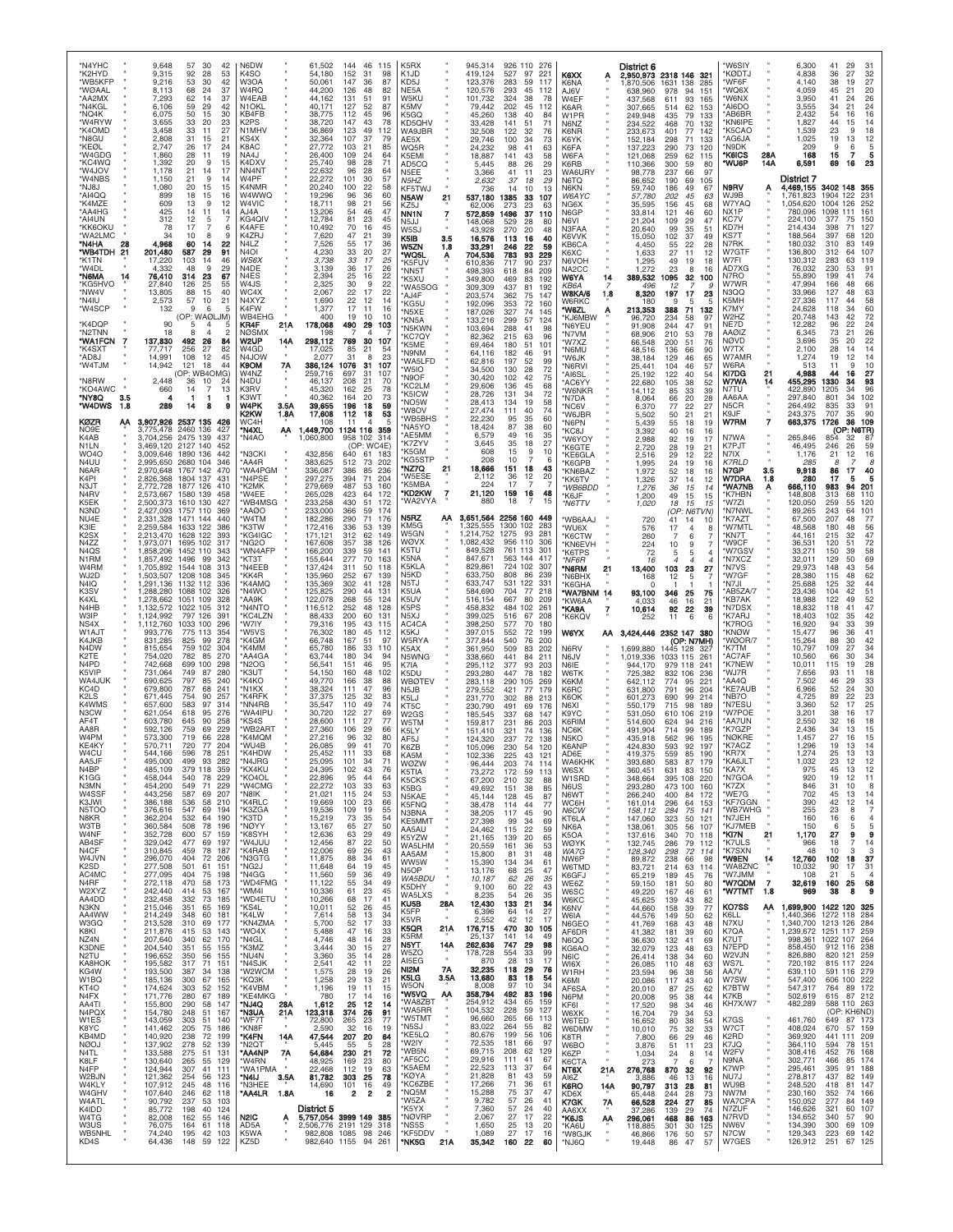| WB6JJJ<br>W7EE<br>K7VIT<br>KE7W<br>W6KGP<br>K7EG<br>W1YY<br>KI6QDH<br>K3WYC<br>WF4U<br>K9PY<br>W7PV<br>NQ7R<br><b>KB7HDX</b><br>K7HP<br>K7VM<br>K7HI<br>WC7Q<br>K7EKD<br>W7BP<br>W7VXS<br>KT7G<br>W7SLS<br>W7CO<br>KØIP<br>N6SS<br>28A<br>N7AT<br>21A<br>N7DD                                                                                                                                                               | 125,190<br>254<br>122,830<br>348<br>122.772<br>296<br>97,695<br>225<br>93,292<br>226<br>81,486<br>200<br>63,772<br>156<br>48,616<br>157<br>43,168<br>116<br>41.712<br>103<br>39,984<br>131<br>39,424<br>133<br>37,534<br>146<br>36,888<br>150<br>35,462<br>135<br>25,300<br>142<br>19,980<br>102<br>19,596<br>105<br>14,440<br>95<br>14,274<br>100<br>6,201<br>52<br>5,300<br>68<br>3,337<br>35<br>2,100<br>33<br>18<br>1,519<br>24,217<br>186<br>360,503<br>973<br>298,928<br>827                                                                                                                                                                                                                                                          | 80 115<br>52<br>90<br>67<br>89<br>72<br>95<br>57<br>109<br>51<br>111<br>55<br>94<br>85<br>33<br>48<br>94<br>67<br>91<br>59<br>77<br>36<br>92<br>31<br>67<br>40<br>66<br>51<br>68<br>42<br>68<br>45<br>63<br>27<br>42<br>36<br>59<br>32<br>46<br>29<br>24<br>25<br>28<br>24<br>23<br>12<br>13<br>14<br>17<br>22<br>39<br>35<br>108<br>(OP: K8IA)<br>34<br>102                                                                                                                                 | 'K8VT<br>'W1NN<br>'W8FWY<br>*N8TCP<br>*KF8MZ<br>*W8XY<br>1.8<br>K8CX<br>ΑА<br>N4RA<br>WA8Y<br>N8TR<br><b>NW8U</b><br>N8BJQ<br>KE8M<br>W3HKK<br>NO8C<br>KB8KMF<br>KA8G<br>N4EL<br>W9VNE<br>N9RC<br>AB8M<br>W8EH<br>WB8AKW<br>W8JWN<br>KV8O<br>K8YE<br><b>W8PI</b>                                                                                                                                                          | 6,072<br>63<br>13<br>102,960<br>358<br>26<br>32<br>54<br>3<br>$\overline{2}$<br>8<br>$\overline{4}$<br>1<br>ı<br>20<br>6<br>з<br>3,280,920 2060 143<br>1,667,584<br>1200 124<br>1.141.932<br>1034<br>98<br>1,023,722<br>647 142<br>1,021,410<br>912 106<br>817<br>772.337<br>89<br>496.252<br>92<br>444<br>365,190<br>527<br>76<br>325,619<br>487<br>71<br>245,514<br>364<br>72<br>232,386<br>364<br>57<br>179,130<br>308<br>50<br>125,668<br>254<br>51<br>182<br>103.037<br>65<br>99,680<br>234<br>44<br>94,720<br>238<br>45<br>86,172<br>193<br>58<br>153<br>72,400<br>52<br>57,392<br>172<br>43<br>(OP: K8PGJ<br>48,300<br>123<br>54<br>40,565<br>114<br>39                                                                                                                                                                                                                                                              | N4BAA<br>31<br>84<br>NF9V<br>WT9U<br>з<br>N9CO<br>KA9FOX<br>ND9G<br>2<br>K9YY<br>KT9L<br>WN9O<br>388<br>324<br>N2BJ<br>K9MMS<br>439<br>299<br>K9WO<br>260<br>N <sub>9</sub> OK<br>NS <sub>91</sub><br>296<br>206<br>KD9PLD<br>AI9T<br>186<br>KI9A<br>177<br>KK9N<br>174<br>AC9S<br>160<br>N <sub>5</sub> EP<br>127<br>AJ9C<br>144<br>W9KXQ<br>116<br><b>W3HDH</b><br>103<br>114<br>KC9K<br>N9GUN<br>129<br>93<br>N7US<br>KØTQ<br>107<br>W9FFA<br>94                                                                                                                                                                              | WB8BZK                                                                                    | 1,551,580<br>1.002.240<br>954,108<br>940,338<br>783,285<br>715,931<br>609,528<br>605,304<br>554,778<br>536,599<br>535,428<br>504,203<br>373,449<br>364,180<br>338,688<br>286,533<br>277,836<br>243,828<br>220,472<br>219,024<br>198,476<br>181,200<br>178,435<br>170,820<br>146,487<br>144,324<br>114,460<br>105,876                                                                                       | 1.591.019 1043 149 444<br>1251<br>116<br>344<br>867 108<br>324<br>75<br>231<br>1102<br>799<br>126<br>313<br>712<br>-98<br>297<br>691 100<br>279<br>495 120<br>346<br>447<br>124<br>380<br>630<br>89<br>244<br>600<br>95<br>234<br>236<br>611<br>85<br>92<br>231<br>594<br>498<br>85<br>196<br>199<br>474<br>79<br>393<br>96<br>240<br>407<br>79<br>200<br>404<br>84<br>190<br>73<br>377<br>161<br>390<br>54<br>163<br>375<br>56<br>160<br>381<br>72<br>164<br>338<br>58<br>142<br>248<br>85<br>196<br>341<br>48<br>132<br>222<br>76<br>177<br>272<br>68<br>143<br>56<br>138<br>242<br>247<br>63<br>141                                                                                                                                                                              | <b>KØKP</b><br><b>WAØLIF</b><br><b>KBONES</b><br>'KØALT<br>'NØDL<br>'AEØIB<br>'WØZF<br>'NØAC<br><b>KØWRY</b><br>'KYØO<br>'NN5SD<br>'N7SE<br>'NO <sub>2</sub> D<br>'AFØE<br><b>KSØM</b><br><b>'NØTXW</b><br><b>WØSHL</b><br>'KKØSD<br>'WIØWA<br><b>ABØCD</b><br>'KGØTW<br><b>KEØMCM</b><br>'W7UT<br>21<br>'WUØA<br>'K7BG<br>'KØUU<br>'N9HDE                                                                                                                                                             | 44,069<br>39,852<br>28,254<br>26,643<br>25,186<br>21,675<br>8,875<br>8,384<br>8,060<br>6,840<br>5,445<br>3,458<br>3,403<br>3,010<br>2,256<br>2,050<br>1,650<br>918<br>507<br>336<br>297<br>280<br>39,886<br>4,440<br>1,260<br>1,224<br>12                                                                                                                                                                                 | 170<br>46<br>8<br>163<br>38<br>70<br>43<br>118<br>59<br>123<br>29<br>54<br>42<br>56<br>184<br>28<br>57<br>98<br>50<br>32<br>39<br>25<br>72<br>39<br>23<br>50<br>39<br>80<br>20<br>37<br>46<br>26<br>29<br>(OP: KØJV)<br>101<br>18<br>20<br>34<br>19<br>22<br>32<br>17<br>26<br>47<br>22<br>26<br>54<br>20<br>21<br>34<br>15<br>18<br>17<br>$\begin{array}{c} 13 \\ 7 \end{array}$<br>14<br>28<br>6<br>NØAC)<br>(OP:<br>14<br>12<br>S<br>16<br>50<br>17<br>26<br>11<br>9<br>21<br>189<br>56<br>41<br>15<br>25<br>31<br>8<br>7<br>21<br>9<br>15<br>$\mathfrak{p}$<br>$\overline{2}$<br>2                                                                                                                                                                                                        | AL7LO<br>AL1G<br><b>NL8F</b><br>AL2F<br>NL7S<br>KL7KY<br>KL2R<br>*KL1JP<br>'V26K<br><b>C6AQQ</b><br>'8P1W<br>V3X<br>'VP9I                                                                                                                                                                                                                                                                                  | Alaska<br>389,529<br>Ą<br>146,808<br>3.5<br>952<br>АА<br>64,575<br>7,644<br>12,642<br>1.8A<br>1,218<br>28A<br>80<br>Antigua & Barbuda<br>Bahamas<br>А<br>Barbados<br>2,116<br>Belize<br>Bermuda                                                                                                                                                                                                                          | 884<br>71 118<br>966<br>33<br>46<br>8<br>221<br>56<br>67<br>69<br>20<br>29<br>145<br>17<br>25<br>10<br>30<br>11<br>(OP: N1TX)<br>4<br>A 11,459,091 8125 130 439<br>(OP: AA3B)<br>655,434 1172 54 180<br>(OP: ND3F)<br>43 13 10<br>7A 1,253,440 3112 38 122<br>(OP: K4XS)<br>5,040,460 4972 100 330                                                                                                                                                                                                                                                                                                                                                                                                                                 |
|-----------------------------------------------------------------------------------------------------------------------------------------------------------------------------------------------------------------------------------------------------------------------------------------------------------------------------------------------------------------------------------------------------------------------------|---------------------------------------------------------------------------------------------------------------------------------------------------------------------------------------------------------------------------------------------------------------------------------------------------------------------------------------------------------------------------------------------------------------------------------------------------------------------------------------------------------------------------------------------------------------------------------------------------------------------------------------------------------------------------------------------------------------------------------------------|----------------------------------------------------------------------------------------------------------------------------------------------------------------------------------------------------------------------------------------------------------------------------------------------------------------------------------------------------------------------------------------------------------------------------------------------------------------------------------------------|---------------------------------------------------------------------------------------------------------------------------------------------------------------------------------------------------------------------------------------------------------------------------------------------------------------------------------------------------------------------------------------------------------------------------|-----------------------------------------------------------------------------------------------------------------------------------------------------------------------------------------------------------------------------------------------------------------------------------------------------------------------------------------------------------------------------------------------------------------------------------------------------------------------------------------------------------------------------------------------------------------------------------------------------------------------------------------------------------------------------------------------------------------------------------------------------------------------------------------------------------------------------------------------------------------------------------------------------------------------------|----------------------------------------------------------------------------------------------------------------------------------------------------------------------------------------------------------------------------------------------------------------------------------------------------------------------------------------------------------------------------------------------------------------------------------------------------------------------------------------------------------------------------------------------------------------------------------------------------------------------------------|-------------------------------------------------------------------------------------------|------------------------------------------------------------------------------------------------------------------------------------------------------------------------------------------------------------------------------------------------------------------------------------------------------------------------------------------------------------------------------------------------------------|-------------------------------------------------------------------------------------------------------------------------------------------------------------------------------------------------------------------------------------------------------------------------------------------------------------------------------------------------------------------------------------------------------------------------------------------------------------------------------------------------------------------------------------------------------------------------------------------------------------------------------------------------------------------------------------------------------------------------------------------------------------------------------------|--------------------------------------------------------------------------------------------------------------------------------------------------------------------------------------------------------------------------------------------------------------------------------------------------------------------------------------------------------------------------------------------------------------------------------------------------------------------------------------------------------|---------------------------------------------------------------------------------------------------------------------------------------------------------------------------------------------------------------------------------------------------------------------------------------------------------------------------------------------------------------------------------------------------------------------------|-----------------------------------------------------------------------------------------------------------------------------------------------------------------------------------------------------------------------------------------------------------------------------------------------------------------------------------------------------------------------------------------------------------------------------------------------------------------------------------------------------------------------------------------------------------------------------------------------------------------------------------------------------------------------------------------------------------------------------------------------------------------------------------------------|------------------------------------------------------------------------------------------------------------------------------------------------------------------------------------------------------------------------------------------------------------------------------------------------------------------------------------------------------------------------------------------------------------|--------------------------------------------------------------------------------------------------------------------------------------------------------------------------------------------------------------------------------------------------------------------------------------------------------------------------------------------------------------------------------------------------------------------------|------------------------------------------------------------------------------------------------------------------------------------------------------------------------------------------------------------------------------------------------------------------------------------------------------------------------------------------------------------------------------------------------------------------------------------------------------------------------------------------------------------------------------------------------------------------------------------------------------------------------------------------------------------------------------------------------------------------------------------|
| K7SS<br>K7AR<br>14A<br>K7PI<br><b>KA6BIM</b><br>K7NJ<br>7Α<br>K7XH<br>1.8A<br>W6XI<br>'N7IR<br>АА<br>'K7TQ<br>*K6WSC<br>'W7OM<br>'WAØWWW<br>'W7VO<br>*WN6W<br>'W7WSV<br>*AF7NX<br>*KK7RR<br>*NN7M<br>*WA7YAZ<br>*W7RIP<br>*NØBK<br>*N7UJJ<br>*KK7A<br>*K7HV<br>*KI7VEM<br>'W7VC<br>*WA7YXY<br>*AF9W<br>*AE7U<br>*N7ID<br>*NJ7G<br>'WM5F<br>*WZ8T<br>14A<br>'WB7QMR<br>*N7LL<br>*KØXP<br>7A<br>'WØBF<br>*KG9Z/7              | 174,100<br>684<br>190,450<br>533<br>238<br>72,120<br>4.982<br>37<br>395,560<br>928<br>2,146<br>50<br>33<br>2.135<br>,083,501<br>995 116<br>517,347<br>837<br>422,115<br>485<br>263,438<br>504<br>228,636<br>398<br>255<br>115.752<br>90,890<br>233<br>65,952<br>180<br>58,590<br>175<br>58,404<br>181<br>43,090<br>141<br>28,215<br>111<br>25,200<br>144<br>23,478<br>110<br>22,895<br>98<br>18,270<br>110<br>16,932<br>82<br>8,791<br>93<br>57<br>6,815<br>6,669<br>70<br>5,040<br>38<br>3,936<br>50<br>2,142<br>22<br>1,248<br>24<br>80<br>11<br>26,334<br>142<br>2,291<br>31<br>187<br>8<br>54,611<br>234<br>3,762<br>47<br>1,200<br>42                                                                                                  | 31<br>69<br>97<br>33<br>32<br>88<br>22<br>31<br>36<br>119<br>13<br>16<br>15<br>20<br>277<br>161<br>82<br>102<br>219<br>78<br>139<br>80<br>139<br>70<br>112<br>63<br>86<br>88<br>56<br>50<br>76<br>47<br>77<br>61<br>78<br>58<br>41<br>51<br>24<br>56<br>35<br>59<br>36<br>29<br>34<br>66<br>36<br>30<br>29<br>26<br>21<br>26<br>31<br>32<br>24<br>15<br>17<br>13<br>21<br>17<br>22<br>8<br>8<br>21<br>56<br>17<br>12<br>5<br>6<br>28<br>69<br>14<br>19<br>12<br>13                           | WA8LRW<br>NR8Z<br>WA8KAN<br>N8GAS<br>KD8JDC<br>NR5N<br>WR4T<br>N8FTB<br>W8AJS<br>K8ESQ<br>KD8FS<br>WB8AS<br>KG8CW<br>KD8VMM<br>WB8III<br>K8ALM<br>KO8Z<br>21A<br><b>WBAV</b><br>14A<br>WA3C<br>7A<br>3.5A<br>W8CZN<br><b>W8UVZ</b><br>1.8A<br>W8WTS<br>*KE3K<br>АΑ<br>'K3DMG<br>*K8LY<br>*K8LN<br>*KE8PX<br>'W8AN<br>'KE8G<br>*N8L R<br>*N8VV<br>*AB8OL<br>*K8MU<br>'K8WWS<br>*K8GT<br>*N8FYL<br>*W8EWH<br>*AK2U<br>'AA8P | 38,640<br>142<br>31<br>109<br>36,322<br>38<br>31,212<br>125<br>32<br>29,970<br>114<br>50<br>29,041<br>100<br>34<br>42<br>28,441<br>99<br>71<br>31<br>15,050<br>14,586<br>65<br>29<br>10,120<br>66<br>18<br>9,504<br>51<br>21<br>7,849<br>62<br>19<br>6,102<br>41<br>18<br>4,940<br>36<br>18<br>3,520<br>31<br>13<br>1,170<br>17<br>13<br>722<br>16<br>5<br>37,228<br>173<br>21<br>445,704<br>1131<br>34<br>429,918<br>1031<br>37<br>34,489<br>156<br>19<br>15,870<br>118<br>15<br>23<br>10<br>1.596<br>265,584<br>398<br>80<br>386<br>262,000<br>60<br>350<br>207,603<br>69<br>341<br>183,040<br>56<br>145,992<br>242<br>70<br>123,318<br>249<br>51<br>388<br>116,176<br>18<br>102,856<br>216<br>49<br>57,084<br>154<br>42<br>48,006<br>156<br>39<br>41,446<br>147<br>31<br>31.262<br>125<br>28<br>19,691<br>84<br>40<br>18,688<br>102<br>24<br>16,530<br>70<br>34<br>16,400<br>81<br>27<br>10,148<br>69<br>17              | 74<br>K9NO<br>89<br>KB9S<br>70<br>N9DR<br>K9DUR<br>61<br>79<br>AA9JS<br>77<br>KC9EE<br>55<br>49<br>KR9U<br>KK9I<br>37<br>45<br>KB8RY<br>28<br>N9LQ<br>36<br>W9MS<br>34<br>WG9L<br>27<br>W9HT<br>N9TR<br>17<br>KØPG<br>14<br>61<br>113<br>WB9Z<br>121<br>W9PA<br>72<br>W9ILY<br>54<br>N9AU<br>18<br>184<br>W9RN<br>N9LR<br>190<br>K9GS<br>164<br>K9LA<br>152<br><b>W9EWZ</b><br>167<br>K9FL<br>135<br>88<br>*WE9R<br>123<br>'WT9Q<br>'N9UA<br>92<br>'AB9YC<br>88<br>75<br>'K9PW<br>70<br>'KYØQ<br>57<br>49<br>'W9VQ<br>61<br>*N9SB<br>55<br>42<br>'K9PG                                                                           | WB9VGO<br>KC9EOQ<br>21A<br>WA9AQN<br>7Α<br>3.5A<br>1.8A<br>АΑ<br>'WA9LEY<br>KB9RPG        | 104,104<br>91,606<br>78,050<br>66,015<br>64,617<br>50,000<br>49.005<br>47,481<br>45,144<br>39,697<br>36,408<br>29,072<br>22.098<br>19,872<br>14,378<br>9,492<br>144<br>438,087<br>270,544<br>162,096<br>72,924<br>112,518<br>86.314<br>39,060<br>293,733<br>11.077<br>4,488<br>2.356<br>,450,540<br>637.468<br>617.118<br>413.545<br>216,188<br>170,800<br>120,315<br>87,694<br>74,896<br>55,545<br>50.375 | 121<br>233<br>48<br>215<br>47<br>116<br>203<br>63<br>112<br>194<br>42<br>93<br>57<br>124<br>203<br>157<br>42<br>83<br>146<br>39<br>96<br>140<br>41<br>106<br>144<br>43<br>89<br>132<br>34<br>73<br>126<br>40<br>71<br>121<br>$\frac{25}{30}$<br>67<br>99<br>57<br>93<br>36<br>56<br>82<br>28<br>51<br>61<br>33<br>51<br>16<br>8<br>8<br>1146<br>32<br>109<br>32<br>664<br>116<br>29<br>439<br>103<br>25<br>257<br>78<br>29<br>350<br>97<br>311<br>23<br>80<br>21<br>180<br>72<br>30<br>99<br>842<br>79<br>15<br>38<br>17<br>34<br>45<br>19<br>37<br>12<br>1158<br>111<br>344<br>712<br>247<br>91<br>245<br>691<br>81<br>270<br>95<br>455<br>52<br>412<br>144<br>57<br>143<br>311<br>62<br>133<br>248<br>198<br>42<br>121<br>214<br>31<br>93<br>157<br>54<br>107<br>52<br>121<br>103 | "WNØL<br>14<br>'KØS\<br>7<br>*KCØQWI<br>*NGØC<br>3.5<br>*KØPHP<br>1.8<br><b>NØAV</b><br>АΑ<br><b>KØMD</b><br>NØAT<br>K7SCX<br>WØBV<br>KØAD<br>KØIR<br><b>WAØMHJ</b><br>KØYR<br>WØGJ<br>NG7A<br>KMØO<br>WØPR<br><b>NSØR</b><br>KEØUI<br>KTØA<br>KØTRL<br><b>NØBUI</b><br>AC5K<br>N9GB<br>W9MAF<br>NØTA<br>KBØEO<br><b>WØBM</b><br>W7II<br>N5TL<br>KØPC<br><b>WØPSY</b><br><b>NIØK</b><br><b>NWØM</b><br>КØНВ<br>KEØA<br><b>NRØP</b>                                                                     | 13,824<br>1,219<br>o<br>10,620<br>36<br>2,258,770<br>2,097,630<br>1,474,319<br>1,030,226<br>1,005,700<br>996,252<br>939.546<br>834,000<br>716,040<br>687,600<br>655,626<br>629,675<br>626,314<br>555,662<br>529,480<br>527,352<br>424,536<br>401,128<br>370,944<br>347,424<br>316,294<br>293,425<br>286,977<br>271,173<br>270,646<br>258,054<br>237,336<br>200,661<br>188,078<br>172,688<br>172,530<br>167,728<br>106,722 | 110<br>20<br>52<br>25<br>11<br>12<br>2<br>2<br>41<br>86<br>18<br>6<br>з<br>з<br>1507 137<br>398<br>1766 114<br>1172 123<br>344<br>1015 106<br>267<br>797 127<br>325<br>1046 100<br>266<br>934 102<br>279<br>745 117<br>300<br>809<br>91<br>249<br>727 111<br><b>289</b><br>93<br>772<br>246<br>833<br>74<br>209<br>97<br>721<br>241<br>74<br>203<br>812<br>218<br>699<br>92<br>650<br>86<br>215<br>636<br>66<br><b>200</b><br>571<br>73<br>193<br>503<br>87<br>189<br>498<br>90<br>239<br>458<br>65<br>177<br>85<br>444<br>190<br>348<br>111<br>220<br>393<br>184<br>75<br>398<br>79<br>183<br>399<br>72<br>174<br>374<br>77<br>155<br>363<br>74<br>137<br>71<br>135<br>387<br>350<br>49<br>123<br>282<br>79<br>164<br>344<br>60<br>116<br>213<br>70<br>128                                   | VY2TT<br>VY2ZM<br>VE9HF<br>VE9AA<br>VY1XY<br>VA1MM<br>'VE1RSM<br>VE1GN<br>'VY2LI<br><b>VO1IV</b><br>*VE1ASE<br>7<br>'VE1AOE<br>3.5<br>VO2AC<br>VE1ANU<br>VO <sub>1</sub> CH<br>VO2NS<br><b>VE9CB</b><br>VE9OA<br><b>VA1RST</b><br>'VE9VIC<br>'VE9KK<br>VA <sub>1</sub> CC<br>'VY2DP<br>VE9WH<br><b>VE2IM</b><br>VA2EW<br>VE2EZD<br>VA2MM<br>'VA2FO                                                         | Canada<br>District 1<br>8,035,280<br>А<br>7,865,424<br>1,332,898<br>435,708<br>21<br>14<br>208<br>3.5<br>21,988<br>532,962<br>114,283<br>26,207<br>4.851<br>100<br>5,904<br>2,098,944<br>АΑ<br>46,004<br>40,044<br>13,356<br>3.5A<br>386,353<br>24.024<br>46,284<br>1.8A<br>276,120<br>АΑ<br>98.100<br>46,400<br>16,128<br>10,048<br>District 2<br>3,226,264<br>197,912<br>14<br>50,065<br>58,194<br>A                   | (OP: N6GQ)<br>6283 111 395<br>(OP: K6LA)<br>5304 136 431<br>(OP: K1ZM)<br>1599<br>82<br>261<br>1366<br>27<br>99<br>11<br>35<br>204<br>11<br>840<br>196<br>65<br>317<br>45<br>104<br>156<br>22<br>51<br>$\begin{array}{c} 19 \\ \bf 5 \end{array}$<br>30<br>61<br>5<br>5<br>68<br>12<br>29<br>2231<br>87<br>297<br>153<br>43<br>81<br>112<br>43<br>98<br>52<br>84<br>32<br>82<br>1616<br>21<br>43<br>186<br>13<br>382<br>44<br>13<br>163<br>542<br>71<br>395<br>84<br>25<br>125<br>111<br>34<br>102<br>20<br>44<br>25<br>39<br>61<br>8,339,100 6453 120 405<br>(OP: VE3DZ)<br>2856 105 323<br>453<br>42<br>131<br>233<br>19<br>66<br>82<br>211<br>24                                                                                |
| <b>NA8V</b><br>K8GL<br>K8PK<br>N8AA<br>K8MP<br>K8NVR<br>NF <sub>8</sub> R<br>W8MET<br><b>N8KO</b><br>KB8NNL<br>K8BB<br>WA8RCN<br>N8IW<br>N8LJ<br>K3XO<br>W8YV<br><b>N8HHC</b><br>AA8KY<br>KD8TNF<br>NS8O<br>KE8E<br>KD8EDC<br>N9CX<br><b>K8BKM</b><br>21<br><b>K8AJS</b><br>14<br>W8WA<br>N8DE<br>K8DO<br>*N8II<br>*WB8JUI<br>*N8VW<br>*N8CWU<br>*N8ET<br>*W8TWA<br>*KV8Q<br>*KT8Y<br>*W8RTJ<br>*WB8JAY<br>*W9RNK<br>*KB8TL | District 8<br>4,179,945 2866 135<br>2,283,762<br>1840 111<br>1166<br>.026.165<br>880<br>907.956<br>903.474<br>962<br>433,948<br>506<br>367,740<br>558<br>277,775<br>421<br>210,320<br>394<br>166,920<br>315<br>166,104<br>293<br>88,480<br>258<br>81,104<br>200<br>62,248<br>184<br>55,424<br>178<br>46,116<br>139<br>46.018<br>159<br>9,048<br>62<br>8,584<br>53<br>6,006<br>49<br>5,247<br>50<br>4,644<br>74<br>460<br>11<br>151.250<br>482 25<br>238,914<br>755<br>167,940<br>463<br>274<br>97,409<br>416<br>22<br>1,342,920 1271 100<br>507,863<br>598<br>451<br>346,005<br>312,040<br>441<br>283,696<br>456<br>178,649<br>294<br>372<br>176,860<br>108,750<br>240<br>100,303<br>294<br>64,416<br>180<br>64,125<br>200<br>55,118<br>165 | 404<br>326<br>248<br>89<br>99<br>279<br>91<br>247<br>89<br>225<br>48<br>179<br>77<br>194<br>70<br>150<br>60<br>154<br>60<br>156<br>44<br>114<br>41<br>107<br>38<br>86<br>36<br>92<br>87<br>39<br>40<br>93<br>18<br>40<br>29<br>45<br>28<br>38<br>20<br>33<br>27<br>16<br>10<br>10<br>85<br>27<br>90<br>35<br>100<br>28<br>.99<br>10<br>16<br>280<br>83<br>228<br>81<br>216<br>79<br>190<br>72<br>166<br>71<br>156<br>49<br>136<br>50<br>124<br>50<br>111<br>37<br>95<br>41<br>84<br>41<br>86 | 'KC8ZKI<br>*N8OH<br>*K4YJ<br>1.8A<br><b>W9RE</b><br>Α<br>K9BGL<br>K9MA<br>W9OP<br>W9GT<br>KD9MS<br>KG9N<br>KY9KYC<br>KW9R<br>W9VA<br>KØVW<br>KZ9DX<br>N9FP<br>W9DZ<br>W9DGI<br>KJ9C<br>28<br>K9ZO<br>3.5<br>KØP.I<br>*N4TZ<br>A<br>*WD9CIR<br>*W8LVN<br>*KD9CLH<br>*WU9D<br>*K9PMV<br>*KZ9V<br>*K9QC<br>*K9KJ<br>*WA9LKF<br>*K9XR<br>*N9LYE<br>*WB9UGX<br>*K9WD<br>*W9FY<br>*WA9FZB<br>*AC9VC<br>*K7CS                    | 3,634<br>60<br>31<br>1,144<br>19<br>2,790<br>54 11<br>District 9<br>5,233,512<br>3488 139<br>2,225,760<br>1660 127<br>1,569,006<br>1392 113<br>696,654<br>789<br>90<br>623,076<br>887<br>72<br>617,700<br>664 102<br>549,240<br>869<br>58<br>294.096<br>442<br>83<br>96,048<br>245<br>42<br>62,335<br>179<br>44<br>50,028<br>169<br>47<br>205<br>49,816<br>35<br>23.016<br>100<br>100<br>21.175<br>26<br>4,800<br>47<br>18<br>13,965<br>111<br>19<br>161,200<br>627<br>24<br>81<br>7.310<br>11<br>1,897,198<br>1374 124<br>170,060<br>304<br>66<br>95,445<br>225<br>65<br>231<br>79,124<br>44<br>50,901<br>162<br>53<br>37,407<br>124<br>38<br>37,004<br>152<br>45<br>31,122<br>115<br>42<br>108<br>39<br>27,604<br>21,583<br>156<br>38<br>152<br>42<br>20.178<br>18,957<br>85<br>37<br>18,090<br>111<br>37<br>17,446<br>131<br>51<br>16,920<br>200<br>40<br>13,746<br>86<br>26<br>11,613<br>32<br>74<br>10,048<br>60<br>20 | 'NM9P<br>48<br>15<br>*KB9ML<br>20<br>'AA9L<br>'AC9BJ<br>'K9CW<br>413<br>289<br>'KC9YL<br>252<br>202<br>*KE9SA<br>253<br>*AE9LL<br>172<br>'W9NZ<br>181<br>*N9VPV<br>102<br>KF9VV<br>93<br>85<br>'AA9RK<br>69<br>TX0W*<br>*KM9M<br>51<br>30<br>30<br><b>NEØU</b><br>80<br>32<br><b>KØFX</b><br>375<br><b>WØETT</b><br>N7WY<br>154<br><b>KNØV</b><br>124<br>87<br><b>KØJJR</b><br>88<br>K9DU<br>73<br><b>NØOK</b><br>71<br><b>NGØT</b><br>75<br><b>NIØC</b><br>64<br>KJØI<br><b>NØUY</b><br>75<br>76<br><b>ADØH</b><br>52<br>KØUE<br>KØTC<br>53<br>71<br><b>KCØV</b><br><b>WKØP</b><br>54<br>53<br>47<br>N6RSH<br>44<br><b>KØBJ</b> | 'KD9LTN<br>KD9OIN<br>'W9NXM<br>'K9AWM<br>*K9MCK<br>28A<br>21A<br>7Α<br>A<br><b>WBØWIV</b> | 50,055<br>48,069<br>43,036<br>38,318<br>37,800<br>13,986<br>11,520<br>11,050<br>9,585<br>8,040<br>5,390<br>5,247<br>3,870<br>2,210<br>1,161<br>551<br>20<br>231.012<br>266<br>District Ø<br>733,436<br>501.193<br>456,762<br>364,392<br>319,634<br>274,647<br>248,008<br>206,568<br>159,430<br>128,924<br>113,726<br>99,440<br>70,992<br>70,310<br>60,210<br>54,378<br>26,520<br>9,798<br>8,190<br>7,650   | 153<br>47<br>94<br>42<br>185<br>67<br>186<br>36<br>80<br>41<br>78<br>138<br>138<br>39<br>66<br>23<br>170<br>40<br>78<br>25<br>47<br>25<br>106<br>40<br>72<br>30<br>41<br>59<br>30<br>37<br>43<br>21<br>34<br>39<br>20<br>33<br>32<br>20<br>25<br>26<br>12<br>22<br>30<br>13<br>14<br>15<br>9<br>10<br>2<br>31<br>582<br>107<br>8<br>6<br>8<br>939 88 228<br>748<br>194<br>89<br>629<br>98<br>185<br>546<br>68<br>173<br>70<br>168<br>512<br>77<br>438<br>172<br>397<br>70<br>162<br>345<br>70<br>158<br>280<br>70<br>144<br>253<br>60<br>133<br>67<br>212<br>135<br>242<br>68<br>108<br>194<br>-53<br>100<br>227<br>58<br>100<br>188<br>47<br>-88<br>186<br>39<br>67<br>45<br>59<br>113<br>78<br>13<br>33<br>60<br>21<br>42<br>56<br>24<br>26                                       | KØOB<br><b>NØZIB</b><br><b>NØKQ</b><br>WAØJZK<br>NØEG<br>WØGXA<br>WØGAS<br><b>NRØT</b><br>ADØAB<br><b>NFØN</b><br>WØLM<br><b>AKØBC</b><br>K5ZG<br>NØKK<br>KØZX<br>KØTLG<br>ADØRW<br>K7TD<br>21 A<br><b>NØRN</b><br>KFØIO<br><b>KØWA</b><br>14A<br><b>WØMN</b><br>7A<br>WØERP<br>WD5ACR<br><b>K3PA</b><br>3.5A<br><b>NIØG</b><br>1.8A<br>KØXM<br>$\mathbf{u}$<br>KØKT<br>*NØUR<br>АА<br>'AD1C<br>*NØHJZ<br>*KØEA<br>*KØKX<br>'KØRC<br>'AAØAW<br>*K4IU<br>AAØAI <sup>*</sup><br>'wbøn<br>*KIØJ<br>*KØMPH | 91,640<br>75,026<br>68,182<br>68.096<br>63,848<br>61,716<br>53.865<br>38.186<br>32.946<br>28,449<br>28,141<br>27,048<br>15,525<br>15,288<br>2,275<br>1,792<br>1,224<br>96,720<br>21,420<br>8.370<br>2,528<br>2.464<br>2,204<br>280<br>115,752<br>6,912<br>4,746<br>888<br>682,440<br>539,600<br>523,800<br>497,457<br>383,364<br>345,475<br>269,618<br>258,456<br>206,916<br>194,110<br>119,016<br>98,098                 | 219<br>54<br>104<br>45<br>217<br>116<br>187<br>54<br>92<br>48<br>176<br>104<br>60<br>124<br>143<br>171<br>51<br>88<br>64<br>125<br>107<br>38<br>119<br>84<br>41<br>73<br>136<br>103<br>43<br>66<br>101<br>41<br>66<br>93<br>49<br>89<br>96<br>23<br>46<br>78<br>31<br>53<br>32<br>16<br>19<br>25<br>14<br>18<br>20<br>11<br>13<br>6<br>6<br>90<br>308<br>30<br>123<br>25<br>43<br>20<br>49<br>42<br>31<br>9<br>23<br>20<br>44<br>12<br>31<br>10<br>19<br>я<br>7<br>7<br>443<br>24<br>80<br>77<br>12<br>36<br>94<br>15<br>27<br>20<br>10<br>14<br>792<br>94<br>236<br>702<br>79<br>205<br>562<br>95<br>265<br>674<br>87<br>192<br>81<br>533<br>195<br>407<br>99<br>226<br>70<br>471<br>156<br>417<br>75<br>167<br>71<br>312<br>187<br>321<br>76<br>159<br>262<br>62<br>112<br>45<br>109<br>253 | VE <sub>2</sub> QV<br>VE2VIA<br>'VE2GHI<br>'VE2VAB<br>VE <sub>2</sub> ZT<br>VA2YZX<br>VA2LGQ<br>'VE2IEA<br>VA2WA<br>VA2AM<br>VA2EBI<br>/E2FK<br>VE2SG<br>VA <sub>2</sub> QR<br>VE2WAT<br>VE2CSM<br>VE2GT<br>'VA2VT<br>*VE2OWL<br>*VE2HEW<br>*VE2HLS 14A<br>CF3A<br>VE3JM<br>VE3VN<br>VA3AR<br>VE3KP<br>VE3OI<br>VE3PN<br>VE3KIU<br>VA3IK<br>VE3MDX<br>VE3BXG<br>VA3WW<br><b>VE3ZI</b><br>'VA3FF<br>*VA3OKG | 39,744<br>30,422<br>18.542<br>9,540<br>8,159<br>3,608<br>36<br>14<br>52,398<br>8,080,182<br>ΑА<br>1,184,864<br>1,125,520<br>749,938<br>105.711<br>98,898<br>90,432<br>87,204<br>ว4ค<br>374<br>7A<br>499,246<br>ΑA<br>177,952<br>112,066<br>76,140<br>District 3<br>A<br>1,015,545 1865<br>607,568 1035<br>579,792<br>167,954<br>79,386<br>54,320<br>36,570<br>29,848<br>576<br>1.8<br>149,876<br>610,742<br>A<br>443,520 | 65<br>168<br>31<br>58<br>47<br>218<br>24<br>137<br>26<br>88<br>23<br>37<br>13<br>28<br>94<br>23<br>53<br>18<br>5<br>5<br>$\overline{4}$<br>57<br>274<br>14<br>4721<br>153<br>516<br>970 110<br>378<br>989 105<br>335<br>1352<br>178<br>60<br>253<br>50<br>117<br>240<br>46<br>113<br>222<br>42<br>115<br>204<br>58<br>114<br>1<br>57 185<br>942<br>422<br>43<br>123<br>369<br>43<br>94<br>262<br>24<br>84<br>6,350,676 5161 123 378<br>(OP: VE3AT)<br>6.012.744 4751 118 371<br>1,965,173 2049 103 280<br>68<br>169<br>70<br>184<br>1008<br>72<br>185<br>484<br>49<br>109<br>314<br>46<br>85<br>79<br>196<br>33<br>146<br>37<br>69<br>175<br>33<br>49<br>9<br>-20<br>9<br>773<br>21<br>68<br>72<br>181<br>1003<br>672<br>75<br>189 |
| *N6JRL<br>*W8ASA<br>*N8GZ<br>*AF8A<br>*KF8O<br>*AD8B<br>*NF8M<br>*WA8UMT<br>*KD8W<br>*W8NNC<br>*N8VWY<br>*KB8QAP<br>*W8RU<br>*W8DN<br>*AA8CL<br>*N4HAI<br>*K8RGI<br>*K8AKC<br>*AD8EV<br>*KE8GC<br>*K8FF<br>28<br>*W8JGU<br>21<br>*K7DR.<br>*NU8A<br>14<br>*W8GOC                                                                                                                                                            | 40,326<br>192<br>34,282<br>109<br>27,720<br>110<br>22,610<br>108<br>22,274<br>123<br>19,667<br>108<br>16,050<br>76<br>15,732<br>64<br>13,689<br>104<br>12,426<br>81<br>11,454<br>70<br>5,100<br>51<br>4,851<br>36<br>2,800<br>28<br>1,862<br>48<br>29<br>1,820<br>1,458<br>22<br>1,200<br>44<br>22<br>456<br>16<br>12<br>9,108<br>75<br>70,914<br>241<br>8,592<br>68<br>29,575<br>164<br>28,259<br>138                                                                                                                                                                                                                                                                                                                                      | 45<br>98<br>38<br>84<br>31<br>74<br>-28<br>57<br>31<br>55<br>53<br>18<br>23<br>52<br>61<br>-31<br>29<br>52<br>15<br>42<br>24<br>45<br>19<br>31<br>17<br>32<br>13<br>22<br>21<br>28<br>16<br>19<br>9<br>18<br>15<br>15<br>13<br>11<br>$\overline{4}$<br>$\overline{4}$<br>18<br>28<br>82<br>24<br>34<br>14<br>16<br>49<br>23<br>54                                                                                                                                                            | *AB9CD<br>*N9BT<br>*W9WE<br>*N9WVM<br>*KE9UA<br>*KD9EBS<br>*N9AEP<br>*KC9WOM<br>*NR9H<br>*KD9KHA<br>*K9WPV<br>*WB9HFK 21<br>*W9QL<br>*N9XX<br>*WØXXX<br>*W9KHH<br>*N9SE<br>14<br>*AC9PG<br>7<br>*K9UIY<br>'WB9FMC<br>*WD8DSB 1.8<br><b>K9NW</b><br>АΑ<br><b>K9IMM</b><br>WE9V                                                                                                                                             | 17<br>6,413<br>48<br>4,606<br>42<br>21<br>3,795<br>59<br>25<br>42<br>2,432<br>18<br>35<br>1,632<br>12<br>17<br>870<br>16<br>816<br>28<br>11<br>12<br>8<br>361<br>180<br>11<br>9<br>99<br>-9<br>6<br>16<br>5<br>2<br>31,682<br>156<br>18<br>15,834<br>107<br>16<br>3,360<br>38<br>12<br>2,009<br>34<br>14<br>42<br>3<br>3<br>23,835<br>87<br>26<br>4,403<br>42<br>11<br>206 21<br>39,512<br>30<br>9<br>2<br>34<br>10<br>1,656<br>3,925,589 2229 152 477<br>3,007,214 1956 136 417<br>1,730,079 1277 115 362                                                                                                                                                                                                                                                                                                                                                                                                                  | 36<br>NØGN<br><b>KØSRL</b><br>28<br>30<br><b>KBØLF</b><br><b>KØKPH</b><br>-20<br><b>KØDEQ</b><br>22<br>KØAV<br>13<br>13<br><b>KØPK</b><br><b>KØIDX</b><br>11<br>9<br><b>NØTT</b><br>*NAØN<br>5<br>2<br>*WØPI<br>55<br>42<br>*ACØW<br>23<br>27<br>*NN7A<br>3<br>*WZØW<br>79<br>*AI6O<br>*KØXF<br>26<br>67<br>*NEØDA<br>3<br>*WØMB<br>13<br>*AEØEE<br>*WØPF<br>'WØYJT<br>*K5ZE<br>*KØJP                                                                                                                                                                                                                                            | 21<br>7<br>1.8<br>Α<br>*KAØPQW                                                            | 5,130<br>4,300<br>4,002<br>2,100<br>94,251<br>406,620<br>44,010<br>12,980<br>12,376<br>,055,230<br>1<br>241,704<br>233,523<br>160,506<br>156,716<br>151,798<br>131,175<br>106,738<br>73,566<br>71,309<br>70,050<br>63,140<br>52,682<br>52,122<br>49,320                                                                                                                                                    | 42<br>27<br>30<br>63<br>20<br>23<br>43<br>27<br>31<br>22<br>-53<br>28<br>392<br>21<br>68<br>1156<br>31<br>104<br>179<br>25<br>65<br>42<br>131<br>17<br>110<br>41<br>15<br>1068<br>98 264<br>(OP: @WØZT)<br>420<br>70 146<br>74<br>169<br>409<br>72 150<br>311<br>135<br>311<br>68<br>427<br>42<br>100<br>369<br>52<br>113<br>256<br>54 112<br>210<br>45<br>89<br>173<br>58<br>109<br>182<br>53<br>97<br>186<br>47<br>107<br>173<br>49<br>93<br>167<br>37<br>82<br>76<br>161<br>-44                                                                                                                                                                                                                                                                                                  | *NØAX<br>'K4EQ<br>'K9OR<br>*KØIL<br><b>KØUK</b><br>'KEØH<br><b>AKØM</b><br>*KØVBU<br>*KKØU<br>*KO9V<br>*N5KB<br>'WO7U<br>'KØTG<br>'W6GMT<br>*W7RY<br>AEØDX<br>'KEØQKF<br>'KØWOI<br>'KJØP<br>KØGUZ <sup>*</sup><br>'W8XAL<br>'ADØYM<br>*KEØIAT<br>*KF6YU<br>*NØHOV<br>14A                                                                                                                                                                                                                               | 94,656<br>79,390<br>58,653<br>58,644<br>56,000<br>48,985<br>43,884<br>35,346<br>22,878<br>19,671<br>17,458<br>16,640<br>15,405<br>10,664<br>6,720<br>5,976<br>3,240<br>2,730<br>1,760<br>1,426<br>1,144<br>408<br>183<br>54<br>3,720                                                                                                                                                                                      | 199<br>68<br>136<br>196<br>62<br>108<br>122<br>57<br>114<br>159<br>63<br>99<br>164<br>59<br>81<br>233<br>35<br>66<br>125<br>49<br>89<br>53<br>112<br>84<br>92<br>29<br>64<br>95<br>35<br>48<br>94<br>32<br>54<br>84<br>24<br>56<br>75<br>29<br>50<br>68<br>21<br>41<br>43<br>29<br>41<br>32<br>116<br>51<br>13<br>27<br>30<br>32<br>22<br>20<br>20<br>15<br>17<br>23<br>14<br>17<br>21<br>12<br>14<br>10<br>$\overline{7}$<br>10<br>29<br>40<br>32<br>20<br>14<br>13<br>57<br>15<br>25                                                                                                                                                                                                                                                                                                        | 'VE3AQ<br>*VE3TG<br>*VE3MA<br>*VE3VY<br>'VE3FH<br>'VA3EC<br>*VE3ZY<br>'VA3EON<br>VE3OMV<br>'VA3GE<br>*VA3XOV<br>'VE3EUS<br>'VE3QO<br>'VA3FN<br>*VA3SB<br>'VE3SMA<br>*VA3DBT<br>'VA3IJK<br>*VE3EKA<br><b>VE3KOT</b><br>'VA3SK<br>'VE3OIL<br>*VA3PCJ<br>*VE3AYR<br>-14<br>*VE3ADQ                                                                                                                            | 410,761<br>395,325<br>287,600<br>247,753<br>178,466<br>148,577<br>111,544<br>102,753<br>73,872<br>66,124<br>47,970<br>40,977<br>38,412<br>37,403<br>27,456<br>24,225<br>22,344<br>15,232<br>7,104<br>6,954<br>3,520<br>2,490<br>1,248<br>9,353<br>3.5<br>14,476                                                                                                                                                          | 713<br>68<br>179<br>594<br>67<br>184<br>597<br>144<br>56<br>461<br>65 158<br>404<br>130<br>51<br>410<br>42<br>101<br>322<br>47<br>99<br>323<br>46<br>101<br>320<br>71<br>43<br>237<br>87<br>35<br>86<br>152<br>37<br>197<br>23<br>64<br>57<br>173<br>40<br>70<br>144<br>43<br>117<br>25<br>63<br>51<br>129<br>24<br>$\frac{54}{31}$<br>126<br>30<br>25<br>151<br>45<br>87<br>29<br>38<br>19<br>58<br>41<br>19<br>21<br>14<br>37<br>16<br>23<br>12<br>14<br>33<br>89<br>14<br>34<br>151<br>13                                                                                                                                                                                                                                       |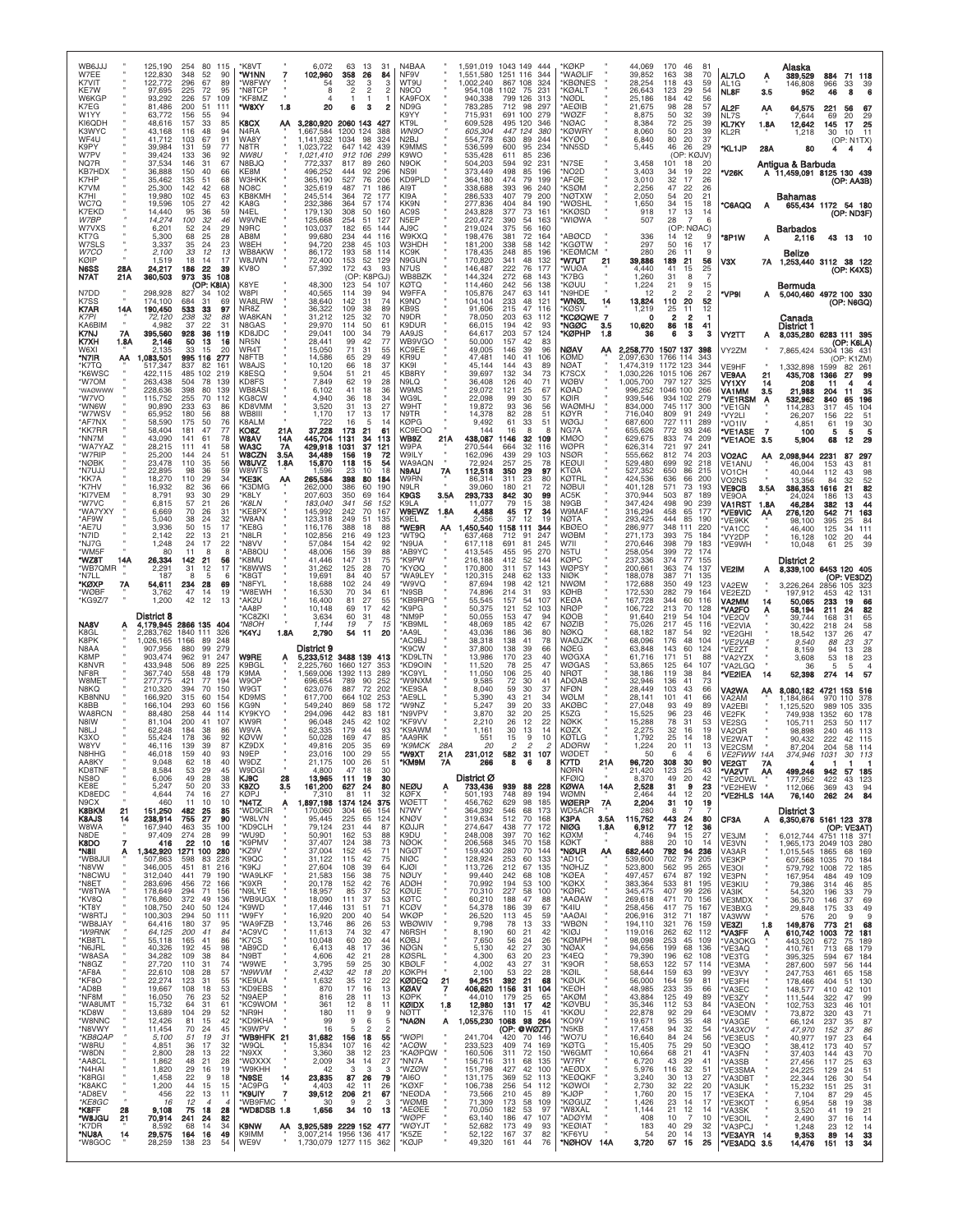| <b>VE3NNT</b><br>4,385,925 3333 122 383<br><b>AA</b><br>VA3DF<br>2,973,900<br>1945 135<br>440<br>VE3RZ<br>2.935.740 2068 132<br>433<br>VA3WB<br>991,935<br>1321<br>84<br>251                           | Dominican Republic<br>*HI8A<br>160.395<br>50 135<br>337<br>*HI3Y<br>21<br>204,077<br>1066<br>23<br>66<br>*HI3AA<br>36,960<br>327<br>12<br>43<br>1.8                     | <b>Morocco</b><br>*CN8WW AA<br>155,520<br>432 42 102<br>Mozambigue                                                                                                                       | 'R9CX<br>356,062<br>669<br>150<br>53<br>*RM9RZ<br>274,290<br>503<br>59<br>146<br><b>R9YC</b><br>184,954<br>477<br>38<br>116<br>'UA9AR<br>181,653<br>448<br>32<br>119<br>37                           | *BI4KWQ<br>6.072<br>113<br>21<br>23<br>*BI3OKC<br>5,841<br>92<br>27<br>32<br>*BH4UMN<br>26<br>5,520<br>68<br>22<br>*BI1JPC<br>54<br>24<br>4.128<br>24<br>*BH5HQQ<br>21   |
|--------------------------------------------------------------------------------------------------------------------------------------------------------------------------------------------------------|-------------------------------------------------------------------------------------------------------------------------------------------------------------------------|------------------------------------------------------------------------------------------------------------------------------------------------------------------------------------------|------------------------------------------------------------------------------------------------------------------------------------------------------------------------------------------------------|--------------------------------------------------------------------------------------------------------------------------------------------------------------------------|
| VE3NE<br>662,099<br>974<br>72<br>217<br>VE3TW<br>433,324<br>671<br>66<br>188<br>VA3TNM<br>260,150<br>377<br>82<br>193<br>VE3DZP<br>135,274<br>228<br>57<br>182<br>VE3ZZ<br>100,320<br>210<br>63<br>127 | *HI8K<br>АΑ<br>1,023,309 1746<br>63<br>196<br>'НІЗК<br>263,700<br>375<br>82<br>218<br>*НІЗММ<br>99,207<br>324<br>47<br>104                                              | 46,150 256 18 47<br>*C92R<br>21A<br>(OP: YT7AW)<br>Reunion Island                                                                                                                        | 'RO9L<br>167,676<br>420<br>120<br>'RZ9UO<br>144,596<br>409<br>50<br>98<br><b>UA9OQM</b><br>144,495<br>360<br>49<br>122<br>'RG8U<br>144,171<br>344<br>62<br>131<br>R9AB<br>94,564<br>202<br>63<br>125 | 59<br>28<br>3,577<br>25<br>42<br>*BG5MVD<br>3.432<br>19<br>21<br>*BD2TBJ<br>3,240<br>97<br>19<br>*BI6MQT<br>1,364<br>49<br>16<br>15<br>*BD4LB<br>1,350<br>23<br>15<br>15 |
| VE3YT<br>85,020<br>212<br>44<br>112<br>VE3EY<br>42,319<br>162<br>31<br>70<br><b>VE3RIA</b><br>28,815<br>161<br>27<br>58                                                                                | El Salvador<br>*YS1MS<br>61.050 230 35<br>Α<br>- 76<br>Grenada                                                                                                          | <b>*FR4KR</b><br>509,232 1742 25<br>21<br>- 78<br>(OP: FR8UA)<br>FR8TZ<br>71,832<br>360 24<br>14A<br>-58                                                                                 | 'R9HCH<br>35,280<br>191<br>29<br>69<br>'R9RT<br>8,591<br>49<br>25<br>46<br>'RK9DR<br>53<br>17<br>8.100<br>43                                                                                         | *BH3DAX<br>17<br>1,023<br>31<br>14<br>*BH1JHC<br>369<br>39<br>21<br>20<br>*BG2UKX<br>14<br>54<br>$\overline{4}$<br>5                                                     |
| VE3CX<br>264,143<br>988<br>29<br>92<br>7Α<br>27<br>VE3NRT<br>29<br>12<br>3.120<br>"VE3KI<br>АΑ<br>1,822,668<br>1787<br>97<br>305                                                                       | *J35X<br>246 12 16<br>28<br>14,700<br>Guatemala                                                                                                                         | South Africa<br>ZS1A<br>1,248<br>24<br>13<br>A<br>19<br><b>"ZS6KVZ</b><br>58,608<br>240<br>70<br>-29<br>A                                                                                | *RK9AY<br>28A<br>15,129<br>135<br>11<br>30<br>'R8WB<br>2.464<br>9<br>45<br>19<br>*RA9AP<br>14A<br>501,819<br>1297<br>34<br>107                                                                       | *BD7NQA<br>7.339<br>84<br>15<br>26<br>28<br>*BG7TWJ<br>102,396<br>669<br>59<br>-21<br>25<br>*BD7LQM<br>57,600<br>484<br>49<br>15                                         |
| *VE3MGY<br>,375,216<br>275<br>93<br>1811<br>*VE3TM<br>889<br>83<br>707.175<br>232<br>*VE3GFN<br>507,528<br>822<br>191<br>61                                                                            | TG9AOR AA<br>215,072<br>717 47<br>96<br>TG2001<br>270 24<br>47<br>39,476<br>(OP: TG9AFX)                                                                                | ZS1C<br>217,672<br>490<br>50<br>111<br>AA<br>205<br>ZS4TX<br>27<br>41.544<br>45                                                                                                          | 'R8FF/8<br>466,044<br>1275<br>35<br>107<br>UA3FQ)<br>(OP:<br>UG8C<br>141,600<br>548<br>24<br>-76                                                                                                     | *BGØATE<br>49<br>47,397<br>373<br>12<br>*BD5XM<br>24,960<br>355<br>20<br>28<br>36<br>*BG7SFE<br>17,200<br>132<br>14                                                      |
| *VE3PJ<br>476,771<br>226<br>611<br>81<br>*VE3MV<br>430,497<br>610<br>66<br>213<br>*VE3LC<br>174,356<br>387<br>52<br>130<br>*VA3AMX<br>154,008<br>346<br>52<br>132                                      | <b>TG9BBV</b><br>6,650<br>65 20<br>-30<br>(OP: VE7BV)<br>Haiti                                                                                                          | St. Helena<br>ZD7BG<br>724 50 124<br>370,620                                                                                                                                             | 'RA9JM<br>39,342<br>213<br>18<br>'UA9CTT<br>7A<br>410.312<br>1273<br>28<br>91<br>'UA9W<br>356,278<br>924<br>35<br>107<br>*RA9MX<br>3.5A<br>102,621<br>486<br>18<br>61                                | *BG7XVX<br>13,860<br>37<br>125<br>18<br>36<br>*BG8BXM<br>12,584<br>104<br>16<br>*BG5UZW<br>26<br>6,426<br>81<br>16<br>*BD4JV<br>270<br>8<br>8                            |
| 52<br>*VE3KTB<br>126,453<br>270<br>131<br>*VE3NFN<br>94,466<br>293<br>34<br>115<br>*VE3XD<br>76,508<br>267<br>38<br>86                                                                                 | *HH2JA<br>198,800 1315 17 54<br>21<br>(OP: JK1UWY)                                                                                                                      | Tanzania<br>*5H3WX<br>307 40 107<br>104,517<br>А<br>(OP: OK2WX)                                                                                                                          | 'R8AEZ<br>168<br>23<br>$\overline{4}$<br>3<br>*UA9UX<br>117<br>5<br>$\overline{4}$<br>5                                                                                                              | *BH8OCW<br>17,451<br>45<br>-7<br>116<br>18<br>*BH8MDV<br>2,380<br>21<br>32<br>9<br>*BD3OD<br>546<br>30<br>12                                                             |
| *VE3HG<br>64,887<br>176<br>31<br>98<br>*VE3FZ<br>43<br>94<br>61.787<br>192<br>*VE3CWU<br>33,384<br>124<br>38<br>69                                                                                     | Martinique<br>FM5FJ<br>206,488<br>936 26<br>80<br><b>*FM4SA</b><br>3,000<br>14<br>13<br>27<br>51                                                                        | The Gambia<br>*C56XA<br>422,928 1334 25<br>- 83<br>14<br>(OP: G3XAQ)                                                                                                                     | District Ø<br><b>UAØAGI</b><br>1,316,349 1782<br>96<br>237<br>Α<br><b>UAØOK</b><br>476,850<br>985<br>76<br>179                                                                                       | 'BD4QA<br>480<br>19<br>8<br>8<br>$\overline{2}$<br>$\overline{2}$<br>*BA5AB<br>$\mathfrak{p}$<br>16<br>*BH4EQC<br>4<br>2                                                 |
| *VA3ROC<br>28,392<br>155<br>33<br>58<br>*VA3PAF<br>22,707<br>57<br>143<br>30<br>*VE3XAT<br>19,107<br>73<br>78<br>26<br>*VE3QN<br>18,612<br>83<br>30<br>69                                              | TO7A<br>АΑ<br>8,616,426<br>6673 140 419<br>(OP: UT5UGR)<br>Mexico                                                                                                       | ASIA                                                                                                                                                                                     | <b>RTØO</b><br>454.520<br>1064<br>62<br>158<br><b>UAØUV</b><br>286,121<br>791<br>67<br>142<br><b>RAØACM</b><br>92<br>38<br>24.582<br>-64<br><b>RAØADQ</b><br>21,318<br>89<br>33<br>69                | *BA5CW<br>38,019<br>370<br>20<br>49<br>35<br>*BG8SRK<br>47<br>20<br>2.244<br>14<br>*BG8PM<br>8<br>468<br>24<br>10<br>*BG3ODZ<br>1.8<br>10<br>4<br>64                     |
| *VA3NGE<br>28<br>31<br>9.086<br>84<br>*VE3HLS<br>8,379<br>17<br>51<br>46<br>*VE3EP<br>6,372<br>54<br>20<br>39                                                                                          | XE2W<br>27,280<br>210<br>27<br>53<br>*XE1AY<br>72,215<br>343<br>63<br>38<br>А<br>324<br>*XE1RE<br>27,777<br>22<br>25                                                    | Asiatic Russia<br>District 9<br><b>UA9MA</b><br>2,683,878 2743 91 275                                                                                                                    | <b>RUØSN</b><br>8,896<br>54<br>19<br>45<br>UAØLD<br>22<br>78C<br>10<br>10<br><b>RØAA</b><br>274.284<br>1017<br>28<br>14<br>86                                                                        | <b>BG2AUE</b><br>903,312<br>1295<br>98<br>208<br>BD2RJ<br>343,678<br>656<br>70<br>157                                                                                    |
| 25<br>*VE3OU<br>2,829<br>29<br>16<br>*VE3JSQ<br>2,765<br>40<br>9<br>26<br>22<br>*VE3JZT<br>2,322<br>38<br>32                                                                                           | *XE2AU<br>20,740<br>154<br>30<br>38<br>12,628<br>*XE3N<br>63<br>29<br>48<br>304,370<br>1292<br>*XE1CT<br>14<br>28<br>82                                                 | R8TA<br>431.600<br>913<br>58<br>150<br>RT9OM<br>296.100<br>548<br>62<br>173<br><b>RW9SW</b><br>269,600<br>509<br>49<br>151                                                               | RØDX<br>128,000<br>625<br>32<br>68<br>119,441<br>*UBØAZR<br>348<br>44<br>107<br>A<br>'UAØJF<br>117,450<br>368<br>55<br>107                                                                           | <i>BA4AEO</i><br>56,160<br><i>260</i><br>.51<br>-79<br>BG6GQE<br>27,456<br>228<br>52<br>44<br><b>BA7NO</b><br>28A<br>53<br>70,966<br>538<br>21                           |
| 'VA3JHQ<br>1,012<br>21<br>12<br>11<br>*VE3HEU<br>7A<br>19,662<br>183<br>17<br>41<br>*VE3NZ<br>77,155<br>558<br>3.5A<br>13<br>52                                                                        | XE2X<br>4,182,255<br>3720 134<br>363<br>AA<br>XE <sub>2</sub> S<br><b>7A</b><br>103,761<br>589<br>26<br>55                                                              | UA9JLL<br>247,715<br>556<br>58<br>127<br>RZ9A<br>145,169<br>343<br>46<br>133<br>UA9JNT<br>107,164<br>301<br>40<br>106<br>RA9UAD<br>44,649<br>169<br>39<br>82                             | 'UAØC<br>100,440<br>554<br>51<br>69<br>'RØMZ<br>75,396<br>262<br>72<br>111<br>'RØUT<br>52,658<br>199<br>36<br>-77<br><b>RNOJT</b><br>201<br>45                                                       | <b>BD7MM</b><br>391,020<br>1538<br>33<br>81<br>21A<br>(OP: BD7LMD)<br>BG5TOX 3.5A<br>38,808<br>432<br>17<br>46<br>BA5DX                                                  |
| District 4<br>*VE4DL<br>26,500<br>306 28<br>25<br>Ą<br>*VE4AKF<br>11,960<br>120<br>25<br>27                                                                                                            | *XE2B<br>1,137,576<br>1527<br>98<br>243<br>АΑ<br>'XE1HG<br>139<br>52<br>47,187<br>95<br>*XE2T<br>13,720<br>198<br>19<br>16                                              | RU9US<br>10,731<br>33<br>40<br>55<br>R9LY<br>133,988<br>607<br>19<br>67<br>14<br>RX9CM<br>122,958<br>732<br>54<br>15                                                                     | 41.847<br>66<br>'UIØA<br>29,160<br>142<br>28<br>62<br><b>UAØLKD</b><br>200<br>42<br>27.775<br>59<br>'UDØO<br>193<br>41<br>24.800<br>59                                                               | 550<br>55<br>6<br>5<br>*BG2QMO AA<br>274,040<br>616<br>73<br>148<br>*BH4RRG<br>238,714<br>478<br>79<br><b>159</b><br>*BH7QP<br>193,674<br>129<br>620<br>62               |
| <b>VE4VT</b><br>694,980<br>697 108<br>288<br>AA<br>District 5                                                                                                                                          | Panama<br><b>HP3SS</b><br>652.595<br>1281 60 175<br>А<br>*HP1RIS<br>28<br>949<br>27<br>6                                                                                | UA9CU<br>68,793<br>56<br>364<br>13<br>R9CD<br>5,236<br>61<br>26<br>8<br><b>R9TV</b><br>9,656<br>27<br>3.5<br>114<br>7                                                                    | <b>UAØCID</b><br>15,732<br>217<br>26<br>31<br><b>UAØAAS</b><br>8,892<br>17<br>78<br>35<br><b>RØCBS</b><br>7,800<br>87<br>23<br>27                                                                    | *BH4TVU<br>135,600<br>81<br>682<br>39<br>*ВН6КОК<br>131,370<br>363<br>55<br>119<br>*BH3WNL<br>107,694<br>69<br>124<br>301                                                |
| <b>VE5CPU</b><br>46,256<br>201 47<br>65<br>A<br>VE5WI<br>5,920<br>103<br>23<br>17<br>*VE5SF<br>1170<br>69<br>Α<br>543,712<br>139                                                                       | 875 27<br>HO <sub>2</sub> T<br>21A<br>222,768<br>85<br>(OP: K2GO)                                                                                                       | <b>UA9OR</b><br>1.8<br>19,125<br>178<br>10<br>35<br>*RA9SF<br>854,441<br>205<br>1210<br>54<br>А<br>*RU9AC<br>589,842<br>758<br>80<br>217<br><b>*RT9YA</b><br>439.632<br>627<br>81<br>203 | 'RNØCW<br>7,524<br>70<br>24<br>33<br><b>RCØAJ</b><br>2,596<br>39<br>19<br>25<br><b>UAØLDY</b><br>342<br>11<br>9<br>9                                                                                 | *BG3IYX<br>94,990<br>105<br>304<br>56<br>*BH4TYL<br>90,240<br>334<br>43<br>98<br>*BG5JND<br>78<br>49,950<br>214<br>33                                                    |
| *VE5GC<br>178,600<br>971<br>38<br>56<br>*VE5KS<br>28<br>3,304<br>43<br>-11<br>17<br>*VE5VA<br>60<br>14<br>7,614<br>14<br>33                                                                            | <b>Puerto Rico</b><br>WP4WW<br>21<br>529,008 2053 26 81<br>(OP: KP4JRS)<br>87                                                                                           | *UB8A<br>360,306<br>56<br>166<br>635<br><b>RT8O</b><br>349,239<br>710<br>56<br>153<br>*R9QQ<br>271,458<br>496<br>52<br>146                                                               | <b>"RAØLMK 28</b><br>455<br>7<br>-14<br>6<br>'RØMR<br>21<br>8,094<br>22<br>66<br>35<br><b>RUØL</b><br>960<br>18<br>10<br>14<br>*UAØSDX 14<br>26,838<br>179<br>15<br>48                               | *BG8TFN<br>49,420<br>228<br>57<br>83<br>*BG4FQD<br>70<br>43,384<br>234<br>46<br>'BG5JNT<br>35,249<br>218<br>45<br>56<br>32<br>*BH1AQA<br>5,358<br>73<br>25               |
| District 6<br><b>VE6BBP</b><br>1,180,416 2095 90<br>166<br><b>VE6UM</b><br>21<br>790<br>23<br>105,536<br>41                                                                                            | 'KP4JFR<br>258 45<br>79,200<br>A<br>'NP3YL<br>17,520<br>176<br>я<br>-31<br>KP4/KA1R AA 2,749,500<br>2506 117 353<br>KP3W<br>44.166<br>179 36<br>-66                     | *RA9YE<br>267,750<br>599<br>68<br>157<br>507<br>*R8US<br>256,668<br>60<br>159<br>*RN9RF<br>243,485<br>442<br>57<br>152                                                                   | <b>RCØUC</b><br>25<br>6<br>8<br>14<br>*RØCY<br>$\overline{7}$<br>7,648<br>164<br>15<br>17                                                                                                            | *BD4TTU<br>3,973<br>129<br>16<br>13<br>22<br>*BG6RJN<br>3.483<br>21<br>61<br>*BD3QT<br>2,850<br>58<br>21<br>29                                                           |
| 84<br>*VE6TN<br>695<br>440,818<br>175<br>Α<br>*VA6WWW<br>52<br>68,019<br>228<br>71<br>*VE6WR<br>43,680<br>256<br>36<br>44                                                                              | <b>Sint Maarten</b><br>339,598 737 53 138<br>*PJ7/G4JEC A                                                                                                               | *RW9UY<br>217,419<br>765<br>103<br>-34<br>'RX9L<br>205,530<br>416<br>44<br>142<br>*RV9CVA<br>181,015<br>385<br>55<br>150<br>*RA9SN<br>173,664<br>403<br>35<br>127                        | UCØA<br>2,075,576 2121 100 301<br>АА<br>RAØLQ<br>2098 122<br>1.852.292<br>276<br><b>UAØSR</b><br>1,817,868<br>1437 129<br>387                                                                        | *BD7JZC<br>9<br>11<br>180<br>11<br>*BA4IT<br>10<br>$\overline{4}$<br>2<br>3<br>*BA4SE<br>10,731<br>18<br>31<br>28A<br>99                                                 |
| *VA6RCN<br>21,450<br>135<br>36<br>39<br>(OP: VE3RCN)<br>*VE6SK<br>555<br>20<br>9                                                                                                                       | (OP: NØUK)<br>St. Kitts & Nevis                                                                                                                                         | *RW9AV<br>143,070<br>297<br>55<br>135<br><b>R8JAJ</b><br>123,272<br>360<br>46<br>106<br>*RD8O<br>106,106<br>300<br>34<br>109                                                             | <b>RDØA</b><br>1,655,907<br>1741<br>108<br>309<br><b>RKØUN</b><br>904,401<br>1652<br>96<br>221<br>RWØUM<br>721,215<br>189<br>1669<br>90<br><b>UAØDAR</b><br>643,920<br>1265<br>91<br>149             | *BG4BAG<br>41<br>2,088<br>13<br>16<br>*BI4SCC<br>22<br>9<br><sub>9</sub><br>738<br>180,222<br>*BH7JUO 21A<br>804<br>25<br>73<br>*BH4QBV<br>75,844<br>496<br>19<br>48     |
| <b>VE6KC</b><br>343,068<br>611<br>75<br>151<br>АА<br>VA6BGE<br>13,392<br>117<br>30<br>24<br>VE6WQ<br>387,629 1322<br>31<br>14A<br>100                                                                  | <b>V48A</b><br>A 2,829,420 2948 85 311<br>(OP: WX4G)<br>St. Martin                                                                                                      | *R9JAP<br>83,070<br>293<br>37<br>93<br><b>UA9CES</b><br>81,008<br>323<br>33<br>89<br>*RZ9WA<br>75,144<br>277<br>31<br>93                                                                 | <b>UAØSE</b><br>363,090<br>690<br>66<br>181<br>RZØL<br>243,288<br>641<br>66<br>120<br>RAØAY<br>141,960<br>345<br>43<br>113                                                                           | *BA7LAC<br>33<br>8,601<br>98<br>14<br>*BH4SCF<br>2,201<br>39<br>14<br>17<br>*BH6KWC<br>12<br>950<br>33<br>7                                                              |
| *VE6AX<br>151<br>АА<br>28,490<br>31<br>43<br>District 7                                                                                                                                                | FS4WBS AA<br>3<br>2<br>3<br>40<br>U.S. Virgin Islands                                                                                                                   | 37<br>*RZ9UF<br>36,499<br>146<br>76<br>*RA9YUI<br>28,552<br>164<br>29<br>57<br>*R9OA<br>23,328<br>126<br>28<br>53                                                                        | <b>UBØA</b><br>31,842<br>142<br>28<br>59<br><b>RNØC</b><br>26,752<br>248<br>27<br>37<br><b>UAØWG</b><br>1,456<br>18<br>12<br>16                                                                      | <b>BH4BIN</b><br>820<br>44<br>10<br>10<br>*BH1SCW 14A<br>60,684<br>429<br>23<br>55<br>*BY2WL<br>32,021<br>233<br>21<br>50                                                |
| VA7ST<br>1,110,417 2018<br>87 166<br>VE7VR<br>428,340<br>822<br>89<br>131<br>VA7MM<br>311,193<br>682<br>84<br>129                                                                                      | KP <sub>2</sub> B<br>147,168<br>764<br>22<br>28<br>62<br>1,392,000 3844 35 110<br>KP2M<br>(OP: KT3Y)                                                                    | *RU9CK<br>20,586<br>99<br>20<br>53<br>*UA9CHL<br>19,923<br>98<br>36<br>51<br>13,005<br>*RJ9M<br>97<br>17<br>34<br>*RT9YW<br>3,840<br>40<br>11<br>29                                      | <b>UAØLHS</b><br>828<br>8<br>10<br>-16<br>RNØA<br>21A<br>225,900<br>991<br>25<br>75<br>23<br>RØXA<br>9,420<br>37<br>14A<br>-61<br>UAØSU<br>7Α<br>107,457<br>367<br>30<br>89                          | (OP: BD2SHV)<br>*BYØAB<br>16,512<br>153<br>- 12<br>36<br>(OP: BGØBWG)<br>*BI4IX<br>14,592<br>144<br>-18<br>39                                                            |
| VE7JKZ<br>155,477<br>397<br>68<br>99<br>VA7RN<br>72.352<br>440<br>37<br>39<br>VA7XU<br>54,536<br>392<br>30<br>38<br>47.724<br>63<br>VA7GI<br>211<br>60                                                 | NP <sub>2</sub> J<br>190,848 1028 19<br>1.8<br>-65<br>(OP: K8RF)<br>'KJØD/KP2 A<br>25.143<br>222<br>14<br>-37<br>512<br>NP2X<br>1.8A<br>98,175<br>20<br>65              | *UA9OV<br>2,890<br>31<br>23<br>11<br>*RU9SO<br>28<br>1,512<br>40<br>9<br>15<br>*RZ8U<br>21<br>118,272<br>19<br>58<br>767                                                                 | UDØW<br>114<br>27<br>62<br>22.873<br>UAØACG 3.5A<br>41,956<br>290<br>17<br>51<br>RØSR<br>81,000<br>497<br>18<br>1.8A<br>54                                                                           | (OP: BI4LKI)<br>*BH2SYP<br>11,067<br>126<br>18<br>33<br>*BG3HFS<br>1,376<br>37<br>21<br>- 7A<br>-11                                                                      |
| VE7JH<br>599,508 2136<br>34<br>88<br>14<br>78<br>'VA7MG<br>97,888<br>55<br>314<br>Α<br>*VA7EU<br>36<br>22.104<br>155<br>36                                                                             | (OP: K9VV)<br>187,775<br>*NP2KW<br>AA<br>387<br>55 148<br>10<br>"KP2DX 1.8A<br>1,900<br>40<br>-15                                                                       | *RA9CCK<br>80.545<br>388<br>22<br>67<br>*RX9CC<br>80.068<br>398<br>18<br>56<br>*RL9L<br>79,048<br>378<br>21<br>61                                                                        | RMØF<br>13.040<br>223<br>17<br>23<br>*UAØDM AA<br>323,232<br>645<br>75<br>149<br><b>'UAØQNV</b><br>270,738<br>770<br>55<br>114                                                                       | *BD2SHV<br>988<br>35<br>10<br>9<br>$\overline{c}$<br>*BA5AD<br>162<br>4<br>*BI4VIP<br>120<br>10<br>$\overline{4}$<br>$\overline{\mathcal{A}}$                            |
| *VE7BGP<br>7,852<br>25<br>27<br>68<br>*VE7BLW<br>29<br>11<br>1.428<br>10<br>*VA7QCE<br>560<br>15<br>8<br>-8                                                                                            | (OP: KP2BH)<br><b>AFRICA</b>                                                                                                                                            | *RC8SC<br>57.486<br>321<br>16<br>51<br>*R9HAG<br>55,280<br>327<br>59<br>21<br>*RV9CM<br>24,635<br>171<br>17<br>48<br>*R8WO<br>22.176<br>184<br>-5<br>37                                  | <b>'UAØCDX</b><br>195,656<br>867<br>54<br>94<br>'RØCM<br>91,461<br>338<br>45<br>84<br>'RWØLD<br>17,325<br>126<br>36<br>41<br>46                                                                      | Cyprus<br>C4W<br>A 3,097,192 2925<br>94 298<br>(OP: 5B4WN)                                                                                                               |
| *VA7AON<br>112<br>16<br>9<br>7<br>14,040<br>22<br>VE/MH<br><b>VA7KO</b><br>763,587 1108 98 199<br>АА                                                                                                   | African Italy<br>*IH9YMC 1.8<br>3,510<br>69<br>4<br>22                                                                                                                  | *R2ET/9<br>14<br>99,794<br>568<br>21<br>61<br>*UF8C<br>98,400<br>455<br>19<br>63<br>*R9YU<br>64,347<br>311<br>20<br>69                                                                   | *RAØAQQ<br>14,732<br>92<br>12<br><b>RAGANO</b><br>10.098<br>61<br>22<br>44<br><b>RAØF</b><br>988<br>21<br>12<br>-14<br>*RMØW<br>71<br>28A<br>3,500<br>10<br>15                                       | C44C<br>85,554<br>252 41<br>(OP: 5B4AHJ)<br>P <sub>3</sub> C<br>357,460<br>1222 32 90<br>21A                                                                             |
| VE7XF<br>208,520<br>306<br>97<br>163<br>VE7FO<br>110,971<br>260<br>66<br>125<br>VA7VK<br>74,424<br>396<br>39<br>45                                                                                     | Canary Islands<br>EA8URL<br>1,537,704 2213 66 177<br>Α                                                                                                                  | *RD9DX<br>16,620<br>44<br>102<br>16<br>*RA9AFZ<br>9<br>30<br>7,059<br>64<br>*RX9AF<br>$\overline{\cdot}$<br>745<br>76<br>204,525<br>25<br>*UA9LCY<br>33,528<br>197<br>18<br>48           | *RWØAJ<br>470<br>21A<br>94,288<br>21<br>62<br><b>RØSBZ</b><br>9,065<br>81<br>13<br>36<br>*RØSBI<br>94,164<br>498<br>22<br>62<br>14A                                                                  | (OP: 5B4AOF)<br>*P3AA<br>AA 6,046,456<br>3492 153 458<br>(OP: RN3QO)                                                                                                     |
| VE7CV<br>69,496<br>205<br>55<br>81<br>VE7IO<br>30,780<br>31<br>45<br>195<br>VA7DZ<br>24,840<br>152<br>28<br>44<br>VA7UI<br>107<br>38<br>32                                                             | (OP: EA4BQ/OHØXX)<br>EA8ZS<br>362<br>113.665<br>-51<br>-76<br>21<br>13,960<br>EA8TZ<br>124 13<br>27<br>331,452 1300 28<br><b>EA8DHV</b><br>14<br>80                     | *RD9U<br>2,394<br>46<br>16<br>1.8<br>5<br>RT9A<br>5,398,147 3708 129 422<br>AA                                                                                                           | <b>UBØIBA</b><br>9,440<br>137<br>20<br>20<br><b>Asiatic Turkey</b><br>1,847,040 2208 75 237                                                                                                          | *5B4AIF<br>27,072<br>115 26 68<br>(OP: 5B4AIE)                                                                                                                           |
| 16,800<br>VA7JC<br>10,388<br>93<br>27<br>26<br>VE7CA<br>2,856<br>32<br>18<br>24<br>VA7OM<br>14A<br>439,932 1565<br>34<br>88                                                                            | 10,918,560 7557 122<br>*EA8RM<br>Α<br>394<br>*EA8CN<br>1,281,658<br>1504<br>72<br>229<br><b>EA8BQM</b><br>684,252 1062<br>63<br>166                                     | R8WF<br>4,839,970<br>3324 119<br>396<br>R9AE<br>2,012,282 2080 101<br>282<br>UA9CDC<br>1,041,768<br>910 106<br>318<br>838 105 321<br>UA9AX<br>917,604                                    | ym7ka<br>Α<br>(OP: TA7I)<br>TA2FE<br>336,864<br>747 42 132<br>TA2BS<br>21,440<br>110 16<br>51                                                                                                        | Georgia<br>$\overline{7}$<br>1,122,264 2958 31 112<br>4L8A<br>4L/LY4ZZ 3.5<br>648,733 2079 26 87<br>(OP: LY2BMX)                                                         |
| 151,272<br>"VA7CRZ AA<br>310<br>80<br>118<br>*VE7AX<br>117,900<br>326<br>60<br>90<br>*VA7KH<br>299<br>75,130<br>42<br>68                                                                               | <b>EA8AQV</b><br>77,928<br>207<br>43<br>93<br><b>EA8AUW</b><br>70,400<br>32<br>201<br>96<br>*EA8DHH<br>35,160<br>114<br>40<br>80<br>*EA8CYU 7<br>34,907<br>192 14<br>53 | UA9BA<br>872,044<br>538 150 472<br>RK8I<br>653,760<br>869<br>71<br>217<br><b>UA9TF</b><br>573,448<br>634<br>87<br>257                                                                    | TA2DE<br>16<br>$\overline{c}$<br>2<br>$\overline{c}$<br>TA4/<br>OH <sub>2</sub> KW<br>507,600<br>891<br>43 157<br>A                                                                                  | 251,280<br>*4L6QL<br>514 43 137<br>$\frac{A}{14}$<br>*4L2M<br>491,840 1624 29<br>-87                                                                                     |
| *VE7ZX<br>272<br>49<br>59,424<br>47<br>1.8A<br>*VE7UF<br>4,140<br>138<br>8<br>10                                                                                                                       | <b>ED8W</b><br>14A 1,154,264 2565 37 120<br>(OP: EA1DAV)                                                                                                                | RM8A<br>8,580<br>54<br>32<br>34<br>RX9DZ<br>8,544<br>66<br>22<br>26<br>4,080<br>37<br>24<br>27<br>RY9C                                                                                   | 'TA2L<br>32,032<br>132<br>37<br>75<br><b>"TAØAS</b><br>14<br>1<br>-1<br>6<br>-1<br>62,559<br>'TA3DJ<br>7<br>349<br>13<br>50<br>'TA2TC<br>5,146<br>56<br>6<br>25                                      | Hong Kong<br>VR <sub>2</sub> CO<br>291,060 723<br>60 138<br>VR2XAN 28A<br>265,306 1162<br>82<br>27<br>VR <sub>2</sub> GP<br>18<br>326<br>-28                             |
| District 8<br>VY1CO<br>92 20<br>6,422<br>- 18<br>28,248<br>*VY1KX<br>Α<br>126 40<br>48                                                                                                                 | <b>EA8OM AA</b><br>992,784<br>1095 73 239<br>(OP: DJ10J)<br>*EA8CQW "<br>25,839<br>103 26<br>-61                                                                        | (OP: UABDX)<br>UA9YE<br>25,844<br>221<br>17<br>35<br>28A<br>UA9LAO<br>39<br>21,866<br>175<br>19<br><b>RW9DX</b><br>21A<br>385,308<br>1236<br>29<br>103                                   | 'TA4RC<br>44<br>АА<br>48,620<br>150<br>86<br>*TA4SO<br>19,425<br>109<br>28<br>47<br><b>TA4AU</b><br>14A<br>228<br>14<br>45<br>35,636                                                                 | 22,172<br>India<br><b>VU2TMP</b><br>68,310<br>46<br>204<br>89<br>Ą                                                                                                       |
| Cavman Islands<br>AA 9,024,639 5960 157 484<br>ZF5T<br>(OP: ZF9CW)                                                                                                                                     | *EA8/<br>LY9A<br>21A<br>32,700<br>184 17<br>43<br>*EA8/<br>DL2DXA 14A<br>52,640<br>261 14<br>56                                                                         | RX9WN<br>363,787<br>29<br>102<br>1115<br>R8LA<br>281,210<br>970<br>28<br>94<br>RW9QA<br>89<br>247,221<br>931<br>28                                                                       | Azərbaijan<br>*4K9W<br>29,238<br>171 16<br>50<br>А                                                                                                                                                   | VU2IVV<br>45<br>101<br>22<br>13,333<br>*VU2EEI<br>119,850<br>288<br>55<br>115<br>Α<br>*VU2NXM<br>276<br>107<br>108,702<br>55                                             |
| Costa Rica<br><b>TI7W</b><br>A 16,102,800 11300 152 448                                                                                                                                                | Ceuta & Melilla<br>*EA9ACE 21<br>476,182 1467 27<br>86                                                                                                                  | R9SB<br>13,700<br>114<br>14<br>36<br>RA <sub>9</sub> V<br>14A<br>301,692 1090<br>29<br>95<br>90<br>UC8U<br>220,168<br>770<br>-26<br>RJ9J<br>161,532<br>499<br>31<br>95                   | *4K6FO<br>256,122 1002<br>14<br>-25<br>-68<br>China<br>BA4TB<br>684,588<br>1322<br>92<br>175                                                                                                         | *VU2GRM<br>50,694<br>156<br>52<br>90<br>*VU2IT<br>48,811<br>47<br>86<br>161<br>*VU2BQN<br>27,772<br>99<br>44<br>62<br>*VU2DCC<br>64<br>25,578<br>106<br>34               |
| (OP: N6MJ)<br>562,174 1287 63 143<br>*TI2OY<br>A<br>*TI5JON<br>25,992 154 27<br>-49                                                                                                                    | *EA9AZ<br>AA<br>428,720 760 51 182<br>Kenya                                                                                                                             | UA9AU<br>157,410<br>479<br>32<br>103<br>RA9AU<br>63,806<br>202<br>28<br>94<br>R8UT<br>99<br>39<br>12,691<br>10                                                                           | Ą<br>BA4II<br>422,774<br>1004<br>84<br>158<br>BG9NJY<br>21,948<br>128<br>35<br>-58<br><b>BA4DL</b><br>76,875<br>548<br>22<br>7<br>53                                                                 | *VU2JXL<br>17,250<br>22<br>53<br>93<br>*VU2BGG<br>73<br>26<br>49<br>12,750<br>39<br>*VU2BGC<br>61<br>24<br>7,623                                                         |
| Cuba<br>*CO8NMN<br>939,674 2067 56 158                                                                                                                                                                 | 1,074,502 2542 34 109<br>5Z4VJ<br>21<br>(OP: G3AB)                                                                                                                      | <b>RW9WT</b><br>93<br>11,718<br>19<br>35<br><b>7A</b><br>879<br>RL9O<br>289,408<br>32<br>101<br>RD8D<br>3.5A<br>527,202<br>1692 29<br>88                                                 | *ВАЗММ<br>702,976<br>1415<br>80<br>176<br>A<br>*BGØARE<br>672,152 1429<br>44<br>140<br>*BI8CZM<br>335,442<br>697<br>64<br>158                                                                        | *VU2UUU<br>676<br>19<br>10<br>16<br>*VU2ABU<br>600<br>17<br>7<br>8<br>*VU2ACK<br>140<br>15<br>10<br>10<br>*VU2CVS<br>21<br>31,257<br>204<br>20<br>49                     |
| *CO8WN<br>397,383 1306 42 107<br>*CO2RQ<br>342,210<br>1038<br>51<br>114<br>*CO6WD<br>199.227<br>562<br>50<br>109<br>633 19<br>*CO8RH<br>21<br>105,375<br>-56                                           | Liberia<br>*EL2DT<br>908,280 1533 57 159<br>А                                                                                                                           | (OP: R9GM)<br>$225$ 13<br>RK9DO<br>37,989<br>- 50<br><b>UA9LDD</b><br>1.8A<br>16,840<br>151<br>$\mathcal{B}$<br>32<br>3,896,280 2602 126 422<br>*R8CT<br>AA                              | 250,608<br>'BA4WR<br>534<br>78<br>149<br>*BG7DOD<br>737<br>108<br>171,024<br>60<br>150,920<br>*BD3TE<br>571<br>54<br>100<br>*BI4JCM<br>48<br>67,858<br>336<br>83                                     | *VU3GDS<br>18,639<br>154<br>18<br>39<br>14<br>17<br>*VU2JOS<br>10<br>1,134<br>26<br>$\overline{7}$<br>*VU2BGS<br>15,694<br>106<br>18<br>41                               |
| *T42K<br>146,412<br>931 20<br>63<br>14<br>(OP: CO2AME)<br>*CM8CF<br>45<br>7<br>39,150<br>309<br>- 13                                                                                                   | Madeira Islands<br><b>CT3KN</b><br>6,312,271 4585 112 357<br>A<br>556 16 63<br>CQ3J<br>112,259<br>7                                                                     | *R9MJ<br>,282,820 1403<br>285<br>89<br>*UA9R<br>1,100,508<br>1366<br>73<br>240<br>*RA9DZ<br>955,617 1091<br>76 245                                                                       | *BD5II<br>59,882<br>241<br>63<br>95<br>*BG6QAL<br>50,716<br>247<br>53<br>71<br>*BH1HWF<br>26,100<br>162<br>30<br>57                                                                                  | <b>VU2IBI</b><br>51 112<br>114,915<br>291<br>AA<br>VU2ZMK<br>110,559<br>326<br>42<br>95<br>*VU2DED AA<br>377,175<br>628<br>69 166                                        |
| *CL2JR<br>7,568<br>101<br>13<br>30<br>*CL3OR<br>5,115<br>204<br>10<br>23<br>*CO2VDD<br>900<br>25<br>-6<br>14                                                                                           | (OP: CT3MD)<br>*CT3KU<br><b>7A</b><br>10,481<br>98<br>8<br>39                                                                                                           | *R9SS<br>809,472 1124<br>66 206<br>*UI8C<br>741,300<br>1008<br>72<br>228<br>*UA9D<br>628,191<br>818<br>73<br>240                                                                         | 32<br>49<br>*BA2BA<br>25,353<br>193<br>*BD2IAQ<br>25,330<br>158<br>32<br>53<br>*BH4AHC<br>40<br>20,724<br>215<br>26                                                                                  | *VU3NXI<br>28A<br>17,756<br>137<br>11<br>35<br>Israel<br>4Z4AK<br>729,864 2217 33<br>21<br>- 91                                                                          |
| *CO2JD<br>3.5<br>112,608<br>747 15<br>57<br>435,996 1698 24<br>84<br>*CO8LY 21A                                                                                                                        | Mauritania<br>*3B8BAP A<br>16<br>- 8<br>9<br>765                                                                                                                        | *RU9TN<br>452,770<br>916 40 150<br>*R9RA<br>415,576<br>590 73 214                                                                                                                        | *BH3PLA<br>16,400<br>129<br>36<br>64<br>*BD7BW<br>9,152<br>91<br>15<br>29                                                                                                                            | 4Z5ML<br>631,092 1798<br>32 100                                                                                                                                          |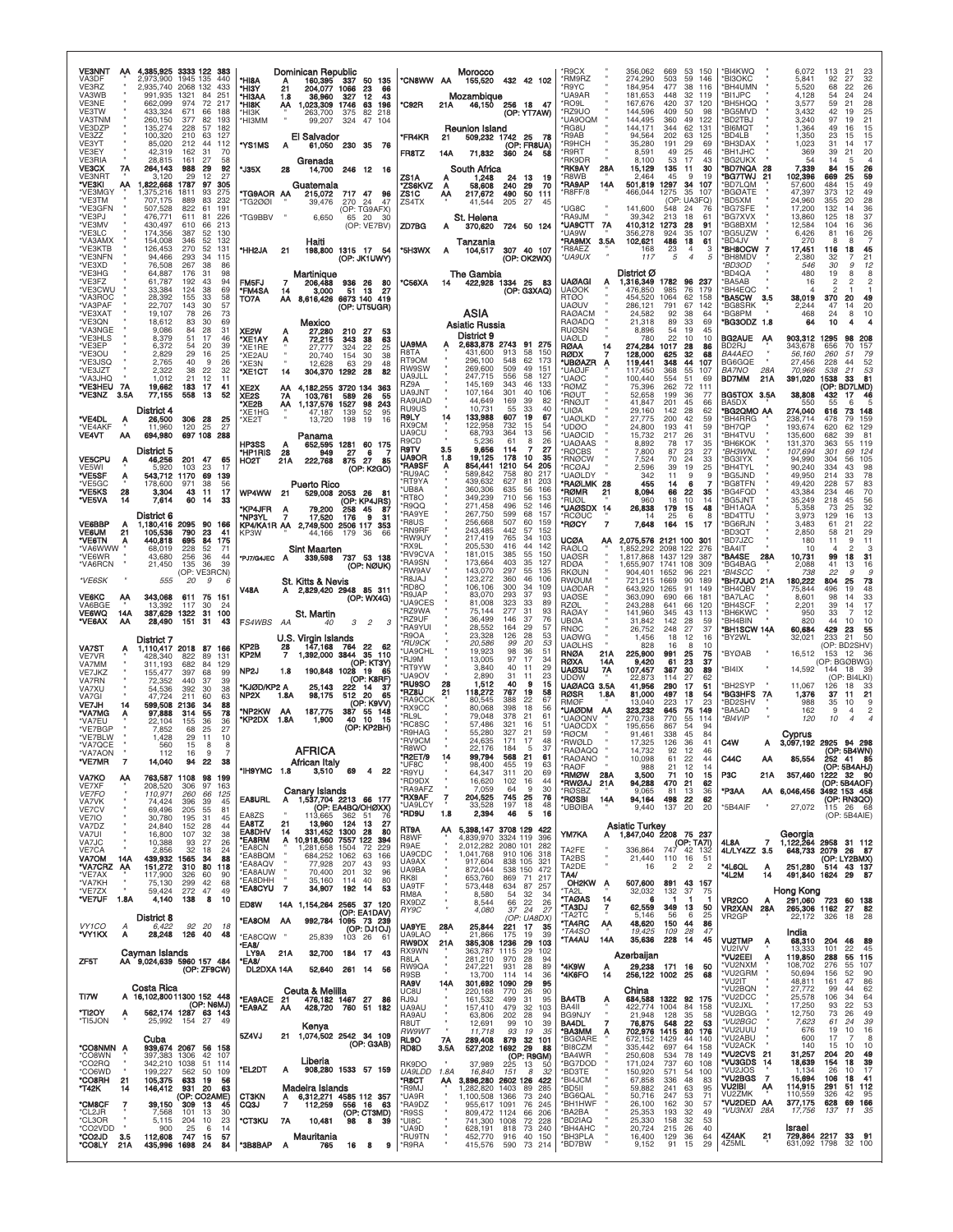| 4X1MM<br>14<br>*4X4YM<br>28<br>*4Z5PN<br>7<br>4X6FR<br>ΑA<br>4X1IM<br>4Z5LY<br>3.5A<br>'4X1ST<br>АА<br>*4Z1TL | 692,404 2145<br>-31<br>85<br>8,694<br>87<br>12<br>30<br>174,494<br>777<br>18<br>68<br>,939,968<br>5107 133<br>419<br>87.024<br>272<br>38<br>109<br>15<br>173,952<br>991<br>57<br>713<br>460,408<br>54<br>179<br>34,968<br>140<br>27<br>67                                | 1,976<br>*JA1LJW<br>*JK1DVP<br>1,364<br>1,344<br>*JI1LAI<br>*JJ1TQM<br>1,178<br>*JN1HYU<br>1,173<br>*JL1JJD<br>1,085<br>*JA1IZ<br>1,064            | *JK1AKP<br>30<br>20<br>18<br>22<br>12<br>10<br>*JM1VDM<br>18<br>*JJ1CBY<br>14<br>14<br>40<br>16<br>15<br>*7K1PTT<br>27<br>9<br>*JA1UII<br>8<br>*JK1HWU<br>23<br>19<br>16<br>22<br>8<br>11<br>*JI1UPL                                          | 118,300<br>84,510<br>77,924<br>72,980<br>67,693<br>66,591<br>61,620                | 300<br>70<br>105<br>234<br>48<br>87<br>264<br>60<br>94<br>179<br>63<br>101<br>184<br>61<br>78<br>194<br>71<br>76<br>228<br>56<br>74                       | JA3AVO<br>JF3DCH<br>JF3KCH<br><b>JA3IKG</b><br>JA3LIL<br>7J3AOZ<br>JR3UIC                                                                                            | 108,928<br>304 63<br>85<br>90,218<br>263<br>67<br>91<br>173<br>44<br>25,029<br>37<br>23,100<br>122<br>23<br>47<br>105<br>36<br>18,228<br>48<br>32<br>7,564<br>63<br>30<br>6,099<br>49<br>28<br>29                                 | *JG5UWK<br>*JA5OXV<br>*JR5CAG<br>*JA5CDL<br>14<br>*JA5CUX<br>$\overline{7}$<br><b>JH5MXB</b><br>AA           | 5,822<br>62<br>19<br>22<br>27<br>4,212<br>41<br>25<br>46<br>3.640<br>19<br>16<br>35,490<br>22<br>236<br>48<br>3<br>108<br>6<br>105,966<br>227<br>59<br>115                                                         |
|---------------------------------------------------------------------------------------------------------------|--------------------------------------------------------------------------------------------------------------------------------------------------------------------------------------------------------------------------------------------------------------------------|----------------------------------------------------------------------------------------------------------------------------------------------------|-----------------------------------------------------------------------------------------------------------------------------------------------------------------------------------------------------------------------------------------------|------------------------------------------------------------------------------------|-----------------------------------------------------------------------------------------------------------------------------------------------------------|----------------------------------------------------------------------------------------------------------------------------------------------------------------------|-----------------------------------------------------------------------------------------------------------------------------------------------------------------------------------------------------------------------------------|--------------------------------------------------------------------------------------------------------------|--------------------------------------------------------------------------------------------------------------------------------------------------------------------------------------------------------------------|
| *4Z5OI<br>*4Z5TK<br>21A                                                                                       | 1,520<br>26<br>14<br>24<br>76<br>13<br>32<br>8,730<br>Japan<br>District 1                                                                                                                                                                                                | *JH1YDT<br>900<br>MKILPAL*<br>840<br>*JH1KCI<br>722<br>*JH1GTU<br>480<br>*JI1DGW<br>435                                                            | *JI1HFJ<br>23<br>10<br>10<br>(OP: JI1TMD)<br>*JA1SVP<br>*JA1GFD<br>16<br>10<br>11<br>22<br>10<br>9<br>*JA1KEB<br>*JE1LPZ<br>9<br>16<br>11<br>17<br>8<br>*JQ1EPD<br>7                                                                          | 60,990<br>52,536<br>49,404<br>44,799<br>38,675<br>31,110                           | 39<br>201<br>75<br>157<br>47<br>85<br>54<br>160<br>84<br>151<br>41<br>68<br>55<br>150<br>64<br>135<br>49<br>53                                            | <b>JG3KMT</b><br>JA3KKE<br>JE3ECD<br>JE3RMQ<br><b>JA3XOG</b><br>28<br>JA3QOS                                                                                         | 3,978<br>50<br>21<br>30<br>3,978<br>41<br>16<br>18<br>1,898<br>31<br>13<br>13<br>1,170<br>33<br>16<br>14<br>80<br>18<br>7,400<br>22<br>5,120<br>63<br>17<br>23                                                                    | 7A<br>JJ5GSY<br><b>JE5JHZ</b><br>3.5A<br>*JH5HDA<br>AA<br>JH5FTY 28A<br>*JA5EXN/5 21A                        | 13<br>7<br>518<br>1,392<br>28<br>13<br>11<br>29,667<br>183<br>40<br>53<br>36<br>4<br>3<br>28,950<br>54<br>163<br>21                                                                                                |
| JH1QDB<br>A<br>JR1IJV<br>JE1BMJ<br>JA1TMG<br><b>JH1HIC</b><br>JJ1VFF<br>JR1GSE<br>JF1UOX<br>JA1AYO            | 936,360 1156 119 205<br>805,695<br>1071 105<br>180<br>444,367<br>577 121<br>198<br>320,334<br>618<br>-84<br>119<br>268,660<br>591<br>72<br>130<br>175,904<br>395<br>74<br>110<br>166,026<br>436<br>82<br>95<br>153,576<br>403<br>65<br>93<br>149,730<br>379<br>76<br>110 | *JF1EPL<br>396<br>*JG1LMT<br>294<br>*JH1BCS<br>217<br>*JE1WBA<br>130<br>*JG1RRH<br>110<br>YOWHL*<br>104<br>28<br>*JJ1LBJ<br>10,812                 | (OP: JJ2TKX)<br>*JI1HSV<br>22<br>*7N2TRM<br>10<br>8<br>17<br>*7N2JZT<br>8<br>6<br>*JK1WXM<br>11<br>4<br>3<br>*JA1PTO<br>5<br>5<br>5<br>7<br>5<br>*7K1VKU<br>5<br>$\overline{4}$<br>*JK1BQC<br>11<br>21<br>30<br>*JN1GNL<br>99<br>'JA1WHG<br>9 | 27,451<br>18,620<br>18,509<br>15,912<br>13,752<br>13,395<br>8,165<br>7,729         | 44<br>53<br>164<br>96<br>40<br>36<br>95<br>40<br>43<br>98<br>32<br>36<br>96<br>34<br>38<br>91<br>27<br>30<br>49<br>32<br>39<br>59<br>28<br>31<br>56<br>31 | <b>JF3NDW</b><br>21<br><b>JA3GOJ</b><br>14<br><b>JH3FUK</b><br>$\overline{7}$<br>JE3VRJ<br>JA3IBU<br><b>JI3KDH</b><br>1.8<br><b>MLCAL*</b><br>Ą<br>*JF3PLF<br>JJ3TBB | 1,265<br>22<br>8<br>15<br>1,125<br>23<br>13<br>12<br>74,736<br>280<br>32<br>76<br>23,322<br>152<br>26<br>43<br>22,945<br>22<br>151<br>43<br>21<br>15<br>4,752<br>75<br>165,822<br>399<br>66<br>108<br>157,454<br>375<br>74<br>113 | <b>JE6RPM</b><br>A<br>JA6BZI<br>JA6FFK<br>JE6WGT<br>JR6CSY<br>JA6AVT                                         | District 6<br>3520 135 295<br>3,965,890<br>(OP: JH5GHM)<br>1,097,460<br>1097 126<br>264<br>148<br>261,086<br>90<br>475<br>222,180<br>513<br>131<br>79<br>101<br>166,155<br>395<br>64<br>104,160<br>290<br>94<br>61 |
| JH1OLB<br>JA1QOW<br>JG1LHB<br>JQ1CIV<br>JS1DEH                                                                | 147,764<br>387<br>96<br>68<br>112,066<br>308<br>49<br>88<br>99,099<br>279<br>60<br>83<br>96,064<br>234<br>63<br>95<br>95,480<br>311<br>65<br>90<br>59<br>93                                                                                                              | <b>JG1TVK</b><br>918<br>*7M4AOE<br>338<br><b>JJ1WRU</b><br>45<br>142,037<br>'7K4XNN<br>21<br>JK1JHU<br>111,530<br><b>JG1UKW</b><br>32,486          | 22<br>8<br>*JH1KLE<br>12<br>6<br>3<br>$\mathfrak{p}$<br>*JJ1UBX<br>3<br>548<br>72<br>31<br>*JH1DWQ<br>483<br>30<br>65<br><b>JG1CMT</b><br>26<br>48<br>195<br>*JG1APX                                                                          | 5,888<br>3,555<br>3,280<br>1,080<br>400<br>400                                     | 33<br>39<br>20<br>25<br>42<br>17<br>23<br>24<br>12<br>15<br>10<br>10<br>10<br>11<br>8<br>-8                                                               | *JA3NUT<br><b>ILOELL'</b><br>'JA3UWB<br>JO3OEF<br>JM3FUW                                                                                                             | 110,721<br>303<br>65<br>102<br>55,699<br>213<br>43<br>66<br>41,741<br>191<br>41<br>48<br>26<br>40,256<br>232<br>48<br>29,786<br>153<br>49<br>57<br>122<br>42<br>23,842<br>49                                                      | JA6BWH<br>JA6HZN<br>JA6FFO<br>JA6GMC<br>JA6CDC<br>JH6WDG<br>28                                               | 98<br>95,776<br>254<br>66<br>28,213<br>129<br>47<br>42<br>52<br>26,900<br>123<br>48<br>3,978<br>21<br>44<br>19<br>18<br>1,221<br>15<br>1,458<br>10<br>36<br>8                                                      |
| JI1CNA<br>JE1RXJ<br>JR1JCB<br>JL1LNC<br>JE1QHP<br><b>JJ1QLT</b>                                               | 70,224<br>218<br>65,856<br>208<br>63<br>84<br>52,705<br>213<br>61<br>66<br>51,527<br>195<br>47<br>72<br>29,920<br>52<br>36<br>166<br>29,256<br>34<br>72<br>116                                                                                                           | *JA1SCE<br>32,154<br>*JF1CCH<br>25,596<br>*JI1BBN<br>18,144<br>*JE1RRK<br>16,302<br>*JO1WIZ<br>15,768<br>*JH1VIX<br>11,376                         | 207<br>24<br>45<br>*JL1EEI<br>55<br>*JF1OVA<br>132<br>24<br>158<br>18<br>36<br>"JM1NKT 21A<br>132<br>22<br>35<br>*7L1ETP/1<br>112<br>20<br>34<br>*JM1EKM<br>20<br>28<br>1/YUU@HL*<br>111                                                      | 28A<br>9,486<br>5.776<br>171,654<br>40,016<br>15,246<br>11,070                     | 90<br>19<br>32<br>70<br>22<br>16<br>574<br>35<br>87<br>217<br>28<br>.54<br>98<br>21<br>42<br>76<br>20<br>34                                               | <b>'JJ3KTW</b><br>JE3TAT<br>JJ3IUS<br><b>JA3EBT</b><br>JP3UBR<br><i><b>S3EOE</b></i>                                                                                 | 19,481<br>111<br>33<br>44<br>19,184<br>113<br>41<br>47<br>18,732<br>103<br>36<br>48<br>8,614<br>72<br>26<br>33<br>34<br>19<br>19<br>2.812<br>2,691<br>33<br>18<br>21                                                              | <b>JA6BCV</b><br>21<br><b>JA6LCJ</b><br>14<br><b>JA6SHL</b><br>7<br>JH6QFJ<br>1.8<br>*JE6LZN<br>Α<br>'JA6CVR | 15,435<br>92<br>25<br>38<br>71<br>208,312<br>788<br>33<br>83<br>19<br>410,408<br>1332<br>33<br>2,666<br>42<br>12<br>66,209<br>210<br>$\frac{75}{72}$<br>68<br>53,504<br>196                                        |
| JH1JNJ<br>JA1YPA<br>JH1FNU<br>JA1FFB<br>JA1MJN                                                                | 28,140<br>25<br>45<br>155<br>27,027<br>141<br>28<br>49<br>(OP: JA1PEJ)<br>25,632<br>156<br>25<br>47<br>24,346<br>139<br>28<br>46<br>22,240<br>112<br>33<br>47                                                                                                            | *JO1KTD<br>3,816<br>*JA1DBG<br>3,471<br>2,328<br>*JI1NZA<br>*JP1EHC<br>495<br>*JN1DNV<br>384<br>JA8NSF/1<br>345                                    | 62<br>17<br>19<br>MMV1HL*<br>44<br>16<br>23<br>*JI1BDQ<br>47<br>12<br>12<br>*JA1QIF<br>*JK1FUP<br>11<br>5<br>10<br>*7L4FCN<br>16<br>6<br>6<br>*JJ1AEB<br>11<br>8<br>$\overline{7}$                                                            | 4,830<br>42,265<br>14A<br>20,956<br>7,602<br>2,964<br>7A<br>38,700                 | 58<br>20<br>22<br>74<br>155<br>33<br>39<br>136<br>23<br>82<br>19<br>23<br>49<br>22<br>-17<br>61<br>175<br>29                                              | 'JI3XOK<br>JA3PFY<br>'JF3CGN<br>'JO3JYE<br>JG2CNS/3<br>*JE3EDJ<br>-28                                                                                                | 2,523<br>37<br>12<br>17<br>42<br>16<br>1,798<br>13<br>27<br>1,078<br>11<br>11<br>532<br>16<br>7<br>440<br>16<br>11<br>11<br>50<br>4,200<br>16<br>19                                                                               | *JA6QDU<br>*JE6JZP<br>'JA6CYL<br>*JM6CIP<br>'JA6IQG                                                          | 32,320<br>160<br>57<br>44<br>51<br>25,317<br>123<br>36<br>51<br>22,022<br>114<br>40<br>23<br>6,720<br>56<br>19<br>4,650<br>53<br>28<br>22                                                                          |
| JI1JPJ<br>JI1LNR<br>JH1LEM<br>JK1HIY<br>JJ1PFC<br>JA1BVY                                                      | 21,590<br>114<br>40<br>45<br>20,976<br>116<br>29<br>40<br>20,358<br>103<br>31<br>47<br>40<br>19,998<br>107<br>26<br>15,300<br>86<br>37<br>38<br>47<br>14,450<br>68<br>38                                                                                                 | 130<br>*JA1LKY<br>*JM1IDR<br>77<br>40,108<br>*JJ1ENZ<br>-14<br>*JF1TEU<br>26,413<br>25,500<br>*JH1KYA<br>*7K1EQG<br>17,936                         | *JA1GQC<br>12<br>7<br>6<br>Э<br>216<br>50<br>24<br>22<br>39<br>174<br><b>JF2QNM</b><br>20<br>183<br>40<br>JR2PMT<br>132<br>20<br>39                                                                                                           | 18,942<br>District 2<br>2,071,779<br>$\ddot{\mathbf{r}}$<br>711,080                | 39<br>125<br>27<br>2264 130 231<br>942 104<br>186                                                                                                         | 'JA3RAZ<br>JK3GWT<br>$^{21}$<br>'JA3JRI<br>JR3GPP<br><b>JO3BVC</b><br>'JR3XEX                                                                                        | 48<br>2,304<br>16<br>20<br>31,339<br>168<br>25<br>52<br>22<br>124<br>35<br>15,960<br>3,090<br>35<br>12<br>18<br>2,848<br>15<br>55<br>17<br>2,187<br>40<br>14<br>13                                                                | *JA6FHF<br>*JS6UGC<br>*JR6GYY<br>*JE6TUP<br>*JH6WHN 28<br>*JF6ABL<br>-21                                     | 2,992<br>18<br>48<br>16<br>2,275<br>29<br>19<br>16<br>13<br>1,274<br>21<br>13<br>784<br>20<br>8<br>6<br>15,688<br>32<br>140<br>21<br>37<br>94<br>11,180<br>15                                                      |
| JH1NXU<br>7K1JFM<br>JS1KQQ<br>JH1DGJ<br>JF1WQC<br>JK1UVL                                                      | 10,656<br>80<br>38<br>34<br>22<br>19<br>4,018<br>54<br>3,567<br>35<br>18<br>23<br>2,356<br>28<br>20<br>18<br>1,155<br>21<br>14<br>19<br>29<br>12<br>1.118<br>14                                                                                                          | JN1JYD<br>8,440<br>*7L4AKT<br>4,448<br>*JH1WHA<br>1,575<br>*JH1CFV<br>400<br>*JA1AVI/1<br>126                                                      | JA2AXB<br>113<br>19<br>21<br>JA2VHO<br>55<br>18<br>14<br>JF2FIU<br>29<br>9<br>12<br>JH2XQY<br>9<br>8<br>8<br>JE2BOM<br>3<br>9<br>Э<br>JF2BDK                                                                                                  | 642,559<br>282,388<br>268,256<br>95,116<br>85,068<br>46,400                        | 858<br>108<br>209<br>78<br>506<br>149<br>588<br>91<br>111<br>220<br>72<br>100<br>235<br>63<br>90<br>160<br>45<br>71                                       | JG3SVP/3<br>*JP3AZM<br>-14<br>JG3LDD<br>'JG3EHD<br>JA3DAY                                                                                                            | $\overline{2}$<br>36<br>$\Delta$<br>8,694<br>89<br>13<br>29<br>1,058<br>34<br>11<br>12<br>273<br>9<br>5<br>8<br>5<br>96<br>12<br>3                                                                                                | JG1NCL/6<br>*JA6FCL<br>14<br>JA6ELV<br>*JH6SCA<br>*JL6USD<br>*JA6UKY<br>$\overline{7}$                       | 120<br>5<br>45,117<br>211<br>28<br>53<br>16,060<br>110<br>19<br>36<br>10<br>10<br>16<br>760<br>105<br>5<br>4<br>3<br>$\overline{\mathbf{c}}$<br>$\frac{2}{9}$<br>$\boldsymbol{2}$<br>24                            |
| JR1XIS<br>JH1HDT<br>JF1WLK<br>JA 1 PIG<br>JE1JNJ<br>21<br><b>JK1OLT</b><br>14                                 | 888<br>13<br>12<br>12<br>150<br>5<br>5<br>5<br>90<br>6<br>5<br>44<br>5<br>6<br>6<br>12,584<br>104<br>19<br>33<br>212,524<br>694<br>88<br>34                                                                                                                              | *JH1BBT<br>44,233<br><b>JA1WIO</b><br>14,674<br>*JR1MEG<br>6,996<br>*JM1LFA<br>6,669<br>*7L2VPL<br>1,060<br>JI1HNC<br>462                          | 202<br>28<br>61<br>JR2UBS<br>99<br>23<br>35<br>JE2GUV<br>98<br>15<br>18<br><b>JH2KKW</b><br>77<br>16<br>23<br>JE2PCY<br>21<br>11<br>9<br>JA2OZM<br>13<br>$\overline{7}$<br>JR2IOB                                                             | 43,282<br>35,534<br>5,460<br>28<br>21<br>35,973<br>2.912<br>14<br>140,244          | 129<br>57<br>77<br>143<br>45<br>64<br>61<br>15<br>24<br>217<br>22<br>41<br>12<br>20<br>47<br>653<br>26<br>61                                              | *JL3MCM<br>JF3IYW<br>*JF3PGW<br>JE3EVI<br>*JL3DQX<br>- 1.8                                                                                                           | 25<br>26,625<br>144<br>46<br>109<br>19<br>11,610<br>26<br>20<br>9,500<br>82<br>30<br>833<br>23<br>9<br>8<br>$\overline{\mathbf{2}}$<br>2<br>$\overline{2}$<br>4                                                                   | <b>WHIGHT</b><br>3.5<br><b>JE6WOQ</b><br>ΑA<br>JA6MWW<br>JG6OZC<br>JA6ZPR 14A                                | 660<br>21<br>11<br>149<br>277,848<br>523<br>78<br>313<br>120<br>127,687<br>83<br>22,270<br>44<br>112<br>41<br>200,982<br>947<br>56<br>26                                                                           |
| JF1KML<br>7K4GUR<br>JA1BBC<br>3.5<br>JI1AVY<br>1.8<br>*JI1 RXQ<br>Α<br>*JA1BJI                                | 198<br>20<br>30,723<br>37<br>12,264<br>80<br>21<br>35<br>1,456<br>31<br>13<br>13<br>3,584<br>56<br>13<br>19<br>1487 126<br>1,448,057<br>251<br>1,305,304<br>1469 125<br>239                                                                                              | *JG1VMK<br>330<br>240<br>*JL1NIE<br>*8J1SOUMU/1"<br>110<br>*JR7KVA/1<br>12<br>*JP1GUW 3.5<br>8,976<br>7,524<br>*JA1SKE                             | 14<br>6<br>5<br>16<br>2<br>3<br>JI2KUJ<br>3<br>$\overline{c}$<br>8<br>JE2FJI<br>2<br><b>JA2PFO</b><br>21<br>23<br>96<br><b>JE2OTM</b><br>86<br>15<br>29<br>*7K1MAG/2                                                                          | 12,460<br>84<br>$\overline{7}$<br>24,495<br>11,781<br>3.5<br>246,946               | (OP: JA1KFX)<br>82<br>24<br>з<br>4<br>24<br>140<br>47<br>108<br>19<br>32<br>140<br>497<br>77                                                              | <b>JS3CTQ</b><br>ΑA<br>JF3IPR<br><b>JN3TMW</b><br><b>JN3SAC</b><br>JA3VOV                                                                                            | 3,396,608 2470 157<br>355<br>1,155,504<br>1301 130<br>232<br>405,022<br>546 111<br>202<br>(OP: JF1RPZ)<br>357,760<br>562<br>88<br>172<br>156,140<br>388<br>66<br>119                                                              | <b>JG6JAV</b><br>АА<br>'JG6XYS<br>*7J1ADJ/6<br>×<br>*JE6PJP<br>*JH6QIL<br>7A                                 | 299,744<br>467<br>94<br>178<br>81,702<br>228<br>57<br>96<br>167<br>82<br>106<br>61,664<br>2,728<br>44<br>14<br>17<br>5,880<br>68<br>25<br>15                                                                       |
| *JH1EAQ<br>'JS1OYN<br>*JS1KKY<br>*JA1CXC<br>*JI1VAH                                                           | 1,146,504<br>1255 124<br>248<br>1,144,053<br>1422 112<br>205<br>702<br>464,264<br>96<br>166<br>149,295<br>357<br>73<br>112<br>114,471<br>301<br>-72<br>89                                                                                                                | JS1WWR<br>288<br>*JE1SPY<br>2,132<br>1.8<br>"JA1JAT<br>198<br>JE1LFX<br>1,656,361<br>AA<br>JL1CNY<br>1,131,469                                     | 16<br>7<br>-5<br>'JA2FXV<br>12<br>14<br>59<br>*JA2ODB<br>14<br>6<br>5<br>JA2QVP<br>'JG2RFJ<br>1429 139 310<br>JA2GHP<br>1455 109<br>214<br>'JP2XYT                                                                                            | 187,572<br>186,960<br>131,306<br>100,128<br>79,820<br>25,075                       | 408<br>83<br>120<br>384<br>69<br>121<br>320<br>72<br>94<br>90<br>280<br>59<br>261<br>50<br>80<br>38<br>126<br>47                                          | <b>JM3UGA</b><br>JA3BXF<br>JF3KNW<br>JH3EQP<br><b>JK3NSD</b><br><b>JH3AIU</b><br>14A                                                                                 | 132,158<br>260<br>80<br>141<br>32,100<br>126<br>39<br>68<br>37<br>24,480<br>89<br>65<br>68<br>32<br>8,374<br>21<br>22<br>1,650<br>13<br>12<br>494,496<br>1310<br>36<br>108                                                        | JA7IC<br>Ą<br><b>JA7ACM</b><br>JA7UES<br><b>JM7OLW</b><br>JA7DNO                                             | District 7<br>984,543<br>1452<br>88<br>183<br>512<br>351.540<br>106<br>173<br>341<br>108<br>155,124<br>78<br>246<br>42<br>56,855<br>41<br>56,749<br>192<br>73<br>48                                                |
| 'JA1HNW<br>*JA1RRA<br>*JF1WNT<br>*JO1VVT<br>'JA1EMQ<br>*JK1JAS                                                | 111,360<br>322<br>66<br>94<br>102,557<br>283<br>72<br>89<br>92,264<br>253<br>66<br>86<br>73,944<br>248<br>68<br>88<br>71,651<br>60<br>212<br>77<br>66,314<br>202<br>60<br>82                                                                                             | JE1NVD<br>937,748<br>JA1PNA<br>875,440<br>717,464<br><b>JM1XCW</b><br>JK1LSE<br>617,351<br>JJ1XBQ<br>588,731<br>JA1RPK<br>510,825                  | 1224 106<br>207<br><b>'JG2AIG</b><br>1142 111<br>199<br>JA2VZL<br>814 111<br>230<br>*JF2RVJ<br>923 107<br>194<br>*JI2TKX<br>786 100<br>199<br>*JG2KGS<br>842<br>83<br>162<br>UQUJSH.'                                                         | 17,402<br>10,764<br>10,640<br>10,117<br>5,044                                      | 108<br>38<br>39<br>90<br>23<br>23<br>57<br>28<br>48<br>53<br>30<br>37<br>67<br>25<br>27                                                                   | JH3QFY<br><b>JF3LOP</b><br>3.5A<br><b>JG3FEA</b><br>AA<br>JF3EIG<br><b>JI3DST</b><br>JH4PUL/3                                                                        | 45,000<br>189<br>26<br>64<br>29<br>53,311<br>293<br>60<br>494,247<br>609<br>99<br>200<br>90<br>223,440<br>357<br>155<br>202,036<br>387<br>73<br>139<br>28,836<br>148<br>33<br>48                                                  | <b>JM7SKE</b><br>JR7IWL<br><b>JN7TAN</b><br><b>JJ7PMS</b><br><b>JA7MAD</b><br>21<br>JH7BDS<br>1.8            | 52,920<br>81<br>219<br>.54<br>11,952<br>36<br>66<br>35<br>9,821<br>73<br>26<br>21<br>3,318<br>37<br>21<br>64<br>81,686<br>366<br>30<br>8<br>816<br>26<br>9                                                         |
| *JH1HGI<br>*JR1LEV<br>'JM1VNJ<br>*JA3GZE/1<br>*JJ1JVC<br>*JA1CP                                               | 224<br>76<br>65,893<br>55<br>63,662<br>224<br>64<br>75<br>72<br>181<br>53<br>58.750<br>56,161<br>212<br>53<br>60<br>56,146<br>199<br>58<br>76<br>53,978<br>199<br>59<br>78                                                                                               | 7K4VPV<br>442,728<br>JA1IAZ<br>411,720<br>JK1HIX<br>345,911<br>341,415<br>JN1THL<br>JH1CTV<br>317,520<br>.IH1RFM                                   | 684<br>91<br>167<br>*JA2HZA<br>628<br>95<br>187<br><b>JR2TRC</b><br>503 102<br>179<br>*JM2LEI<br>580<br>84<br>159<br><b>WMXSJL</b><br>564<br>85<br>160<br>*JA2KKA<br>537<br>92<br>157                                                         | 1,938<br>28<br>666<br>126<br>110<br>21<br>30,312<br>28,274                         | 25<br>17<br>17<br>10<br>16<br>8<br>6<br>3<br>4<br>9<br>5<br>5<br>182<br>26<br>46<br>172<br>21<br>46                                                       | 'JF3GFH<br><b>'JF3KQA</b><br><b>JN3IWQ</b><br><b>JA3EJG</b><br><b>JR3KAH</b><br><b>JR3RWB 28A</b>                                                                    | 26,265<br>106<br>49<br>54<br>17,404<br>101<br>38<br>38<br>5,616<br>20<br>28<br>55<br>27<br>3,172<br>27<br>25<br>18<br>11<br>630<br>10<br>9,541<br>90<br>19<br>28                                                                  | JA7KQC<br>*JH7QXJ<br><b>"JA7BEW</b><br>*JH7IXX<br>*JH7LGJ<br>*JR7DUT                                         | 600<br>30<br>11<br>13<br>647,220<br>1178<br>133<br>77<br>202,650<br>413<br>83<br>127<br>91,980<br>322<br>84<br>56<br>33,276<br>136<br>68<br>50<br>32,396<br>162<br>38                                              |
| *JP1LRT<br>*JK1FNN<br>*JL1QQA<br>*JR1AQI<br>*JA8KSW/1<br>*JL1EUP                                              | 52,093<br>179<br>46<br>67<br>52,038<br>167<br>73<br>53<br>207<br>49,266<br>50<br>69<br>46,965<br>195<br>40<br>61<br>44,240<br>205<br>48<br>64<br>44,016<br>157<br>54<br>58                                                                                               | 314,238<br>JA1CJP<br>238,160<br>JA1XUY<br>216,818<br>JF1LMB<br>211,762<br>JA1WWO<br>162,936<br>JM1GDA<br>119,394<br>97.352                         | 'JA2JTN<br>416<br>88<br>141<br>*JH2MYN<br>402<br>86<br>152<br>JE2HCJ<br>391<br>92<br>134<br>*JF2KWM<br>292<br>91 157<br>*JF2NLH<br>320<br>86<br>115<br>*JR1USU/2                                                                              | 27,755<br>15,512<br>3,335<br>1.728<br>828<br>608                                   | 190<br>24<br>41<br>108<br>22<br>34<br>59<br>13<br>16<br>34<br>14<br>18<br>18<br>12<br>11<br>9<br>16                                                       | <b>JF3BFS</b><br>21A<br><b>JN3DSH</b><br>14A<br>'JA3YVI<br>7A<br>*JP3WEL 3.5A<br><b>JL3LSF</b><br>1.8A                                                               | 184,860<br>638<br>34<br>83<br>126,973<br>522<br>30<br>67<br>16<br>374<br>6<br>3,815<br>60<br>16<br>19<br>(OP: JG1EIQ)<br>43                                                                                                       | *JA7MWC<br>*JK7BEJ<br>*JE7MAY<br>*JR7BVQ<br>*JE7SRK<br><b>JR7ASO</b>                                         | 51<br>28,710<br>154<br>53<br>46<br>44<br>16,827<br>97<br>35<br>15,246<br>47<br>88<br>30<br>12,851<br>33<br>38<br>71<br>24<br>6,600<br>54<br>26                                                                     |
| *JJ1KZZ<br>'JK1VMC<br>*7L3KJV<br>*7M2ALZ<br>'JA1IE<br>*JK1AKA                                                 | 43,750<br>134<br>55<br>70<br>38,184<br>160<br>51<br>60<br>34,087<br>151<br>39<br>50<br>42<br>32,204<br>142<br>55<br>57<br>31,722<br>148<br>45<br>37<br>30,303<br>165<br>-54                                                                                              | JA1XRA<br>JA1KZP<br>93,456<br>JE1DXC<br>90,060<br>JJ1DJW<br>73,272<br>JG1EZF<br>62,514<br>JA1DKT<br>61,912                                         | 214<br>66<br>106<br>*JH2JNU<br>242<br>77<br>100<br>*JS2PHO<br>246<br>73<br>85<br>*JS2AZO<br>200<br>92<br>50<br><b>JF2WXS</b><br>201<br>51<br>87<br>*JH2GZY<br>226<br>43<br>66                                                                 | 5,152<br>14<br>3.990<br>3,600<br>$\overline{7}$<br>4,365<br>1.8<br>25              | 92<br>20<br>26<br>55<br>15<br>20<br>58<br>14<br>22<br>37<br>14<br>31<br>5<br>з<br>2                                                                       | JH4UYB<br>Ą<br>JO4JKL<br>JI4WHS<br>JO4IPQ                                                                                                                            | District 4<br>4,541,460 3680 145 317<br>3,767,720 3216 137<br>303<br>356<br>158,730<br>- 78<br>117<br>-44                                                                                                                         | *JA7FAS<br><b>JP7GRU</b><br>*JM7GTK<br>*JF7VVL/7 28<br>*JA7RPC<br>21                                         | 2,650<br>40<br>12<br>13<br>2,325<br>31<br>12<br>13<br>2,187<br>33<br>14<br>13<br>931<br>19<br>10<br>-9<br>-6<br>27,264<br>46<br>160<br>25                                                                          |
| *JK1BVN<br>*JH1DJD<br>*JL1GPG<br>*JA7FYF/1<br>*JJ1GXY<br>*JG1AVR                                              | 26,786<br>188<br>55<br>63<br>26,563<br>146<br>44<br>57<br>25,026<br>120<br>41<br>56<br>23,387<br>112<br>42<br>49<br>22,770<br>43<br>56<br>114<br>21,576<br>40<br>47<br>116                                                                                               | JQ1TIV<br>61,789<br>61,593<br>JA1ILA<br>JA1CRJ<br>56,304<br>JI1FOE<br>56,160<br>JE1FQV<br>55,968<br>JA1UXV<br>50,661                               | 249<br>43<br>54<br><b>JR2GRX</b><br>170<br>81<br>66<br>JN2AMD<br>172<br>77<br>-59<br>JF2OZH<br>265<br>41<br>39<br>JJ2CJB<br>142<br>62<br>97<br>JA2HYD<br>165<br>49<br>68<br>JA2XCR                                                            | 4,179,411<br>АΑ<br>1,274,245<br>484,932<br>361,305<br>327,382<br>296,514           | 3216 167 346<br>1586 121<br>222<br>733<br>95<br>181<br>542<br>91<br>188<br>549<br>90<br>163<br>383 110<br>196                                             | JI4WAO<br><b>JH4DIT</b><br>21<br>JA4VNE<br><b>JG4AKL</b><br>$\overline{7}$<br><b>JL4DJM</b><br>1.8                                                                   | 145<br>40,014<br>73<br>5<br>140<br>6<br>5<br>61,100<br>304 32<br>68<br>32,913<br>203<br>21<br>48<br>3,690<br>53<br>-17<br>24<br>338<br>16<br>6                                                                                    | <b>JE7KJG</b><br>*JF7GDF/7<br>*JA7ARW<br>*JH7IQQ<br>14<br>*JA7LLL<br>×<br>*JL7UWQ                            | 2,860<br>52<br>11<br>15<br>10<br>24<br>1,080<br>10<br>30<br>3<br>3<br>3<br>219<br>48<br>35,770<br>22<br>21,774<br>157<br>21<br>36<br>160<br>8<br>-5<br>-5                                                          |
| XVIItu*<br>*JK1NSR<br>*JE1GWO<br>*JF1VVR<br>*JJ1XNF<br>*7K1III                                                | 20,025<br>101<br>31<br>44<br>19,152<br>112<br>34<br>42<br>19,006<br>88<br>-37<br>49<br>18,486<br>118<br>40<br>38<br>18,407<br>107<br>38<br>41<br>18,343<br>98<br>41<br>42                                                                                                | 7K4AEA<br>41,511<br>JH1ACA<br>36,533<br>JH1ASG<br>27,720<br>27,328<br>JI1DCW<br>JA1ADU<br>26,432<br>JA1XEC<br>24,929                               | 170<br>31<br>70<br>JE2LPC<br>146<br>-52<br>67<br>JE2VFX<br>148<br>45<br>54<br>JA2VQF<br>133<br>50<br>62<br>JH2PWY<br>107<br>41<br>71<br>JM2LHB<br>93<br>35<br>62<br>JR2KHB                                                                    | 198,973<br>42,051<br>17,169<br>560<br>28A<br>104<br>21A<br>69,280                  | 67<br>385<br>144<br>137<br>53<br>78<br>83<br>41<br>56<br>12<br>9<br>11<br>-5<br>4<br>Δ<br>335 30<br>50                                                    | <b>'JE4MHL</b><br>A<br>"JH1MTR/4"<br><b>JA4LCI</b><br>*JE4FNC<br>JA4JLT<br>*JA4YPE                                                                                   | 612,920<br>786 107<br>201<br>121,296<br>323<br>63<br>105<br>44,619<br>180<br>44<br>63<br>20,800<br>102<br>43<br>61<br>16,110<br>119<br>35<br>55<br>34<br>33<br>8,509<br>73                                                        | $\overline{7}$<br>*JK7UST<br>*JA7KPI<br>1.8<br><b>JF7PHE</b><br>ĄΑ<br>JA7NVF<br>JO7KMB                       | 5,720<br>57<br>18<br>22<br>14<br>1,890<br>41 13<br>1,402,440 1349 139 296<br>1,121,610 1532 108<br>219<br>512,240<br>693 112<br>192                                                                                |
| *JK1AUY<br>*JM1KNI<br>*JK1EVU<br>*JL1LOF<br>*JH1EYM<br>*JS1BXH                                                | 17,120<br>98<br>37<br>43<br>16,748<br>100<br>39<br>40<br>16,274<br>32<br>47<br>98<br>16,013<br>108<br>33<br>34<br>15,219<br>39<br>50<br>67<br>14,874<br>87<br>33<br>41                                                                                                   | JH1XEF<br>22,785<br>JE1AEX<br>16,482<br>JH1SBE<br>9,540<br>JA1KIO<br>7,076<br>JI1ALP<br>6,768<br>JG1OGM<br>3,526                                   | 97<br>42<br>51<br><b>JA2GTW</b><br>73<br>32<br>50<br>JA2FSM<br>32<br>64<br>21<br><b>JF2XGF</b><br>51<br>29<br>32<br>*JF2VAX<br>48<br>22<br>25<br>JA2KVB<br>36<br>17<br>24<br>*JR2NMJ                                                          | 7A<br>25,972<br>3.5A<br>595<br>1.8A<br>2.788<br>AA<br>971,913<br>584,924<br>89,075 | 128<br>27<br>59<br>$\overline{7}$<br>15<br>10<br>45<br>13<br>-21<br>1116 111<br>228<br>671 124<br>225<br>198<br>69<br>106                                 | 'JA4BEV<br>*JR4PUR<br>JA4GOD<br>*JH4FUF<br>21<br>JH4PUS                                                                                                              | (OP: JM1QPR)<br>1,512<br>32<br>-14<br>-14<br>11<br>10<br>11<br>483<br>64<br>$\overline{4}$<br>4<br>4<br>3,298<br>46<br>16<br>18<br>5<br>210<br>11<br>-5                                                                           | JH7CUO<br><b>JA7AUM</b><br>JR7IWC<br>JA7GYP<br>JE7LHT<br><b>JA7OWD</b><br>28A                                | 359,513<br>699<br>70<br>133<br>114,264<br>258<br>69<br>115<br>71,583<br>266<br>43<br>64<br>32,760<br>123<br>38<br>66<br>22<br>20<br>5.670<br>50<br>23,119<br>179<br>37<br>-24                                      |
| *JH1HMC<br>*JI1RSF<br>*JAØIND/1<br>*JA1OHP<br>*JG1SWV<br>*JE1GZB                                              | 14,544<br>112<br>38<br>-34<br>13,365<br>37<br>83<br>44<br>29<br>13,275<br>87<br>30<br>12,408<br>81<br>33<br>33<br>12,354<br>33<br>38<br>85<br>10,835<br>91<br>24<br>-31                                                                                                  | JF1KMC<br>3,053<br>JA1IXY<br>2,160<br>JH1ERJ<br>1,260<br>JN1RQV<br>1,200<br>JK1BAB<br>221<br>28A<br>JH1SJN<br>8,379                                | 29<br>25<br>18<br>*JA2KPW<br>22<br>18<br>18<br>*JP2XSP/2<br>14<br>16<br>16<br>*JE2CPI 28A<br>16<br>14<br>16<br>*JF2MBF 21A<br>$\overline{7}$<br>6<br>-7<br>*JR2MIO<br>88<br>21<br>28<br>*JK2RCP 14A                                           | 84,508<br>2,552<br>3,008<br>110,853<br>67,768<br>162,615                           | 257<br>62<br>86<br>30<br>8<br>21<br>39<br>14<br>18<br>33<br>413<br>80<br>323<br>28<br>58<br>594<br>33<br>78                                               | *JE4URN<br>3.5<br><b>JH4ADK</b><br>ΑA<br>JA4CZM<br>JH4CPC<br>JA4GXS                                                                                                  | 49<br>5<br>4<br>з<br>674,494<br>799 108<br>218<br>237,626<br>436<br>97<br>144<br>174<br>81,840<br>69<br>117<br>81,663<br>214<br>71<br>92                                                                                          | JH7XGN<br>21A<br>JG7AMD<br>JH7VHZ<br>14A<br>JA7MYQ<br><b>JH7RTQ</b><br>JH7MQD<br>7A                          | 94<br>347,392<br>1022<br>34<br>124,542<br>425<br>79<br>32<br>97<br>339,945<br>982<br>34<br>231,552<br>704<br>94<br>34<br>40<br>21,514<br>125<br>22<br>32<br>97<br>50,310<br>203                                    |
| *JA1RGY<br>'JH1TJH<br>*JA1WQX<br>*JG1TGQ<br>*JH1YMC                                                           | 10,758<br>63<br>23<br>43<br>10,395<br>73<br>-27<br>36<br>10,132<br>73<br>31<br>37<br>9,164<br>68<br>27<br>31<br>33<br>9,072<br>76<br>30<br>(OP: JF1VNR)                                                                                                                  | JH1BNC<br>21A<br>129,248<br>JR1NHD<br>69,524<br><b>JK1WSH</b><br>21,060<br>JF1DMY<br>20,646<br>7N3IJT<br>10,400<br>14A<br>456,456<br><b>JE1CKA</b> | 448<br>34<br>78<br>*JS2GYN<br>295<br>30<br>61<br>*JK2AQT<br>102<br>27<br>51<br>*JR2ALA<br>29<br>124<br>45<br>*JH2FXK<br>61<br>20<br>45<br>*JR2SCJ<br>1247<br>106<br>-37                                                                       | 9,225<br>2,046<br>7A<br>43,522<br>8,692<br>3.5A<br>33,781                          | 116<br>16<br>25<br>32<br>18<br>13<br>197 31<br>63<br>27<br>78<br>14<br>177<br>30<br>53                                                                    | JA4OPW<br><b>JA4AFT</b><br>14A<br><b>JH4UTP</b><br>7A<br><b>JR4VEV</b><br>3.5A<br><b>JM4WUZ 21A</b><br>*JH4CES 3.5A                                                  | 63,700<br>209<br>60<br>80<br>$\overline{\mathbf{2}}$<br>36<br>з<br>2<br>406,737<br>1229<br>33<br>96<br>1,200<br>26<br>11<br>14<br>62,730<br>296<br>29<br>61<br>21<br>10,812<br>105<br>30                                          | <b>JA7CPW</b><br><b>JA7MSQ</b><br>3.5A<br><b>*JH7VTE</b><br>AA<br>*JAØVTK/7<br>*JA7ZP<br>*JA7SUR 14A         | 6,888<br>62<br>26<br>15<br>1,276<br>15<br>20<br>-14<br>86<br>97,500<br>252<br>64<br>60<br>57,443<br>219<br>49<br>19,024<br>108<br>39<br>43<br>21,952<br>43<br>158<br>21                                            |
| *JF1OQM<br>*JH1SAR<br>*JK1BGV<br>*JP1JZR<br>*JQ1PCT                                                           | 7,548<br>54<br>23<br>28<br>5,355<br>51<br>25<br>26<br>4,704<br>46<br>22<br>26<br>4,700<br>24<br>23<br>56<br>3,784<br>40<br>22<br>22                                                                                                                                      | JI1PBK<br>77,112<br>JH1USR<br>650<br><b>JA1TBA</b><br>7A<br>102,300<br>20,412<br>JG1FML<br>JH1AQN<br>14,326<br><b>JA1PTJ</b><br>3.5A<br>8,950      | 288<br>31<br>71<br>13<br>12<br>-15<br><b>JH3CUL</b><br>358<br>30<br>80<br>JR3NZC<br>41<br>128<br>22<br>JQ3ALW<br>112<br>21<br>37<br>79<br>20<br>30<br>JR3KQJ                                                                                  | District 3<br>Ą<br>912,555<br>443,487<br>407,856                                   | 993,334 1315 108 203<br>1105 107 208<br>690 95 172<br>(OP: JH1TXG)<br>722<br>93<br>139                                                                    | *JR4CZM 1.8A<br>JF5SIM<br>A<br>JA5JGV<br>28<br>JA5DQH<br>21                                                                                                          | 12<br>2,457<br>48<br>15<br>District 5<br>5,050<br>26<br>45<br>24<br>1,378<br>26<br>12<br>14<br>509,163<br>1473<br>35<br>94                                                                                                        | *JH7SSJ<br>7A<br><b>JA8RUZ</b><br>Α<br>JG8TDZ<br>28<br><b>JH8UQJ</b>                                         | 8,772<br>87<br>20<br>31<br>District 8<br>65,208<br>197<br>67<br>85<br>42<br>19<br>2,976<br>12<br>29<br>1.482<br>12<br>14                                                                                           |
| *JA1RXC<br>'JN1KWR<br>*JL1FAR<br>*JA1WBX<br>'JN1FAO<br>*JF1OPO<br>*JE1ILP                                     | 2,952<br>25<br>48<br>16<br>2,835<br>37<br>18<br>17<br>2,660<br>26<br>17<br>21<br>2,584<br>36<br>15<br>19<br>2,272<br>47<br>16<br>16<br>2,263<br>33<br>16<br>15<br>2,190<br>31<br>11<br>19                                                                                | JF1RYU<br>1.8A<br>595<br>*JG1LFR<br>843,448<br>AA<br>*JE1SGH<br>214,704<br>*JA1CTZ<br>187,860<br>*JG1XIO<br>137,240<br>*JQ1COB<br>121,175          | 17<br>8<br>9<br><b>JR3RIU</b><br>1000 121<br>237<br><b>JR3BOT</b><br>397<br>86<br>130<br><b>JA3MQY</b><br>366<br>71<br>131<br><b>JL3JRY</b><br>319 78 110<br>JA3HBF<br>297 77 108<br><b>JR3RIY</b>                                            | 244,420<br>225,231<br>173,809<br>168,360<br>$\mathbf{u}$<br>160,704<br>122,657     | 76<br>126<br>498<br>465<br>73<br>120<br>411<br>109<br>70<br>568<br>46<br>76<br>72 120<br>367<br>314 67 106                                                | JA5FDJ<br><b>JA5NSR</b><br>3.5<br>*JG5DHX<br>A<br><b>JA5SUD</b><br>$\mathbf{u}$<br>*JA5CBU<br>*JA5IVG                                                                | 30<br>462.224<br>1561<br>82<br>11,938<br>119<br>18<br>29<br>182,508<br>132<br>390<br>-69<br>37,465<br>121<br>52<br>75<br>30<br>26,828<br>147<br>46<br>43<br>53<br>20,352<br>118                                                   | <b>JA8DNV</b><br>3.5<br>JH8FIH<br>1.8<br>*JM8LND<br>A<br>*JA8RWU<br>$\alpha$<br>*JK8PBO<br>*JA8CXY           | 9,216<br>105<br>25<br>39<br>1,121<br>21<br>9<br>10<br>309,162<br>550<br>83<br>155<br>287,168<br>576<br>144<br>80<br>196,652<br>431<br>81 130<br>401<br>172,539<br>62 109                                           |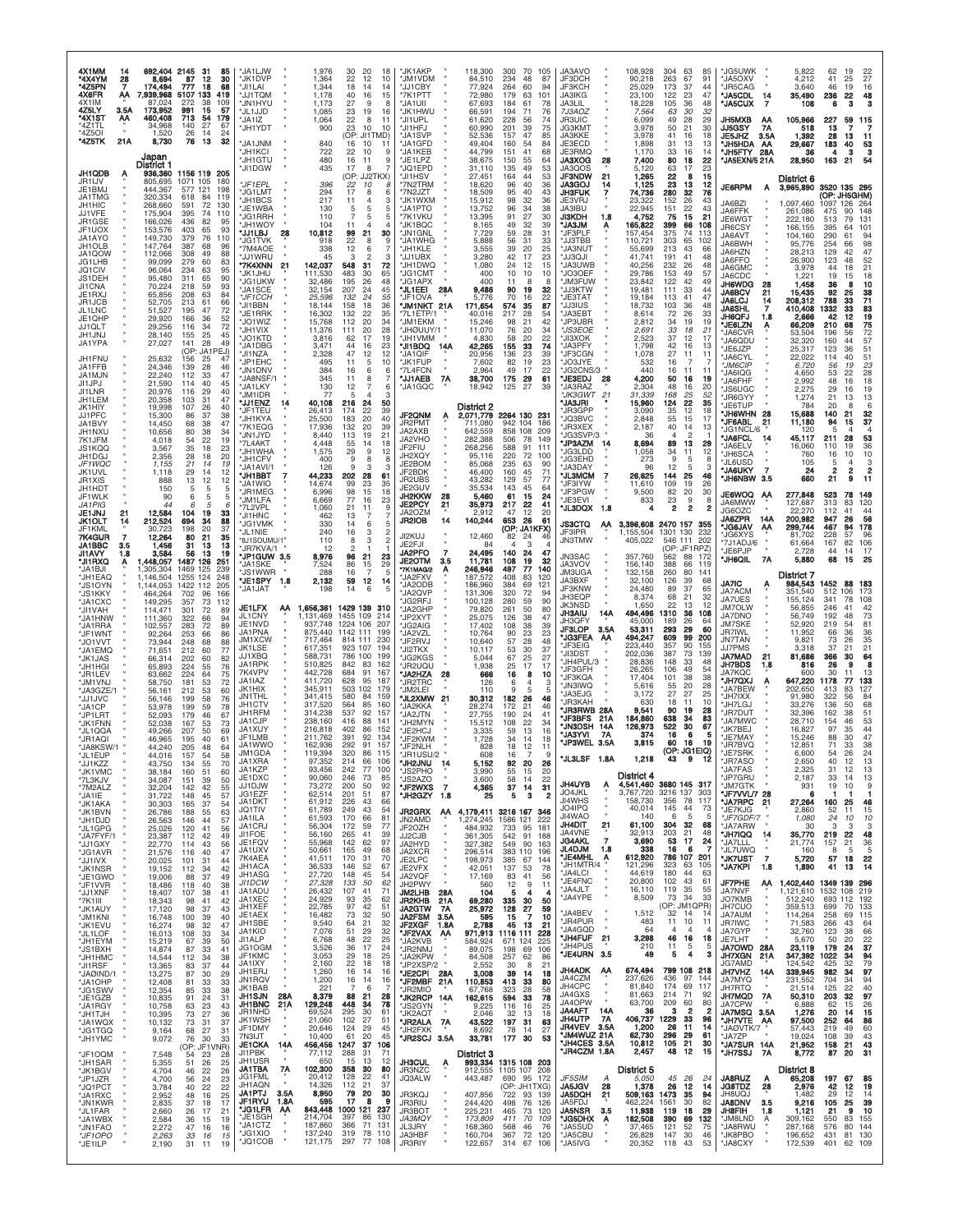| *JR8NOD<br><b>'JM8FEI</b><br>'JA8AJE<br>*JH8IYN<br>*JE8UHY<br>*JH8DBI | 21                     | 155,496<br>62,186<br>4,560<br>1,653<br>1,600<br>12,200 | 398<br>233<br>56<br>35<br>34<br>116 | 72 114<br>-51<br>67<br>20<br>18<br>14<br>15<br>12<br>13<br>31<br>19 | *A42K<br>'A45TT                                                                 | АА<br>7A              | Oman<br>124,267<br>56,840<br>Qatar                                           | 342 17                         | 341 36 107<br>(OP: A41CK)<br>53                                    | *OE2UKL 21<br>*OE9WLJ 14<br>*OE3WMA<br>*OE7MOP<br>*OE6JXA 3.5 | 7                            | 26,340<br>10,763<br>68,888<br>15,447<br>15,568                             | 200<br>121<br>793<br>181<br>227    | 23<br>37<br>11<br>36<br>17<br>62<br>46<br>-11<br>45<br>-11        | *ON7KEC<br>'OT1V<br>*ON3ZZT<br>*ON4CAU<br>OR5O        |                   | 134,000<br>54,526<br>40.875<br>39,312<br>28.702      | 357<br>174<br>(OP:<br>285<br>487<br>183   | 57 143<br>51 86<br>ON8VM)<br>-30<br>95<br>20<br>58<br>31<br>82  | *9A1VV<br>*9A3DML 3.5<br>*9A8TT<br>*9A1PKC<br>*9A4AW | 1.8                      | 49,591<br>5,280<br>2,080<br>910<br>7,920                    | 298<br>21<br>146<br>6<br>59<br>6<br>42<br>6<br>(OP)<br>$\overline{7}$<br>194 | 34<br>34<br>20<br>9A5AY)<br>38     |
|-----------------------------------------------------------------------|------------------------|--------------------------------------------------------|-------------------------------------|---------------------------------------------------------------------|---------------------------------------------------------------------------------|-----------------------|------------------------------------------------------------------------------|--------------------------------|--------------------------------------------------------------------|---------------------------------------------------------------|------------------------------|----------------------------------------------------------------------------|------------------------------------|-------------------------------------------------------------------|-------------------------------------------------------|-------------------|------------------------------------------------------|-------------------------------------------|-----------------------------------------------------------------|------------------------------------------------------|--------------------------|-------------------------------------------------------------|------------------------------------------------------------------------------|------------------------------------|
| 'JH8DHV<br>JR8QFG<br>*JG8NKJ<br>JH8RXM                                |                        | 11,914<br>4.136<br>31,892<br>18,205                    | 122<br>72<br>190<br>154             | 19<br>27<br>10<br>12<br>22<br>45<br>22<br>33                        | A71GO<br>'A71AE<br>A71EM                                                        | А<br>21<br>28A        | 44.149<br>2,312<br>57,564                                                    | 166 31<br>28<br>299            | 88<br>13<br>21<br>24<br>54                                         | OE5OHO AA<br>OE5TXF<br>OE6MMD                                 |                              | 2,053,415 2082 120 335<br>1,676,736<br>1,281,408                           | 1802 106                           | 2576 112 380<br>(OP: G3TXF)<br>32C                                | 'ON5ZZ<br><b>*ON7BT</b><br>'OQ4B                      | 21A               | 10,508<br>2.294<br>63,826                            | 121<br>37<br>279<br>(OP: ON4BHQ)          | 22<br>49<br>14<br>23<br>-32<br>65                               | '9A/IZ3NVR<br>9A/F5SNJ AA<br>9A3JH                   |                          | 1,377<br>443,612<br>271,250                                 | 50<br>5<br>824<br>81<br>995<br>52                                            | 22<br>166<br>165                   |
| JA8HBO*<br>*JK8NIP<br><b>JH8SLS</b><br>JA8KSF                         | $\overline{7}$<br>ΑA   | 4,248<br>7,410<br>676,776<br>411.820                   | 72<br>73<br>755 119<br>532 107      | 12<br>24<br>23<br>16<br>227<br>188                                  | <b>DS4EOI</b><br><b>DSØAHQ</b><br>HL2WA                                         | Α                     | <b>Republic of Korea</b><br>1,560,287 2330 105 206<br>691,938<br>684.448     | 1173 103                       | 1635 83 151<br>(OP: HL2BQG)<br>190                                 | OE3KAB<br>OE2LCM<br>OE6MDF<br>OE6GC<br>*OE2S                  |                              | 1,235,104<br>642,674<br>533,808<br>812<br>AA 2,646,952 2225 142            | 1850<br>1024 103<br>932<br>20      | 95<br>321<br>280<br>92<br>245<br>13<br>16<br>474                  | *OT5Z<br><b>E71A</b><br>*E74UK                        | 7Α<br>А<br>A      | 74,646<br>Bosnia-Herzegovina<br>225,720<br>216,457   | 597<br>686<br>826                         | 18<br>69<br>49<br>141<br>47<br>186                              | 9A7Y<br>9A7V<br>9A2KD<br>9A3TR<br>9A5D               | 28A<br>21A               | 130,640<br>24,750<br>67,932<br>806,607<br>596,886           | 289<br>66<br>164<br>29<br>405<br>-31<br>2049<br>38<br>1807<br>36             | 118<br>81<br>-77<br>133<br>123     |
| JR8PPG<br>JH8GEU<br>*JK8CEE                                           | 14A<br>ΑΑ              | 22.971<br>72,619<br>92,450                             | 113<br>321<br>180                   | 41<br>52<br>30<br>71<br>89<br>126                                   | HL <sub>2</sub> FIZ<br>HL3ØUN<br>HL4CEL<br>HL5BCH                               |                       | 56,032<br>11,703<br>4,002<br>675                                             | 174<br>191<br>118<br>16        | 75<br>-61<br>22<br>25<br>23<br>23<br>15<br>12                      | OE3MCS<br>*OE5HIL<br>*OE8ACT                                  |                              | 47.859<br>2,652<br>2,640                                                   | 250<br>46<br>46                    | (OP: OE2VEL)<br>33<br>96<br>15<br>19<br>18<br>26                  | *E7ØAW<br><b>E73KM</b><br>*E770<br>*E73X              | 21                | 10,033<br>5,913<br>28,308<br>24.495                  | 107<br>99<br>212<br>287                   | 21<br>58<br>10<br>17<br>15<br>69<br>14<br>55                    | 9A4M<br>9A2W                                         |                          | 581,955<br>242,055                                          | (OP: 9A3ID)<br>1491<br>841<br>34<br>9A3PM)<br>(OP)                           | 37 128<br>101                      |
| <b>JH9FCP</b><br>JA9LJS<br>JH9CEN<br><b>JA9CCG</b>                    | A                      | District 9<br>432,640<br>182,376<br>55,918<br>9.112    | 400<br>193<br>76                    | 769 100 156<br>81<br>123<br>82<br>-64<br>31                         | HL 2AHL<br>HL5IVL<br>DS2.J.JV<br>'HL2IDT<br>HL2CFY                              | 1.8                   | 572<br>25,143<br>8.100<br>98,252<br>74,266                                   | 25<br>284<br>164<br>356<br>242 | 10<br>12<br>16<br>35<br>22<br>-14<br>64<br>90<br>52<br>90          | *OE5JSL<br>*OE1ZZZ<br>*OE8TED<br>*OE5CSP<br>*OE5AEN           | 28A<br>14A<br>7A             | 384<br>62.480<br>240,690<br>74.942<br>59,059                               | 12<br>347<br>1140<br>484<br>480    | 7<br>9<br>25<br>85<br>32<br>110<br>21<br>85<br>-20<br>71          | *E74SL<br>E73M<br>E72U<br>E74E                        | AA                | 2,482<br>1,025,064<br>520.554<br>290,160             | 59<br>2095<br>996<br>959                  | $\overline{7}$<br>27<br>71<br>205<br>79<br>224<br>61<br>179     | 9A9A<br>9A3XV<br>9A3MR<br>9A3ST<br>9A6A              | 14A<br><b>7A</b><br>3.5A | 811,324<br>389,784<br>150,297<br>133,773<br>568,282 2607    | 2189<br>39<br>1233<br>37<br>728<br>591<br>31<br>35                           | 133<br>112<br>98<br>108            |
| <b>JA9LNZ</b><br><b>JA9CWJ</b><br><b>JA9FHB</b><br>*JA9LX             | 28<br>14<br>1.8        | 893<br>75,200<br>1,007<br>56,120                       | 19<br>320<br>27<br>200              | 10<br>я<br>29<br>65<br>10<br>я<br>50<br>65<br>37                    | 'DS5DNO<br>HL2DBP<br>'DS5VTG<br>*6K2EGQ                                         |                       | 72,464<br>910<br>836<br>810                                                  | 373<br>19<br>20<br>92          | 45<br>67<br>13<br>13<br>11<br>11<br>6<br>4                         | OE1VMC<br>*CU2ZG                                              | А                            | 2,847<br><b>Azores</b><br>5,304                                            | 60                                 | 6<br>33<br>75 16 36                                               | 'E78T<br>'E73AA<br>'E75AA<br>*E79D                    | 21A<br>7A<br>1.8A | 2.700<br>249,432<br>4,982<br>82,004                  | 55<br>1763<br>72<br>1061                  | 9<br>16<br>22<br>92<br>11<br>36<br>12<br>64                     | 9A5W<br>9A5M<br>9A6D<br>*9A2EU                       | 1.8A<br>АΑ               | 240,350<br>190,332<br>1,240                                 | 1642<br>22<br>1377<br>20<br>25<br>10<br>3,062,748 2212 164 513<br>999<br>97  | 88<br>82<br>21                     |
| 'JA9VOK<br>*JE9PFD<br>*JA9OJM<br>'JA9EJG<br>*JA9XAT                   | 28                     | 17,625<br>7.097<br>4,746<br>3,256<br>18                | 113<br>67<br>51<br>38<br>2          | 38<br>19<br>28<br>19<br>23<br>23<br>14<br>1<br>$\overline{2}$       | '6K2ILX<br>'HL1OVG<br>*HL 1 TKF<br>HL2VXK                                       | - AA                  | 8,514<br>1,800<br>99<br>120,414                                              | 99<br>40<br>10<br>478          | 20<br>23<br>13<br>11<br>47<br>94                                   | CR2X<br>EA6FO                                                 | 21A                          | 989,010 3011 37 125<br><b>Balearic Islands</b><br>A 7,577,968 8070 131 405 |                                    | (OP: OH2GEK)                                                      | LZ7J<br>LZ1RW                                         | Α                 | Bulgaria<br>616,704<br>126,440                       | 1435 78 214                               | (OP: LZ1CI)<br>31<br>85                                         | '9A2U<br>*9A4W<br>*9A4BA<br>*9A7ZZ                   |                          | 651,375<br>422,863<br>175,448<br>170,300                    | (OP: 9A2R)<br>782<br>88<br>42<br>714<br>411<br>64                            | 278<br>225<br>140<br>198           |
| JH9DRL<br>JF9JTS<br>JR9GMS                                            | АА                     | 314,769<br>301,752<br>80,620                           | 525<br>549<br>210                   | 97 176<br>88<br>128<br>(OP: JAØTEA)<br>45<br>100                    | HL5FEI<br><b>HI 27N</b><br>HL2KV<br>DS5TOS 3.5A                                 | 7A                    | 94,112<br>43.429<br>15,930<br>2.490                                          | 290<br>183<br>130<br>58        | 105<br>68<br>.54<br>83<br>21<br>38<br>18<br>12                     | EA6NB<br><b>"EA6ZS</b><br>EA6UP                               | A<br>AA                      | 218,738<br>29,190<br>570.724 1066                                          | 891<br>200 26                      | (OP: EA3M)<br>38 141<br>- 79<br>87 287                            | LZ1HW<br>LZ1GE<br>LZ1ST<br>LZ5M<br>LZ <sub>2</sub> GA |                   | 108,679<br>52,626<br>14.017<br>40,200<br>17,600      | 300<br>297<br>159<br>430<br>256           | 63<br>128<br>36<br>111<br>25<br>82<br>16<br>59<br>12<br>43      | *9A3MA<br>*9A1DR<br>*9A5BWW<br>*9A2GA<br>*9A6KX      |                          | 164,016<br>158,016<br>133,704<br>109,794<br>104,682         | 424<br>61<br>491<br>44<br>329<br>62<br>365<br>42<br>289<br>58                | 211<br>148<br>154<br>132<br>161    |
| JA9NFO<br><b>JH9AUB</b><br>*JH9KVF                                    | 14A<br>21A             | 73,164<br>5,555<br>119,377                             | 212<br>43<br>493                    | 55<br>79<br>34<br>21<br>71<br>32                                    | 'HL5YI<br>'DS3EXT<br>'HL3AMO 28A<br>'D7ØLW                                      | АА                    | 54,320<br>5,368<br>1,809<br>1,232                                            | 225<br>64<br>34<br>24          | 56<br>84<br>30<br>31<br>13<br>14<br>11<br>11<br>(OP: HL1VAU)       | EA6AJ<br>*EA6SX<br>*EA6AMM<br>*EA6BF                          | 7Α<br>AA<br>14A              | 19,320<br>911,346<br>250,332<br>55,208                                     | 163<br>1415<br>515<br>488          | 20<br>64<br>88<br>298<br>62<br>214<br>15<br>52                    | *LZ3QE<br>'LZ1FH<br>*LZ1IQ<br>*LZ7M                   | Α                 | 565,957<br>409,904<br>106,023<br>104,690             | 1081<br>928<br>432<br>506                 | 88<br>259<br>68<br>206<br>51<br>126<br>38 107                   | *9A1KDE<br>*9A7KR<br>*9A3LET                         |                          | 85,100<br>22,155<br>13,940                                  | 262<br>52<br>(OP: 9A2VR)<br>160<br>22<br>126<br>18                           | -63<br>83<br>64                    |
| <b>JGØEXP</b><br>JJØPJD<br><b>JHØOXS</b><br><b>JAØIOF</b>             | A                      | District Ø<br>188,962<br>155,215<br>126,000<br>11.640  | 378<br>327<br>297<br>98             | 82<br>132<br>72<br>113<br>76<br>99<br>31<br>29                      | <b>'HL1VAU 21A</b><br>HZ7C                                                      | 14A                   | 43,200<br>Saudi Arabia<br>383,875 1093 33                                    | 226 22                         | -58<br>92<br>(OP: 7Z1SJ)                                           | EW2A<br>EW1I<br>EW8DX                                         |                              | Belarus<br>1,921,565<br>1,362,030<br>765.254                               | 1409 137<br>1661                   | 1908 138 427<br>410<br>78<br>251                                  | 'LZ2CH<br>*LZ5DI<br>*LZ3ZQ<br>'LZ5IY                  |                   | 82,050<br>55.180<br>52,700<br>39.700                 | 350<br>237<br>196<br>197                  | (OP: LZ5VK)<br>37 113<br>44<br>111<br>39<br>116<br>36<br>-64    | *9A2NO<br>'9A9C<br><b>*9A4R</b><br>*9A5CW<br>"9A1AD  | 21A<br>14A<br>7Α         | 162,208<br>63,960<br>67,935<br>125,317<br>51.417            | 457<br>36<br>310<br>30<br>30<br>335<br>691<br>25<br>406<br>17                | 112<br>74<br>75<br>88<br>70        |
| <b>JAØBZY</b><br><b>JAØGCY</b><br>8NØJ                                |                        | 9,954<br>5,593<br>325                                  | 62<br>56<br>13<br>(OP:              | 29<br>34<br>23<br>24<br>7<br><b>JJØSFV)</b>                         | 'HZ1TT<br>9V1YC                                                                 | АА                    | 670,558 1115 59 168<br>Singapore<br>912,603 1364 101 220                     |                                |                                                                    | EW3LN<br>EW1OW<br>EU7SV<br>EW1FM                              | 14<br>7                      | 95,407<br>68.926<br>101.136<br>1,508                                       | 375<br>296<br>396<br>44            | 53<br>126<br>32<br>111<br>28<br>84<br>23<br>6                     | *LZ1WF<br>*LZ1ON<br>*LZ5PL<br>*LZ14AZ                 |                   | 25,864<br>17,388<br>6,608<br>2,499                   | 184<br>122<br>80<br>60                    | 72<br>34<br>28<br>-56<br>17<br>42<br>11<br>38                   | *9A6M<br>*9A2KI<br>*9A1AA<br>*9A2G                   | 3.5A<br>1.8A             | 38,962<br>31.955<br>50,496<br>12,430                        | 451<br>13<br>17<br>304<br>777<br>9<br>199<br>10                              | 64<br>66<br>55<br>45               |
| <b>JJØVNR</b><br><b>JAØBJY</b><br>*JHØMUC<br>'JRØECQ<br>'JEØERZ       |                        | 464,817<br>56,385<br>29,800<br>10,203<br>9,259         | 1401<br>205<br>129<br>67<br>86      | 31<br>92<br>41<br>64<br>47<br>53<br>22<br>35<br>19<br>28            | °9V1KG<br>°9V1HY<br>BV5OQ                                                       | $\frac{21}{7}$<br>3.5 | 15,138<br>66<br>Taiwan                                                       | 152 20<br>7<br>з               | 38<br>2<br>$\overline{\mathbf{2}}$<br>2                            | *EV6Z<br>*EW6EW<br><b>EW2ES</b><br>EU6O<br>*EW1NM             |                              | 418,695<br>361.620<br>354,640<br>143,034<br>50,307                         | 1090<br>1076<br>1195<br>503<br>331 | 67<br>204<br>.57<br>195<br>56<br>192<br>50<br>136<br>31<br>92     | 'LZ1IU<br>*LZ5X<br>*LZ6T                              | 28                | 336<br>10,974<br>9,169                               | 9<br>90<br>82                             | (OP: LZ1KZ)<br>8<br>-8<br>24<br>38<br>(OP: LZ5PW)<br>20<br>33   | OK1OA<br>OK4MM<br>OK1EP                              |                          | <b>Czech Republic</b><br>803,400 1491<br>553,581<br>535,017 | 78<br>83<br>1051<br>995<br>84                                                | 234<br>220<br>265                  |
| *JRØDZH<br>'JAØAVS<br><b>XWTQLL'</b><br><b>JAØRCK</b><br>*JHØEPI      |                        | 8,632<br>2,014<br>1,827<br>1,247<br>63,750             | 72<br>27<br>27<br>17                | 28<br>24<br>20<br>18<br>15<br>14<br>14<br>15<br>22                  | "BU2EO<br>*BV3UN<br><b>BX6AD</b><br>BV2LA                                       | A<br>14<br>3.5<br>АА  | 186,480<br>зс<br>120<br>27,744                                               | 766<br>16<br>130               | 62<br>106<br>з<br>6<br>в<br>40<br>62                               | *EW1AFM 28<br>*EW1TZ<br>*EW1TO<br>*EU8U                       | 21<br>14                     | 190<br>97,980<br>41,998<br>287,520                                         | 8<br>350<br>253<br>1473            | 5<br>5<br>-31<br>84<br>24<br>59<br>31<br>89<br>97<br>33           | *LZ1IA<br>*LZ2PS<br>*LZ1DQ<br>*LZ1DB                  | 21<br>14          | 4,025<br>31,758<br>30,118                            | 57<br>230<br>330                          | (OP: LZ2JA)<br>14<br>21<br>23<br>44<br>19<br>55<br>47           | OK2EA<br>OK1FZM<br>OK2EC<br>OL75KCR                  |                          | 454,816<br>309,186<br>278,990<br>195,160                    | 1335<br>57<br>760<br>68<br>714<br>60<br>698<br>47<br>58                      | 187<br>199<br>170<br>123           |
| OOMOAL'<br>UIOWVQ'<br>*JRØBQD<br>"JAØJHQ                              | 14<br>3.5<br>1.8       | 10,816<br>7,047<br>9,900<br>16                         | 343<br>108<br>109<br>110<br>4       | 53<br>32<br>20<br>10<br>17<br>19<br>26<br>2                         | BV4VQ<br>*BU2EP<br>*BU2EV                                                       | 21A<br>21A<br>14A     | 330<br>12,528<br>84<br>Tajikistan                                            | 18<br>106<br>8                 | 5<br>в<br>18<br>40<br>з                                            | *EU1DX<br>*EW8AX<br>*EW6F<br>*EU2F                            |                              | 211,900<br>149.628<br>6,336<br>306,016                                     | 807<br>767<br>140<br>1525          | 29<br>82<br>9<br>27<br>(OP: EW6GF)<br>29<br>102                   | *LZ5GM<br>*LZ7VM<br>*LZ1BP<br>*LZ4UU                  | $\overline{I}$    | 12,360<br>280<br>99<br>116,930<br>624                | 161<br>18<br>718<br>21                    | 13<br>15<br>5<br>$\overline{4}$<br>27<br>83<br>19               | OK2GG<br>OK1KTI<br>OK1XC<br><b>OK1FIA</b><br>OK1DKE  | 21<br>14                 | 156,750<br>132.645<br>106,215<br>47,260<br>44.233           | 520<br>315<br>63<br>475<br>28<br>312<br>23<br>347<br>18                      | 132<br>122<br>69<br>62<br>53       |
| <b>JJØJML</b><br><b>JAØFVU</b><br><b>JIØVWL</b><br><b>JHØGHZ</b>      | AA.                    | 1,354,444 1462 125<br>858,000<br>681.120<br>177,000    | 1143 117<br>1117 102<br>269 103     | 239<br>183<br>156<br>147                                            | EY8MM<br><b>HS5NMF</b><br><b>HSØZME</b>                                         | 7<br>A                | 1,247,376 3102 36 120<br>Thailand<br>1,150,688 1716 106 246<br>27,606        | 163                            | 27<br>59                                                           | *EV4R<br>*EU1AI<br>*EW3ADI<br>EV1R                            | 3.5                          | 29.600<br>42,480<br>-76<br>AA 2,285,700 2132 135                           | 295<br>682<br>30                   | 19<br>61<br>49<br>10<br>5<br>14<br>435                            | *LZ7MM<br>LZ4A<br>LZ4W                                | 3.5<br>АΑ         | 17,214<br>797,258<br>643,200                         | 286<br>1164 112 322<br>1206               | 9<br>48<br>(OP: LZ1YQ)<br>97<br>238                             | <b>OK6W</b><br>OK1Z<br>OK2SWD                        | 7                        | 1,004,798<br>702,815<br>374                                 | 3149<br>38<br>(OP: OK1MU)<br>2718<br>31 100<br>(OP: OK1DKZ)<br>23<br>з       | 128<br>-14                         |
| <b>JAØRUG</b><br><b>JHØKHR</b><br><b>JAØGCI</b><br><b>JAØELB</b>      |                        | 87.234<br>86,190<br>2.015<br>1,624                     | 197<br>206<br>33<br>22              | 83<br>103<br>69<br>101<br>16<br>15<br>15<br>13                      | E21YDP<br>*HS8KAY<br>'HS1NIV                                                    | 21<br>A               | 110,670<br>29,746<br>9.180                                                   | (OP:<br>556<br>143<br>67       | SM6NT)<br>27<br>66<br>38<br>69<br>24<br>44                         | EW8OM<br>EW7DK<br>EW3MM<br><b>EW3M</b>                        | 7A                           | 727,056<br>137,562<br>6.512<br>87,138                                      | 1566<br>391<br>44<br>586           | 75<br>249<br>56<br>171<br>31<br>43<br>20<br>83                    | LZ3FN<br>LZ3RM<br>LZ1UK<br>LZ3V                       |                   | 191.637<br>186,111<br>178,717<br>113,906             | 338<br>511<br>571<br>479                  | 90<br>231<br>47<br>136<br>57<br>154<br>45<br>124                | OK5D<br>OK1KTW<br>OK2EQ                              | 3.5<br>1.8               | 235,917<br>34,614<br>30,294                                 | 21<br>1792<br>(OP: OK1DTP)<br>710<br>10<br>438<br>12<br>R                    | -78<br>54                          |
| JRØRBY 3.5A<br>'JHØNEC AA<br>'JHØDUG<br>*JJØVXN                       |                        | 5,590<br>676,656<br>49,731<br>8,400                    | 59<br>822 115<br>211<br>77          | -17<br>26<br>218<br>-54<br>67<br>28<br>32                           | <b>*E2ØXMG 28</b><br><b>HS5ZLD</b><br><b>E29AHU</b><br>'HS8KGG<br><b>HS3LSE</b> | 21<br>7               | 980<br>160<br>9,666<br>4,173<br>8,836                                        | 33<br>-6<br>97<br>60<br>96     | 9<br>11<br>5<br>$\overline{a}$<br>18<br>36<br>15<br>24<br>16<br>31 | EW4A<br>EW8R<br>EU3AA<br>*EU1VA<br>*EW1P                      | 3.5A<br>1.8A<br>ΑА           | 141,856<br>84,480<br>6.528<br>759,610<br>680.340                           | 1381<br>966<br>127<br>1397<br>1001 | 19<br>69<br>16<br>64<br>42<br>9<br>89<br>281<br>102<br>289        | LZ5KW<br>LZ5K<br>LZ5QZ<br>LZ4T                        | 21A<br>14A        | 46,280<br>292,650<br>42,332<br>53,025                | 198<br>1032<br>269<br>264                 | 46<br>-84<br>37 113<br>(OP: LZ1QZ)<br>23<br>-53<br>- 29<br>- 72 | OK1DWF<br>*OL5Y<br>*OK2MBP<br>*OK1TA<br>*OK1DKR      | Ą.                       | 10.710<br>1,919,152<br>903.448<br>683,235<br>490,868        | 251<br>2601<br>109<br>1626<br>84<br>900<br>110<br>816<br>81                  | 37<br>319<br>280<br>295<br>248     |
| <b>UN7FW</b><br>UN5J<br><b>UN9GD</b><br>UN7G                          | 21                     | Kazakhstan<br>254,322<br>233.079<br>345,060<br>255.840 | 491<br>520<br>1286<br>1156          | 49<br>150<br>67<br>164<br>27<br>81<br>24<br>72                      | E2X<br><b>HSØZLN AA</b><br>'HS8JWH<br><b>HS2LIPR</b>                            | АΑ                    | 215,000<br>382.445<br>55,544<br>24,255                                       | 459<br>756<br>182<br>97        | 86<br>164<br>(OP: E2ØGMY)<br>70 175<br>44<br>87<br>36<br>69        | *EU3A<br>*EW4R<br>*EW4GL<br>*EU8N<br>*EU1ST                   |                              | 541,413<br>162.432<br>158,860<br>133,679<br>128,516                        | 849<br>471<br>425<br>636<br>608    | 99<br>288<br>58<br>158<br>64<br>196<br>42<br>127<br>40<br>138     | LZ1EV<br>LZ6F<br>LZ6Y                                 | 7Α<br>3.5A        | 244,461<br>72,756<br>398,664                         | 1111<br>708<br>2090                       | (OP: LZ4TL)<br>37 110<br>25<br>69<br>31<br>95<br>(OP: LZ1MC)    | *OK2QX<br>*OK6N<br><b>OL2A</b><br>*OK1KQH            |                          | 352,450<br>304,656<br>285,664<br>270,568                    | 968<br>67<br>68 196<br>778<br>OP: OK2PTS)<br>57 169<br>778<br>70<br>665      | 199<br>178                         |
| <b>UPØL</b><br>UP4L<br>*UN8PC                                         | 14                     | 945,345 2403<br>1,371,534 3277 37 122<br>146,294       |                                     | 34<br>121<br>(OP: UN9LW)<br>(OP: UN7LZ)<br>318 56 137               | 'HS4MLV<br>HSØZDY<br>'HS8JYX 21A                                                |                       | 2,812<br>1.2.57                                                              | 36<br>18<br>9,700 101 19       | 17<br>21<br>17<br>31                                               | *EU1DC<br>המווים<br>*EW4C<br>*EU2FU                           | 21A<br>7A                    | 97,083<br>127,658<br>41,710<br>25,344                                      | 430<br>385<br>358<br>200           | 39<br>122<br>108<br>94<br>18<br>68<br>68<br>20                    | LZ9R<br><b>175XC</b><br>LZ3SF<br>*LZ1AQ               | 1.8A<br>АА        | 163,000<br>3,417<br>505,064 1121                     | 1167<br>1089<br>62                        | 22<br>-78<br>68<br>16<br>8<br>43<br>242<br>69                   | OK1HEH<br>*OK1HCG<br>*OK2HBY                         |                          | 212.055<br>177,023                                          | (OP: OK1GSB)<br>814<br>44<br>531<br>53                                       | 167<br>156                         |
| *UN7JX<br>*UN7EV<br>*UN7QF<br>*UN2E                                   | 21                     | 109,252<br>16,632<br>2,920<br>109,890                  | 322<br>89<br>38<br>455              | 36<br>107<br>27<br>57<br>15<br>25<br>74<br>25                       | A62A<br>*A65DF                                                                  | Α<br>Α                | <b>United Arab Emirates</b><br>1,184,435 1482 68 233<br>70,560<br>Uzbekistan | 221                            | 99<br>41                                                           | *EW1M<br>*EU8R<br>*EU4T                                       | 1.8A                         | 29,202<br>12,587<br>8,869<br>Belgium                                       | 443<br>303<br>162                  | 11<br>51<br>6<br>35<br>$\overline{7}$<br>42                       | *LZ1ZP<br>*LZ1ZJ<br>*LZ3TL<br>*LZ7O                   | $\mathbf{u}$      | 484,092<br>271,743<br>147,764<br>100,980             | 625<br>825<br>540                         | 98<br>259<br>55<br>184<br>47 165<br>353 51 119<br>(OP: LZ1ONK)  | *OK1DVA<br>*OK2ABU<br>*OK2BLD<br>*OK2PIM<br>*OK1DKU  |                          | 138,780<br>133,759<br>130,726<br>126,540<br>115,893         | 593<br>580<br>42<br>549<br>39<br>501<br>51<br>538<br>36                      | 41 139<br>139<br>124<br>129<br>127 |
| *UN7CN<br>*UN7ZZ<br>*UN7GF<br>*UN6GSD<br>*UNØC                        | 14<br>7                | 44,457<br>22,464<br>10,944<br>8,018<br>416             | 258<br>160<br>118<br>102<br>10      | 20<br>53<br>14<br>40<br>47<br>-17<br>11<br>27<br>7<br>9             | *UK8IQ<br>3W3B                                                                  | A<br>A                | 317,280 783 36 124<br>Vietnam<br>40.150                                      | 215 42                         | 68                                                                 | OQ4U<br>osøs<br>OT5Q<br>*ON4CT<br>*ON5JT                      | 21<br>14<br>3.5<br>Α         | 24,196<br>161,283<br>42,143<br>1,013,498<br>844,332 1794                   | 204 19<br>781<br>605<br>1691       | - 27<br>27<br>84<br>53<br>14<br>92<br>266<br>64<br>220            | *LZ7DL<br>*LZ2GS<br>*LZ2DF<br>*LZ3DJ<br>*LZ6E         | 28A<br>21A<br>14A | 83,367<br>77,832<br>14,152<br>273<br>372,500         | 433<br>321<br>112 21<br>21<br>1473 36 113 | 35 122<br>52<br>132<br>-37<br>4<br>9                            | *OK2GU<br>*OK5SA<br>*OL3E<br>*OK2BRV                 |                          | 110,016<br>95,375<br>91,104<br>78,384                       | 40 151<br>495<br>366<br>359<br>44 102<br>(OP: OK1JOC)<br>321                 | 43 132<br>44 140                   |
| *UN7LDR 3.5<br><b>UN9L</b><br>UN3G<br>UN7LV                           | ΑА<br>28A<br>14A       | 82,244<br>834,160 1962 140<br>37,149<br>47,278         | 573<br>244<br>340                   | -11<br>47<br>420<br>15<br>46<br>16<br>61                            | *XV9NPS<br>9M2CLN<br>'9M2TO                                                     | A<br>14<br>АА         | 148,635<br>West Malaysia<br>$3,172$ 104<br>242,382                           | 579<br>632                     | 50<br>85<br>11<br>-15<br>54<br>145                                 | *ON6LO<br>*ON4CBA<br>*ON4LY<br>*OR3R                          |                              | 80,068<br>19,897<br>11,775<br>4,500                                        | 490<br>162<br>107<br>73            | 31<br>117<br>22<br>79<br>22<br>53<br>12<br>38                     | *LZ1QV<br>*LZ1QB<br>*LZ6M                             | $7A_2$            | 198,272<br>11,410<br>3,131                           | 1045<br>81<br>53                          | (OP: LZ1GU)<br>30<br>98<br>17<br>53<br>12<br>19                 | *OK2DIK<br>*OK2BJK<br>*OK2SGY<br>*OK2BJ              |                          | 71,700<br>68,952<br>67,320<br>53,868                        | 277<br>39<br>474<br>29<br>388<br>32<br>144<br>56                             | 111<br>107<br>104<br>78            |
| <b>UN3M</b><br>*UN4PD<br>*UN7MBF<br>*UN4PG<br>*UNØLM                  | 7A<br>AA<br>28A<br>21A | 310,905<br>198,129<br>22.222<br>14,063<br>343,281 1083 | 794<br>366<br>117<br>113            | 36<br>111<br>64<br>147<br>20<br>62<br>15<br>34<br>30<br>97          | *9M2SAF                                                                         |                       | 1,711<br><b>EUROPE</b><br><b>Aland Islands</b>                               | 45                             | 13<br>16                                                           | *ON5BC<br>'ON5IA<br>*OR2A<br>*ON3ND                           | 14<br>- 7                    | 3,640<br>3,600<br>83,571<br>54,145                                         | 67<br>50<br>497 21                 | 27<br>13<br>12<br>28<br>68<br>(OP: ON1DX)<br>486 19 66            | *LZ2OQ/1<br>*LZ3SM<br>*LZ2ZG                          | 3.5A<br>1.8A      | 24<br>28,024<br>6,784                                | 2<br>410<br>108                           | (OP: LZ2JU)<br>2<br>2<br>11<br>51<br>12<br>41                   | *OK4RQ<br>*OK1AUO<br>*OK1FWG<br>*OK2BND<br>*OK8KM    |                          | 53,352<br>52,865<br>48,505<br>37,376<br>32,480              | 350<br>24<br>230<br>38<br>277<br>27<br>238<br>25<br>26<br>239                | 90<br>71<br>82<br>103<br>90        |
| *UN4L<br>*UN8PT<br>*UP7L                                              | 14A                    | 341,510 1082<br>213,070<br>123,093                     | 771<br>530                          | 29<br>101<br>27<br>83<br>25<br>72<br>(OP: UN6LN)                    | OHØZ<br>OHØTA<br>OHØV                                                           | Α<br>3.5<br>АА        | 2,963,072 3882 112 336<br>382,916 2303 29 87<br>5,081,436 4306 156 490       |                                | (OP: OH6EI)<br>(OP: OH2TA)                                         | *ON5WL<br><b>OQ5M</b>                                         | 3.5                          | 28,044<br>AA 5,663,504                                                     |                                    | 447 11 46<br>4851 147 469<br>(OP: ON5ZO)                          | SV9COL<br>*SV9MBH AA<br>*SV9RGI                       | -7<br>7A          | Crete<br>8,220<br>23,664<br>27,166                   | 69<br>243<br>219                          | 13<br>47<br>28<br>88<br>25<br>69                                | *OK5KA<br>*OK2VK<br>*OK1FCA<br>*OK1PFM               |                          | 30,736<br>29,054<br>27,030<br>20,460                        | 206<br>27<br>45<br>183<br>225<br>24<br>27<br>140                             | 86<br>101<br>61<br>66              |
| *UN7JID<br>*UN8GA<br>*EX8MJ                                           | 1.8A                   | 45,327<br>5,278<br>Kyrgyzstan<br>3,172                 | $^{216}_{72}$ 23<br>72<br>48        | 64<br>22<br>$\overline{7}$<br>19                                    | *ZA1EM                                                                          | A                     | Albania<br>106,752                                                           |                                | (OP: OH6LI)<br>796 26 102                                          | OR3A<br>ON4TTT<br><b>ON6MR</b><br>OR <sub>1</sub> Z           |                              | 3,720,840<br>1,074,478<br>238,392<br>203,680                               | 1970<br>599<br>840                 | 3462 150 456<br>(OP: ON6CC)<br>82 252<br>63<br>189<br>41<br>111   | 9A2AJ<br>9A4WY<br>9A3EZ                               | Ą                 | Croatia<br>2,640,276<br>188,748<br>55,454            | 2713 144 418<br>513<br>299                | 57<br>139<br>29<br>90                                           | *OK2ZLD<br>*OK1FFA<br>*OK1FRO<br>'OK2PDK<br>*OK1TVL  |                          | 17,680<br>16,456<br>8,160<br>3,384<br>2,530                 | 195<br>20<br>169<br>19<br>108<br>13<br>58<br>18<br>51<br>14                  | 60<br>49<br>47<br>29<br>32         |
| *OD5ZF                                                                | 7A                     | Lebanon<br>33,217                                      |                                     | 229 12 47                                                           | "ZA1F<br>ZA1ME<br>'ZA1U<br>*ZA1AK                                               | -14                   | 41,769<br>15,576<br>0<br>1,769                                               | 283<br>231<br>3<br>61          | 30<br>89<br>15<br>73<br>2<br>$\overline{c}$<br>5<br>24             | OR5T<br><b>ON6LR</b><br>OT1A<br>OP4K<br>OR <sub>5</sub> Z     | 14A                          | 166,278<br>6,912<br>600,519 2129<br>475,050<br>145,872 1004                | 418<br>48<br>1568                  | 63<br>196<br>22<br>32<br>34<br>107<br>37<br>113<br>19<br>53       | 9A9R<br>9A5X<br>9A6AR<br>*9A2EY<br>*9A9CW             | 21<br>7<br>Ą      | 426,948<br>1,026,480<br>72,492<br>500,976<br>103,816 | 1336<br>3456<br>749<br>1220<br>320        | 35<br>106<br>37<br>131<br>20<br>64<br>223<br>61<br>47<br>105    | *OK1MKD<br>*OK1AGE<br>*OK1MDK 21<br>*OLØA<br>*OK1LL  | 28                       | 1,134<br>1,160<br>63,976<br>40,006<br>35,949                | 40<br>13<br>35<br>-7<br>319<br>25<br>30<br>201<br>220<br>23                  | 14<br>13<br>63<br>53<br>46         |
| JT1CD<br>'JT1CO<br>*JT1BV<br>*JU1DX                                   | 28<br>21<br>3.5        | Mongolia<br>73,695<br>30,228<br>109,381<br>5,250       | 622 31<br>347<br>602<br>102 10      | 54<br>13<br>31<br>22<br>67<br>25                                    | OE1TKW<br>OE6VIE<br>OE3NHW                                                      | A                     | Austria<br>254,926<br>63,123<br>32,186                                       | 693<br>291<br>179              | 61 201<br>52 107<br>-33<br>88                                      | ON4LDP<br>0040<br>OR7W<br>OO4T                                | $\overline{u}$<br>7A<br>1.8A | 64,076<br>87,120<br>1.144<br>9,890                                         | 427<br>566<br>24<br>218            | 62<br>21<br>24<br>86<br>9<br>17<br>$\overline{7}$<br>39           | *9A9XX<br>*9A3QB<br>*9A2IK<br>*9A7B                   |                   | 58,801<br>48,144<br>40,080<br>32,912                 | 299<br>284<br>208<br>218                  | 31<br>96<br>28<br>90<br>34<br>86<br>34<br>87                    | *OK1AXB<br>*OK4NN<br>*OK1MMN 14<br>*OK1FHD           |                          | 17,388<br>12,236<br>32,300<br>31,872                        | 18<br>151<br>124<br>19<br>227<br>19<br>264<br>15                             | 36<br>19<br>57<br>49               |
| JT1CS<br>*JT1KAI                                                      | ΑА<br>7A               | 227,306<br>29,547                                      | 198 16                              | (OP: JT1BV)<br>584 55 123<br>- 51<br>(OP: JT1BV)                    | OE12ØBKC<br>OE1SGU 21<br>*OE1CIW<br>OE5CYL*                                     | A                     | 23,920<br>44,544<br>228,938<br>181,888                                       | 185<br>190<br>695<br>597       | 32<br>83<br>(OP: OE3BKC)<br>32<br>-64<br>61<br>165<br>158<br>45    | *ON3DI<br>*OP7T<br>*ON9TT                                     | АА                           | 748,410<br>249,260<br>221,840                                              | 635                                | (OP: ON4BR)<br>1494 71 232<br>701 51 169<br>(OP: ON4IT)<br>56 180 | *9A2HQ<br>*9A2VX<br>*9A3SM<br>*9A4ZP<br><b>*9A8A</b>  | 28                | 30,740<br>21,045<br>16,560<br>990<br>10,650          | 180<br>113<br>99<br>36<br>103             | 29<br>77<br>34<br>81<br>40<br>50<br>19<br>11<br>17<br>33        | *OK1FUK<br>*OL7ØOU<br>*OK1JDJ<br>*OK1GS<br>*OK2DN    | 7                        | 22,440<br>15,504<br>4,950<br>51,271<br>26,460               | 203<br>14<br>169<br>15<br>12<br>76<br>474<br>14<br>287<br>16                 | 46<br>42<br>$\frac{33}{65}$<br>54  |
| 9N7AA                                                                 | A                      | Nepal<br>1,517,400 2260 80 201                         |                                     | (OP: S53R)                                                          | 'OE3IAK<br>OE6VWG<br>OE1EBC                                                     |                       | 16,368<br>744<br>460                                                         | 139<br>18<br>13                | 20<br>68<br>13<br>18<br>9<br>11                                    | *ON6FC<br>*ON5AM<br>*ON7XN                                    |                              | 191,105<br>171,108<br>166,221                                              | 815<br>504<br>535                  | 40 145<br>52 142<br>53<br>154                                     | *9A3TU<br>*9A2MF<br>*9A5ADI                           | 21<br>14          | 20,304<br>27,938<br>2,968                            | 154<br>259<br>78                          | 23<br>31<br>17<br>44<br>22<br>6                                 | *OK2BRS<br>*OK1BPN 3.5<br>*OK1FOG                    |                          | 21,105<br>24,030<br>11,070                                  | 209<br>12<br>402<br>10<br>154<br>11                                          | 55<br>44<br>43                     |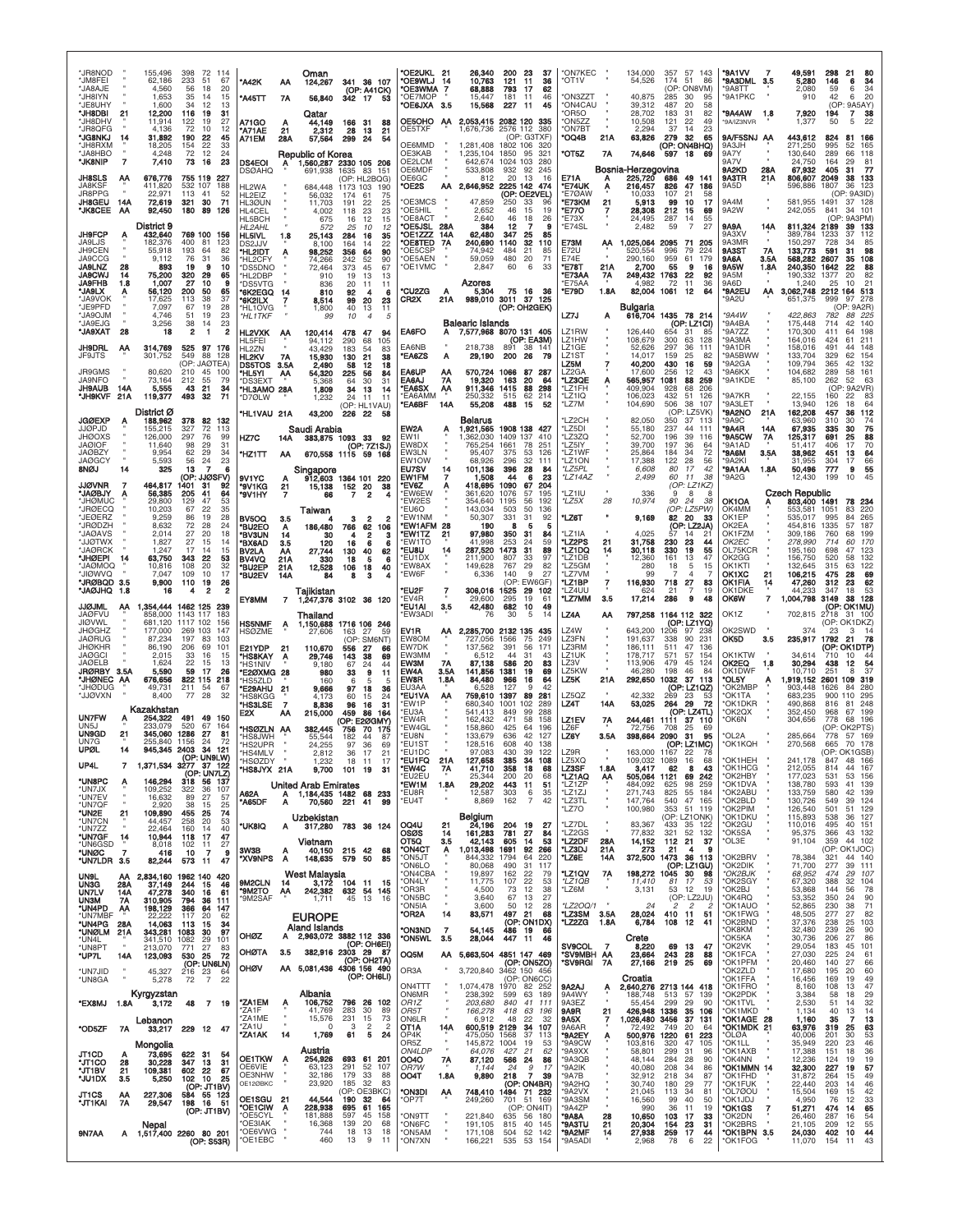| *OK1CZ<br>1.8<br>*OK1JOK<br>*OK2BRQ                  | 34,209<br>18,536<br>7,995         | 509<br>-11<br>52<br>328<br>47<br>9<br>215<br>7<br>34                                          | G <sub>1</sub> SC <sub>T</sub><br>G4SGI<br>G3T |            | 248,682<br>103,428<br>70,104          | 688<br>56 161<br>398<br>42 111<br>290<br>36<br>91            | G3SVL<br>'G4U                                           | АΑ                 | 17,225<br>915,120               | 178<br>12<br>1760<br>(OP: G4SGX)            | 53<br>81 291                     | RK3T<br>R3FX                                   |          | 1,033,515 2065 81 234<br>868,027                         | 1859                        | (OP: RX4W)<br>93<br>260              | UA3AB<br>R <sub>2</sub> AX<br>RL3T             |            | 171,430<br>168,054<br>165,870       | 542<br>44<br>114<br>59<br>163<br>491<br>55<br>139<br>546    |
|------------------------------------------------------|-----------------------------------|-----------------------------------------------------------------------------------------------|------------------------------------------------|------------|---------------------------------------|--------------------------------------------------------------|---------------------------------------------------------|--------------------|---------------------------------|---------------------------------------------|----------------------------------|------------------------------------------------|----------|----------------------------------------------------------|-----------------------------|--------------------------------------|------------------------------------------------|------------|-------------------------------------|-------------------------------------------------------------|
| <b>OLØW</b>                                          |                                   | AA 3,541,744 2970 162 494<br>(OP: OK1DSZ)                                                     | G5DXC                                          |            | 13,896                                | (OP: G3VGZ)<br>102<br>-24<br>48<br>(OP: MØCTP)               | *M3AWD<br>*G2K                                          |                    | 384,636<br>375,446              | 954<br>915<br>54<br>(OP: MØICR)             | 58 208<br>-208                   | R <sub>3</sub> OM<br>RC3U<br>R <sub>5</sub> AK |          | 773,277<br>677,082<br>671,772                            | 1483<br>1210<br>1139        | 91<br>292<br>90<br>253<br>93<br>263  | RM3A<br>RW3WX                                  |            | 162,740<br>161,568                  | 652<br>39<br>119<br>(OP: RN3AC)<br>478<br>62 154            |
| OL5ØDJ<br>OL7ØDG                                     | 1,530,360<br>1,482,152 2323       | 1771 126<br>394<br>95<br>303<br>(OP: OK1DG)                                                   | G6VMR<br><b>MØNPK</b><br>G4FKA                 | 28         | 10,962<br>3,822<br>18,135             | 79<br>23<br>35<br>49<br>15<br>24<br>221<br>50<br>15          | 'G4P<br>'GØMFR                                          |                    | 370,575<br>360,646              | 1046<br>(OP:<br>811                         | 56 169<br>G3YPP<br>70 216        | RA3NC<br><b>R3OQ</b><br>UC5C                   |          | 583.083<br>300,032<br>150,080                            | 1141<br>756<br>412          | 70<br>263<br>78<br>215<br>52<br>108  | R5CA<br>UA3R                                   |            | 150,336<br>145,236                  | 180<br>500<br>52<br>482<br>56<br>140<br>UA3RC)<br>(OP:      |
| OK1DO<br>OK2QA<br>OK1PI                              | 1,254,528<br>1,190,068<br>314,875 | 1088 128<br>400<br>1913<br>99<br>275<br>629<br>83<br>146                                      | M6O<br>G2O                                     | 21         | 345,138<br>38,340                     | 1371<br>30<br>93<br>(OP: G3WGN)<br>294<br>19                 | 2EØINN<br>*G3VMW<br>*GØFGI                              |                    | 305,996<br>222,888<br>178,176   | 830<br>55<br>543<br>54<br>408<br>52         | 172<br>168<br>180                | RT <sub>2</sub> H<br>R3BV<br>RC <sub>2</sub> A |          | 144,270<br>97.467<br>90,916                              | 525<br>455<br>230           | 46<br>164<br>37<br>122<br>71<br>167  | RT3N<br>RA3U<br><b>RC3FL</b>                   |            | 133,200<br>127,836<br>122,570       | 424<br>174<br>51<br>397<br>60<br>152<br>387<br>58<br>180    |
| OK2OP<br>OK1LO<br>OK4X                               | 298,110<br>135,401<br>132,765     | 753<br>63<br>222<br>367<br>59<br>144<br>614<br>35<br>132                                      | G9D                                            |            | 37,248                                | (OP: GØUVX)<br>255<br>20<br>44<br>(OP: G6NHU)                | *G4ROI<br>'GØOOR<br>'GØRXA                              |                    | 73,370<br>65,272<br>63,050      | 297<br>32<br>247<br>45<br>287<br>34         | 78<br>119<br>96                  | RA3BQ<br><b>RV3TG</b><br><b>R325RF</b>         |          | 80.272<br>23,387<br>17,160                               | 242<br>149<br>206           | 63<br>110<br>26<br>65<br>20<br>68    | RM5W<br>RU3SD<br>RU3XY                         |            | 117,467<br>98,230<br>88,740         | 117<br>352<br>56<br>47<br>162<br>315<br>353<br>128<br>46    |
| OK2FB<br>OK2RU                                       | 123,214<br>53,911                 | (OP: OK1UXH)<br>348<br>52<br>130<br>154<br>63<br>106                                          | <b>G3WGN</b><br><b>"G4DDL</b><br>*M2J          | - 1.8<br>A | 2,565<br>443,088<br>368,460           | 46<br>9<br>- 36<br>997<br>64 208<br>767<br>64<br>203         | 'G4BRK<br>'G3RTU<br>'G4PFZ                              |                    | 59,099<br>43,032<br>42,525      | 386<br>27<br>244<br>34<br>216<br>40         | 86<br>98<br>95                   | RV3ZD<br>UA3LEO                                |          | 13,287<br>11,340                                         | 142<br>59                   | (OP: RV1AQ)<br>28<br>75<br>35<br>49  | RA3S<br>R <sub>5</sub> AF<br>R <sub>2</sub> IN |            | 85,942<br>74.053<br>69,685          | 182<br>115<br>79<br>398<br>34<br>115<br>299<br>51<br>130    |
| OK6CX<br>OK7GU<br>OL5M<br>28A                        | 28,985<br>3,150<br>57,116         | 167<br>30<br>55<br>70<br>9<br>33<br>337<br>29<br>80                                           | <b>MØXUU</b><br>*2EØCVN                        |            | 314,431<br>247,213                    | G4NBS)<br>(OP<br>924<br>52 195<br>840<br>52 181              | *MØWJG<br>*2EØOBO<br><b>MØIPU</b>                       |                    | 34,364<br>32,207<br>31,140      | 224<br>30<br>186<br>-31<br>153<br>33        | 91<br>76<br>57                   | <b>RU3XW</b><br><b>RV3FT</b><br>UA3UBT         |          | 8,001<br>6,640<br>6,313                                  | 110<br>120<br>75            | 13<br>50<br>10<br>10<br>15<br>44     | UA3AGW<br>UA3MCH<br>RT5Q                       |            | 64,515<br>48,162<br>28,925          | 160<br>109<br>56<br>192<br>41<br>97<br>160<br>29<br>60      |
| <b>OK8AW</b><br>21A<br>OL9Z                          | 102,544<br>831,660                | (OP: OK1GI)<br>442 29<br>75<br>2425<br>37                                                     | *МЗX                                           |            | 225,861                               | 697<br>51 186<br>(OP: MØIHT)                                 | *G7TWC<br>'M9N                                          |                    | 28,188<br>26,010                | 138<br>33<br>201<br>28                      | 75<br>74                         | UA3DSN<br><b>R3LC</b>                          | 28       | 72<br>11,760                                             | 4<br>90                     | 3<br>-3<br>20<br>36<br>32            | UA3QLC<br>UA3AIF                               |            | 15,600<br>13,182                    | 72<br>34<br>46<br>67<br>40<br>38                            |
| 14A<br>OL8M                                          | 589,518                           | 129<br>(OP: OK2PVF)<br>1692<br>37<br>125                                                      | 'G3SVK<br>*MØURL<br>*G4POF                     |            | 165,007<br>136,880<br>121,899         | 758<br>39 118<br>574<br>35<br>110<br>374<br>45<br>134        | 'M3R                                                    |                    | 25,752                          | (OP: G7WHI)<br>188<br>28<br>(OP             | 83<br>G3RTU)                     | <b>RA3XM</b><br>RV3VR<br>RT5T                  | 21<br>14 | 203,840<br>28,652<br>105,154                             | 688<br>246<br>665           | 108<br>22<br>54<br>23<br>75          | RK3TT<br>R <sub>2</sub> AOQ<br><b>R3QF</b>     |            | 3,760<br>1,890<br>1,334             | 32<br>59<br>15<br>21<br>15<br>15<br>16<br>13<br>16          |
| OL5W<br>OL7R<br>3.5A                                 | 8,732                             | 13<br>111<br>-46<br>484,843 2384 31 106<br>(OP: OK3RM)                                        | *GØBKC<br><b>G3WRR</b><br>*G4HZV               |            | 102,256<br>94,000<br>80,234           | 335<br>45<br>121<br>318<br>45<br>143<br>255<br>46<br>108     | 'G3WGE<br><b>GØJDL</b><br>'G4RCD                        |                    | 24,476<br>21,093<br>19,656      | 135<br>34<br>211<br>21<br>155<br>28         | 82<br>68<br>63                   | <b>RY3F</b><br>UA3WF<br>RW3YA                  | 3.5      | 36,404<br>19.765<br>18,044                               | 380<br>203<br>367           | 17<br>59<br>49<br>18<br>10<br>42     | R3PJN<br>RM <sub>2</sub> E<br>RL3A             | 28A<br>21A | 54<br>8,802<br>459,030              | 3<br>3<br>3<br>89<br>19<br>35<br>332<br>37<br>128           |
| OK1DX<br>OK1VK<br>OK1RR                              | 344,988<br>272,867<br>185,004     | 29<br>1835<br>-97<br>1697<br>27<br>92<br>1312<br>20<br>88                                     | 'GØVWL<br>*G4DYC<br>*G4EBK                     |            | 59,605<br>40,992<br>31,578            | 290<br>30<br>101<br>220<br>29<br>83<br>171<br>31<br>83       | 'G4OMG<br>'G3KNU<br>MØJSB <sup>.</sup>                  |                    | 14,940<br>10,070<br>8,320       | 178<br>21<br>21<br>90<br>90<br>20           | 62<br>32<br>45                   | R3XA<br>RM2P<br>RK3DK                          | 1.8      | 68,796<br>22,260<br>2.484                                | 742<br>390<br>72            | 16<br>68<br>10<br>50<br>28<br>8      | <b>UA3KW</b><br>RA3SI                          |            | 174,584<br>158,168                  | (OP: RL3FT)<br>632<br>33<br>106<br>33<br>103<br>616         |
| OK1TN<br>OK1P<br>OK5M                                | 120,320<br>94.221<br>53,889       | 20<br>74<br>1037<br>774<br>17<br>70<br>695<br>12<br>59                                        | *G4FEV<br>*MØCVO<br>*G4HYG                     |            | 29,618<br>28,667<br>27,451            | 209<br>28<br>90<br>245<br>27<br>82<br>205<br>-26<br>71       | *2EØEBM<br>*G4AWA<br>*2EØWPM                            |                    | 7,488<br>2,697<br>1,386         | 61<br>24<br>29<br>16<br>37<br>10            | 40<br>15<br>23                   | *R5FQ<br>'RN5AA<br>*RX3Q                       | Α        | 476,309<br>450,109<br>386.941                            | 994<br>873<br>1274          | 76<br>255<br>240<br>79<br>56<br>183  | RN3BL<br>RU3DNN<br>RV3LO                       |            | 104,228<br>60,486<br>14,250         | 34<br>108<br>408<br>365<br>29<br>73<br>84<br>29<br>46       |
| OK1CF<br>1.8A<br>ОК5ЕТ<br>OK1ATP                     | 63,341<br>42,192<br>25.631        | 451<br>20<br>77<br>518<br>14<br>58<br>330<br>13<br>58                                         | *G5C<br>'G4OTV                                 |            | 24,415<br>23,230                      | 213<br>22<br>73<br>(OP:<br>G4OGB)<br>200<br>29<br>86         | <b>MØTKM</b><br>'GØTSM 28A<br>'G4RGK                    |                    | 1,160<br>15,504<br>14,049       | 26<br>10<br>117<br>18<br>146<br>16          | 10<br>50<br>47                   | 'RT3C<br>'R2PA<br>'R3OR                        |          | 355,470<br>301,126<br>272,209                            | 897<br>597<br>778           | 68<br>221<br>76<br>198<br>66<br>193  | <b>RM3F</b><br>R <sub>2</sub> CA               | 14A        | 57,456<br>37,318                    | 193<br>36<br>116<br>(OP: UA3DPX)<br>182<br>25<br>-69        |
| OK2SG<br>OK1DWJ                                      | 16,678<br>2,535                   | 247<br>13<br>49<br>27<br>16<br>23                                                             | *GØOSK<br><b>MØLDW</b>                         |            | 13,083<br>11,869                      | 123<br>23<br>66<br>84<br>28<br>55                            | 'MØNQN<br>*G8P                                          | 21A                | 2,356<br>247,648                | 42<br>10<br>761<br>35                       | 21<br>107                        | 'RV3ZN<br>R3AQ                                 |          | 261,722<br>174,908                                       | 955<br>370                  | 51<br>163<br>66<br>226               | R3EG<br>RC3W                                   | 7A         | 7.958<br>138,918                    | 35<br>139<br>11<br>664<br>34<br>103                         |
| 'OK7W<br>AA<br>*OK5MAX<br>*OK5OK                     | 580,890<br>525,672                | 1,759,279 2574 100<br>333<br>254<br>1164<br>81<br>232<br>1228<br>66                           | *G3KMQ<br>*G4BEE<br>*MØWEL                     |            | 10,230<br>7,104<br>5,719              | 112<br>16<br>15<br>23<br>51<br>76<br>17<br>26<br>61          | 'G3RXP<br>*G4ERW                                        |                    | 160,885<br>52,779               | (OP: G4CLA)<br>573<br>27<br>289<br>20       | 88<br>53                         | 'RT2X<br>*RU5X<br>*RM2T                        |          | 171,094<br>168,480<br>156,816                            | 610<br>564<br>536           | 152<br>50<br>50<br>166<br>50<br>148  | RN5M<br><b>RV3A</b>                            | 3.5A       | 3,000<br>70,956                     | $(OP: RASW)$<br>$29 \t17 \t23$<br>80<br>457<br>28           |
| *OK1MAW<br>*OK1SI<br>*OK1UKY                         | 430.012<br>186,408<br>113.876     | 675<br>91<br>246<br>572<br>162<br>54<br>46<br>120<br>467                                      | *GØFCU<br><b>G3XTZ</b><br>*G3YZO               |            | 3,276<br>2,178<br>1,692               | 86<br>23<br>55<br>9<br>44<br>9<br>33<br>11<br>25             | *M2U<br>*G4NXG/M                                        |                    | 12,427<br>4,992                 | 129<br>14<br>(OP: MØDHP)<br>50<br>15        | 29<br>24                         | *UA3DSS<br>R <sub>2UZ</sub><br>'RX3VF          |          | 148,114<br>134,974<br>133,536                            | 424<br>449<br>488           | 62<br>144<br>61<br>156<br>46<br>168  | R <sub>2</sub> DFD<br><b>RX3APM</b><br>R5WW    | 1.8A       | 20,618<br>201,006<br>43.142         | 50<br>324<br>11<br>89<br>1166<br>28<br>60<br>572<br>14      |
| *OK1DPU<br>*OK7TJ<br>*OK4DZ                          | 106.196<br>97,908<br>95,580       | 402<br>42<br>149<br>362<br>38<br>126<br>314<br>44<br>74                                       | *G6GLP<br>*MØNPT<br>*MØKNG                     |            | 1,247<br>625<br>70                    | 25<br>12<br>17<br>23<br>8<br>17<br>$\overline{2}$<br>6<br>3  | *G7G<br>*G3WCB<br>*MØVVC                                | 14A                | 4,608<br>475<br>23,652          | 9<br>72<br>12<br>8<br>236<br>13             | 23<br>11<br>41                   | 'UA3YDI<br>'RZ3AV<br><b>RA3AOS</b>             |          | 131,880<br>128,466<br>122,683                            | 523<br>514<br>377           | 47<br>163<br>46<br>137<br>53<br>156  | RT3G<br>RK3BX<br>R3XX                          |            | 33.594<br>29,040<br>12,648          | 54<br>472<br>12<br>498<br>11<br>49<br>246<br>10<br>41       |
| *OK1BLU<br>°OK1BR<br>*OK1KT                          | 90,666<br>73,304<br>69,595        | 315<br>52<br>155<br>319<br>38<br>98<br>294<br>41<br>114                                       | *G9V<br>*G4AFS                                 | 28         | 10,098<br>7,072                       | 110<br>-14<br>40<br>(OP: GØHVQ)<br>68<br>15<br>37            | *G8X<br>'G4FJW                                          | 7Α                 | 349,063<br>61,248               | 1646<br>(OP: G4FJK)<br>483<br>15            | 33 110<br>72                     | *RD3AD<br><b>RA3GAA</b><br>'R3CW               |          | 118,482<br>117,480<br>117,121                            | 499<br>454<br>495           | 40<br>146<br>46<br>132<br>45<br>128  | RZ2A<br>RD3AW<br>*RA3AN                        | АА         | 2,960<br>6<br>1,635,776             | 65<br>6<br>34<br>2053 113<br>375                            |
| *OK2YZ<br>*OK1TRJ<br>*OK1FFW                         | 65,160<br>55,728<br>51,696        | 232<br>50<br>131<br>303<br>32<br>97<br>201<br>47<br>97                                        | *M4M<br>'G4KIV                                 |            | 1,092<br>1,050                        | 30<br>6<br>15<br>(OP: MØPNN)<br>34<br>5<br>16                | *G4DBW<br>*G3YJQ<br>*M6W                                | 3.5A               | 55,029<br>272<br>161,116        | 461<br>15<br>16<br>3<br>1258<br>19          | 65<br>13<br>75                   | 'UA3YFL<br>*RC5Z<br>'UA3T                      |          | 112,875<br>111,315<br>107,406                            | 492<br>351<br>310           | 40<br>135<br>57<br>148<br>65<br>169  | <b>UA3RBR</b><br>'RA3Y<br>'RA3YDA              |            | 1,150,780<br>1,149,291<br>1,090,800 | 2275<br>278<br>75<br>1550<br>90<br>333<br>1511<br>99<br>305 |
| *OK1WSL<br>*OLØM                                     | 45,954<br>43,306                  | 295<br>36<br>102<br>195<br>39<br>79<br>(OP: OK1CDJ)                                           | *G6C<br>*M3M                                   | 21         | 13,662                                | 147<br>13<br>33<br>(OP: MØITR)<br>129                        | *M5EVT<br>*G8AJM                                        |                    | 64,175<br>34,020                | (OP:<br>558<br>16<br>327                    | G3WW)<br>69<br>68                | 'RD3FT<br>'RX3QNE<br><b>RA3XCZ</b>             |          | 101,493<br>89,117                                        | 345<br>349<br>333           | 52<br>127<br>50<br>153               | 'R2HM<br>'RA3FD<br>'RT5P                       |            | 861,400<br>574,014                  | 353<br>903<br>119<br>272<br>1262<br>74<br>1145<br>86<br>276 |
| *OK1DOY<br>*OK7SE                                    | 32,318<br>26,260                  | 122<br>45<br>98<br>140<br>32<br>69                                                            | 'G4OTU                                         |            | 12,240<br>10,812                      | 15<br>33<br>(OP: G3PLE)<br>149<br>13<br>38                   | 'G3VDB<br>*G3RLE                                        | 1.8A               | 33,280<br>4,018                 | 16<br>376<br>12<br>8<br>91                  | 53<br>33                         | *RV3X<br><b>RA3DSV</b>                         |          | 78,353<br>78,210<br>60,840                               | 386<br>313                  | 45<br>142<br>45<br>120<br>40<br>116  | 'RN3S<br>RX3Z                                  |            | 536,484<br>529,425<br>305,505       | 1133<br>256<br>69<br>208<br>721<br>71                       |
| *OK1DLX<br>*OK7N<br>*OK2PF                           | 23,868<br>22.236<br>19,110        | 86<br>43<br>59<br>107<br>71<br>38<br>118<br>32<br>66                                          | *M1TZR<br>*MØSEV<br>*G4WGE                     | 14         | 7,128<br>27,600<br>19,360             | 86<br>14<br>22<br>312<br>45<br>15<br>242<br>13<br>42         | *ES1OX                                                  | 3.5                | Estonia<br>12,100               | 231<br>8                                    | 47                               | 'RM3TO<br>UA3RBF<br>*RM2R                      |          | 60,632<br>45,678<br>41,844                               | 207<br>292<br>190           | 47<br>96<br>36<br>102<br>43<br>89    | 'R3VL<br><b>RN3YA</b><br>'R3ET                 |            | 287,521<br>281,370<br>223,808       | 179<br>1077<br>42<br>175<br>880<br>51<br>795<br>162<br>46   |
| *OK1DSX<br>*OK1FMJ<br>*OK2PYA 21A                    | 5,520<br>1,692<br>133,930         | 30<br>48<br>18<br>19<br>18<br>18<br>469<br>34<br>84                                           | *G4N<br>*G4RMV                                 | 7          | 55,505<br>19,782                      | 17<br>441<br>68<br>(OP: G4ZVB)<br>186<br>15<br>48            | ES2DF<br>*ES3RF<br>'ES1BH                               | 21A<br>AA          | 87,556<br>122,811<br>85,848     | 346<br>31<br>407<br>52<br>410<br>39         | 87<br>149<br>129                 | 'UG5F<br>'RZ3DZ<br>'RV3AJ                      |          | 39.808<br>34,840<br>27,232                               | 299<br>133<br>218           | 26<br>102<br>47<br>83<br>22<br>70    | 'R3TKI<br>'RA3FY<br>UA3QAM                     |            | 222,831<br>214,485<br>160,304       | 183<br>636<br>60<br>650<br>46<br>135<br>499<br>53<br>180    |
| °OK1TD<br>*OK1CLD                                    | 81,432                            | 350<br>26<br>78                                                                               | *G4L                                           | 3.5        | 60,344                                | 605<br>16<br>60                                              | *ES2TT                                                  | 21A                | 150                             | 7<br>4                                      | я                                | 'UA3UAD                                        |          | 24,125                                                   | 114                         | 40<br>85                             | 'UA3RFT                                        |            | 113,589                             | 438<br>45<br>144                                            |
|                                                      | 30,396                            | 169<br>30<br>38                                                                               |                                                |            |                                       | (OP: G4LDL)                                                  | *ES7GN                                                  | 14A                | 448,570                         | 1575<br>36                                  | 119                              | 'R5AV                                          |          | 22,644                                                   | 148                         | 27<br>75                             | <b>RX3ACO</b>                                  |            | 102,134                             | 333<br>45<br>178                                            |
| *OK2TRN<br>*OL3R<br>14A                              | 5,640<br>321,610                  | 66<br>13<br>17<br>1052<br>36<br>109<br>(OP: OK1VWK)                                           | 'G3YRZ<br>*G2X                                 | 1.8        | 480<br>26,733                         | 25<br>$\overline{4}$<br>16<br>416<br>11<br>46<br>(OP: GØDCK) | <b>ES7GW</b>                                            | 7A                 | 37,290<br>European Russia       | 192<br>29                                   | 81                               | 'RA3VE<br>'RY2A<br>*RX3MM                      |          | 21,659<br>17,280<br>15,189                               | 166<br>159<br>134           | 34<br>87<br>27<br>69<br>21<br>62     | *UA3X<br>'R5AU<br><b>RU3VV</b>                 |            | 101,388<br>90,218<br>84,056         | 243<br>67<br>146<br>324<br>49<br>109<br>374<br>42<br>110    |
| *OK3DM<br>*OK1VD<br>*OK1FGD                          | 69,732<br>50,828<br>8,360         | 478<br>17<br>6<br>271<br>27<br>70<br>134<br>10<br>28                                          | *MØNDZ<br>G6T                                  | AA.        | 8,352                                 | 151<br>10<br>1,832,224 2115 117 379                          | RM1Q                                                    | А                  | District 1                      | 862,155 1764 91 300<br>(OP: UA1QM)          |                                  | *RA3V<br>*R2RZ<br>'R2DEM                       |          | 14,880<br>13,846<br>13,286                               | 224<br>133<br>188           | 64<br>16<br>33<br>53<br>17<br>56     | <b>RD3FV</b><br><b>RK2A</b><br>'RA5BB          |            | 84,018<br>77.927<br>59,926          | 262<br>50<br>159<br>305<br>43<br>106<br>268<br>48<br>118    |
| *OL9R<br><b>7A</b><br>*OK1USP 3.5A                   | 591,712 2218<br>91,938            | -37<br>127<br>(OP: OK6RA)<br>1018<br>14<br>63                                                 | <b>MØBEW</b><br><b>GØMTN</b>                   |            | .609.770<br>.333,179                  | (OP: G4MKP)<br>3238<br>84 261<br>1718 101 352                | RT <sub>1</sub> L<br>R <sub>1</sub> NW<br><b>UA1AUW</b> |                    | 195,000<br>86,592<br>6,156      | 459<br>69<br>344<br>53<br>128<br>11         | -181<br>123<br>43                | <b>R3AI</b><br>'R2SAG<br><b>RN3AAB</b>         |          | 11,408<br>10,004<br>9,639                                | 108<br>124<br>122           | 24<br>68<br>22<br>60<br>22<br>59     | 'RN3P<br>'UA3THY<br>'R2AT                      |            | 41,265<br>38,880<br>29,028          | 273<br>101<br>30<br>195<br>86<br>34<br>83<br>174<br>35      |
| *OL1AIY<br>*OK1AY                                    | 55,260<br>41,120                  | 18<br>612<br>72<br>(OP: OK1DJS)<br>399<br>14<br>-66                                           | G5K<br>M <sub>1</sub> X                        |            | 1.151.712<br>509,194                  | 1017 130 428<br>(OP: GØBNR)<br>1011 58 201                   | <b>UA1ORK</b><br>RM1T                                   | 21<br>3.5          | 135,966<br>21,240               | 623<br>33<br>318<br>$12 \,$<br>(OP: R1TE)   | 96<br>47                         | *UA3P<br>'R2PT<br>'R2AP                        |          | 9,044<br>7,257<br>6,336                                  | 131<br>62<br>57             | 16<br>52<br>$^{22}_{22}$<br>37<br>44 | <b>'RU3DM</b><br>UA3DUJ<br>*RJ2T               |            | 26,565<br>18,837<br>9.170           | 101<br>40<br>75<br>59<br>107<br>32<br>49<br>91<br>21        |
| *OK7T<br>1.8A<br>*OK6Y                               | 17,584<br>68,299                  | 250<br>11<br>45<br>(OP: OK1FHI)<br>818<br>14<br>63                                            | <b>MØBPQ</b><br>G3VYI                          |            | 433,752<br>197,106                    | (OP: GØCKP)<br>550 101 271<br>545<br>56<br>191               | 'RD1T<br>'UA1CUR<br>'RX1AG                              |                    | 156,865<br>149,256<br>86,227    | 519<br>520<br>45<br>296<br>37               | 50 179<br>17 <sup>1</sup><br>126 | <b>UA3DLD</b><br>*UA3MEG<br>'RN3DKE            |          | 6,328<br>4,234<br>2,881                                  | 80<br>47<br>50              | 17<br>39<br>33<br>25<br>11<br>32     | *UB5MBA<br>*RL3F<br>'R5FN                      |            | 6,528<br>4.945<br>3,478             | 94<br>15<br>36<br>27<br>60<br>16<br>34<br>21<br>26          |
| *OL6B                                                | 8,056                             | (OP: OK2PTZ)<br>$\overline{4}$<br>232<br>34<br>(OP: OK6AB)                                    | <b>MØDSI</b><br>G4LPP<br>10 M IF               |            | 135,290<br>109,158<br>10 <sub>A</sub> | 509<br>42<br>124<br>281<br>63<br>163<br>307<br>100           | *R1QE<br>*UA1ZZ<br>1141 D                               |                    | 59,717<br>55,480                | 391<br>26<br>268<br>38                      | 107<br>114<br>112                | 'RZ3DC<br>'UB3SAR<br>RV3VR                     |          | 1.950<br>1,404<br>725                                    | 60<br>24<br>26              | 10<br>15<br>10<br>17<br>10           | *RN3OG<br><i><b>*RX3AFE</b></i><br>RARIAI      |            | 2,585<br>1,794                      | 31<br>28<br>19<br>32<br>13<br>13                            |
| OZ1KEF<br>A                                          | Denmark<br>148,720                | 391<br>62 146                                                                                 | G4RKO<br><b>MØNGN</b><br>G3YBO                 |            | 103,156<br>44,574<br>38,857           | 550<br>29<br>119<br>283<br>28<br>-74<br>196<br>31<br>60      | 'R8MB/1<br>*RM1F<br>*R1BC                               |                    | 50,816<br>42,456<br>29,884      | 313<br>-38<br>250<br>28<br>195<br>33        | 90<br>88<br>91                   | *UA9QCP/3 '<br>*R3HD<br>*UA3ABJ                | 28<br>21 | 672<br>6,302<br>45,700                                   | 23<br>62<br>292             | 18<br>10<br>17<br>29<br>24<br>76     | *RX3RZ<br>'UA3RAW<br>*UF5A                     | 28A        | 5,842<br>1.638<br>110,776           | 29<br>85<br>17<br>37<br>15<br>-11<br>566<br>31<br>91        |
| OZ2BKK<br>OZ7YL                                      | 82.999<br>44,660                  | 48<br>311<br>119<br>268<br>30<br>86<br>45                                                     | G4BSW<br>M <sub>2</sub> E                      |            | 34,335<br>33,734                      | 121<br>49<br>60<br>232<br>28<br>73                           | *RN1AO<br>*UA1CBM<br>*R1CAA                             |                    | 28,072<br>23,489                | 159<br>31<br>209<br>20                      | 85<br>63                         | *R3THA<br>*RN3Z                                |          | 22.509<br>11,760                                         | 331<br>121                  | 15<br>46<br>42<br>18                 | *UA3PI<br>*RU3W                                | 21A<br>×   | 94,920<br>69,992<br>8.928           | 85<br>458<br>28<br>378<br>27<br>77<br>99                    |
| <b>OZ4ABH</b><br>21<br>OZ2J<br>1.8<br>*OZ5UR<br>Ą    | 18,848<br>5,248<br>181,692        | 170<br>17<br>133<br>34<br>574<br>48 158                                                       | G3KHZ<br><b>MØTDW</b>                          |            | 33,117<br>32,832                      | (OP: GØRPM)<br>172<br>30<br>53<br>210<br>22<br>74            | *R1AU<br>*RW1AM                                         |                    | 22,932<br>17,700<br>14,274      | 29<br>116<br>189<br>21<br>105<br>20         | 88<br>79<br>97                   | *R3PIQ<br>'RA3DGH<br>*RW3X                     | 14       | 11,650<br>3,672<br>65,250                                | 131<br>99<br>627            | 14<br>36<br>8<br>26<br>19<br>56      | *UA3YCX<br>*R3QA<br>*RZ3Z                      | 14A        | 108,400<br>77,420                   | $\frac{33}{76}$<br>15<br>607<br>24<br>23<br>75<br>487       |
| *OZ6AGX<br>*OZ1TJ                                    | 77,119<br>68,552                  | 325<br>40<br>121<br>303<br>42<br>122<br>(OP: 5QØX)                                            | G4DRS<br>G4RRM<br><b>MØRNR</b>                 |            | 31,320<br>30,510<br>29,610            | 231<br>26<br>90<br>129<br>39<br>74<br>144<br>-34<br>56       | *RT1I<br>*UA1F<br>*UB1AHY                               |                    | 10,857<br>10,570<br>7,488       | 95<br>27<br>119<br>15<br>104<br>19          | 50<br>55<br>53                   | *RK3Y<br>*RO5K<br>*RW5CW                       |          | 60,342<br>48,620<br>43,602                               | 423<br>375<br>332           | 20<br>69<br>20<br>65<br>17<br>61     | *UI3A<br>'R3DAB<br>*UA3UCD                     |            | 37,758<br>21,167<br>13,481          | 69<br>317<br>18<br>48<br>267<br>13<br>50<br>170<br>11       |
| <b>OZ5DX</b><br>21<br>*OZ1NF<br>3.5<br>*OZ2JI<br>1.8 | 2,310<br>13,983<br>28             | 36<br>14<br>-19<br>204<br>12<br>47<br>з<br>$\overline{\mathbf{2}}$<br>$\overline{\mathbf{2}}$ | <b>GØEFO</b><br>G3YSX<br>M3D                   | 21A        | 23,276<br>17,160<br>468,017           | 132<br>32<br>60<br>133 28<br>-76<br>1379<br>35 122           | *RM1O<br>*UA1COA<br>*UA1TES                             | 21<br>14           | 11,000<br>9,635<br>2,496        | 201<br>11<br>209<br>-7<br>76<br>8           | 33<br>34<br>24                   | *RU3WR<br>*R3BB<br>*RA3RLJ                     |          | 9,620<br>4,720<br>2,880                                  | 158<br>60<br>64             | 12<br>40<br>11<br>29<br>9<br>27      | *UA3QPA 7A<br>*R3RK<br>*R5DF                   |            | 115,596<br>31,428<br>4,617          | 90<br>709<br>24<br>64<br>280<br>17<br>18<br>66<br>9         |
| OZ8AE<br>АΑ<br>OZ3SM                                 | 053,594 2109                      | 1,262,380 1390 116<br>381<br>276<br>-82                                                       | M <sub>2</sub> G                               |            | 429,940                               | (OP: G3XTT)<br>1320<br>36 112<br>(OP: G4RCG)                 | *UC1A<br>*RX1A<br>*UF1A                                 | 7                  | 1.920<br>306,204 1152<br>17,136 | 64<br>6<br>35<br>190<br>18                  | 24<br>123<br>50                  | <b>UA3SDN</b><br>*RW3VM<br>*RW2WR              | 7        | 2,160<br>30,912<br>26,784                                | 63<br>203<br>294            | 6<br>24<br>22<br>70<br>16<br>56      | *RA5AV<br>*UA3LID<br>*UI3F                     | 3.5A       | 507<br>141,645<br>18.536            | 15<br>6<br>-7<br>24<br>81<br>1010<br>48<br>8<br>305         |
| OZ2U<br>OU <sub>4N</sub><br>OZ8SW                    | 981.994<br>495,656                | 1462<br>93<br>329<br>761,046 1024 106<br>323<br>780<br>284<br>87                              | G4FNL<br>M8A                                   |            | 370,139<br>197,152                    | 1119<br>36 125<br>808<br>32<br>- 90<br>(OP: MØHDF)           | *R1BBL<br>*RA1M<br>*R1NI                                | 1.8                | 3,666<br>3,800<br>1,539         | 68<br>8<br>$\overline{7}$<br>104<br>54<br>6 | 31<br>31<br>21                   | *RL2D<br>*RA3EC<br>*UA3DCE                     | 1.8      | 6,656<br>14,742<br>5,957                                 | 142<br>271<br>159           | 10<br>42<br>9<br>45<br>6<br>31       | 'RO2X<br>*RA3RA<br>'R2EC                       | 1.8A       | 2,553<br>41,071<br>18,738           | 34<br>13<br>24<br>55<br>639<br>12<br>383<br>9<br>45         |
| OZ8PG<br>OZ4O<br>OZ1AXG                              | 178,266<br>120,870<br>23,772      | 479<br>59<br>163<br>584<br>30<br>123<br>105<br>36<br>48                                       | M <sub>2</sub> A<br>M7T                        |            | 186,880                               | 582 33 95<br>(OP: G3ORY)<br>523<br>33 101                    | <b>RN1ON</b><br>RA <sub>1</sub> Q <sub>D</sub>          | AA                 | 1,936,266 2723 111 352          | 1487 138                                    | 408                              | *R3SV<br>*R2ATC                                |          | 3,408<br>1,488                                           | 45<br>60                    | 12<br>36<br>5<br>26                  | RD4F                                           |            | District 4                          |                                                             |
| OZØJ<br>OZ1KIH                                       | 18,755<br>3,136                   | 93<br>33<br>88<br>64<br>17<br>39<br>26<br>22<br>24                                            | M <sub>5</sub> D                               |            | 184,652<br>179,676                    | (OP: G3YYD)<br>762 36 90                                     | RV <sub>1</sub> CC<br>RU1AC<br>RT1A                     |                    | 1,245,972<br>295,728<br>233,820 | 832<br>64<br>1001<br>41<br>24               | 180<br>139<br>-37                | RT5Z                                           | АА       | 4,510,520                                                | 4155 155 468                | (OP: RA3CW)                          | R4BZ<br>UA4K                                   | Ą          | 536,112 1186<br>366,769             | 1,637,820 1809 126 414<br>71 221<br>853<br>73 244           |
| OZ4MD<br>OZ1DJJ<br>21A<br>OZ1IKY<br>7A               | 3,128<br>41,292<br>306,983 1240   | 152<br>32<br>92<br>36<br>115                                                                  | M7O                                            |            | 178,458                               | (OP: G4WQI)<br>696 35 112<br>(OP: MØVKY)                     | R1BHN<br>RC1W                                           | 21A                | 7,076<br>2,730<br>86,595        | 56<br>29<br>21<br>344<br>29                 | 21<br>86                         | RM5F<br>RL5A<br>UA3AP                          |          | 3,568,745<br>2,401,692 2638 134 445<br>1,313,760 1999 99 | 4357 134 443                | 321                                  | UA4PAQ<br>UA4WW                                |            | 328,143<br>271,680                  | (OP: RM4HZ)<br>914<br>63 204<br>63 177<br>680               |
| OZ7DK<br>1.8A<br>OZ2TF<br>*OZ1AAR AA                 | 11,628<br>36,642<br>516,732 1249  | 118<br>12<br>45<br>531<br>12<br>-50<br>62 236                                                 | G4ENZ<br>G3PJT<br>M4N                          |            | 147,858<br>130,784<br>92,488          | 594 27<br>-87<br>499<br>30<br>-92<br>518<br>20<br>68         | UA1NFA<br>UA1ANA<br>R1DX                                | 14A<br>3.5A        | 56,916<br>44,440<br>169,521     | 396<br>25<br>287<br>21<br>28<br>1099        | 77<br>67<br>93                   | UA3QGT<br>RA3DNC<br>R <sub>2</sub> QA          |          | 986,531 1173 126<br>951,808 1375 99<br>932,586 1095 119  |                             | 355<br>317<br>327                    | UC4P<br>RT <sub>40</sub>                       |            | 263,790<br>153,900                  | 672<br>78 192<br>54 136<br>486<br>(OP: UA4NCE)              |
| *OZ7BQ<br>*OZ2ABI<br>*OZ6TM                          | 427,560<br>68,297<br>10,044       | 1024<br>62<br>218<br>267<br>48<br>115<br>82 21<br>72                                          | G4LPD<br><b>GØORH</b>                          |            | 44,916<br>25,970                      | (OP: G4IZZ)<br>221<br>22<br>54<br>143<br>-26<br>-72          | UA1OMS 1.8A<br>*RZ1OK<br>*R1BET                         | ΑА                 | 100,646<br>403,260<br>203.390   | 20<br>911<br>823<br>76<br>536<br>54         | -71<br>206<br>161                | RK3ER<br>UA3RF<br>R5DT                         |          | 839,086<br>744,040<br>701,667                            | 1596 103<br>1269<br>757 121 | 288<br>95<br>285<br>356              | RQ4F<br>R4RT<br>RW4HD                          |            | 149,596<br>116,056<br>94,552        | 62 189<br>399<br>517<br>51<br>127<br>141<br>253<br>71       |
| SV5DKL<br>7A                                         | Dodecanese                        | 427,500 1999 35 115                                                                           | <b>MØXAC</b><br><b>GØTHE</b><br>G4IIY          | 14A        | 11,856<br>504<br>253,503              | 90<br>19<br>33<br>9<br>14<br>12<br>1082<br>28<br>95          | *RL1F<br>*RK1AQ<br>*RU1AT                               |                    | 120,805<br>87,007<br>21,527     | 505<br>43<br>477<br>36<br>133<br>34         | 142<br>131<br>69                 | R3AP<br>RK3P<br>UC5D                           |          | 547,584<br>488,556<br>471,240                            | 1087<br>848<br>946          | 283<br>-89<br>248<br>83<br>81<br>227 | RA4ZA<br>R4SA<br><b>RW4WD</b>                  | 7<br>1.8   | 85,374<br>287,040<br>6,992          | 399<br>118<br>44<br>99<br>1328<br>31<br>38<br>145<br>8      |
| G4BUO<br>А                                           | England                           | 3,561,980 3663 118 364                                                                        | G4C<br>M8C                                     |            | 71,198<br>32,227                      | 509<br>23<br>-74<br>(OP: GØIBN)<br>293 17 50                 | *R <sub>1</sub> MJ<br>*RT1Q<br>*RA1AO                   |                    | 13,505<br>12,709<br>2,555       | 131<br>18<br>75<br>32<br>34<br>13           | 55<br>39<br>22                   | RD <sub>2</sub> G<br>RG2Y<br>RJ3A              |          | 407,924<br>378,930<br>318,978                            | 962<br>1080<br>739          | 72<br>220<br>58<br>197<br>83<br>214  | RK4PA<br>*RW4YA<br><b>UA4AGT</b>               |            | 5.040<br>605,568 1523<br>543,312    | 34<br>133<br>-6<br>68 236<br>223<br>1115<br>71              |
| G9W<br>MØX                                           |                                   | 2,774,828 2862 116 336<br>(OP: MØDXR)<br>2,088,304 3484 91 285                                | G3P                                            | 7A         |                                       | (OP: LZ1QN)<br>552,052 2184 37 121<br>(OP: G3WPH)            | *R1CX<br>*RW1M<br>*RO1M                                 | 21A<br>14A<br>1.8A | 2,884<br>72<br>17,918           | 49<br>11<br>6<br>3<br>273 11                | 17<br>3<br>51                    | RQ3M<br>RX3AEX<br>RU5A                         |          | 316,316<br>291,072<br>261,568                            | 617<br>594<br>786           | 77<br>239<br>72<br>184<br>65<br>179  | *R4WDX<br>'RA4ACX<br>'R4WR                     |            | 494,224<br>406,065<br>255,115       | 236<br>1051<br>80<br>237<br>847<br>84<br>148<br>982<br>49   |
| G3ZGC<br>G3WZD                                       | 498,806<br>435.831                | (OP: MØRTI)<br>1037<br>67 220<br>721 78 203                                                   | M7DX<br><b>GØW</b>                             |            | 185,115<br>66,560                     | 982 28<br>- 95<br>(OP: MØUNN)<br>442 20<br>- 84              | R5AJ                                                    | А                  | District 3<br>1,575,180         | 1646 145 395                                |                                  | RA3UT<br>RM3DA<br>RA3TT                        |          | 231,800<br>219,620<br>215,775                            | 584<br>432<br>632           | 66<br>178<br>82<br>234<br>55<br>170  | 'R4MA<br>*UA4PBT<br>*UA4WAV                    |            | 239,717<br>181,956<br>129,200       | 797<br>55<br>184<br>192<br>421<br>65<br>144<br>503<br>46    |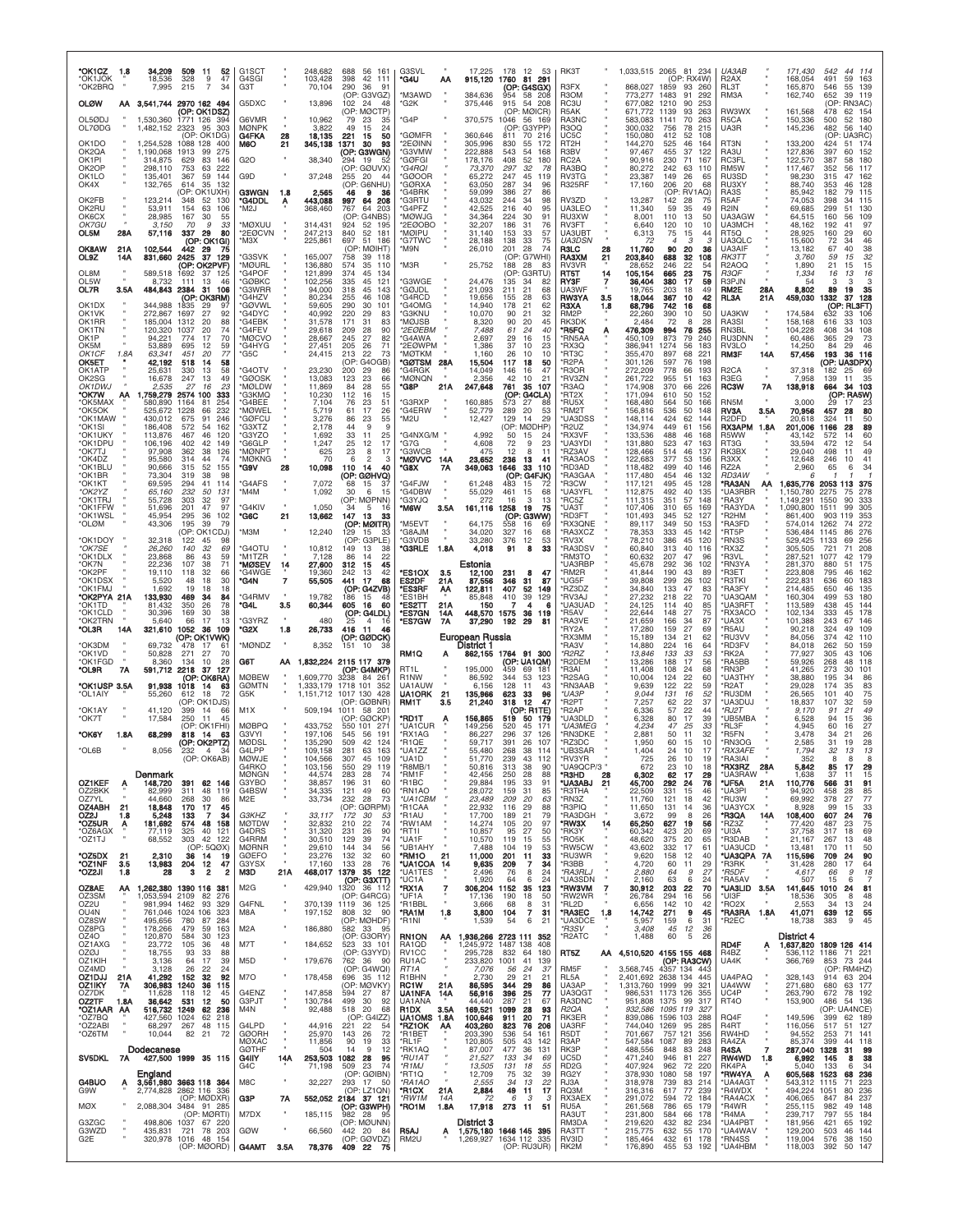| *RW4AD                             | 114,791                       |                            | 558<br>39<br>152                                         | R6DJM                                  | АА                |                               | 987,421 1573 101<br>330                                        | OH3Z                            |           | 191,889                             | 444                                          | 70 137                  | TM5A                             |              | 472,500                       | 674 94 284                                               | *DL5YL                        | 204,723                    | 738<br>51<br>156                                         |
|------------------------------------|-------------------------------|----------------------------|----------------------------------------------------------|----------------------------------------|-------------------|-------------------------------|----------------------------------------------------------------|---------------------------------|-----------|-------------------------------------|----------------------------------------------|-------------------------|----------------------------------|--------------|-------------------------------|----------------------------------------------------------|-------------------------------|----------------------------|----------------------------------------------------------|
| *RZ4M<br>*R4PBX                    |                               | 96,320<br>96,000           | 403<br>39<br>133<br>401<br>68<br>172                     | R6AP<br>UA6YW                          |                   | 802,389<br>685,032            | 1305 102<br>297<br>982 110<br>328                              | OH7KC                           |           | 157,920                             | (OP: OH1NX)<br>455<br>60                     | 180                     | F6HD                             |              | 471.912                       | (OP: F5VHJ)<br>532<br>99<br>325                          | *DL1VJL<br>*DF6QC             | 202,582<br>194,098         | 124<br>389<br>75<br>682<br>47<br>167                     |
| *UD4W<br>*RK4NB                    |                               | 87.046<br>81,774           | 394<br>36<br>106<br>337<br>45<br>132                     | R7AT<br>RV7C                           |                   | 577,512<br>478,641            | 1097<br>75<br>237<br>1004<br>82<br>227                         | OH3JR                           |           | 129,684                             | (OP: OH7MFO)<br>217<br>99                    | 204                     | F5FDC<br>F5JFU                   |              | 314,648<br>285,190            | 560<br>86<br>210<br>431<br>92<br>269                     | *DL6NBS<br>'DM3XI             | 186,205<br>182,160         | 499<br>56<br>167<br>369<br>76<br>164                     |
| *RA4AG<br>*UA4LCC                  |                               | 76.415<br>63,705           | 397<br>36<br>109<br>298<br>40<br>115                     | R <sub>7</sub> H <sub>F</sub><br>RA6CA |                   | 394,680<br>381,888            | 210<br>958<br>76<br>746<br>73<br>215                           | <b>OH6DX</b><br>OH8WR           |           | 114,390<br>87,822                   | 63<br>264<br>469<br>39                       | .92<br>114              | F6GCF<br>F6FLU                   |              | 178,816<br>172,926            | 409<br>43<br>133<br>340<br>62<br>172                     | *DL3DRN<br>*DL7YAD            | 179,718<br>165,424         | 172<br>476<br>59<br>417<br>49<br>147                     |
| *R4AC<br>*RN4SC                    |                               | 63,280<br>56.575           | 330<br>34<br>106<br>259<br>41<br>114                     | R7KZ<br>RA6GW                          |                   | 304,182<br>284,610            | 630<br>74<br>188<br>527<br>70<br>195                           | <b>OH6TN</b><br>OH5VT           |           | 80,088<br>77,525                    | 210<br>53<br>234<br>49                       | 89<br>126               | F4HRM<br>F4ERS                   |              | 137,886<br>82,002             | 75<br>261<br>126<br>307<br>46<br>127                     | *DL2HYH<br>*DL2NEA            | 162,382<br>158,886         | 183<br>326<br>59<br>528<br>142<br>52                     |
| *R4II<br>*UA4FDL                   |                               | 50,064<br>36,507           | 303<br>31<br>81<br>207<br>35<br>94                       | R7AW<br>RV6AVU                         |                   | 193,160<br>162,877            | 567<br>-60<br>160<br>544<br>52<br>169                          | OG2M<br>OH2ID                   |           | 67,816<br>56,684                    | 142<br>70<br>45<br>243                       | 126<br>103              | F6GOE<br>F6GOX                   |              | 80,100<br>64,141              | 198<br>.59<br>121<br>198<br>61<br>126                    | *DL2RUG<br>*DK6OR             | 156,876<br>150,080         | 405<br>55<br>149<br>474<br>175<br>49                     |
| *UA4PRU<br>*RD4AQ                  |                               | 26,136<br>24,072           | 207<br>27<br>81<br>104<br>78<br>40                       | <b>RN6AT</b><br>RO7N                   |                   | 162,624<br>105,456            | 417<br>-60<br>182<br>391<br>50<br>158                          | OH <sub>1</sub> O               |           | 56,000                              | 40<br>238<br>(OP:                            | 120<br>OH1TV            | F4FFH<br>F1TRE                   |              | 53,592<br>48,191              | 214<br>93<br>39<br>249<br>36<br>107                      | *DF3CE<br>*DF3IS              | 139,664<br>135,992         | 419<br>48<br>155<br>403<br>134                           |
| *RK4K                              |                               | 21,216                     | 77<br>161<br>27<br>(OP: UA4HGL)                          | R7FF<br>RC7A                           |                   | 94,248<br>93,095              | 306<br>49<br>155<br>299<br>52<br>163                           | OH3GZ<br>OH1MM                  |           | 36,040<br>32,214                    | 245<br>32<br>139<br>38                       | 104<br>80               | F4KLW                            |              | 45,346                        | 294<br>22<br>57<br>(OP: F5PAL)                           | *DL1EAL<br>*DL2F              | 131,539<br>130,368         | 415<br>$50^{\circ}$<br>149<br>744<br>38 130              |
| *RN4ZT<br>*UA4HJ                   |                               | 19,873<br>5,917            | 109<br>48<br>71<br>55<br>31<br>30                        | RX6AM<br>R7LV                          | 28A               | 76,960<br>66,780              | 221<br>50<br>80<br>337<br>28<br>78                             | OH1XX<br>OH7HM                  |           | 23,310<br>17,280                    | 87<br>47<br>150<br>27                        | 64<br>69                | F6CZV/P<br>F5PCV                 |              | 45,220<br>38,908              | 140<br>49<br>84<br>205<br>24<br>47                       | <b>DF8IU</b>                  | 124,033                    | (OP:<br>DL2FDL)<br>502<br>47<br>156                      |
| *RA4CCK<br>*R4LBP                  |                               | 4,018<br>3,321             | 123<br>21<br>61<br>28<br>45<br>13                        | RU6AX<br><b>UA6LCN</b>                 | 21A               | 5.694<br>232,952              | 94<br>13<br>26<br>882<br>32<br>116                             | OH6BA<br>OH2BBT                 |           | 10,508<br>6,762                     | 122<br>15<br>21<br>63                        | 59<br>25                | F4HPX<br>F5NBX                   | 28A          | 33,756<br>97,728              | 194<br>33<br>83<br>72<br>519<br>-24                      | *DG7EE<br>*DK3WJ              | 122,892<br>114,851         | 397<br>57<br>171<br>322<br>56<br>141                     |
| *R4FBG<br>*R4AJ                    |                               | 1,368<br>1,254             | 37<br>12<br>26<br>41<br>12<br>26                         | RN6CV<br>R7NW                          | 14A               | 28,240<br>397,026             | 194<br>23<br>57<br>39<br>1556<br>122                           | OF1D                            |           | 2,232                               | 22<br>18<br>(OP: OH1JD)                      | 18                      | TM4K                             |              | 78,540                        | 432<br>27<br>75<br>(OP: F4EGZ)                           | 'DK5OCE<br>*DD5KG             | 109,233<br>100,598         | 395<br>46<br>113<br>355<br>-132<br>47                    |
| *UA4LDP<br>*UA4QK<br>21            |                               | 35,506                     | 3<br>$\overline{c}$<br>327<br>20<br>62                   | R7RF<br>RY7A                           | 7Α                | 273,870<br>64.192             | 1053<br>36<br>117<br>341<br>30<br>88                           | OG7A                            | 21A       | 434,588                             | 1229<br>(OP: OH6MW)                          | 38 128                  | TM5J                             |              | 2,838                         | 14<br>47<br>29<br>(OP: F5TMJ)                            | 'DM5B                         | 99,120                     | 418<br>42 126<br>(OP: DG6IMR)                            |
| *RN4AO<br>*RV4AS                   |                               | 9,225<br>5.719             | 219<br>32<br>9<br>18<br>25<br>55                         | RN6A<br><b>RU6YJ</b>                   | 1.8A              | 33,048<br>7,155               | 259<br>20<br>61<br>154<br>6<br>39                              | OF9W                            |           | 147,375                             | 505<br>(OP: OH5BQ)                           | 31 100                  | <b>F1UVN</b><br>*F8CRS           | 3.5A<br>ΑА   | 528<br>1,830,320              | 20<br>1573 135<br>413                                    | <b>DM3ZM</b><br>*DL4AMK       | 98,670<br>98,494           | 148<br>355<br>47<br>293<br>184<br>58                     |
| *RK4S<br>*RD4W                     |                               | 21,420<br>10,348           | 56<br>225<br>14<br>180<br>9<br>43                        | *R7MM<br>*R7NO                         | АА                | 1,372,763<br>467.475          | 1721<br>114<br>355<br>990<br>202<br>69                         | OF8L                            | 14A       | 754,572                             | 2342<br>(OP: OH8LQ)                          | 38 118                  | *F5NKX<br>*TM5DX                 |              | 1,276,778<br>800,360          | 1426<br>104<br>363<br>1043<br>97<br>243                  | *DK2AMS<br>*DL4XU             | 91,182<br>89,060           | 394<br>133<br>34<br>435<br>113<br>33                     |
| *RA4L<br>*UA4NU                    |                               | 7,750<br>1,247             | 127<br>10<br>40<br>34<br>6<br>23                         | 'UA6FZ<br>RG5A/6                       |                   | 459,627<br>432,245            | 877<br>80<br>221<br>247<br>935<br>72                           | OH8A                            | 7A        | 510,680                             | 2289<br>(OP: OH8WW)                          | 32 104                  | *F4VTC                           |              | 212,658                       | (OP<br>F4HAU<br>698<br>45<br>156                         | 'DL4SL<br>'DG9MDM             | 88,556<br>88,396           | 402<br>129<br>273<br>142                                 |
| 7<br>*RA4AR<br>'R4RM               |                               | 25,830<br>20,148           | 50<br>350<br>13<br>214<br>55<br>18                       | 'R7CT<br>'UA6YH                        |                   | 191.142<br>123,280            | 217<br>409<br>70<br>350<br>54<br>130                           | OF <sub>5</sub> C               |           | 5,616                               | 19<br>45<br>(OP: OH5CW)                      | -29                     | *F/DJ4MZ<br>*F5TGR               |              | 207,694<br>199,485            | 49<br>617<br>177<br>394<br>68<br>211                     | 'DJ2FL<br>DL8ULO <sup>*</sup> | 82,500<br>81,172           | 339<br>41<br>124<br>334<br>137<br>45                     |
| *R4PFL<br>*RW4PP<br>1.8            |                               | C<br>420                   | 4<br>23<br>5<br>15                                       | 'R7MY<br><b>R6KA</b>                   |                   | 119,116<br>94,166             | 50<br>405<br>144<br>325<br>56<br>141                           | OH2R                            | 3.5A<br>× | 403,380                             | 2059<br>(OP: OH2PM)                          | 34 101                  | *F8KGW                           |              | 199,104                       | 480<br>60<br>144<br>(OP)<br>F5SDH)                       | *DL4ZBY<br>*DL1RTS            | 80,040<br>79,360           | 293<br>45<br>100<br>404<br>119<br>41                     |
| RM4F<br>АΑ                         |                               |                            | 3,218,892 2963 151<br>475                                | 'RT6N<br>R7TW                          |                   | 71,898<br>67,473              | 38<br>322<br>100<br>207<br>56<br>97                            | OG3B                            |           | 180,477                             | 1569<br>22<br>(OP: OH3RB)                    | - 77                    | *F5OYM<br>*F5RDS                 |              | 187,765<br>136,644            | 369<br>73<br>162<br>438<br>46<br>147                     | *DK3CC<br>'DL4KG              | 71,820<br>67,554           | 284<br>86<br>40<br>256<br>96                             |
| RL <sub>4</sub> A<br>RT4M<br>RA4PQ | 2,182,001<br>1,717,548        |                            | 2016 154<br>475<br>2109 127<br>381                       | 'RL6MF<br>'R7NA<br><i><b>RX7K</b></i>  |                   | 46,800<br>40,004              | 309<br>26<br>104<br>140<br>48<br>89<br>87<br>159               | OH <sub>1</sub> X<br>OH8CW      |           | 13,937<br>391                       | 120<br>18<br>(OP: OH3WW)                     | -59                     | *F6DZD<br>*F4CVQ<br>*F5IND       |              | 119,890<br>109,564            | 392<br>46<br>144<br>302<br>140<br>56<br>383<br>46        | *DJ9SN<br>*DL3SYA<br>*DH1VY   | 67,320<br>63,899           | 326<br>40<br>113<br>329<br>123<br>249<br>40<br>81        |
| R4ACY                              |                               | 806,432                    | 1.554.514 2122 109<br>333<br>85<br>234<br>1628<br>340    | 'RN7A                                  |                   | 35,670<br>32,655              | 36<br>25<br>244<br>80<br>71                                    | OG2T                            | 1.8A      | 65,988                              | 14<br>7<br>828<br>17                         | - 10<br>-61             | *F4FLO                           |              | 105,600<br>44,064             | 130<br>151<br>48<br>105<br>171<br>72                     | *DL9UJF                       | 62,799<br>58,650           | 291<br>113<br>37<br>319<br>37                            |
| RG4A<br>R <sub>4</sub> SO          | 711,168<br>376,053            |                            | 923 123<br>680<br>79<br>230<br>221<br>822<br>68          | 'RA6L<br>R6DAZ                         |                   | 26,598<br>21,294              | 207<br>22<br>86<br>50<br>76<br>56                              | OG4T                            |           | 64,476                              | (OP: OH5LLR)<br>711<br>16<br>(OP: OH4MFA)    | - 65                    | *F5OWL<br>*F6FDR<br>*F4EJL       |              | 39,008<br>36,332<br>31,280    | 34<br>40<br>164<br>84<br>169<br>31<br>84                 | *DL1SL<br>'DL7GEM<br>*DH2URF  | 58,200<br>58,102           | -113<br>106<br>300<br>33<br>307<br>110<br>33             |
| R4LC<br>RA4PBE<br>RM4N             | 303,450<br>294,336<br>110,891 |                            | 816<br>71<br>221<br>435<br>44<br>143                     | 'RA6AAW<br>*RV6ASU<br><b>RX6AOB</b>    |                   | 7,504<br>7,007<br>5,635       | 29<br>38<br>24<br>53<br>25<br>43<br>24<br>25                   | OG50                            |           | 54,020                              | 14<br>828<br>(OP:                            | -59<br>OG55W            | *F6CEL<br>*F8CPA                 |              | 31,213<br>26,190              | 146<br>30<br>61<br>158<br>31<br>66                       | *DL1HSI<br>*DL4DZ             | 55,198<br>54,208<br>54,162 | 302<br>118<br>268<br>115<br>38                           |
| RX4HX<br>RN4CA                     |                               | 68,510<br>63,104           | 224<br>50<br>120<br>205<br>48<br>80                      | 'R6FY<br>RA6DT                         |                   | 4,251<br>2,223                | 41<br>15<br>24<br>21<br>20<br>19                               | OH3RF<br>OH <sub>2</sub> BO     |           | 30,208<br>15,484                    | 444<br>13<br>127<br>17                       | 51<br>62                | *F4FHV<br>*F4IAA                 |              | 21,800<br>18,032              | 149<br>29<br>80<br>210<br>23<br>69                       | *DK7GH<br>DL2RPS              | 53,664<br>53,500           | 214<br>42<br>114<br>236<br>38<br>87                      |
| R4HM<br><b>R4FCN</b>               |                               | 43,473<br>25,740           | 249<br>33<br>96<br>275<br>18<br>72                       | *R7KQ<br><b>'RA7C</b>                  | 21 A              | 255<br>28,392                 | 13<br>9<br>8<br>25<br>183<br>53                                | OH2KI<br>OH2MAS                 |           | 7,448<br>182                        | 110<br>14<br>8<br>5                          | 35<br>8                 | *F6UGW<br>*F8FQJ                 |              | 4,558<br>1,617                | 62<br>21<br>32<br>35<br>13<br>20                         | *DF5AN<br>'DJ3CS              | 53,016<br>48,664           | 102<br>207<br>39<br>193<br>46<br>112                     |
| R4IO<br>21A<br>R4MM                | 102,776                       | 209,024                    | 1026<br>30<br>98<br>453<br>29<br>87                      | 'R7RDE<br>'R7CA                        | 14A               | 12,525<br>157,450             | 24<br>85<br>51<br>631<br>33<br>101                             | *OH7GGX AA<br>'OF7KA            |           | 490,637<br>141,895                  | 1073<br>498<br>43                            | 69 254<br>142           | *F4FFZ<br>*F4BKV                 | 28A<br>7A    | 33,976<br>94,250              | 249<br>44<br>18<br>426<br>92<br>33                       | *DJ7PR<br>'DK2DW              | 47,025<br>45,331           | 185<br>43<br>122<br>296<br>28<br>115                     |
| UA4C<br>14A<br><b>UA4NE</b><br>7Α  | 300,820                       | 322,515                    | 31<br>99<br>1412<br>1382<br>102<br>33                    | 'UA6LC.<br>'UA6Y                       |                   | 73.710<br>61,886              | 28<br>454<br>77<br>365<br>24<br>73                             | OH2EA                           |           | 135,864                             | OP: OH3KAV<br>389<br>47                      | 169                     | *F1IKA<br>*F5DRD                 |              | 37.296<br>4,935               | 18<br>301<br>66<br>97<br>11<br>36                        | *DG1YBN<br>*DD5KD             | 42,212<br>37,224           | 197<br>86<br>178<br>58                                   |
| RU4PU<br>RK4FM                     | 186,183                       | 20.919                     | 113<br>706<br>38<br>299<br>13<br>44                      | 'R6CW<br>'RA6C                         | <b>7A</b><br>3.5A | 19,491<br>62,999              | 119<br>23<br>50<br>701<br>14<br>59                             | <b>MULGHO</b> '<br>'OH5BE       |           | 76,812<br>19,665                    | 40<br>314<br>121<br>28                       | 133<br>67               | *TM3Z                            | 1.8A         | 748                           | 29<br>5<br>29<br>(OP: F4DSK)                             | *DL9YED<br>*DL4KCA            | 35,916<br>34,768           | 90<br>153<br>33<br>202<br>76<br>30                       |
| *UG4I<br>АΑ<br>*RN4HAB             | 1,113,640<br>587,048          |                            | 1803 101<br>339<br>1450<br>65<br>243                     | 'RT6C                                  | 1.8A              | 1,131                         | 35<br>6<br>23                                                  | OH3NAQ<br>'OH2MGA               |           | 15,566<br>5,655                     | 89<br>35<br>71<br>12                         | 51<br>27                | *F1ULQ                           |              | 450                           | 4<br>28<br>$\overline{2}$                                | *DL7VRG<br>*DK3WM             | 33,390<br>33,390           | 91<br>178<br>35<br>140<br>98<br>28                       |
| *R4RN<br>*RU4LM                    | 542,440<br>395,715            |                            | 292<br>90<br>877<br>687<br>83<br>262                     | <b>R9FE</b>                            |                   | District 9<br>120,204         | 401<br>57 155                                                  | OF8KA<br>OG4W                   | 7A        | 4.550<br>84,074                     | 57<br>18<br>417<br>30                        | 47<br>97                | DL2CC                            |              | Germany<br>2,044,195          | 2414 105                                                 | *DQ850DOM                     | 33,277                     | 308<br>22<br>85<br>OP:<br>DL3KUD)                        |
| *R4YT<br>*RA4HBS                   | 340,998<br>278,964            |                            | 635<br>81<br>272<br>723<br>59<br>228                     | <b>UA9FGJ</b><br>'R9FBT                | 21<br>Α           | 59,892<br>161,280             | 436<br>23<br>69<br>60<br>435<br>192                            | OH8TU                           |           | 15,930                              | (OP: OH4KZM)<br>213<br>13                    | 46                      | DL2SAX<br><b>DKØPO</b>           |              | 1,811,160<br>1,090,986        | 2446 90<br>254<br>1529 106 320                           | *DL7URB<br>*DL6FCK            | 32,125<br>32,016           | 103<br>52<br>73<br>27<br>89<br>220                       |
| *R4DI<br>*UI4F                     | 202,788<br>161.802            |                            | 190<br>498<br>72<br>288<br>228<br>75                     | <b>R9XS</b><br><b>R9FDJ</b>            |                   | 157.130<br>143,437            | 536<br>53<br>137<br>485<br>60<br>157                           | 'OH1HB                          |           | 5,618                               | 12<br>72                                     | 41                      | DC4A                             |              | 406,844                       | (OP: DK2CF)<br>978<br>53<br>140                          | *DJ3GE<br>*DLØNG              | 31,200<br>31,058           | 219<br>21<br>59<br>77<br>224<br>29                       |
| *RU4SS<br>*RA4DR                   | 144,485<br>142,438            |                            | 554<br>48<br>137<br>427<br>56<br>173                     | 'RQ9F<br>'R8FT                         | 21                | 92.928<br>60,168              | 553<br>39<br>137<br>27<br>372<br>65                            | TM5T                            | Α         | France<br>1,296,560                 | 2218 76 228                                  |                         | DD2AW                            |              | 391,996                       | (OP: DL4NAC)<br>1175<br>63<br>173                        | *DL1KAS                       | 29,670                     | (OP:<br>DK8NC)<br>203<br>26<br>89                        |
| *UA4CNJ<br>*RN4SN                  | 141,648<br>121,920            |                            | 447<br>48<br>160<br>289<br>191<br>63                     | <b>'UD8F</b><br>'R9FCY                 | 14<br>7           | 7,990<br>3,570                | 111<br>12<br>35<br>9<br>33<br>73                               | F6BLP                           |           | 247,996                             | (OP: F5VKT)<br>400<br>88                     | -150                    | DK3GI<br>DF6RI                   |              | 335,920<br>325,362            | 491<br>105<br>199<br>782<br>205<br>52                    | 'DF5LW<br>*DL2VN              | 28,842<br>27,936           | 198<br>28<br>86<br>72<br>222                             |
| *RA4CL<br>*RA4WE                   | 110,090                       | 46,609                     | 350<br>56<br>146<br>230<br>31<br>96                      | <b>RA9XSL</b>                          |                   | 756                           | 33<br>$\overline{7}$<br>11                                     | F8AAN<br><b>F6HBR</b>           |           | 198,380<br>164,052                  | 55<br>631<br>442<br>48                       | 127<br>141              | DL9SCO<br>DL3AO                  |              | 266,509<br>232,071            | 559<br>72<br>185<br>394<br>89<br>168                     | *DL2AXM<br>*DM5WGL            | 27,690<br>27,390           | 160<br>96<br>62<br>208<br>21                             |
| *RA4W                              |                               | 43,710                     | (OP:<br>RW4WZ)<br>193<br>54<br>132                       | RG8G<br>RM9X                           | АА                | 69,030<br>25,650              | 267<br>50<br>145<br>41<br>112<br>73                            | F4VSR<br>F6ITD                  |           | 57,018<br>42.343                    | 423<br>22<br>53<br>150                       | 80<br>108               | DL7VMM<br>DL2VWR                 |              | 226,185<br>201,778            | 618<br>63<br>192<br>434<br>67<br>166                     | *DL1SKB<br>*DM2ORI            | 26,312<br>25,625           | 220<br>78<br>26<br>86<br>122<br>39                       |
| *RW4W<br>*R4WZ<br>*R4WT            |                               | 42,976<br>40,326<br>30,240 | 243<br>29<br>107<br>194<br>47<br>94<br>225<br>25<br>87   | RC9F<br>'RM8G                          | 14A<br>АА         | 4,750<br>289,800              | 77<br>10<br>15<br>721<br>213<br>67                             | F8DGF<br>F4HNP<br>F5PYJ         |           | 39,897<br>39.897                    | 29<br>211<br>29<br>256<br>142<br>27          | 70<br>88<br>102         | DK1NO<br>DF1XC                   |              | 187,013<br>153,400            | 689<br>46<br>127<br>483<br>48<br>152<br>474<br>153<br>59 | *DL9SAS<br>*DK1LRS            | 25,466<br>25,228           | 194<br>79<br>28<br>149<br>88<br>31<br>216<br>23          |
| *RO4A                              |                               | 17,082                     | 97<br>33<br>45<br>(OP: UC4A)                             | 'UA9XX<br>*UA9XI                       |                   | 71,371<br>12.636              | 545<br>-34<br>115<br>139<br>22<br>.56                          | F6FET<br>F6IRE                  |           | 26,316<br>25,530<br>1.431           | 163<br>36<br>25<br>14                        | 75<br>13                | DK4HH<br>DL1YCF<br>DL2DSA        |              | 150,944<br>143,313<br>108,031 | 512<br>43<br>158<br>309<br>67<br>186                     | *DF6JF<br>*DL3SDN<br>*DL1FMG  | 24,885<br>24,198<br>23,647 | 82<br>76<br>148<br>77<br>154<br>30                       |
| *UB4Y<br>*RU4SW                    |                               | 3,216<br>2,184             | 39<br>17<br>31<br>42<br>11<br>31                         | <b>R8XF</b>                            | 21 A              | 56,848                        | 588<br>-17<br>51                                               | F5PHY<br>TM6X                   | 28<br>14  | 4,680<br>525,837                    | 81<br>13<br>33<br>934                        | 26<br>106               | DL2DX<br>DF1ZN                   |              | 103,008<br>86,086             | 500<br>30<br>57<br>46<br>321<br>136                      | 'DJ5QE<br>*DJ8UL              | 23,184<br>22,800           | 204<br>28<br>84<br>77<br>186<br>23                       |
| *R4UAL<br>*RW4C<br>284             |                               | 1,350<br>3,848             | 37<br>12<br>15<br>22<br>54<br>15                         | <b>TA1NAI</b>                          | Α                 | European Turkey<br>154,160    | 535<br>51 154                                                  | F4VSD                           |           | 6,750                               | (OP: F5VHY)<br>143<br>8                      |                         | DH6BH<br>DL5DXS                  |              | 83,790<br>81,738              | 306<br>48<br>123<br>282<br>38<br>-76                     | *DM3VPJ<br>*DL5UR             | 22,365<br>20,900           | 116<br>37<br>68<br>82<br>162<br>28                       |
| *RX4HJ<br>21A<br>*RD4A<br>14A      | 385,944                       | 64,064                     | 397<br>78<br>26<br>37<br>1299<br>119                     | 'TA1MK<br><b>'TA1UT</b>                | 21A<br>7Α         | 85<br>15,872                  | 13<br>6<br>11<br>186<br>13<br>49                               | F6FYA<br>*F6FTB                 | 1.8<br>Α  | 26,975<br>744,766                   | 387<br>15<br>85<br>1211                      | 50<br>264               | DK3AX<br><b>DL3RHN</b>           |              | 63,114<br>51.360              | 295<br>43<br>114<br>200<br>47<br>113                     | DL5CZ<br>'DK5KF               | 18,122<br>18,113           | 150<br>23<br>59<br>42<br>157                             |
| *RZ4AG<br>*UG4A                    | 197,024                       | 69,564                     | 812<br>32<br>99<br>70<br>464<br>23                       |                                        |                   | <b>Faroe Islands</b>          |                                                                | <b>F5SGI</b><br>F5ICC           |           | 621.320<br>253,136                  | 1119<br>72<br>57<br>653                      | 245<br>151              | DK5PF<br>DJ2AX                   |              | 46.112<br>38.592              | 230<br>40<br>Э.<br>198<br>40<br>94                       | <b>'DM3AA</b><br>*DO1UZ       | 17,850<br>17,080           | 43<br>115<br>27<br>50<br>153<br>20                       |
| *UA4LKU                            |                               | 1,404                      | 35<br>6<br>33                                            | 'OY9JD<br>'OY4M                        | 14                | 16,352<br>5,616               | 162<br>14<br>42<br>134<br>33<br>6                              | *F5TVG<br>*F5TRB                |           | 243,892<br>207,104                  | 425<br>69<br>547<br>61                       | 172<br>195              | DK5LY<br>DF5BX                   |              | 38,121<br>37,584              | 214<br>31<br>66<br>258<br>88<br>-28                      | *DL3OH<br>*DL1GWS             | 17,014<br>16,929           | 84<br>37<br>57<br>75<br>140<br>24                        |
| <b>UA6CC</b><br>А                  | District 6                    |                            | 1,422,891 1886 113 358                                   | OY1CT                                  | 21A               | 214.524                       | 1542<br>21<br>80                                               | 'F5JU<br><b>F5OEV</b>           |           | 205.301<br>189,996                  | 428<br>62<br>383<br>63                       | 177<br>160              | DJ1YF<br>DL3XM                   |              | 30,015<br>28,800              | 254<br>27<br>60<br>136<br>45<br>45                       | *DK4RL<br>*DK2AI              | 16,830<br>16,698           | 111<br>33<br>235<br>49<br>17                             |
| UC7A<br>RA7A                       |                               | 922,896                    | 1505<br>282<br>95<br>590,700 1196<br>84<br>216           | <b>OH1VR</b>                           | Ą                 | Finland                       | 1,364,013 1999 114 327                                         | 'F5VV<br>'F5JNT                 |           | 151,316<br>145,024                  | 475<br>45<br>504<br>48                       | 136<br>158              | DK7TX<br>DF5DK                   |              | 26,596<br>26,220              | 121<br>35<br>74<br>28<br>67<br>148                       | *DO5HCS<br>*DL4HCF            | 16,116<br>15,827           | 167<br>22<br>57<br>99<br>119<br>34                       |
| RK7X<br>RM6Y                       | 302,500                       |                            | 410,791 1305<br>56<br>221<br>797<br>60<br>182            | OH8NW<br>OG4A                          |                   | 1,034,460<br>350,350          | 1724 112 308<br>1016 68 207                                    | *F6BQG<br>F6JOE                 |           | 128,968<br>124,658                  | 390<br>49<br>560<br>35                       | 147<br>122              | <b>DL6NAV</b><br>DD1TT           |              | 21,663<br>13,851              | 137<br>30<br>53<br>33<br>97<br>24                        | *DL7VHP<br>*DO4MTB            | 15,190<br>13,632           | 57<br>77<br>41<br>114<br>19<br>45                        |
| RV6LN<br>R6AF<br>R7AC              | 236,132<br>181,251            | 73,440                     | 602<br>68<br>179<br>795<br>40<br>97<br>327<br>43<br>110  | OH3JF<br>OF5YU                         |                   | 266,508<br>118,003            | OH <sub>2</sub> BAI<br>(OP:<br>1045<br>46 152<br>443<br>43 154 | *F6GCI<br>F4CZV<br>*F6KVJ       | ×<br>×    | 102,102<br>95,228<br>88,560         | 319<br>50<br>390<br>358                      | 104<br>42 137<br>33 111 | <b>DL6MIG</b><br>DL2JST<br>DF6QE |              | 13,120<br>11,152<br>8,680     | 59<br>99<br>21<br>57<br>139<br>25<br>37<br>67<br>25      | *DG1NPM<br>*DL8NAC<br>*DL2AWA | 13,500<br>13,266<br>13,038 | 62<br>128<br>28<br>72<br>138<br>27<br>31<br>108<br>22    |
| RK7F<br>RU6MO                      |                               | 56,924<br>54.793           | 357<br>33<br>100<br>281<br>40<br>117                     | OG5G<br>OH6AC                          | 28                | 64,296<br>28,626              | 300<br>39<br>102<br>213<br>20<br>58                            | <b>F5OKB</b>                    |           | 75,776                              | (OP: F5INJ)<br>405                           | 31 117                  | DK7YGL<br>DK1FW                  |              | 8,437<br>5.029                | 86<br>23<br>36<br>27<br>20<br>45                         | *DK5WN<br>*DK5ZX              | 12,549<br>12,525           | 120<br>24<br>65<br>55<br>20<br>139                       |
| RC6AA<br>RC7B                      |                               | 35,175<br>12,606           | 248<br>24<br>81<br>158<br>48<br>18                       | OH5BM                                  | 21                | 268,157                       | (OP: OH6CS)<br>1063<br>96<br>35                                | F4HPZ/P<br>F5GGL <sup>*</sup>   |           | 67,886<br>59.792                    | 215<br>55<br>44<br>201                       | 127<br>104              | DG2BAR<br>DL7LX                  |              | 3,000<br>495                  | 43<br>18<br>32<br>17<br>5<br>6                           | *DH6YAG<br>*DL9WO             | 12,221<br>11,780           | 95<br>66<br>35<br>147<br>58<br>18                        |
| RU6DX<br>UA6AK<br>28               |                               | 12,078<br>4,515            | 73<br>31<br>35<br>109<br>26<br>-9                        | OH5TS<br>OH8X                          | 14                | 234,260<br>1,102,304          | 888<br>32<br>98<br>3335<br>37 115                              | 'F6GGA<br><b>F6FNA</b>          |           | 49,968<br>48,620                    | 299<br>34<br>198<br>44                       | 110<br>99               | DL8FAJ<br>DL4DXF                 |              | 400<br>48                     | 11<br>8<br>8<br>2<br>$\Delta$<br>2                       | *DL2HS<br>*DK3PM              | 11,248<br>11,227           | 83<br>25<br>49<br>80<br>85<br>23                         |
| R6DM<br>14<br><b>R.I7M</b>         |                               | 158,619<br>41,013          | 784<br>28<br>83<br>69<br>24<br>264                       | OH <sub>2</sub> VZ                     |                   | 30,498                        | (OP: OH6UM)<br>238<br>16<br>- 53                               | *F5MMB<br>*F5ILS                |           | 46,614<br>45,162                    | 193<br>35<br>37<br>216                       | 67<br>80                | <b>DL4LBK</b><br>DL1DTL          | 21           | 142,080<br>104,320            | 534<br>-30<br>-81<br>399<br>-31<br>97                    | *DL8NFA<br>*DJ9BM             | 10,507<br>10,295           | 106<br>23<br>56<br>53<br>118<br>18                       |
| RN6L<br><b>UA6HLN</b><br>7         |                               | 11,468<br>50,760           | 148<br>33<br>14<br>70<br>367<br>20                       | OH7R<br>OG6B                           | $\frac{7}{1}$     | 240,030<br>6,500              | 1220<br>32<br>103<br>115 10 40                                 | *F5ROX<br>F5UFV*                |           | 38,420<br>33,138                    | 31<br>217<br>216<br>36                       | 82<br>90                | <b>DMØA</b>                      | 14           | 873,216                       | 2890<br>-37<br>107<br>(OP: DK3DM)                        | *DL9GK<br>*DL8UKE             | 9,999<br>9,625             | 105<br>19<br>14<br>81<br>26<br>51                        |
| R6CR<br>*UA6GO<br>Α                | 1,108,261                     | 14.256                     | 151<br>21<br>45<br>1938<br>98<br>309                     | OG9W                                   | 1.8               | 67,313                        | (OP: OH1ZAA)<br>751 17 66                                      | 'F5IAE<br>F5PP                  |           | 27,348<br>26,248                    | 146<br>31<br>223<br>33                       | 75<br>103               | DL5JS<br>DL9LM                   | $\mathbf{u}$ | 285,246<br>89,900             | 1225<br>29<br>77<br>468<br>25<br>75                      | *DL2ZA<br>*DF7OA              | 9,112<br>8,432             | 54<br>117<br>14<br>52<br>94<br>16                        |
| *UD6M<br>*R7KX                     | 413,180<br>351,936            |                            | 998<br>69<br>214<br>887<br>71<br>211                     | *OH3M                                  | Α                 | 441,530                       | (OP: OH2BCI)<br>967 83 252                                     | 'F8OOI<br>*F4HYY                |           | 22,090<br>14,742                    | 133<br>35<br>159<br>19                       | 59<br>62                | <b>DK4SG</b><br>DJ8QA            | 7            | 107,224<br>6,174              | 25<br>79<br>515<br>104<br>11<br>38                       | *DK4IO<br>*DK8NX              | 7,140<br>6,565             | 40<br>75<br>20<br>51<br>31<br>34                         |
| *RM7C<br>*UA6HFI<br>*R6KX          | 216,258                       | 309,672                    | 920<br>55<br>221<br>511<br>67<br>204<br>491<br>150<br>56 | <b>OH1SIC</b>                          |                   | 97,893                        | (OP: OH3MMF)<br>521 33 116                                     | 'F5PNI<br><b>F6ICA</b><br>F4FRG |           | 9,185<br>8,533<br>7.986             | 79<br>20<br>113<br>14<br>23<br>68            | 35<br>39<br>43          | DJ8ES<br>DM5O                    | 3.5          | 1,073<br>972                  | 29<br>7<br>22<br>33<br>6<br>21                           | *DL3KWF<br>*DK9ZE<br>*DJ7BU   | 6,104<br>6,048<br>6,016    | 42<br>108<br>14<br>57<br>23<br>31<br>34<br>30<br>44      |
| *RA7R<br>*RL6C                     | 165,006<br>159,714<br>116,920 |                            | 691<br>133<br>38<br>91<br>294<br>57                      | <b>OH1TS</b><br><b>OH6LW</b>           |                   | 57,812                        | (OP: SM5SIC)<br>348<br>37 112                                  | 'F5VHQ<br>F4DBD                 |           | 7,656<br>4,500                      | 96<br>20<br>50<br>16                         | 46<br>29                | DL5KVV<br>DL7DZ                  | 1.8          | 17,100<br>8.526               | (OP: DM5EM)<br>323<br>11<br>46<br>178<br>38<br>-11       | *DL4SZB<br>*DL9DWR            | 5,445<br>4,896             | 102<br>44<br>11<br>49<br>61<br>23                        |
| *RN6MA<br>*UA6AUA                  | 111,600                       | 112,792                    | 364<br>49<br>135<br>77<br>217<br>123                     | OH2DA<br>'OH1XY                        |                   | 40,866<br>32,591<br>21,364    | 316<br>32 107<br>125<br>43<br>66<br>102<br>38<br>-60           | 'F2AI<br>*F5TYY                 |           | 4,355<br>4,060                      | 76<br>17<br>77<br>17                         | 50<br>41                | DJ7WG<br>DM1BM                   |              | 2,886<br>1.020                | 8<br>31<br>60<br>42<br>6<br>24                           | *DF4WO<br>*DL5IF              | 4,788<br>4,510             | 84<br>12<br>45<br>38<br>59<br>17                         |
| *RZ6BR<br>*R6KEE                   |                               | 60,976<br>42,256           | 236<br>43<br>105<br>186<br>48<br>91                      | OH2LU <sup>*</sup><br>OH2BN            |                   | 20,670<br>15,136              | 165<br>23<br>83<br>17<br>155<br>69                             | *F5MGD<br>F4GFT                 |           | 3,360<br>2,494                      | 64<br>12<br>56<br>11                         | 28<br>32                | *DD5M                            | A            |                               | 708,580 1204 88 267<br>(OP: DJØZY)                       | *DL8ZU<br>*DL2BUM             | 4,446<br>3,835             | 85<br>46<br>11<br>38<br>54<br>21                         |
| *RX6LRU<br>*UA6J                   |                               | 34,320<br>28,536           | 217<br>32<br>78<br>82<br>197<br>34                       | <b>OH3HZ</b><br>*OH3HS                 | 14                | 13,728<br>144                 | 106<br>27<br>51<br>9<br>-3<br>-6                               | 'F4DZR<br>*F4HTA                |           | 1,189<br>494                        | 28<br>11<br>12<br>9                          | 18<br>10                | *DJ2XY<br>*DM2DX                 |              | 681,291<br>598,827            | 1204<br>82<br>269<br>814 108 303                         | *DF9HC<br>*DO6UL              | 3,770<br>3,572             | 54<br>40<br>18<br>33<br>59<br>14                         |
| *R7RC<br>*RQ7R                     |                               | 25,413<br>24,960           | 93<br>113<br>36<br>81<br>149<br>39                       | *OF9SE<br>OH5UQ                        | 7                 | 69,768<br>37,037              | 500<br>26<br>76<br>272<br>21<br>70                             | *F5DM<br>*F5PJG                 | 28<br>21  | 3,724<br>14,602                     | 11<br>59<br>150<br>16                        | 27<br>33                | *DK3YD<br>*DF1DX                 |              | 582,832 1322<br>529,477 1024  | 69 223<br>64<br>177                                      | *DL1EAR<br>*DL7CO             | 3,488<br>3,276             | 16<br>44<br>16<br>96<br>29<br>62                         |
| *RZ6D<br>*R7KA                     |                               | 23,985<br>15,215           | 187<br>90<br>33<br>80<br>40<br>45                        | ОНЗММ<br>*OH6Z                         | 3.5               | 2,574<br>21,204               | 30<br>64<br>-9<br>312 10<br>52                                 | *F8NUH<br>*F8FLK                | ×         | 11,271<br>420                       | 93<br>16<br>20<br>3                          | 35<br>$\overline{4}$    | *DF4ZL<br>*DL1MAJ                |              | 484,314 1122<br>343,962       | 71<br>247<br>594<br>66 225                               | *DM3AW<br>*DL5ALW             | 3,157<br>2,226             | 27<br>45<br>14<br>34<br>16<br>26                         |
| *UA6AAK<br>*UA6ATG                 |                               | 9,983<br>8,432             | 50<br>103<br>17<br>89<br>19<br>49                        | OG6N                                   | АА                |                               | 2,289,182 1914 157 501                                         | *F1IWH<br>F5MLJ                 | 7         | 8,750<br>8,484                      | 149<br>10<br>195<br>$\overline{7}$           | 40<br>35                | *DJ2IA<br>*DL1SAN                |              | 340,725<br>308,826            | 804<br>63 212<br>822<br>59<br>199                        | *DL1LSW<br>*DF6ON             | 2,136<br>1,938             | 13<br>33<br>11<br>86<br>23<br>34                         |
| *RU6C<br>*R7AY                     |                               | 8,052<br>5,376             | 72<br>25<br>41<br>34<br>25<br>31                         | OG7F                                   |                   | 1,602,390                     | (OP: OH6NIO)<br>2131 114 35                                    | *F5PLC<br>*F6CWA                | 1.8       | 35,200<br>19,038                    | 544<br>11<br>308<br>9                        | 53<br>48                | *DL8ULF<br>*DB5DY                |              | 305,360<br>278,239            | 1048<br>50<br>170<br>676<br>61<br>160                    | *DL1AWC<br>*DO6AN             | 1,734<br>1,440             | 23<br>36<br>11<br>22<br>44<br>8                          |
| *RO6A<br>*UA6HLP<br>21             |                               | 300<br>1,150               | 6<br>14<br>4<br>9<br>16<br>34                            | OF3FM                                  |                   |                               | 1,252,793 2101 92 291<br>(OP: OH3FM)                           | F8DGY                           | АА        | 2,603,628 2470 135 423              |                                              |                         | *DL8HK<br>*DM5JBN                |              | 254,190<br>251,280            | 905<br>48<br>181<br>540<br>56<br>184                     | *DH8MS<br>*DL3HTF             | 576<br>494                 | 17<br>25<br>9<br>10<br>14                                |
| *R7MT<br>14<br>*R6KY               |                               | 15,540<br>11,109           | 191<br>12<br>48<br>105<br>14<br>55                       | OH3EX<br>OH6RE                         |                   | 423,151<br>397,710            | 692<br>89 278<br>564 102 303                                   | F5OHM<br>F5NZY                  |           | 1,821,438 2333 108 315<br>1,256,409 | 1685 100 341                                 |                         | *DL4ZA<br>*DL9MFY                |              | 247,400<br>229,320            | 799<br>50<br>150<br>54<br>141<br>605                     | *DK4EF<br>*DK1VOK             | 396<br>392                 | 11<br>-6<br>-6<br>73<br>42<br>14                         |
| *RW6MAO 3.5<br>*R7MU               |                               | 9,550<br>6,854<br>650      | 39<br>157<br>11<br>151<br>9<br>37<br>24<br>6<br>19       | OH6OS<br>OH <sub>1</sub> EB<br>OH7KBF  |                   | 264.028<br>212,751<br>203,346 | 79 219<br>452<br>517<br>63<br>168<br>586 60 177                | F6AUS<br>F6EZV<br>F5CBQ         |           | 772.002<br>502,500                  | 772 115 347<br>656,952 1182 90<br>897 61 189 | 282                     | *DJ9CN<br>*DF8TY<br>*DJ3RA       |              | 228,904<br>211,464<br>211,357 | 588<br>65<br>183<br>450<br>76<br>188<br>668 58<br>183    | *DC1UH<br>*DL2BRW<br>*DL9ZWG  | 368<br>225<br>72           | 15<br>18<br>8<br>9<br>8<br>7<br>8<br>5<br>$\overline{7}$ |
| *UA6JBX 1.8                        |                               |                            |                                                          |                                        |                   |                               |                                                                |                                 |           |                                     |                                              |                         |                                  |              |                               |                                                          |                               |                            |                                                          |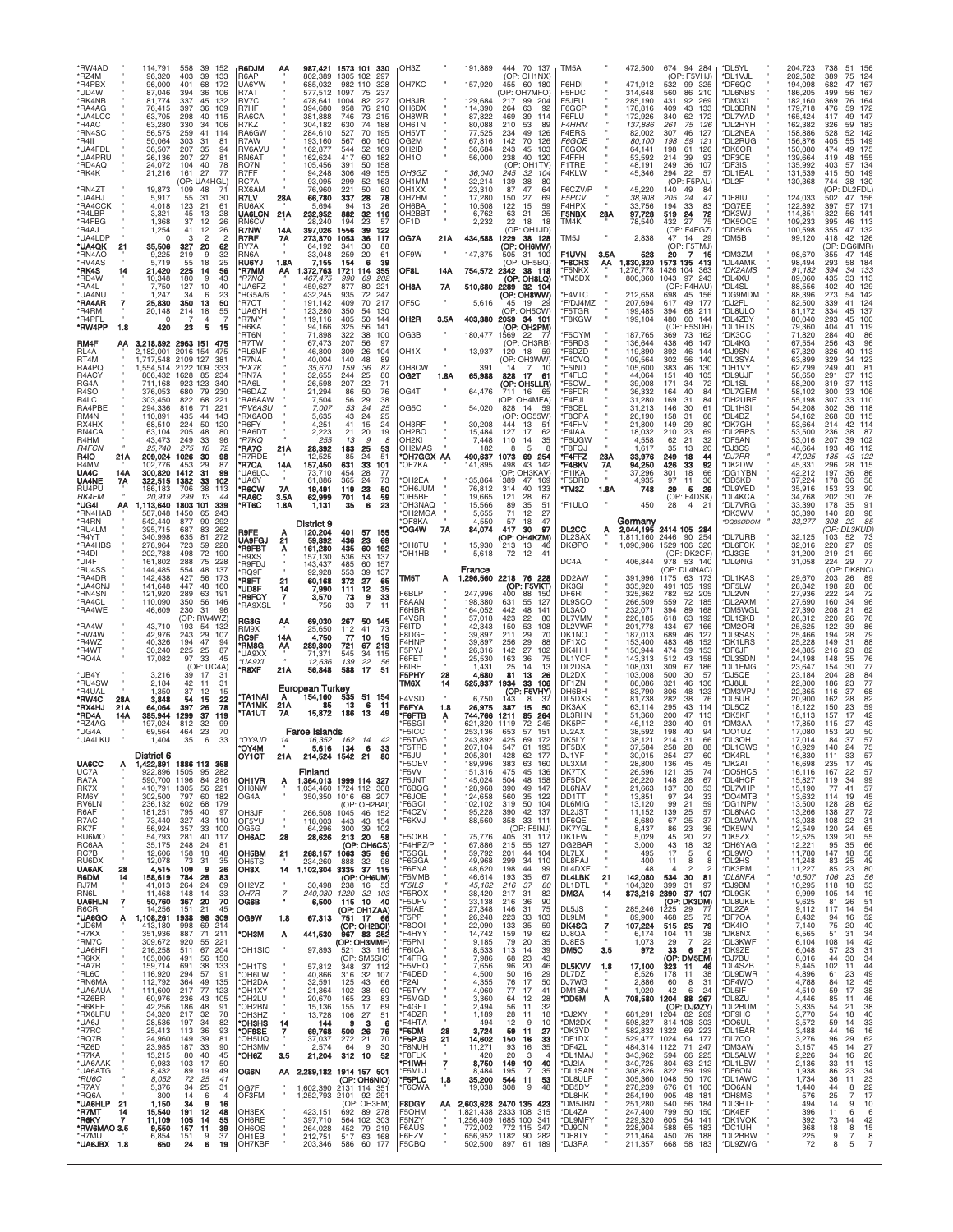| *DK4REX<br>*DJ9KH<br>21<br>*DHØJAE<br>*DHØGDS<br>*DL5MEL<br><b>DB8AH</b><br>*DL1SBF<br>*DK4YU<br>*DLØLA<br>*DJ6XB                  | 30<br>59,286<br>16,416<br>11,844<br>5,945<br>2,250<br>1,896<br>1,748<br>1,530<br>210                                                                  | 3<br>11<br>7<br>376<br>22<br>60<br>135<br>22<br>35<br>162<br>13<br>23<br>101<br>11<br>18<br>9<br>55<br>16<br>44<br>9<br>15<br>48<br>8<br>11<br>20<br>15<br>19<br>(OP: DL2LDE)<br>10<br>$\overline{4}$<br>з   | DL7YS<br>DH1TST<br>DK5JM<br>DL <sub>1</sub> SVA<br>DK8FS<br>DL5NAM<br>DL5DTG<br>DL1LOD<br>DJ1MM<br>DL2NFC |              | 266,952<br>261,551<br>256,542<br>254,240<br>252,010<br>240,504<br>216,124<br>213,615<br>208,962<br>206,427 | 443 85 209<br>451<br>80<br>-231<br>488<br>76<br>223<br>508<br>71<br>209<br>515<br>77<br>213<br>404<br>70<br>194<br>478<br>74<br>210<br>83<br>394<br>220<br>605<br>52<br>182<br>393<br>64<br>137<br>253                                          | *DL3IAS<br>*DM7W<br>*DF2AJ<br>DL4SDW<br>*DL1TS<br>'DJ1SL<br>DL2LDE<br>'DR5W<br>DL8TG                                    |           | 953,209 1671<br>829.649<br>819,432<br>805,815<br>766.692<br>733,278<br>724,816<br>672,954<br>651,944                  | 1157<br>1007 118<br>1089<br>1266<br>1212<br>717<br>1131<br>1128           | 81 266<br>78<br>281<br>OP: DL8MAS)<br>338<br>92<br>289<br>84<br>288<br>81<br>276<br>138<br>371<br>89<br>265<br>(OP: DL1RTL)<br>79<br>-280   | *DJ2XC<br>*DK3WN<br>DK2ZO<br>*DL5A<br>*DG9VH<br>*DL7ULM<br>*DL5GA<br>*DL5KUA<br>*DF1MM 3.5A<br>*DJØMY                                          |                                 | 49,875<br>46,035<br>27,880<br>22,878<br>8,211<br>3,888<br>1,748<br>247<br>113,850<br>92,026                 | 364<br>21<br>313<br>21<br>219<br>17<br>205<br>16<br>(OP: DL5KUA)<br>127<br>9<br>56<br>10<br>41<br>8<br>1034<br>-16<br>696<br>18           | 74<br>72<br>68<br>66<br>42<br>14<br>30<br>74<br>71                                          | *HA1AC<br>*HA3JO<br><b>HA3IC</b><br>*HA7HQ<br>*HA9TA<br>*HA3HA<br>*HA1WD<br>*HAØANA<br>*HA8BE<br>*HGØR                          | 28A<br>21A                            | 194,010<br>104,432<br>63,200<br>48,060<br>42,624<br>38,776<br>34,144<br>513<br>28,244<br>235,867             | 677<br>51<br>172<br>316<br>55<br>159<br>264<br>45<br>115<br>291<br>33<br>102<br>78<br>210<br>33<br>39<br>109<br>334<br>319<br>16<br>81<br>15<br>12<br>154<br>27<br>65<br>687<br>35<br>114<br>(OP: HAØNAR)         |
|------------------------------------------------------------------------------------------------------------------------------------|-------------------------------------------------------------------------------------------------------------------------------------------------------|--------------------------------------------------------------------------------------------------------------------------------------------------------------------------------------------------------------|-----------------------------------------------------------------------------------------------------------|--------------|------------------------------------------------------------------------------------------------------------|-------------------------------------------------------------------------------------------------------------------------------------------------------------------------------------------------------------------------------------------------|-------------------------------------------------------------------------------------------------------------------------|-----------|-----------------------------------------------------------------------------------------------------------------------|---------------------------------------------------------------------------|---------------------------------------------------------------------------------------------------------------------------------------------|------------------------------------------------------------------------------------------------------------------------------------------------|---------------------------------|-------------------------------------------------------------------------------------------------------------|-------------------------------------------------------------------------------------------------------------------------------------------|---------------------------------------------------------------------------------------------|---------------------------------------------------------------------------------------------------------------------------------|---------------------------------------|--------------------------------------------------------------------------------------------------------------|-------------------------------------------------------------------------------------------------------------------------------------------------------------------------------------------------------------------|
| *DM1AA<br>*DL9ZP<br>14<br>*DM3CW<br>*DL8BV<br>*DL5CC<br>*DL1AKL<br>*DL3MB<br>*DLØGEO<br>*DF3SM                                     | 6<br>195,052<br>64,214<br>28.248<br>16,800<br>13,384<br>10,388<br>8,892<br>2,322                                                                      | 843<br>32<br>92<br>349<br>22<br>75<br>20<br>208<br>46<br>107<br>22<br>58<br>177<br>11<br>45<br>130<br>11<br>38<br>135<br>11<br>28<br>(OP: DL2YAK)<br>5<br>84<br>22                                           | DF2TT<br>DK2AT<br>DM <sub>5</sub> I<br>DF1HF<br>DF8V<br>DL8QS<br>DK1MAX<br>DJ2BC<br>DF3CB                 |              | 200,070<br>199,423<br>196,142<br>184,698<br>182,477<br>174,400<br>173,420<br>167,889<br>163,476            | 324<br>89<br>545<br>55<br>162<br>439<br>47 155<br>(OP: DF3VM)<br>330<br>65 214<br>419<br>70 181<br>(OP: DF8VO)<br>443<br>55 145<br>439<br>75<br>185<br>541<br>50<br>141<br>301<br>77<br>151                                                     | *DL1GME<br>*DK8AX<br>'DA3T<br><b>DK3DUA</b><br>'DF2KK<br>DL5ARM<br>'DF7TV<br>DL3MXX<br><b>DH7TNC</b>                    |           | 633,141<br>574,600<br>557,400<br>490,314<br>486,130<br>440,628<br>369,184<br>347,700<br>346,060                       | 1252<br>636<br>1248<br>747<br>983<br>1013<br>627<br>694<br>820            | 70<br>239<br>122<br>303<br>65 235<br>(OP: DL8DXL)<br>87<br>287<br>80<br>201<br>67<br>225<br>92<br>240<br>69<br>236<br>229<br>57             | *DM7CW<br>*DF7GG 1.8A<br><b>J42L</b><br>SV1ME<br>*SV1CKZ<br>'SX200JFL                                                                          | Α<br>7<br>Α                     | 11,115<br>24,339<br>Greece<br>5,052,874<br>42,750<br>421,952<br>28,750                                      | 188<br>8<br>364<br>-11<br>5660 133 366<br>(OP: N5ZO)<br>397<br>20<br>736<br>198<br>31<br>(OP: SV1JFL)                                     | 49<br>50<br>55<br>76 228<br>-84                                                             | *HA2E<br>*HG8K<br>*HA7PO<br><b>HA3FMR</b><br>*HA7I<br>*HA8V<br>*HA6VV                                                           | 7A<br>3.5A                            | 101,412<br>78,318<br>63,210<br>9,840<br>286,130<br>35,360<br>20,060                                          | 30<br>458<br>(OP: HA2EAV)<br>302<br>31<br>- 83<br>HA8GY)<br>(OP:<br>294<br>30<br>-56<br>25<br>102<br>15<br>1385<br>107<br>35<br>(OP: HA7JTR)<br>535<br>9<br>313<br>10<br>49                                       |
| *DL2QT<br>*DL1HZM<br>*DK2CW<br>*DL4AAE<br>*DL5KUD<br>*DK4LX<br>*DK2TX<br>*DL7ØTRS<br>*DL1THB                                       | 1,045<br>686<br>130<br>192,852<br>79,073<br>72,556<br>47,971<br>46,904<br>11,256                                                                      | 31<br>8<br>19<br>6<br>8<br>12<br>6<br>802<br>30<br>102<br>482<br>25<br>82<br>22<br>468<br>75<br>414<br>15<br>62<br>509<br>17<br>65<br>(OP: DJ8QP)<br>182<br>10<br>46                                         | DL8CA<br>DM5TI<br>DD3FH<br>DK1TW<br>DK1FT<br>DL1KWK<br>DL6DVU<br>DL3IAE<br>DJ2TG<br>DL8KX                 |              | 152,208<br>150,480<br>143,376<br>139,590<br>133,224<br>122,120<br>114,754<br>109,200<br>106,381<br>104,016 | 358<br>60<br>91<br>325<br>202<br>83<br>315<br>58<br>174<br>462<br>48<br>150<br>423<br>48<br>120<br>580<br>33<br>109<br>381<br>50<br>131<br>249<br>71<br>137<br>358<br>56<br>153<br>302<br>69<br>107                                             | 'DK9OY<br>'DK2FG<br>DL3JAN<br>'DL5CL<br>'DF6LQ<br>'DJ3XA<br><b>DJ6OI</b><br>DM6EE<br>'DL2LRT<br>'DO4OD                  |           | 340,614<br>316,448<br>292,383<br>281,517<br>274,824<br>243,712<br>230,868<br>219,744<br>216,108<br>214,730            | 676<br>915<br>355<br>506<br>610<br>622<br>502<br>538<br>519<br>490        | 70<br>228<br>60<br>172<br>113<br>328<br>73<br>248<br>63<br>201<br>59<br>197<br>62<br>180<br>61<br>227<br>65<br>211<br>55<br>163             | 'SV1CEI<br>*SV2SIF<br>*SV7CUD<br>"SV1A7I<br>*SV3AWG<br>SX1T<br>SV2HXX<br>SV4FFL                                                                | $\overline{7}$<br>АА            | 26,016<br>11.704<br>6,798<br>1,280<br>2,442<br>1,378,722<br>1,216,011<br>513,597                            | 98<br>43<br>123<br>23<br>75<br>17<br>20<br>15<br>48<br>8<br>2675<br>90<br>(OP: SV1ENG)<br>2254<br>103<br>1579<br>60                       | 53<br>54<br>49<br>17<br>25<br>276<br>294<br>199                                             | *HG8W<br>*HAØHV<br>*TF3VS<br>'TF3EO<br>TF8KY<br>TF3SG<br>TF3DC                                                                  | 1.8A<br>Ą<br>ΑА                       | 32<br>92,224<br>Iceland<br>81,315<br>49,404<br>11,160<br>834,344<br>109,649                                  | 13<br>10<br>6<br>(OP: HA8ZO)<br>991<br>17<br>-7<br>373<br>27<br>90<br>70<br>325<br>22<br>99<br>21<br>51<br>1563<br>242<br>75<br>303<br>41<br>158                                                                  |
| *DL1GZW<br>*DL9TU<br>*DL3AMB<br>*DL8UKW<br>*DL2HWB 3.5<br>*DL1XW<br><b>*DI 477</b><br>*DL4TJ<br>1.8<br>*DF1DT<br>*DL6CGC<br>*DM2RM | 10,556<br>3,360<br>2,688<br>2,016<br>23,714<br>10.230<br>3.922<br>20,328<br>13,475<br>5.311<br>4,360                                                  | 145<br>13<br>45<br>72<br>8<br>34<br>36<br>74<br>6<br>53<br>8<br>24<br>257<br>57<br>-14<br>131<br>11<br>44<br>105<br>29<br>8<br>380<br>10<br>46<br>294<br>42<br>100<br>8<br>39<br>33<br>123<br>$\overline{7}$ | DF1JM<br>DL1DBR<br>DM2HK<br>DG9SEH<br>DG8HJ<br>DK6QW<br>DL9GCG<br>DL6HCC<br>DC8TT<br>DL9JON               |              | 101,430<br>100,701<br>91,512<br>90,741<br>82,080<br>76,712<br>75.180<br>66,304<br>59,640<br>54,612         | 230<br>72<br>138<br>345<br>40<br>127<br>358<br>59<br>189<br>302<br>50<br>153<br>238<br>57<br>183<br>264<br>45<br>127<br>232<br>47<br>132<br>185<br>57<br>91<br>295<br>32<br>108<br>269<br>31<br>133                                             | <b>DL9SEV</b><br>DF4XF<br><b>DJØYI</b><br>'DJ6RN<br>'DF7TS<br>*DL5MFF<br>'DL5SDN<br>DK5WO<br>DL4VK<br>'DL5RDO<br>DL4DRW |           | 209,061<br>205,088<br>191,528<br>179,095<br>176,337<br>175,860<br>174,468<br>160,704<br>147,798<br>140,777<br>132,288 | 568<br>731<br>709<br>489<br>649<br>530<br>351<br>477<br>504<br>352<br>384 | 60<br>201<br>47<br>161<br>48<br>130<br>54<br>161<br>40<br>149<br>47<br>133<br>59<br>209<br>142<br>44<br>40<br>149<br>59<br>162<br>58<br>134 | SV <sub>1</sub> RK<br>SV1AER<br>SV <sub>2</sub> CCA<br>SV2KF<br>SV2BXA<br>SV2JAO<br>SV8BHN<br><b>SV1AJO</b><br>'SV1MO<br>'SV1VJ<br>*SV2BOH 28A | 21A<br>7A<br>3.5A<br>1.8A<br>ΑA | 230,608<br>39,349<br>5,440<br>11,123<br>135,915<br>169,995<br>7,722<br>135,044<br>11.088<br>1,276<br>14.427 | 500<br>69<br>208<br>31<br>43<br>26<br>21<br>110<br>29<br>794<br>1323<br>23<br>103<br>14<br>581<br>43<br>30<br>90<br>18<br>13<br>121<br>18 | 163<br>78<br>42<br>28<br>94<br>82<br>52<br>139<br>47<br>16<br>45                            | TF1AM<br>EI6FR<br>EI5KG<br>*EI7EE<br>*EI8GP<br>*EI5DI<br>*EI4II                                                                 | Ą<br>A                                | 72.816<br>Ireland<br>545,500<br>108,295<br>1,150,253<br>288,602<br>60,088<br>46,340                          | 33<br>391<br>115<br>1278<br>60<br>190<br>48<br>131<br>341<br>2194<br>69<br>230<br>(OP: 0Z2I)<br>770<br>178<br>48<br>29<br>277<br>87<br>287<br>24<br>46                                                            |
| *DL1AWD<br>*DL2RZG<br>*DL1KVN<br><b>DK9PY</b><br>AA<br>DD <sub>2</sub> D<br>DK6WL<br>DK9IP<br>DK3WW                                | 837<br>713<br>672<br>5,490,960 3957 153 515<br>4,905,180<br>4.375.392<br>4,034,710 2347 175<br>3,810,789                                              | 23<br>45<br>$\overline{4}$<br>34<br>3<br>20<br>33<br>4<br>20<br>3264 156<br>531<br>(OP: DK8ZB)<br>2568 181<br>585<br>555<br>2681 172<br>515                                                                  | DL8MKG<br>DL5NDX<br><b>DGØKS</b><br>DL2ZBO<br>DJ2SL<br>DM3ZF<br>DD1JN<br>DL8OBF<br>DF3QG<br><b>DL5ZB</b>  |              | 49,274<br>42,780<br>42,636<br>41,625<br>37,672<br>37,224<br>32,292<br>26,160<br>21,600<br>20,736           | 148<br>49<br>93<br>179<br>39<br>85<br>269<br>84<br>30<br>290<br>27<br>84<br>181<br>45<br>91<br>218<br>36<br>105<br>224<br>31<br>86<br>141<br>35<br>74<br>86<br>44<br>56<br>80<br>43<br>53                                                       | 'DL8UI<br>DL7ALM<br>'DF7CB<br>'DF9VJ<br>DJ6OZ<br>'DG3FK<br>'DF1OE<br>DC8SG<br>*DF3EC<br>'DF2DR                          |           | 123,753<br>119,900<br>115,248<br>106,609<br>96,775<br>91,015<br>85.683<br>81,664<br>81,315<br>80,868                  | 301<br>372<br>395<br>317<br>356<br>239<br>309<br>242<br>229<br>300        | 147<br>66<br>50<br>168<br>149<br>47<br>52<br>129<br>130<br>45<br>60<br>107<br>45<br>124<br>55<br>177<br>57<br>82<br>41<br>97                | *SV2AEL<br>'SV2DSJ<br>GU4CHY 14<br>*GUØBEZ<br>*MUØFAL 21<br><b>HA8DU</b>                                                                       | 21A<br><b>7A</b><br>A<br>Ą      | 121,200<br>93,896<br>Guernsey<br>280,893<br>15,876<br>41,726<br>Hungary<br>845,924                          | 506<br>31<br>31<br>502<br>1633<br>28<br>125<br>22<br>307<br>15<br>1619                                                                    | 89<br>90<br>-8<br>62<br>47<br>76 216                                                        | EI8KW<br>EI6IZ<br><b>EI6JK</b><br><b>'EI8JX</b><br>*EI4KX<br>*EI7CC<br>*EI5KO<br>*EI1E                                          | АА<br>14A<br>АА<br>21A<br>14A<br>1.8A | 118,320<br>88,380<br>434,427<br>179,304<br>7,546<br>22,629<br>12,444<br>26,640                               | 556<br>32<br>138<br>282<br>47<br>133<br>1404<br>37<br>-114<br>659<br>39<br>147<br>66<br>23<br>54<br>160<br>18<br>39<br>40<br>157<br>11<br>362<br>-11<br>49<br>(OP: EI5KF)                                         |
| DL1WA<br>DL7ON<br>DF5UL<br>DL3DTH<br>DK5TX<br>DP8M<br>DF8XC<br>DJ9DZ<br>DL4WA                                                      | 3.428.252 2897 146<br>3,190,112 2173 184<br>3,092,703 2412 147<br>2,373,760<br>2,209,339<br>2,130,084<br>1,976,311<br>1,778,970<br>1,767,948 1641 130 | 482<br>577<br>444<br>1882 154<br>486<br>1526 139<br>450<br>1491 149 445<br>(OP: DL6NDW)<br>1649 131 416<br>1784 133<br>437<br>416                                                                            | DL9NDV<br>DK4QT<br>DH6DAO<br>DJ7OQ<br>DF5AU<br>DM4AO<br><b>DL3NCR</b><br><b>DK8CB</b><br>DM5DX<br>DL5OAB  |              | 20,280<br>19,923<br>19,136<br>17,313<br>13,984<br>13,816<br>13,013<br>10,792<br>8,954<br>8,584             | 102<br>37<br>67<br>135<br>33<br>54<br>92<br>-34<br>58<br>77<br>37<br>50<br>78<br>36<br>56<br>81<br>27<br>61<br>61<br>-34<br>43<br>92<br>21<br>55<br>71<br>25<br>49<br>77<br>39<br>19                                                            | 'DL1ONI<br><b>DO9SR</b><br>DL3RDM<br>*DL9DBZ<br>*DL8ZAJ<br>'DL4KUG<br>'DM2RN<br>'DKØKG<br><b>DL4DTL</b>                 |           | 80,704<br>79,716<br>71,965<br>71,760<br>67,940<br>64,680<br>64,321<br>63,655<br>61,236                                | 251<br>464<br>307<br>292<br>268<br>243<br>349<br>332<br>278               | 50<br>158<br>31<br>115<br>42<br>143<br>37<br>83<br>47<br>125<br>90<br>42<br>29<br>102<br>-34<br>111<br>(OP: DL7ACN)<br>38<br>124            | HG6O<br>HA7LW<br><b>HA7PL</b><br>HA8LNN<br>HAØVI<br><b>HA8IH</b><br>*HA7UI<br>*HA2EOU<br>*HA8AT                                                | 7<br>3.5                        | 620,308<br>276,776<br>209,839<br>196,960<br>146,050<br>61,124<br>723,490<br>526,812<br>330,948              | 1107<br>76<br>(OP: HA6OA)<br>67<br>694<br>721<br>47<br>813<br>41<br>779<br>31<br>492<br>16<br>1428<br>84<br>1154<br>74<br>869<br>58       | 240<br>165<br>170<br>119<br>96<br>58<br>271<br>233<br>203                                   | MD <sub>2</sub> C<br>*GD5F<br>IR1G<br><b>IOØA</b>                                                                               | 7<br>14<br>А                          | <b>Isle of Man</b><br>133,560<br>91,840<br>1,582,137                                                         | 823 25<br>(OP: MDØCCE)<br>703 21 59<br>(OP: GD4RFZ)<br>ltaly<br>2,669,224 2669 121 337<br>(OP: IZ1LBG)<br>2497 100 267                                                                                            |
| DK8ZZ<br>DM4X<br>DL8SCG<br>DL5YM<br>DL1BUG<br>DL3UB<br><b>DFØCI</b><br>DL8WEM                                                      | ,646,596<br>1,583,764<br>1,575,891<br>1,511,334<br>1,489,995 1348 149<br>1,488,606 1679 125<br>1,446,584<br>1,378,479                                 | 1621 134<br>408<br>1806 128<br>366<br>(OP: DD2ML)<br>1553 134 395<br>1865 117<br>332<br>436<br>404<br>1159 143<br>471<br>(OP: DL8AKI)<br>1674 112<br>341                                                     | DL6MFK<br>DM2CYN<br>DL2AMD<br>DL2VNL<br>DH8BQA<br>DJ3CO<br>DL1PAN<br><b>DL3FCG</b><br>DL5XJ<br>DK2GZ      | 28A<br>21A   | 2,540<br>1,184<br>572<br>390<br>65,844<br>5,733<br>546<br>312,117<br>303.399<br>300,448                    | 45<br>10<br>10<br>19<br>15<br>17<br>16<br>11<br>11<br>21<br>9<br>17<br>360<br>29<br>89<br>14<br>25<br>74<br>13<br>7<br>850<br>37<br>-114<br>830<br>37<br>116<br>825<br>37<br>127                                                                | DL5KBO<br>*DK8FD<br>DG9OAY<br>'DL7UN<br><b>DL3CX</b><br>*DG1VL<br>'DL6RBH<br>DL8RB<br>'DG7LAN<br>'DL1GRC                |           | 57,183<br>55,050<br>49,392<br>48.125<br>46,698<br>45.962<br>38,808<br>36,322<br>35,784<br>34,650                      | 270<br>281<br>272<br>248<br>233<br>227<br>219<br>150<br>204<br>185        | 40<br>107<br>39<br>111<br>39<br>108<br>34<br>91<br>33<br>96<br>34<br>100<br>32<br>100<br>39<br>104<br>34<br>92<br>33<br>93                  | <b>НАЗНК</b><br>*HA8WZ<br>*HA1TV<br>*HA7ME<br>*HA7SQ<br>*HA5ØVQ<br>*HA6OA<br>*HA9RC<br>*HA5GY                                                  |                                 | 265,290<br>188,410<br>181,196<br>160,816<br>136,219<br>131,600<br>63,431<br>43,197<br>22,672                | 764<br>63<br>612<br>54<br>44<br>647<br>622<br>51<br>480<br>49<br>4.99<br>49<br>(OP:<br>231<br>46<br>202<br>36<br>30<br>158                | 176<br>173<br>150<br>133<br>130<br>15 <sup>1</sup><br>HA <sub>1</sub> VQ<br>-91<br>83<br>79 | <b>I1NVU</b><br><b>IKØYVV</b><br>IK5ZWU<br>IK2AHB<br>IK2SND<br>IK3SSO<br>IK1XPK<br>IK1BPL<br><b>IU3PMA</b>                      |                                       | 825,126<br>680,255<br>485,339<br>410,760<br>361,398<br>332,750<br>293,560<br>246,515<br>243,380              | (OP: IKØYUT)<br>243<br>1469<br>96<br>64<br>201<br>1537<br>1275<br>58<br>175<br>941<br>64<br>188<br>1091<br>49<br>137<br>1065<br>63<br>179<br>423<br>110<br>248<br>679<br>178<br>57<br>614<br>58<br>157            |
| DL5GAC<br>DL1NEO<br>DL8UAT<br><b>DL1NKS</b><br>DC6O<br>DH7KU<br>DJ5AN<br>DM <sub>2</sub> X                                         | 326,928 1501 114<br>,258,064<br>1.250.494<br>1,229,695 1788 101<br>1,227,825<br>1,195,210<br>1,190,286<br>1,161,537                                   | 364<br>1108 122<br>366<br>1323 125<br>374<br>290<br>1335 114 345<br>(OP: DL3DW)<br>1258 122<br>348<br>1044 143<br>391<br>1434 133 374<br>(OP: DL2OE)                                                         | DM5EM<br>DJ1AA<br>DL5ZL<br><b>DKØAE</b><br><b>DLØLK</b><br>DL3ARK<br>DL <sub>1QS</sub><br>DP7X            | 14A          | 124,319<br>38,000<br>36,378<br>35,900<br>20,145<br>10,396<br>7,670<br>406,221                              | 412<br>37<br>94<br>145<br>32<br>68<br>207<br>23<br>63<br>142<br>33<br>67<br>(OP<br>: DJ1AA)<br>127<br>24<br>55<br>(OP: DL1SO)<br>93<br>18<br>28<br>59<br>21<br>38<br>94<br>1436<br>-35                                                          | 'DJ2FR<br>'DF7IH<br>*DJ7IK<br>'DF9JL<br><b>DL6UAA</b><br>'DK7TY<br>'DL1ARK<br>DL8JDX<br>'DJ3WF<br>'DL2RTJ               |           | 34,047<br>32,663<br>31.388<br>31,326<br>30,888<br>30,414<br>29,925<br>28,336<br>25.168<br>23,842                      | 205<br>224<br>216<br>203<br>119<br>151<br>128<br>103<br>165<br>177        | 34<br>83<br>20<br>69<br>93<br>25<br>40<br>98<br>45<br>111<br>35<br>76<br>67<br>38<br>48<br>64<br>74<br>30<br>20<br>71                       | *HA7SG<br>*HA2MI<br>*HAØLZ<br>*HA5CRT<br>*HA8EN<br>*HG8L<br>*HA9RP<br>*HA4N<br>*HA5UA                                                          | 28<br>21<br>14<br>7<br>3.5      | 19,900<br>5,016<br>35,668<br>987<br>26,432<br>111,550<br>65,879<br>48,576<br>5.032                          | 138<br>-23<br>72<br>13<br>234<br>26<br>24<br>10<br>286<br>14<br>891<br>23<br>(OP: HABRD)<br>30<br>264<br>702<br>-10<br>120<br>8           | 27<br>25<br>48<br>11<br>50<br>74<br>56<br>29                                                | IZ3DVU<br><b>IK2SGB</b><br>IK8SVQ<br>IZ1PLH<br>IZ2BVC<br>IK5FKF<br><b>IV3IXN</b><br>IK2IKW<br>IW2ETR<br>IK8YJQ<br><b>IKØWRB</b> |                                       | 127,332<br>99,792<br>55,080<br>38.190<br>22,098<br>15,721<br>14.276<br>12,792<br>10,395<br>693<br>558        | 474<br>52<br>110<br>291<br>48<br>128<br>249<br>43<br>119<br>232<br>31<br>83<br>192<br>31<br>96<br>52<br>104<br>27<br>80<br>46<br>37<br>78<br>52<br>30<br>97<br>23<br>54<br>15<br>12<br>9<br>16<br>18<br>15        |
| <b>DHØGHU</b><br>DK1KC<br>DF6QV<br>.4HRM<br>DF <sub>1</sub> LX<br>DK7A<br>DF9XV<br><b>DFØGDX</b>                                   | 1,106,070<br>1,092,420 1448 98<br>1.072.500 1361 87<br>974,776 1102 90<br>861,822 1266 97 284<br>853,616<br>790,010                                   | 1066 116<br>367<br>322<br>303<br>328<br>(OP: DJ8VH)<br>768 137 359<br>882 136 379<br>(OP: DL7VEE)                                                                                                            | <b>DM3MM</b><br>DK5XG<br>DD7CW<br>DG4UF<br>DL6FBL<br>DJ6TB<br>DJ5KX<br><b>DL6RDE</b>                      | 7A           | 223,509<br>77,841<br>37.296<br>20,398<br>17,615<br>3,240<br>2,075<br>257,136                               | (OP: DL6IAK)<br>823<br>38<br>105<br>441<br>69<br>24<br>307<br>18<br>45<br>19<br>43<br>169<br>130<br>16<br>49<br>25<br>50<br>11<br>36<br>9<br>16<br>1306 32 100                                                                                  | <b>DHØAAC</b><br>*DJ1TO<br>*DL1EJD<br>DL5ANS<br>*DL4AC<br>*DL4GBA<br>*DL1NKB<br>*DK5TRI<br>*DL6GV<br>*DF8TM             |           | 20,874<br>20,596<br>18,512<br>10. IOU<br>14,440<br>13,728<br>13,160<br>12,936<br>12,798<br>12,500                     | 109<br>123<br>150<br>ນປ<br>100<br>109<br>112<br>102<br>87<br>116          | 37<br>61<br>51<br>25<br>24<br>65<br>20<br>-24<br>52<br>62<br>26<br>24<br>46<br>-24<br>42<br>24<br>30<br>25<br>25                            | *HAØIH<br>HA8A<br>HG8R<br>HA8VV<br>HA5PP<br>HA3OU                                                                                              | 1.8                             | 9,768<br>AA 6,725,312 4862 166 538<br>6,234,656<br>1.443.793<br>1,220,488<br>1,049,568 1315 112 352         | $\overline{7}$<br>216<br>UP: HABU.<br>4385 169 519<br>(OP: HA8JV)<br>1096 149 462<br>(OP: DH8VV)<br>1259 122 366                          | 37                                                                                          | <b>I5MXX</b><br>K1YFE<br><b>IZ5EKV</b><br><b>IK2AHG</b><br>IR2R<br>iz4gol<br><b>IK2YFT</b><br><b>I1SOP</b>                      | 28<br>21<br>14<br>7<br>1.8            | 24,624<br>2.016<br>117,093<br>11,165<br>258,510<br>13,488<br>7,336<br>12,711                                 | 207<br>23<br>53<br>12<br>20<br>31<br>22<br>47<br>755<br>115<br>16<br>39<br>79<br>1268<br>26<br>(OP: IZ2EWR)<br>194<br>9<br>-39<br>92<br>15<br>41<br>208<br>10<br>-47                                              |
| DF <sub>2</sub> R <sub>G</sub><br>DF4PD<br>DL5NEN<br>DF5EG<br>DL1VDL<br>DC3CC<br><b>DJØIF</b><br>DM5DM<br>DQ5T                     | 786,429<br>785,660<br>769,860<br>738,680<br>708,228 1109 103<br>701,190 1368 92<br>699,270 1020 103 287<br>688,577 1029 88<br>665,280                 | 1029 99 300<br>791 106<br>376<br>945 102 321<br>823 115 357<br>279<br>279<br>261<br>759<br>94<br>258<br>(OP: DL4LAM)                                                                                         | DM3M<br>DL9NE<br>DJ7TO<br>DL6LAU<br>DK1WU<br>DJ6TF<br>DL <sub>1</sub> OJ<br>DL3LJ<br>DK4RM                |              | 154,462<br>152,620<br>138,856<br>104,545<br>72,928<br>72,335<br>46,784<br>19,241<br>8,970                  | 946<br>27<br>91<br>(OP: DM3XRF)<br>33<br>97<br>695<br>103<br>555<br>-33<br>353<br>37<br>108<br>597<br>26<br>80<br>392<br>30<br>85<br>428<br>23<br>63<br>161<br>16<br>55<br>77<br>18<br>47                                                       | *DL3DUE<br>*DJ3JD<br>*DL3RAR<br>*DL1KLF<br>*DP5P<br>'DK7XX<br>*DK9OV<br>*DA3A                                           |           | 11,972<br>10,455<br>8,856<br>8,736<br>8,721<br>8,418<br>8,188<br>7,938                                                | 100<br>107<br>59<br>102<br>75<br>100<br>92<br>117                         | 53<br>20<br>21<br>64<br>32<br>50<br>21<br>57<br>21<br>30<br>(OP: DL1MHJ)<br>20<br>26<br>20<br>69<br>18<br>31<br>(OP: DK9VS)                 | HA9A<br>HA6P<br>HA7VK<br>HA7SBQ<br>HG6Y<br>HA5YG<br>HA5UX                                                                                      |                                 | 940,165<br>746,550<br>675,675<br>397,769<br>324,414<br>292,032<br>256,802                                   | 1448 89 206<br>(OP: HAGAX)<br>1294 79 236<br>(OP: HA6PX)<br>1005 94 291<br>796 81 230<br>793<br>(OP: HA6OI)<br>677<br>676<br>69           | 48 153<br>58 176<br>169                                                                     | *IY3A<br>'IK1JJM<br>'IK2FIR<br>'IK1RGK<br>'IK4MTF<br>'IN3FHE<br>'IK7NXU<br>*IKØXFD<br>'IK2UEX<br>'IK7XJA                        | A                                     | 3,347,729<br>587,080<br>488,410<br>475,332<br>314,524<br>238,804<br>201,552<br>167,440<br>159,477<br>151,890 | 3338 135 404<br>(OP: IZ3EYZ)<br>1330<br>68<br>192<br>905<br>207<br>82<br>726<br>76<br>210<br>721<br>63<br>176<br>595<br>169<br>58<br>435<br>67<br>161<br>475<br>61<br>169<br>614<br>127<br>50<br>408<br>53<br>130 |
| DK7ZT<br>DJ9RR<br>DL8RDL<br>DF1LON<br>DK <sub>2</sub> CX<br>DL1ATZ<br>DK2LO<br>DF2LH<br>DL6AG<br>DL7BO                             | 644,394<br>639,400<br>611,280<br>608,542<br>599,865<br>599,260<br>593,216<br>580,853<br>563,673<br>550,329                                            | 882 109 313<br>720 107<br>353<br>889 99<br>261<br>746 96<br>302<br>662 116 319<br>853 105<br>310<br>772 104<br>299<br>605 128 363<br>941 86 255<br>660 109<br>302                                            | <b>DL3ANK</b><br>DL7URH<br>DL4ME<br>DF6PB<br>DJ9AO<br>DL6DH<br>DM7C<br>DR5X                               | 3.5A<br>1.8A | 325,596 1707<br>204,288<br>125,244<br>93,258<br>75,272<br>23,793<br>191,510<br>185,481                     | 31<br>98<br>1301<br>27<br>87<br>1003<br>22<br>76<br>676<br>21<br>78<br>638<br>21<br>76<br>222 16<br>61<br>1385 23<br>87<br>(OP: DL7CX)<br>1283 23 88<br>(OP: DL8LAS)                                                                            | *DL1JHW<br>DL6EZ <sup>*</sup><br>*DJ6PC<br>'DL7UPN<br>*DG6UAX<br>*DK9TN<br>*DJ5AM<br>*DL3GJ<br>*DD5VL<br><b>DL6UM</b>   |           | 6,804<br>5,520<br>3,690<br>3,450<br>3,362<br>3,105<br>2,891<br>2,720<br>2.544<br>2,368                                | 95<br>71<br>38<br>51<br>49<br>49<br>98<br>49<br>31<br>52                  | 16<br>47<br>14<br>16<br>19<br>22<br>17<br>29<br>23<br>18<br>32<br>13<br>9<br>40<br>10<br>30<br>20<br>28<br>12<br>25                         | HA2VR<br><b>HAØDR</b><br><b>HA3NU</b><br>HG1S<br>HA8FK<br><b>HGØY</b><br>HA <sub>5</sub> JI<br>HG2DX                                           | 21A<br>14A                      | 193,050<br>94,068<br>682,416<br>412,335<br>400,372<br>896,289 2484<br>712,962<br>597,261 1962               | 412<br>439<br>1786<br>1123<br>(OP: HA1DAE)<br>1078<br>(OP: HA7GN)<br>2059<br>35                                                           | 77 193<br>44 112<br>38 130<br>37 128<br>36 122<br>36 131<br>39 124<br>112                   | *I6FDJ<br>*IZ5AHB<br>*IN3MNS<br>*IK2AOO<br>*I5YKQ<br><b>IUØLJD</b><br>*IN3HUU<br>*IV3XNF<br>*IKØPXD<br>*IU1HFK                  |                                       | 133,176<br>120,705<br>115,692<br>86,946<br>73,438<br>69,440<br>68,608<br>66,176<br>62,196<br>56,887          | 584<br>141<br>45<br>439<br>42<br>153<br>486<br>41<br>145<br>479<br>104<br>25<br>347<br>31<br>115<br>254<br>45<br>110<br>300<br>29<br>99<br>192<br>53<br>135<br>331<br>35<br>111<br>124<br>309<br>39               |
| DL2ARD<br>DL7QU<br>DJ5IW<br>DK1AX<br>DJ7UC<br>DL5JQ<br>DJ8RS<br>DF4XX<br>DL4JLM<br>DL1QW                                           | 543,720 1235<br>517,816<br>517,630<br>510,800<br>468,789<br>443,897<br>439,484<br>430,646<br>409,343<br>353,674                                       | 47<br>150<br>796<br>87<br>251<br>273<br>785<br>97<br>586 117<br>283<br>589<br>94<br>213<br>91 292<br>662<br>571<br>99<br>182<br>742<br>88<br>238<br>732<br>74<br>125<br>495 96<br>266                        | <b>DL6MHW</b><br>DH1NBE<br>DL4CF<br>DK3UA<br>DF8AA<br>DL6JZ<br>DP7A<br>DL1AMO<br>*DJ5MO                   | AA           | 110,208<br>68,634<br>50,204<br>44,772<br>44,550<br>41,138<br>24,140<br>8,906                               | 957 20<br>-76<br>751<br>17<br>65<br>534<br>14<br>63<br>411<br>15<br>67<br>490 16<br>65<br>578<br>11<br>56<br>380 12<br>56<br>(OP: DL3NCI)<br>94 13 60<br>2,412,860 1990 135 406                                                                 | *DL1DQW<br>*DL2ARN<br>*DJ6DO<br>*DL2SWR<br>*DF2AP<br>*DK4FT<br>*DL2BRN<br>*DFØSL<br>*DL6KBG                             |           | 1,888<br>1,827<br>1,020<br>980<br>860<br>780<br>625<br>210<br>15                                                      | 32<br>23<br>67<br>17<br>20<br>17<br>13<br>-7<br>13                        | 12<br>20<br>12<br>17<br>20<br>48<br>10<br>10<br>9<br>11<br>9<br>11<br>12<br>13<br>$\overline{7}$<br>-7<br>(OP: DDØNM)<br>6<br>-9            | HA8M<br>HA3PW<br>HA1AD<br>HA8IB<br><b>HG3N</b><br>HG5D<br>HG4I                                                                                 | $\alpha$<br>7Α                  | 369,096 1195<br>333,472<br>282,228<br>70,200<br>663,250<br>585,333 2168                                     | (OP: HA8FM)<br>1217<br>1202<br>29<br>343<br>28<br>781,200 2883 37 131<br>(OP: HA3LN)<br>2426 40 135<br>(OP: HA8QZ)                        | 37 119<br>34 102<br>87<br>- 72<br>37 126                                                    | *IK8ARF<br>'IK3OBX<br>*IKØVVP<br>'IK2SAR<br>*I2TFJ<br>*IV3UHL<br>'IK2ULV<br>*IK2AIT<br>'IN3OWY<br>'IU1OLR                       |                                       | 56,007<br>49,478<br>48,195<br>47,376<br>43,310<br>41,420<br>36,855<br>35,112<br>33,216<br>32,900             | 246<br>39<br>88<br>306<br>32<br>111<br>247<br>33<br>86<br>232<br>37<br>89<br>89<br>233<br>33<br>26<br>83<br>290<br>269<br>71<br>20<br>81<br>219<br>33<br>349<br>14<br>82<br>209<br>35<br>105                      |
| DQ1P<br>DL5ST<br><b>DL6MRS</b><br>DL7UXG<br><b>DM3PKK</b><br>DP4X<br>DL5XAT<br>DL1STG                                              | 348,075<br>341,411<br>340,692<br>332,636<br>332,272<br>327,680<br>321,432<br>300,480                                                                  | 491 102 255<br>(OP: DK1IP)<br>76 247<br>665<br>97 259<br>485<br>659<br>72<br>202<br>636<br>80<br>224<br>428<br>84 236<br>(OP: DJ2MX)<br>746<br>62<br>174<br>97 216<br>463                                    | *DJ4MX<br>*DL4FN<br>*DL6RAI<br>*DL2NBU<br>*DK5DQ<br>*DF7EE<br>*DK8NT<br>*DL7ANR<br>*DJ3HW<br>*DR7T        |              | 1,045,072<br>1,014,120                                                                                     | 2,409,584 2154 143 441<br>1,958,060 2001 103 339<br>1,801,216 1908 114 398<br>1,665,083 1449 135 418<br>1,595,592 1469 132 402<br>1,527,750 1252 138 444<br>1,066,747 1802 95 312<br>1280<br>99<br>335<br>1583<br>90 270<br>976,212 1430 90 303 | *DL1NUX 28A<br>*DK9ZQ<br>*DM4MN 21A<br>'DL6DCD<br>*DF7JC<br>*DK2YL<br>*DM3F<br>*DK5SP<br>*DL7NX                         | 14A<br>7A | 1,020<br>196<br>44,100<br>26,910<br>3,276<br>414<br>144,480<br>792<br>144,204                                         | 23<br>36<br>185<br>162<br>61<br>16<br>563 29<br>37<br>769 28              | 9<br>11<br>10<br>18<br>23<br>75<br>57<br>21<br>10<br>18<br>$\overline{4}$<br>-5<br>91<br>(OP: DH5FS)<br>$\overline{4}$<br>20<br>94          | HA8TP<br>HA2NA<br><b>HA1TJ</b><br>HA1A<br>HA2KMR<br>HA8BT<br>*HA5PT<br>*HA8WY                                                                  | 3.5A<br>1.8A<br>АΑ              | 213,030<br>101,090<br>512,226 2190<br>236,145<br>181,986<br>18,480<br>1,315,807<br>1.076.048                | (OP: HA5LN)<br>1047<br>636<br>30<br>1848<br>22<br>(OP: HA1YA)<br>1560<br>20<br>275<br>-10<br>1771<br>104<br>1465 109                      | 32 103<br>- 80<br>35 108<br>-83<br>-78<br>50<br>333<br>327                                  | 'IK7RVY<br>*IW1PNJ<br>*IWØHNL<br>'IW2JPB<br>*IU6FUB<br>*IK2AUK<br>'IK3MLF<br>'IK4XQT<br>*IZ6BXQ<br><b>IU8MOA</b><br>*IZ5BBS     |                                       | 31,866<br>30,562<br>28,426<br>24,273<br>22,440<br>19,580<br>19,565<br>18,785<br>17,290<br>14,365<br>14,256   | 70<br>215<br>24<br>188<br>34<br>84<br>215<br>32<br>90<br>61<br>190<br>26<br>80<br>193<br>22<br>167<br>23<br>87<br>57<br>105<br>34<br>65<br>167<br>20<br>142<br>60<br>31<br>57<br>111<br>28<br>53<br>126<br>19     |
| DJ4WT                                                                                                                              | 299,264                                                                                                                                               | 637<br>70 186                                                                                                                                                                                                | *DJ1YFK                                                                                                   |              |                                                                                                            | (OP: DF1DN)<br>966,350 1527 85 300                                                                                                                                                                                                              | *DK2DQ                                                                                                                  |           | 64,911                                                                                                                | 706 16                                                                    | (OP: E71DX)<br>- 61                                                                                                                         | *HA7MF<br>*HA8TKS                                                                                                                              |                                 | 655,588 1482<br>392,196                                                                                     | 996                                                                                                                                       | 75 236<br>69 225                                                                            | *IKØISD<br>*IN3HJA                                                                                                              |                                       | 13,026<br>12,804                                                                                             | 89<br>29<br>49<br>28<br>38<br>85                                                                                                                                                                                  |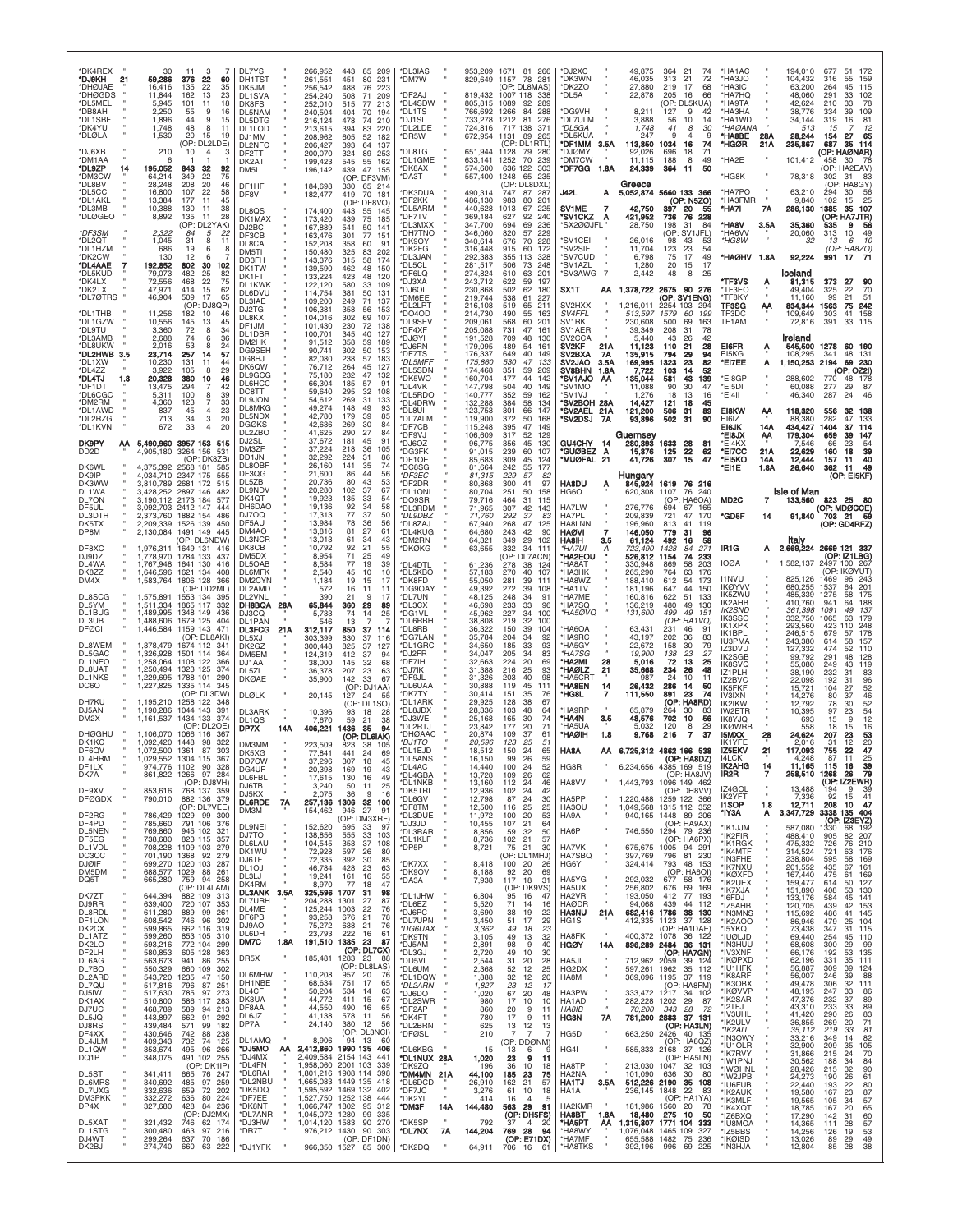| *IZ8CLM<br>*IU6AIG<br>$^*$ IC8/             |            | 12,584<br>12,549                           | 37<br>59<br>51<br>113<br>27<br>62                                                      | IC8POF<br>I7CSB<br><b>'IK6VXO</b>                                      | AA         | 13,504<br>5,781<br>2,023,522              | 169 13<br>51<br>111<br>8<br>39<br>1840 131<br>395                                  | *YL3BU<br>*YL3GAZ 3.5A<br>*YL2II                    |                       | 59,925<br>61,712<br>7,056                                                                   | 354<br>659<br>134                      | 29 112<br>14<br>62<br>11<br>38                       | <b>PAØO</b><br>PA2PKZ<br>PA1T                     |                      | 1,196,214 1404 129 257<br>1,140,005<br>1.079.677 | 1738 100<br>1726                 | 315<br>98<br>285                                                | GI4FUE<br>*MI5I                                 | 3.5<br>Α   | Northern Ireland<br>21,090<br>1,501,904  | 197 15 59<br>2720<br>76 268                                                     |
|---------------------------------------------|------------|--------------------------------------------|----------------------------------------------------------------------------------------|------------------------------------------------------------------------|------------|-------------------------------------------|------------------------------------------------------------------------------------|-----------------------------------------------------|-----------------------|---------------------------------------------------------------------------------------------|----------------------------------------|------------------------------------------------------|---------------------------------------------------|----------------------|--------------------------------------------------|----------------------------------|-----------------------------------------------------------------|-------------------------------------------------|------------|------------------------------------------|---------------------------------------------------------------------------------|
| UR8QX<br>*IZ8HUW<br>*IN3ZWF<br>*IW2CAM      |            | 11,328<br>10,873<br>10,143<br>8,526        | 110<br>17<br>47<br>186<br>19<br>-64<br>114<br>16<br>53<br>66<br>26<br>32               | 'IZ4JMA<br>IZ2MGN<br>*IQ8XF<br>*IK1SOW                                 |            | .223.851<br>728,688<br>581,328<br>507,350 | 2122<br>81<br>272<br>935 113<br>343<br>888<br>84<br>283<br>824<br>78<br>287        | *YL1ZF<br>LY4T                                      | 1.8A<br>А             | 64,190<br>Lithuania<br>1,942,250                                                            | 877<br>2779 109                        | 13<br>57<br>348                                      | PA4WM<br>PA1M<br>PA5WT<br><b>PAØVAJ</b>           |                      | 1,025,352<br>928,908<br>786,980<br>686.880       | 1382 103<br>1205<br>1328<br>1696 | 301<br>96<br>327<br>82<br>279<br>63<br>207                      | *2IØWLZ<br>GI5I                                 | ΑА         | 23,672<br>1,873,880                      | (OP: GIØRQK)<br>206<br>24<br>64<br>3187<br>89 306<br>(OP: GI4DOH)               |
| *IZ3EAX<br>*IUØMVD<br>*IK2UJF<br>*IZ2ABZ    |            | 8,190<br>7,009<br>7,006<br>6,873           | 98<br>16<br>49<br>84<br>30<br>13<br>86<br>13<br>49<br>79<br>16<br>63                   | <b>*IU4FNO</b><br>'IK3YBX<br>*I1JTQ<br>*I2XIP                          |            | 478,800<br>404.240<br>391,248<br>351,657  | 722<br>84<br>258<br>233<br>729<br>77<br>745<br>74<br>230<br>471<br>93<br>276       | LY1N<br>LY1DZ<br>LY2NK<br>*LY4L                     | 14<br>3.5<br>1.8<br>Α | 6,426<br>195,000<br>66,920<br>2,725,757                                                     | 72<br>1299<br>907<br>3532 128          | 15<br>39<br>26<br>78<br>13<br>57<br>375              | PA3GRM<br>PA6O<br>PA7LV                           |                      | 628,429<br>626,916<br>605,682                    | 1309<br>1232<br>952 103          | 67<br>240<br>72<br>195<br>(OP: PA1CW)<br>296                    | <b>MIØBPB</b><br>'MIØI                          | 21A<br>АА  | 122,976<br>21,605                        | 622<br>23 73<br>116 38 107<br>(OP: MIØRRE)                                      |
| *IK2CMI<br>*IWØAEN<br>*IK6XEJ               |            | 6,767<br>6,014<br>5,950                    | 87<br>14<br>53<br>74<br>20<br>42<br>30<br>49<br>20                                     | *IK1AYT<br>*ikønoj<br>*IØGOJ                                           |            | 335,838<br>275,370<br>254,400             | 768<br>57<br>194<br>653<br>71<br>203<br>871<br>58<br>182                           | *LY2MC<br>*LY2N<br>*LY1M                            |                       | 209,842<br>165,482<br>57,200                                                                | 594<br>467<br>336                      | 61<br>178<br>50<br>144<br>32<br>98                   | PA7JWC<br>PE6Q                                    |                      | 513,765<br>434,520                               | 1027<br>1077<br>(OP:             | 81<br>234<br>68<br>216<br>: PA8AD)                              | LC7X                                            | A          | Norwav<br>116,000                        | 845 27 89<br>(OP: LA7THA)                                                       |
| *IU6DVS<br>*IW2ENA<br>*IK7UKF<br>*IZ6WSJ    |            | 5,537<br>4,800<br>4,698<br>4.268           | 47<br>20<br>29<br>55<br>20<br>44<br>91<br>13<br>41<br>47<br>26<br>18                   | *IV3DXW<br>*IW5EDI<br>*I1RJP<br>'IZ2FME                                |            | 235,352<br>222,363<br>205,660<br>192,984  | 333 101<br>302<br>489<br>68<br>211<br>552<br>74<br>152<br>607<br>57<br>201         | *LY3KI<br>*LY2SQ<br>*LY3QN<br>*LY7X                 | 1.8                   | 12,635<br>11,712<br>2,480<br>27,864                                                         | 63<br>144<br>54<br>522                 | 35<br>60<br>15<br>49<br>12<br>28<br>10<br>44         | PA <sub>5</sub> N<br>PA4M<br>PG3N<br>PC4H         |                      | 358,678<br>344,847<br>333,508<br>331,692         | 999<br>748<br>703<br>841         | 61<br>$20^{\circ}$<br>56<br>157<br>74<br>227<br>57<br>205       | LA7SI<br>LA6XI<br>LA9VPA<br>LA7NFA              | 14         | 83,496<br>27,730<br>5.576<br>51,852      | 348<br>41<br>127<br>150<br>40<br>78<br>27<br>76<br>14<br>325<br>23<br>64        |
| *I2ORX<br>*IK2NUX<br>*IZ5IMB                |            | 3,818<br>3,780<br>2,928                    | 57<br>15<br>31<br>45<br>29<br>16<br>33<br>29<br>19<br>33                               | *IUØITX<br>*IK1TTD<br>*IZ2OOS<br>'IØ/S58Y                              |            | 191,406<br>187,935<br>176,967             | 609<br>48<br>171<br>583<br>56<br>199<br>619<br>36<br>123<br>483<br>49<br>160       | LY7Z                                                | AA                    | 5,300,632 3977 181 583                                                                      | 3510 181 559                           | (OP: LY3DA)                                          | PA4OES<br>PA4EL<br>PA <sub>1</sub> BX             |                      | 285,354<br>198,900<br>143,312                    | 765<br>348<br>418                | 57<br>192<br>83<br>177<br>53<br>155                             | <b>A3MHA</b><br>*LB6GG<br>LA2HFA                | 1.8        | 15,892<br>939,726<br>307,184             | 43<br>248<br>15<br>260<br>2063<br>73<br>224<br>68<br>720                        |
| *IK2TKX<br>*IK2OVT<br>*IZ2ABI<br>*IU1CYF    |            | 2,730<br>2,236<br>2,193<br>1,960           | 67<br>40<br>17<br>26<br>50<br>17<br>34<br>36<br>13<br>27                               | *IZ2JQP<br>*IR2X                                                       |            | 161,348<br>156,123<br>141,904             | 439<br>56<br>153<br>445<br>51<br>145<br>(OP: IK2WAD)                               | LY5E<br>LY5W<br>LY5R                                |                       | 4,512,520<br>3.572.130<br>2,932,822                                                         | 2820 171<br>2472 151                   | (OP: LY2IJ)<br>-542<br>468                           | PA3GDD<br>PE1RDP<br>PAØM<br>PA5TT                 |                      | 114,000<br>105,765<br>98,841<br>76,160           | 545<br>384<br>298<br>263         | 36<br>114<br>46<br>119<br>47<br>94<br>44<br>96                  | 'LB2WG<br>LA4CIA<br>"LA/G3SWC"<br>'LA9DK        |            | 53,900<br>51.136<br>26,620<br>16,368     | 366<br>26<br>114<br>247<br>47<br>141<br>206<br>86<br>24<br>69<br>140<br>24      |
| *IKØALT<br>*IK2REA<br>*IU2MCH               |            | 1,911<br>980<br>760<br>300                 | 48<br>13<br>26<br>25<br>10<br>18<br>19<br>$\overline{7}$<br>13<br>10<br>6              | <b>IK4OMU</b><br>*IC8FBU<br><b>*IK7LMX</b>                             |            | 121,624<br>115,241<br>105,664<br>101.067  | 351<br>44<br>140<br>458<br>46<br>117<br>288<br>57<br>151<br>419<br>36<br>141       | LY4A<br>LY9Y<br>LY2TS<br>LY2MM                      |                       | 2.895.072<br>1,901,229<br>1,349,420                                                         | 2817 159<br>2000 138<br>1949 101       | 477<br>423<br>335<br>320                             | PA1H<br><b>PA3GCL</b><br><b>PHØAS</b>             |                      | 74,635<br>62,964<br>43,358                       | 259<br>290<br>186                | 54<br>61<br>35<br>97<br>43<br>90                                | *LA6GX<br>*LC4U                                 |            | 6,003<br>1,760                           | 14<br>93<br>15<br>72<br>13<br>42<br>(OP:<br>LB1KG)                              |
| *IZ5HQB<br>*IK8SCR<br>*IU3BPW<br>*IR4Q      | 28         | 96<br>4,644                                | 6<br>$\overline{7}$<br>8<br>2<br>5<br>77<br>11<br>25                                   | *IZ1GSO<br>*IK4ZIF<br>'IK2RLS<br>*IW3IFJ                               |            | 82,488<br>74,998<br>68,497                | 215<br>70<br>98<br>280<br>46<br>108<br>326<br>39<br>104                            | LY2SA<br>LY2AX<br>LY2A                              |                       | 1,213,674<br>835,635<br>595,211<br>510,113                                                  | 1537 106<br>1055 123<br>735 107<br>676 | 370<br>324<br>88<br>205                              | <b>PAØINA</b><br>PA5KM<br>PB5DX<br>PA5FN          |                      | 38,640<br>26,992<br>22,610<br>12,545             | 152<br>104<br>166<br>150         | 49<br>89<br>46<br>66<br>20<br>65<br>52<br>13                    | 'LB1R<br>*LA9WDA 14<br>'LA6PB<br><b>LAØGE</b>   | 7          | 1,600<br>22,113<br>2,888<br>28,543       | 47<br>11<br>29<br>47<br>255<br>16<br>79<br>30<br>8<br>57<br>295<br>16           |
| *IZ5TJD<br>*IZ2BMM<br>*IQ2GM                | 21         | 943<br>154<br>22,512                       | (OP: IU4MRU)<br>39<br>8<br>15<br>8<br>3<br>$\overline{4}$<br>172<br>23<br>44           | 'IU2JWF<br>*IZ1DXS<br>*IW1RLC<br>*IK6OIN                               |            | 68,388<br>61,858<br>56,248<br>55,836      | 213<br>48<br>116<br>220<br>44<br>113<br>312<br>35<br>123<br>234<br>41<br>91        | LY2CX<br><b>LY400</b><br>LY3CY                      |                       | 273,105<br>244,305<br>216,522                                                               | 429<br>768                             | (OP: LY2KA)<br>488 108 249<br>85<br>182<br>44<br>163 | PC2K<br>PF6W                                      |                      | 9,416<br>8,892                                   | 92<br>92                         | 28<br>60<br>16<br>23<br>(OP: PD2R)                              | 'LB5DI<br>*LA3RK<br>°LC9X                       | 3.5<br>1.8 | 1.519<br>15,848<br>20,600                | 25<br>65<br>6<br>45<br>247<br>11<br>393<br>9<br>-41                             |
| *IK2YGZ<br>*IW5ELA                          |            | 3,052<br>450                               | (OP: IK2WXQ)<br>12<br>16<br>14<br>-11<br>14                                            | *IW5EIJ<br>*IIØK                                                       |            | 52.771<br>52,096                          | 227<br>37<br>76<br>204<br>42<br>106<br>(OP: IZØUME)                                | LY1CT<br>LY2BAW<br>LY1LB                            |                       | 190,518<br>172,556<br>754                                                                   | 617<br>444<br>32                       | 52<br>174<br>62<br>179<br>17<br>9                    | <b>PAØABM</b><br>PA1TK<br>PI4DX                   | 28A                  | 1,856<br>1,540<br>86,576                         | 47<br>33<br>479                  | $\overline{7}$<br>25<br>-11<br>17<br>- 29<br>83<br>(OP: PA3EVY) | 'LA6OP<br>LA8OM                                 | ΑА         | 3,950<br>3,285,828                       | (OP: LA9XGA)<br>6<br>44<br>78<br>4530<br>98 344                                 |
| *IK1YRA<br>*I2DJX<br>*IW2ESL<br>*IU4CSS     | 14         | 41,625<br>27,968<br>9,408<br>4,551         | 238<br>27<br>84<br>199<br>17<br>47<br>121<br>-11<br>37<br>67<br>13<br>24               | *I3JUK<br>*II1A<br>*IU8LMC                                             |            | 49,731<br>46,800<br>42,456                | 255<br>36 101<br>273<br>28<br>47<br>(OP: IK1SPR)<br>213<br>39<br>144               | LY5O<br>LY4G<br>LY2NY<br>LY2K                       | 28A<br>21A            | 6,292<br>302,176<br>226,968<br>56,444                                                       | 79<br>927<br>681<br>308                | 17<br>35<br>36<br>116<br>35<br>112<br>31<br>72       | PA5MW<br>PI4COM                                   | 21A<br>14A           | 158,625<br>691,656                               | 549<br>1851                      | 35 106<br>39<br>129<br>(OP: PA3EWP)                             | LA7GIA<br><b>LAØCX</b><br>LB5GI                 |            | ,168,058<br>883,452<br>490,471           | 2432<br>79<br>247<br>253<br>1861<br>79<br>798<br>84<br>229<br>677<br>54 169     |
| *IZ2GMT<br>*I4IKW<br>*IV3EAD                |            | 3,060<br>112,036<br>99,428                 | 30<br>73<br>6<br>402<br>36<br>112<br>547<br>27<br>79                                   | *IK2QIK<br>*IV3IPS<br>*IV3HAX                                          |            | 40,128<br>39,690<br>35,787                | 241<br>32<br>100<br>202<br>30<br>60<br>127<br>45<br>106                            | LY2W<br><b>LY2CO</b><br>LY2LE                       | 14A                   | 12,716<br>103,173<br>3.872                                                                  | 114<br>520<br>32                       | 19<br>25<br>28<br>91<br>22<br>22                     | PA3A<br>PA1WX<br>PE5TT<br>PA <sub>1</sub> CC      | 7A                   | 64,676<br>19,600<br>4,914<br>874,310             | 389<br>128<br>100<br>2795        | 18<br>45<br>25<br>33<br>9<br>37<br>133                          | LC8P<br>LA3TK<br>LA8HGA                         |            | 262,917<br>175,398<br>159,744            | OP:<br>LA8PDA)<br>345<br>61<br>185<br>697<br>89<br>39                           |
| *IK8FIQ<br>*I3LGP<br>*IZ7XIB<br>*IU5ICR     |            | 85,011<br>59,248<br>42,330<br>33,390       | 455<br>31<br>98<br>391<br>18<br>74<br>67<br>387<br>16<br>361<br>58<br>12               | 'IK5AFJ<br>*IZ3ASA<br>'IW7DMH<br>'IZØAEX                               |            | 33,984<br>28,224<br>26,520<br>20,696      | 264<br>26<br>92<br>153<br>$30^{\circ}$<br>96<br>160<br>32<br>88<br>76<br>144<br>28 | LY2FN<br>LY2X<br>LY7M<br>*LY8A                      | 7A<br>1.8A<br>ΑА      | 303,116<br>174.496<br>226,904<br>844,466 2157 124                                           | 1011<br>991<br>1512                    | 38<br>128<br>31<br>102<br>87<br>26<br>383            | PAØQ<br>РСЭТ                                      | 3.5A                 | 19.456<br>166,380                                | 241<br>999                       | 14<br>50<br>28<br>90<br>(OP: PY2SEX)                            | LA9OL<br>LA8CJ<br>LA7XK<br>LA7AZ                |            | 85,260<br>55,755<br>11,097<br>7,872      | 102<br>271<br>43<br>89<br>183<br>46<br>100<br>58<br>23<br>45<br>98<br>19        |
| *IQ5OX<br>*IZ2AJE                           |            | 31,076<br>24,120                           | 387<br>13<br>55<br>(OP: IZ5FDE)<br>295<br>17<br>50                                     | *IW1CHX<br>'IK2LOL<br>'IZ3ZOO                                          |            | 18,624<br>14,620<br>11,036                | 102<br>36<br>61<br>101<br>23<br>45<br>17<br>72<br>118                              | *LY5I<br>*LY7R                                      |                       | 484.863<br>1,390,770                                                                        | 1851<br>2117 95                        | 118<br>369<br>364<br>(OP: LY2BKT)                    | PA <sub>3</sub> C<br>*PA9M<br>PA2TA<br>'PA8MM     | AA.                  | 21.600<br>2,185,920<br>629,674<br>523,005        | 153<br>1920 130<br>1390<br>1090  | 18<br>446<br>69<br>229<br>72<br>$22^{\circ}$                    | LC5K                                            |            | 6,534                                    | (OP: LA7RRA)<br>25 41<br>55<br>(OP: LA5YJ)                                      |
| *IZ4OSH<br>*IK5BDG<br>*IZ4GRP<br>*IK5AMB    |            | 23,785<br>16,244<br>15,428<br>7,344        | 236<br>15<br>52<br>153<br>14<br>48<br>190<br>12<br>46<br>94<br>10<br>38                | <b>IUØPJS</b><br>*ІКЗТРР<br>'IZ7ECL<br>*IK8PGM                         |            | 10,332<br>8,284<br>7,504<br>3,782         | 101<br>26<br>56<br>56<br>30<br>46<br>55<br>27<br>40<br>39<br>53<br>22              | *LY2DX<br>*LY5AX<br>*LY5XX<br>*LY3AB                |                       | 729.960<br>601,868<br>593,058<br>472,164                                                    | 1212<br>1240<br>1478<br>1094           | 81<br>304<br>97<br>237<br>68<br>223<br>233<br>61     | 'PC1PM<br><b>PA3DUU</b><br>PC5Q                   |                      | 505,080<br>340,791<br>332,189                    | 1117<br>730<br>774               | 73<br>232<br>67<br>186<br>187<br>66                             | _A6SK<br>LB6KC<br>LA1K                          | 21A<br>7Α  | 984<br>27,378<br>3,956                   | 17<br>60<br>195<br>18<br>33<br>80<br>13<br>(OP: LB6RH)                          |
| *IK5OJB<br>*IN3EMI<br>*IZ3ZBP<br>*IKØTUM    |            | 7,007<br>1,888<br>1,624                    | 123<br>8<br>41<br>69<br>ĥ<br>26<br>30<br>19<br>10<br>400<br>10<br>49                   | 'IU4LGT<br>'IZ3QFG<br>*IU3EGK<br><b>'IUØKTT</b>                        |            | 3,705<br>3,600<br>1,475                   | 44<br>20<br>37<br>57<br>19<br>41<br>37<br>11<br>14<br>11<br>8<br>-9                | *LY7W<br>*LY3I<br>*LY2BAA                           |                       | 234,450<br>218,735                                                                          | 761<br>782                             | 52 173<br>(OP: LY2NZ)<br>44 161<br>34<br>87          | PG2AA<br>PAØJLS<br>PAØJED<br>PG7M                 |                      | 330,642<br>299,925<br>288,960<br>265,503         | 954<br>788<br>613<br>511         | 58<br>176<br>63<br>216<br>66<br>174<br>68<br>-201               | <b>LA5LJA</b><br>'LC9A                          | АА         | 280,024<br>256,111                       | 72 212<br>596<br>1035<br>47 146<br>(OP: LB1TI)                                  |
| 'IZ5OVP<br>*IK3AES<br>*IW5ECP               | 3.5        | 26,904<br>15,060<br>4,212<br>1,178         | 223<br>11<br>49<br>56<br>41<br>11<br>32<br>8<br>23                                     | IZ2CSX<br>*IZ5DKG<br>*IO3X                                             | 28A<br>21A | 323<br>187<br>2,205<br>152,395            | 18<br>6<br>11<br>26<br>22<br>13<br>428<br>37 108                                   | *LY4K<br>*LY2OU<br>*LY2AT                           | 28A<br>3.5A           | 56,991<br>55,014<br>3,552<br>33,696                                                         | 307<br>224<br>44<br>337                | 36<br>123<br>22<br>15<br>64<br>14                    | 'PD1RP<br>'PA2S<br>'PH7A                          |                      | 259,560<br>232,343<br>223,353                    | 715<br>511<br>536                | 50<br>156<br>75<br>208<br>64<br>185                             | LA3WAA<br>*LA2US<br>'LC1R                       |            | 29,040<br>8,928<br>7,296                 | 147<br>42<br><b>79</b><br>45<br>105<br>17<br>133<br>21<br>55<br>(OP: LB5SH)     |
| *IK1ZUV<br>*II1R<br>*IK8YFU                 | 1.8        | $\Omega$<br>754<br>342                     | -1<br>-1<br>-1<br>53<br>22<br>4<br>(OP: IW1CBG)<br>23<br>4                             | *IK6PTH<br>*IW2MXY<br>*IQ1DF                                           | 14A        | 18,886<br>3,870<br>354,195 1152           | (OP: IV3JCC)<br>105<br>26<br>102<br>13<br>17<br>38<br>115                          | *LX2KD<br>LX5MF                                     | A<br>АА               | Luxembourg<br>21,525 152 31 74<br>647,782 1565 71 243                                       |                                        |                                                      | PE1EEC<br>'PA8KW<br>'PA7KY<br>'PA3GCV             |                      | 200,997<br>194,650<br>133,672<br>131,440         | 490<br>483<br>532<br>504         | 56<br>151<br>58<br>171<br>45<br>172<br>40<br>115                | LA3ZA<br>'LC9T                                  | 1.8A       | 702<br>456                               | 10<br>16<br>21<br>16<br>3<br>36<br>(OP: LA9VKA)                                 |
| IZ2DII<br>IR <sub>2</sub> Q                 | ΑА         | 2,496,120                                  | 2,938,761 3271 121 390<br>2457 122 366                                                 | *IZ8EFD<br>*IR6R                                                       |            | 218,260<br>45,276                         | (OP: IK1HJS)<br>959<br>36<br>104<br>401<br>16<br>61                                | LX71                                                | 21A                   | 486,180<br>176,256                                                                          | 1476 37 111                            | (OP: LX1NO)<br>(OP: DF3VM)                           | 'PA1LEX<br>'PG6F<br><b>PDØME</b><br><b>PA3DTR</b> |                      | 115,330<br>98,196<br>92,326<br>85,113            | 395<br>397<br>436<br>333         | .54<br>136<br>42<br>125<br>32<br>102<br>46<br>147               | SP5AUC<br>SP7IIT                                | A          | Poland<br>754,475<br>596,160             | 1693<br>72 221<br>1093<br>92<br>-253                                            |
| IO6A<br>4U9A                                |            |                                            | (OP: IK2PFL)<br>2,296,448 3043 116 350<br>(OP: IK6QON)<br>1,922,349 2957 110 319       | IZ1TRK<br>'IQ6SE<br>IZ5IOV                                             |            | 14,056<br>12,320<br>10,537                | (OP: IK6QRH)<br>142<br>11<br>45<br>190<br><b>q</b><br>23<br>120<br>10<br>31        | *LX1ER<br>*ER1CS                                    | АΑ<br>Ą               | Moldova<br>90,000                                                                           |                                        | 296 90 198<br>467 35 115                             | PAØCMU<br>PAØCMF<br>*PC9F                         |                      | 83.655<br>82,830<br>76,219                       | 436<br>403<br>380                | 29<br>-70<br>32<br>133<br>36<br>107                             | SP2FAP<br>SQ5J<br><b>SP9ENV</b><br>SP5ATO       |            | 434,988<br>299,096<br>261,326<br>251,122 | 1205<br>64<br>217<br>1013<br>56.<br>162<br>637<br>67<br>180<br>506<br>67<br>174 |
| IR <sub>3</sub> C<br>I2WIJ                  |            |                                            | (OP: 9A3A)<br>1.809.548 2465 104 338<br>(OP: I3VJW)<br>1,749,843 1970 128 385          | 'IV3CYT<br>IZ1PKV<br>'IU3PGL<br>*IU2LTO                                |            | 9,576<br>8,000<br>2,000<br>1,740          | 43<br>110<br>14<br>101<br>11<br>39<br>32<br>46<br>8<br>54<br>14<br>6               | *ER5DX<br>*ER1OO<br><b>ERØDX</b>                    | 3.5<br>AA             | 34,780<br>39,150<br>7,068,072                                                               | 158<br>623<br>6412 149 504             | 44<br>50<br>10<br>48<br>(OP: UT5UDX)                 | 'PA2RU<br><b>PAØKDV</b><br>'PA1FP<br>PE1HWO       |                      | 73,548<br>65,709<br>62,370<br>61,275             | 385<br>342<br>383<br>260         | 47<br>115<br>32<br>117<br>24<br>53<br>36<br>93                  | SP3DIK<br>SO9DXN<br>SP9HE<br>SP <sub>5ICS</sub> |            | 224,595<br>203,008<br>187,128<br>82,560  | 618<br>161<br>56<br>181<br>421<br>75<br>356<br>146<br>80<br>348<br>121<br>39    |
| 105P<br><b>IK3UNA</b>                       |            |                                            | 1,674,800 1791 131 399<br>(OP: IZ5NFD<br>1,600,460 2016 107 323                        | <b>*IZ4TOA</b><br>*IW2FUT<br>*IK8TEM                                   | 7A         | 42,066<br>21,582<br>2,646                 | 349<br>-17<br>65<br>213<br>53<br>13<br>62<br>9<br>40                               | 4O3A                                                |                       | Montenegro<br>7 1,157,361 4160 36 123                                                       |                                        |                                                      | PA3DRL<br>PDØJMH<br>PA1PE                         |                      | 60,552<br>58,900<br>56,270                       | 208<br>357<br>176                | 49<br>125<br>25<br>.99<br>109<br>61                             | SP <sub>2Q</sub> CW<br>SP1JQJ<br>SP3ZHP         |            | 69,204<br>54,648<br>51.072               | 300<br>34<br>124<br>260<br>39<br>93<br>399<br>25<br>87                          |
| IR4B<br>IK3ORD<br>IK1OBT                    |            | 1,272,360<br>980.505                       | 1604 117 343<br>(OP: IK4AUY)<br>1,197,383 1079 139 408<br>1399 101 304                 | *IK1ZOF<br>*IO3A<br>*IZ3GHP                                            | 3.5A       | 44,526<br>26,065<br>4.945                 | 380<br>16<br>66<br>393<br>10<br>55<br>(OP: IV3HAX)<br>79<br>10                     | <b>PAØCT</b>                                        |                       | Netherlands<br>636,880 1376 67 237                                                          |                                        | (OP: 4O4A)                                           | PE1FJN<br><b>PAØHPG</b><br>*PA1BD<br>*PA8R        |                      | 49.149<br>49,046<br>45.864<br>37,100             | 296<br>266<br>214<br>195         | 32<br>95<br>34<br>103<br>31<br>60<br>27<br>79                   | <b>SQ9NFC</b><br>SN <sub>8</sub> V              |            | 49,786<br>38,295                         | (OP: SQ3JPV)<br>34 112<br>327<br>175<br>37<br>78                                |
| II8M<br>IZ3NYG                              |            |                                            | 864,506 2001 86 227<br>(OP: IZ8EYP)<br>768,432 1286 82 254<br>692.360 1040 104 276     | *IK4RVG                                                                |            | 600<br>Jersey                             | 23<br>$\overline{4}$<br>20                                                         | PA3HEN<br><b>PAØMIR</b><br>PA3EYC                   |                       | 182,000<br>107,695<br>99,299                                                                | 581<br>347<br>621                      | 48<br>152<br>49<br>132<br>25<br>-84                  | *PA3HGF<br>*PA3HCC<br>*PE4A                       |                      | 33,880<br>27,876<br>27,756                       | 193 28<br>200<br>223             | 82<br>23<br>78<br>28<br>80                                      | SP6MAA<br><b>SQ3HTX</b><br>SP7HOA               |            | 23,424<br>14,626<br>3,672                | 144 30<br>31<br>120 21<br>50<br>20<br>36<br>14                                  |
| IZ8DVD<br>I3FIY<br>IK2SAI<br>IZ2BKC         |            | 670,786 1210<br>457,792<br>457,744         | 87<br>275<br>773<br>83<br>228<br>964<br>-79<br>189                                     | MJ5A                                                                   | 7          | Kaliningrad                               | 539,760 2475 29 101<br>(OP: GU4YOX)                                                | PA3CJP<br>PA3ADU<br>PAØJNH<br>PA1AKM                |                       | 88,677<br>84,250<br>82,446<br>72,450                                                        | 394<br>316<br>272<br>386               | 44<br>123<br>-38<br>87<br>38<br>113<br>56<br>119     | $*PC5C$<br>*PA2VS<br>*PA3DAT<br>*PEØCD            |                      | 23,300<br>22,264<br>20,608<br>20,072             | 210<br>202<br>142<br>173         | 23<br>77<br>22<br>70<br>25<br>67<br>26<br>78                    | SP6ECA<br>SQ5OVL<br>SP9JBE<br>SN2N              | 28<br>21   | 2,470<br>1,428<br>1,200<br>72,816        | 24<br>19<br>19<br>30<br>17<br>25<br>16<br>28<br>- 9<br>310<br>30<br>81          |
| I2SVA<br><b>IK3SCB</b><br>IZ8VYU<br>IZ3XEF  |            | 401,016<br>342,900<br>311,634<br>243,892   | 833<br>184<br>64<br>992<br>$50^{\circ}$<br>130<br>802<br>56<br>143<br>445<br>68<br>185 | UA2FZ<br>R <sub>2</sub> F <sub>Z</sub><br>RN <sub>2</sub> FQ<br>*RA2FO | Α<br>A     | 102.480<br>96,050<br>41,789               | 1,263,046 1749 104 318<br>656 28<br>112<br>325<br>43<br>127<br>265 29<br>102       | PA3BWK<br>PA4B<br>PA4DOC<br>PA <sub>2</sub> CHM     |                       | 59,670<br>51,084<br>38,709<br>8,840                                                         | 344<br>240<br>296<br>102               | 26<br>91<br>32<br>76<br>26<br>73<br>44<br>-21        | *PA3GEO<br>*PA5X<br>*PD7Q<br>*PC7E                |                      | 16,465<br>14,904<br>14,820<br>14,535             | 148<br>134<br>136<br>156         | 23<br>66<br>66<br>26<br>22<br>73<br>20<br>65                    | SO7M<br><b>SP9RCL</b>                           | 14         | 261,125<br>170,064                       | (OP: SP2FVN)<br>1132 30 95<br>(OP: SP7IFM)<br>35 109                            |
| I3FDZ<br>IW2EVH<br><b>IV3CTS</b>            |            | 128,466<br>125,944<br>105,395              | 408<br>49<br>134<br>132<br>354<br>50<br>399<br>30<br>77                                | *UA2FAK<br>*UA2FBQ<br>*RU2F                                            | 7          | 10,010<br>7.260<br>18,960                 | 121<br>18<br>52<br>107<br>48<br>18<br>297<br>9<br>51                               | *PA3ARM<br>*PA2PCH<br>*PA2ST                        | Α                     | 416,412 1019<br>164.220<br>153,045                                                          | 523<br>598                             | 61<br>197<br>155<br>-55<br>-39<br>140                | *PA2T<br>*PAØWKI<br>*PE4KH                        |                      | 12,792<br>9,875<br>6,307                         | 160<br>127<br>93                 | 21<br>61<br>63<br>16<br>15<br>38                                | SP5CJQ<br>SQ8LUU<br><b>SP3EQE</b>               | 7          | 140,739<br>22,780<br>6,540               | 512<br>827<br>31<br>98<br>52<br>244<br>15<br>47<br>137<br>13                    |
| IR <sub>1</sub> Q<br><b>I5MPN</b><br>I2VXJ  |            | 97,088<br>88,550<br>73,700                 | 512 31 117<br>(OP: IU1JCZ)<br>271 53 122<br>349<br>31<br>79                            | UA <sub>2</sub> CZ<br>*RN2FA<br>*UB2F<br>*UA2FF                        | АΑ<br>АΑ   | 73,030<br>260,764<br>67,773<br>814        | 311 41<br>93<br>587<br>-74<br>194<br>387<br>32<br>91<br>20<br>11<br>11             | *PA2W<br>*PG7V<br>*PG7R<br>*PBØACU                  |                       | 141,340<br>108,750<br>106,500<br>86,289                                                     | 543<br>516<br>499<br>386               | 44<br>141<br>40<br>134<br>33 117<br>-34<br>113       | *PA1MAR<br>*PA4TJ<br>*PE4BAS<br>*PA2SQ            |                      | 6,111<br>5,757<br>4,464<br>2,925                 | 77<br>71<br>48<br>39             | 23<br>40<br>19<br>38<br>20<br>16<br>16<br>23                    | SP7JLH<br>SP5GH<br>SQ7U<br>SP <sub>2</sub> GKS  | 3.5<br>1.8 | 124,852<br>9,545<br>22,880<br>221        | 73<br>1151<br>18<br>70<br>15<br>68<br>45<br>428<br>10<br>6                      |
| <b>IK3LLS</b><br>IK3XJP<br>IZ8GBT<br>IK2TDM |            | 58,320<br>51,972<br>41,921                 | 160<br>67<br>95<br>138<br>60<br>82<br>208<br>35<br>68<br>40<br>131<br>159              | YL2VW<br>YL3JD                                                         | Ą          | Latvia<br>90,692                          | 1.167.767 2040 96 287<br>490<br>36 122                                             | *PAØRBA<br>*PA3CXB<br>*PA3ADG<br>*PA3EWG            |                       | 82,314<br>78,064<br>62,363                                                                  | 320<br>350<br>345<br>347               | 45<br>108<br>99<br>37<br>29<br>122<br>29<br>103      | *PD1BHZ<br>*PAØB<br>*PD1DX                        | 21A<br>7A            | 1.272<br>7,326<br>228,276                        | 22<br>96<br>984                  | 11<br>13<br>14<br>23<br>36 117                                  | SP1AEN*<br>*SP2GMA<br>'SP2AYC                   | A          | 924,198<br>492,882<br>326,885            | 1632<br>286<br>77<br>1240<br>64<br>203<br>181<br>1062<br>54                     |
| IK6GPZ<br><b>IØWBX</b><br>IZ2DLV            |            | 39,159<br>25,760<br>25,704<br>19,879       | 32<br>60<br>201<br>136<br>36<br>72<br>101<br>33<br>70                                  | YL2EM<br>*YL2CV<br>*YL3GQ                                              | 1.8<br>Ą   | 17,765<br>343,434<br>182,771              | 323<br>9<br>46<br>833 59 214<br>705<br>43<br>150                                   | *PA3EEG<br>*PA3DBS<br>*PA4DN                        |                       | 60,852<br>58,725<br>43,553<br>37,639                                                        | 295<br>471<br>244                      | 33<br>112<br>21<br>-76<br>35<br>98                   | *PA3EMN<br>*PA3GVI<br>*PA3ADJ                     |                      | 40,211<br>19,832<br>8,851                        | 398<br>219<br>166                | 13<br>66<br>14<br>53<br>9<br>44                                 | *SP3CCT<br>*SP2GCE<br>*SP9YFF<br>'SP5UFK        |            | 253,344<br>219,472<br>185,606<br>169,680 | 617<br>64<br>160<br>52 180<br>730<br>661<br>47 159<br>55 155<br>502             |
| IK2YXB<br>IK8UIF<br><b>IKØLNN</b><br>IK2GWH |            | 14,580<br>13,734<br>7,840<br>110           | 45<br>78<br>36<br>78<br>32<br>31<br>105<br>13<br>15<br>- 6<br>-5<br>- 6                | *YL2NK<br>*YL2PJ<br>*YL2AG<br>*YL2LW                                   | 21         | 61.288<br>60,384<br>20,224<br>19,241      | 356<br>39<br>124<br>279 29<br>-73<br>20<br>167<br>44<br>131<br>23<br>48            | *PD7CJT<br>*PAØKBN<br>*PAØFVH<br>*PAØTCA            |                       | 34,744<br>24,038<br>23,712<br>23,004                                                        | 253<br>190<br>152<br>144               | 22<br>79<br>26<br>75<br>$\frac{52}{52}$<br>26<br>29  | Z32ID<br>Z33B<br>Z35U                             | 21<br>$\overline{I}$ | North Macedonia<br>12,852<br>52,292<br>45.684    | 193<br>616<br>391                | 10<br>-17<br>12<br>56<br>18<br>63                               | 'SP9R<br>'SP5GDY<br>*SP3LGF<br>'SP6U            |            | 152,712<br>144,840<br>108,885<br>98,384  | 546<br>50<br>118<br>354<br>60 153<br>395<br>137<br>46<br>459<br>39<br>137       |
| IK2XYI<br>118K                              | 28A<br>21A | 5,488<br>480,492                           | 50 20<br>29<br>1525 37 125<br>(OP: IZ8EPX)                                             | *YL5W                                                                  | 14         | 132,534                                   | 758 29<br>- 82<br>(OP: YL2GN)                                                      | *PI4FL<br>*PA1FJ<br>*PC4Y                           |                       | 21,168<br>10,990<br>9,174                                                                   | 153<br>107<br>91                       | 30<br>68<br>51<br>-19<br>23<br>43                    | Z35F<br>*Z36W<br>*Z35M                            | 1.8<br>Ą             | 63,963<br>902,776 1813<br>306,495                | 906<br>1026                      | 11<br>58<br>75 254<br>190<br>55                                 | *SP8EEX<br>*SP6BEN<br>'SP9BCH                   |            | 96,819<br>94,763<br>77,715               | 47 130<br>307<br>247<br>53 140<br>400<br>40 117                                 |
| IR4E<br><b>IKØFUX</b><br>IZ5BRW             |            | 312,312<br>134,134<br>68,440               | 881<br>36 118<br>(OP: IK4ZHH)<br>434<br>35<br>99<br>287<br>34<br>82                    | YL2SM<br>YL2KO<br>YL9T                                                 | AA         | 499,748                                   | 4,688,540 3570 178 540<br>3,448,976 2990 154 474<br>863 107 297<br>(OP: YL2TW)     | *PA7RW<br>*PA5GU<br>*PA5P<br>*PAØABE                |                       | 9,000<br>8,476<br>6,930<br>4,142                                                            | 106<br>92<br>67<br>113                 | 57<br>18<br>17<br>35<br>52<br>18<br>28<br>10         | *Z35W<br>*Z32ZP<br>*Z31NA<br>*Z32ZZZ              |                      | 284,445<br>186,048<br>128,979<br>28,224          | 780<br>633<br>737<br>216         | 63<br>182<br>149<br>55<br>35<br>118<br>27<br>85                 | 'SQ1BVG<br>*SQ2EEQ<br>'SP9GMI<br>'SP8CGU        |            | 63,000<br>49,660<br>46,004<br>43.830     | 334<br>39<br>129<br>296<br>31<br>99<br>178<br>40<br>66<br>58<br>247<br>32       |
| IK1NEG<br>I3FGX<br><b>IZ2EER</b><br>121FT   | 14A        | 28,840<br>17,820<br>61,632<br>558,360 2112 | 235<br>20<br>50<br>78<br>32<br>67<br>304 25<br>82<br>37<br>128                         | YL5T<br>YL2GD<br>YL7X                                                  | 21A<br>14A | 90.906<br>216,266                         | 323 39 100<br>704 34 108<br>766,752 2288 37 126<br>(OP: YL2LY)                     | *PA1BBO<br>*PA3GUO<br>*PA3CVR<br>*РСЗН              |                       | 4,050<br>2,035<br>1,050<br>805                                                              | -73<br>42<br>39<br>43                  | 9<br>36<br>19<br>36<br>9<br>26<br>8<br>15            | *Z35Y<br>*Z31CZ<br>*Z33F                          | 21                   | 21,432<br>1,218<br>9,024                         | 235<br>29<br>128                 | 20<br>56<br>7<br>14<br>34                                       | *SP2TMT<br>*SP5KCR                              |            | 42,395<br>36,064                         | 165<br>43<br>96<br>(OP: SQ2BNM)<br>301 24<br>88                                 |
| IK2XDE<br>IK1MTZ<br><b>IB3N</b>             | 7A<br>3.5A | 161.499<br>106,666                         | 846<br>27<br>96<br>414 26<br>107<br>338,184 1987 29<br>93                              | YL2BJ<br>YL3CW<br>YL7A                                                 | 3.5A       | 195,596 1352                              | 320,112 1112 34 118<br>519,384 2436 33 103<br>24<br>83                             | *PAØJQD<br>*PA5DX                                   | 14                    | 665<br>2,856                                                                                | 40<br>65                               | 10<br>25<br>9<br>19                                  | Z35T<br>Z3/KØAP<br>Z39A                           | 28A<br>7A            | 14,620<br>282,260<br>100.204                     | 104<br>1501<br>870               | 20<br>48<br>25<br>85<br>20<br>-74                               | 'SP9EMI<br>'SQ9FQY<br>'SP9IHP                   |            | 34,170<br>29,848<br>28,194               | (OP: SQ5WWK)<br>73<br>211<br>29<br>69<br>22<br>207<br>41<br>133<br>33           |
| IK1PMR<br>IR <sub>1</sub> N                 |            | 195,960<br>157,950                         | (OP: IV3SKB)<br>1262<br>26<br>89<br>1372<br>15<br>75<br>(OP: IU1LCU)                   | YL2EA<br><b>YL3FT</b><br>YL2PP                                         | 1.8A       | 37,525<br>34,638                          | (OP: YL2GM)<br>386<br>14<br>65<br>211,310 1363 26<br>87<br>453<br>14<br>55         | <b>PA3AAV</b><br>PA5KT<br>PA4O<br>PC <sub>3</sub> M | АΑ                    | 2,709,930 3158 126<br>1,778,512 2027 117<br>1,706,734 2354 97 324<br>1,606,780 2117 114 346 |                                        | 389<br>347                                           | *Z32TO<br>*Z32U<br>*Z32KF<br>*Z33C                | ΑА<br>28A<br>21A     | 341,325<br>246,870<br>5,840<br>186,309           | 930<br>791<br>74<br>730          | 55<br>170<br>50<br>184<br>14<br>26<br>96<br>31                  | 'SP9HZW<br>*SP5TM<br>*SP9DUX<br>*SP9KJU         |            | 20,592<br>18,584<br>18,421<br>15,563     | 138<br>27<br>90<br>64<br>126<br>28<br>116<br>35<br>74<br>52<br>103 27           |
| IK5TBK 1.8A                                 |            | 14,465                                     | $274$ 9<br>46                                                                          | *YL3GX                                                                 | AA         | 127,512                                   | 462<br>44<br>154                                                                   | PA <sub>2</sub> A                                   |                       | 1,210,020 1532 103 317                                                                      |                                        |                                                      | *Z35Z                                             | 1.8A                 | 2,542                                            | 106                              | 5<br>26                                                         |                                                 |            |                                          | (OP: SP9MDY)                                                                    |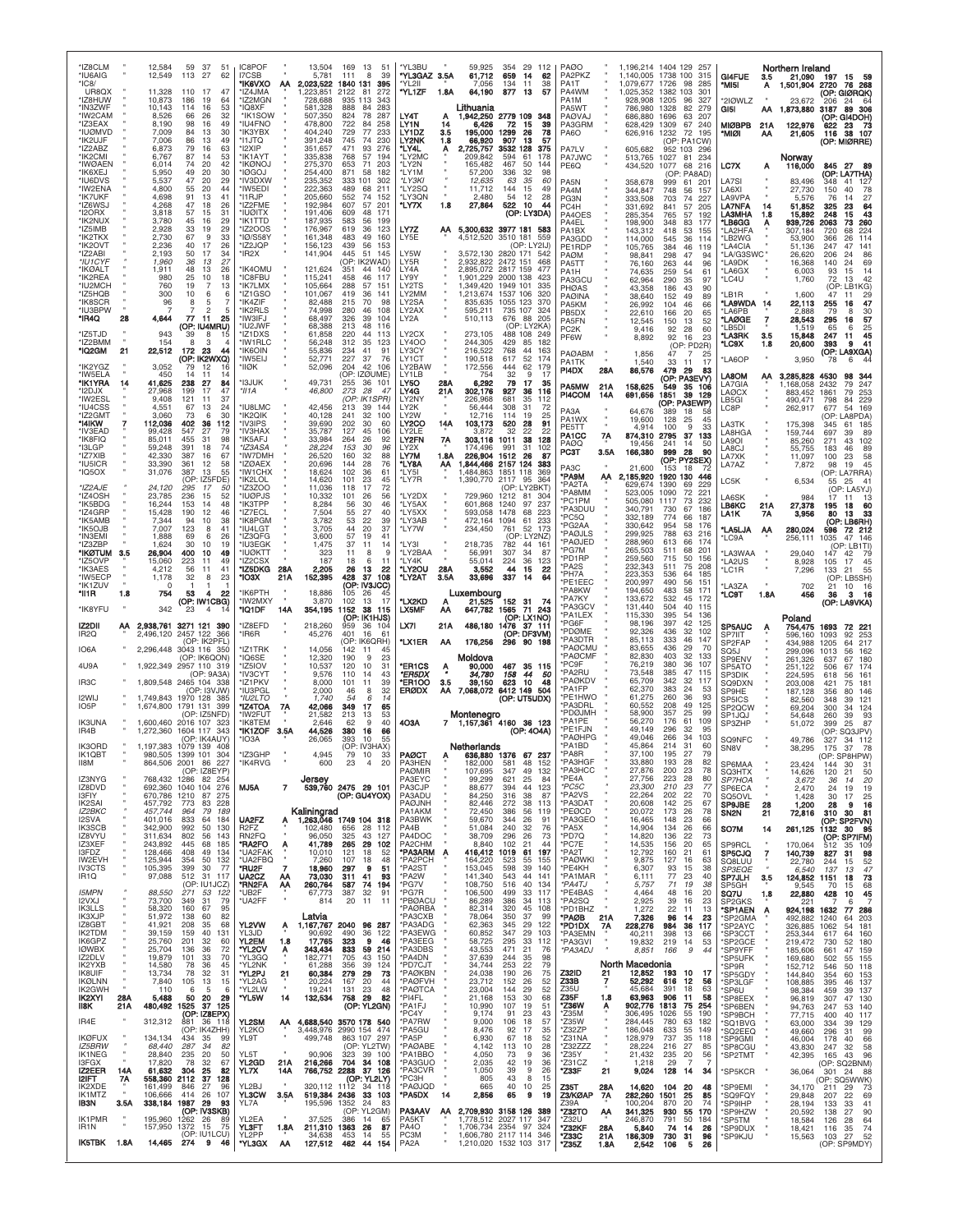| *SP6DHH<br>12,702<br>150<br>53<br>20<br>*SP2JFY<br>12,480<br>144<br>76<br>28<br>*SP3AMO<br>10,488<br>124<br>21<br>71<br>*SP9GKJ<br>9,048<br>49<br>68<br>29<br>*SP8FB<br>8.184<br>52<br>30<br>36<br>*SP3BES<br>7,080<br>90<br>17<br>42<br>*SQ9DEO<br>4.806<br>52<br>20<br>34<br>*SP5BYC<br>4.785<br>86<br>41<br>-14<br>*SN1I<br>3,333<br>63<br>10<br>23<br>(OP: SP1CNV)<br>*SP1EGN<br>1,881<br>49<br>-11<br>22<br>*SQ8OLL<br>1,806<br>49<br>31<br>11<br>*SQ7M<br>1,435<br>47<br>26<br>-9<br>*SP2JJD<br>610<br>42<br>55<br>19<br>*SP3LWP<br>7,722<br>28<br>80<br>36<br>18<br>*SP6JOE<br>4,500<br>25<br>64<br>11<br>*SP9W<br>1,000<br>21<br>10<br>15<br>*SP5EPP<br>45,773<br>270<br>62<br>-29<br>'SP7OGP<br>27<br>48<br>35,700<br>194<br>*SP3FPF<br>32,417<br>188<br>53<br>24<br>*SP5ENG<br>19,832<br>150<br>23<br>44 | *SQ3R<br><b>SP2DKI</b><br>266.904<br>*SP2ADY<br>244,160<br>'SQ7BFC<br>198,135<br>*SP3BBS<br>180,605<br>*SP8HWM<br>166,170<br>*SN4D<br>161,670<br>155,448<br>*SP5WAZ<br>*SQ9IWS<br>129,642<br>122,400<br>*SP7O<br>'SP9FMP<br>113,727<br>'SP7TEX<br>107,730<br>104,650<br>'SQ5VCO<br>'SQ9FMU<br>102,024<br>*SN8J<br>93,080<br>89,544<br>*SQ9S<br>SO1DNJ<br>87,449<br>*SN5WD<br>78,156 | 493,436 1035 68 213<br>(OP: SQ3HMM)<br>585<br>64 200<br>831<br>50 168<br>368<br>74 241<br>576<br>154<br>51<br>714<br>38<br>153<br>796<br>34<br>136<br>(OP: SP4GAP)<br>601<br>48 156<br>397<br>55<br>131<br>577<br>32<br>138<br>365<br>57<br>170<br>346<br>52<br>137<br>492<br>43 132<br>320<br>45 111<br>329<br>44<br>86<br>(OP: SP8ALT)<br>48 108<br>332<br>410<br>43 114<br>437<br>34<br>122<br>(OP: SO5WD) | *YO5BTZ<br>*YO9CWY<br>*YO6DMR<br>*YO9GR<br>'YO5ODT<br>'YO3FFF<br>'YO3JOS<br>*YO3ND<br>YO6BGT<br>'YO2MJZ<br>*YO3JW<br>*YO4CSL<br>3.5<br>'YO4FZX<br>*YO7CKQ<br>1.8<br>*YO4BEW<br>HOGBOY<br>- AA<br>YO9HP<br>YO4NF<br>YO3APJ<br>YO4AR<br>YO7CW | 15,675<br>183<br>14<br>41<br>13,340<br>214<br>10<br>36<br>11,077<br>109<br>39<br>14<br>10,277<br>197<br>33<br>10<br>98,879<br>21<br>80<br>745<br>62.780<br>510<br>65<br>35.024<br>20<br>254<br>68<br>237<br>26.565<br>18<br>59<br>10.759<br>141<br>12<br>41<br>6,815<br>83<br>12<br>35<br>988<br>34<br>8<br>18<br>8,184<br>125<br>13<br>49<br>4,403<br>109<br>30<br>74<br>1,914<br>5<br>24<br>900<br>49<br>$\overline{4}$<br>16<br>3,211,380<br>3008 128<br>412<br>3,096,280<br>2832 152<br>468<br>1,956,734<br>3231<br>332<br>110<br>748.800<br>295<br>1141<br>105<br>338,836<br>1130<br>59<br>195<br>319,243<br>1192<br>50<br>161 | YU7KW<br>YT6X<br>YU1DW<br>YT1CI<br>YU <sub>5</sub> A<br>YT1X<br>28A<br>21A<br>YTØZ<br>YUØW<br>YT7R<br>YT7X<br>YT3X<br>14A<br>YT6T<br>YT2ISM<br>YT3D<br>7Α<br>YT7KM<br>YT5K<br>YT7AA                    | 2,655,968 2342 145<br>423<br>1,880,424<br>2158 123<br>381<br>1.426.974<br>1935 108<br>309<br>832,676<br>1840<br>66<br>202<br>119.952<br>40<br>555<br>-113<br>63,656<br>351<br>29<br>80<br>559,253<br>37<br>1552<br>126<br>(OP: YU1ZZ<br>237,640<br>32<br>98<br>875<br>29<br>156,576<br>617<br>83<br>(OP: YU7BW)<br>143,871<br>543<br>-34<br>-85<br>(OP<br>YU7CF<br>1,104,928<br>3216<br>39 133<br>209,802<br>34<br>758<br>-112<br>(OP: YU7CM)<br>123,832<br>921<br>26<br>452,370<br>1476<br>39<br>131<br>284,275<br>1249<br>31<br>106<br>214,032<br>1220<br>26<br>86<br>(OP<br>YT <sub>2</sub> SS<br>85,668<br>330<br>-34<br>88 | *OM2RA<br>*OM3TZZ 7A<br>*OM5KM 3.5A<br>S52NR<br>S51DX<br>S52TW<br><b>S57S</b><br><b>S57NAW</b><br>'S59MA<br>'S58MU<br>'S56C<br>"S58KA<br>'S58RU<br>'S58D<br>*S53DT<br>'S5ØDK<br>'S55N<br>S55AC<br>'S57WW<br>'S57C | 7,540<br>73<br>13<br>-52<br>290,360<br>1320<br>34<br>106<br>85,056<br>679<br>19<br>Slovenia<br>1,531,222<br>1824 108<br>319<br>383,028<br>1165<br>42<br>135<br>14.364<br>89<br>35<br>41<br>6.384<br>99<br>33<br>15<br>482,328<br>844<br>92<br>256<br>410,130<br>1323<br>53<br>192<br>330,460<br>1003<br>60<br>-200<br>296,880<br>1011<br>186<br>54<br>194.964<br>776<br>168<br>73,305<br>366<br>135<br>46<br>54,312<br>340<br>27<br>97<br>111<br>43.928<br>226<br>41<br>39,303<br>229<br>71<br>28<br>28,801<br>217<br>25<br>58<br>28,670<br>240<br>98<br>24<br>24,511<br>195<br>100<br>27<br>3.965<br>46<br>57<br>19 |
|--------------------------------------------------------------------------------------------------------------------------------------------------------------------------------------------------------------------------------------------------------------------------------------------------------------------------------------------------------------------------------------------------------------------------------------------------------------------------------------------------------------------------------------------------------------------------------------------------------------------------------------------------------------------------------------------------------------------------------------------------------------------------------------------------------------------|-------------------------------------------------------------------------------------------------------------------------------------------------------------------------------------------------------------------------------------------------------------------------------------------------------------------------------------------------------------------------------------|---------------------------------------------------------------------------------------------------------------------------------------------------------------------------------------------------------------------------------------------------------------------------------------------------------------------------------------------------------------------------------------------------------------|---------------------------------------------------------------------------------------------------------------------------------------------------------------------------------------------------------------------------------------------|-------------------------------------------------------------------------------------------------------------------------------------------------------------------------------------------------------------------------------------------------------------------------------------------------------------------------------------------------------------------------------------------------------------------------------------------------------------------------------------------------------------------------------------------------------------------------------------------------------------------------------------|--------------------------------------------------------------------------------------------------------------------------------------------------------------------------------------------------------|---------------------------------------------------------------------------------------------------------------------------------------------------------------------------------------------------------------------------------------------------------------------------------------------------------------------------------------------------------------------------------------------------------------------------------------------------------------------------------------------------------------------------------------------------------------------------------------------------------------------------------|-------------------------------------------------------------------------------------------------------------------------------------------------------------------------------------------------------------------|----------------------------------------------------------------------------------------------------------------------------------------------------------------------------------------------------------------------------------------------------------------------------------------------------------------------------------------------------------------------------------------------------------------------------------------------------------------------------------------------------------------------------------------------------------------------------------------------------------------------|
| *SP9DTE<br>16,952<br>142<br>36<br>16<br>*SN4FF<br>12,978<br>97<br>40<br>23<br>*SQ8MFM<br>10,746<br>103<br>21<br>33<br>*SP7CVW<br>7,670<br>58<br>20<br>39<br>*SP4AAZ<br>3,036<br>55<br>-9<br>13<br>*SP8AR<br>1,518<br>27<br>11<br>11<br>(OP: SQ8BGR)<br>*SQ1KW<br>1,426<br>28<br>8<br>15<br>*SP1R<br>139,545<br>748<br>14<br>26<br>79<br>*SP6LMQ<br>22,774<br>216<br>16<br>43<br>*SP9GNM<br>9,614<br>137<br>15<br>23<br>*SQ7NSN<br>8,800<br>93<br>18<br>37<br>*SP6DMI<br>6,300<br>104<br>30<br>-12<br>*SQ5LNU<br>3,718<br>81<br>12<br>14                                                                                                                                                                                                                                                                            | *SP3SLU<br>62,560<br>'SP8GNF<br>51.792<br>'SQ3POS<br>38,500<br>*SP6FXY<br>37,669<br>'SP7CXV<br>34,686<br>*SP2HFH<br>33,578<br>'SQ6JNX<br>32,375<br>'SP2FOV<br>28,320<br>'SP2WGB<br>19,397<br>19,264<br>'SQ6IUS<br>'SP5DJ<br>18,180<br>*SP5TAT<br>15,312<br>14,495<br>'SO5WAJ<br>*SP5TT<br>7,008                                                                                     | 52<br>214<br>132<br>284<br>41<br>115<br>220<br>31<br>79<br>137<br>88<br>51<br>131<br>44<br>79<br>208<br>28<br>75<br>216<br>31<br>94<br>167<br>32<br>48<br>129<br>33<br>86<br>29<br>83<br>144<br>213<br>20<br>70<br>27<br>107<br>61<br>147<br>42<br>23<br>19<br>29<br>66                                                                                                                                       | YO8SBQ<br>YO9BPX<br>YO9SW<br>YO4FPF<br>YO6ZS<br>YO2LCP<br>21A<br>YO9CX<br>YO3FF<br>7A<br>YQ6A<br>YPØK<br>YP5A<br>YO8BGD                                                                                                                     | 305,240<br>774<br>70<br>190<br>127,488<br>349<br>130<br>62<br>121,752<br>449<br>44<br>134<br>79,846<br>300<br>49<br>117<br>44.505<br>270<br>32<br>97<br>19,551<br>163<br>20<br>37<br>2,376<br>55<br>14<br>22<br>308<br>14<br>6<br>Æ<br>746,364<br>37<br>127<br>2624<br>(OP: YO6BHN)<br>343,068<br>1726<br>-31<br>107<br>22<br>89,775<br>610<br>83<br>(OP: YO5CBX)<br>56,056<br>341<br>25<br>73                                                                                                                                                                                                                                      | YT4T<br>3.5A<br>YU1LD<br>YTØA<br>1.8A<br>*YU3TA<br>АА<br>'YT5N<br>*YU1KT<br>*YU7GMN<br><b>'YTØX</b><br>"YT1DX<br>21A<br>'YU8NU<br>"YU5M<br>14A                                                         | 242,650<br>1648<br>27<br>21.156<br>19<br>67<br>151<br>68,392<br>733<br>16<br>67<br>(OP: YU1EL)<br>435,643<br>1036<br>74 225<br>317,338<br>730<br>68<br>198<br>(OP:<br>: YU7AF)<br>192,797<br>710<br>45<br>-142<br>52,896<br>259<br>34<br>82<br>(OP<br>YU7GM<br>39.611<br>237<br>32<br>111<br>7,503<br>79<br>11<br>30<br>3.104<br>61<br>21<br>11<br>349,790<br>388<br>34<br>99                                                                                                                                                                                                                                                   | 'S52GO<br>14<br>'S51J<br>7<br>'S52FT<br>*S53AR<br>3.5<br>*S57X<br><b>S53A</b><br>АА<br>S58M<br>S59AA<br>S58N<br>S52D<br>S54O<br>S52GP<br>S51RE                                                                    | 94,188<br>579<br>23<br>71<br>67<br>64,680<br>620<br>17<br>26,325<br>346<br>12<br>53<br>80,261<br>804<br>16<br>67<br>44.536<br>497<br>14<br>62<br>4,676,870<br>3142 170<br>-501<br>3,134,422<br>3696<br>123<br>386<br>1,156,302<br>1561<br>96<br>318<br>922,554<br>1032<br>126<br>353<br>637,053<br>998<br>104<br>289<br>477,302<br>866<br>78<br>253<br>298,095<br>180<br>575<br>75<br>290,157<br>219<br>536<br>68                                                                                                                                                                                                    |
| *SP2EPV<br>1,376<br>89<br>12<br>31<br>*SP3FSM<br>986<br>26<br>10<br>*SQ3WW<br>97,263<br>583<br>23<br>84<br>'SQ9IVD<br>42,600<br>450<br>16<br>59<br>*SP8IOV<br>29,546<br>320<br>18<br>61<br>*SP9OUV<br>12,222<br>112<br>14<br>49<br>*SQ6ELV<br>8,944<br>97<br>12<br>40<br>*3Z8Z<br>3,159<br>66<br>9<br>30<br>(OP: SP9JPA)<br>*SP9NSJ<br>1,815<br>53<br>5<br>28<br>*SP5Z<br>819<br>23<br>8<br>13<br>*SP5ETS<br>448<br>28<br>13<br>з<br>*SP6MQO 3.5<br>19,062<br>306<br>9<br>45<br>*SP4TKA<br>11,250<br>41<br>206<br>9<br>*SP2N<br>7,498<br>37<br>145<br>9                                                                                                                                                                                                                                                            | *SP5BN<br>5,300<br>*SP9RPW<br>4,704<br>'SQ5AM<br>3,784<br>28A<br>*SNØW<br>1,218<br>*SP3CMX<br>180<br>14A<br>334,050<br>*SP4DZT<br>SP9JZT<br>102,897<br>*SP2HOU<br>62,418<br>*SP6EIY<br>10,176<br>'SO1WO<br>4.185<br>3,105<br>'SP2GOW<br>*SP5ELA<br>222,828<br><b>7A</b><br>172,546<br>*SN6S<br><b>SP3JUN</b><br>79,715                                                              | 19<br>34<br>54<br>46<br>22<br>34<br>48<br>55<br>38<br>24<br>8<br>13<br>10<br>4<br>6<br>1049<br>-36<br>114<br>523<br>28<br>83<br>327<br>25<br>76<br>148<br>37<br>11<br>93<br>8<br>23<br>43<br>11<br>16<br>1213<br>27<br>97<br>1009<br>28<br>93<br>(OP: SP6ZC)<br>522<br>23<br>84                                                                                                                               | YO3IJ<br>YO5CUQ 3.5A<br>YO5AJR<br>1.8A<br>'YO4DG<br>ΑА<br>*YO5FMT<br>*YO7BGA<br>'YO2DFA<br>*YO2URS<br>*YO2ARM<br>*YO6MT<br>*YO9GDN<br>*YO2CEQ<br>*YO5OBA 21A<br>'YO8SAO<br>"YO8TNB 14A                                                      | 30.217<br>398<br>15<br>52<br>10,860<br>154<br>49<br>11<br>39,312<br>48<br>711<br>8<br>630,540<br>1389<br>79<br>231<br>139,956<br>494<br>51<br>163<br>100,800<br>407<br>46<br>134<br>90,630<br>283<br>55<br>135<br>75,306<br>420<br>35<br>128<br>63,492<br>314<br>37<br>111<br>59,410<br>301<br>36<br>94<br>29,250<br>144<br>35<br>40<br>4.984<br>45<br>22<br>34<br>26,625<br>163<br>25<br>50<br>2.508<br>56<br>9<br>13<br>113,960<br>563<br>30<br>80                                                                                                                                                                                | 'YT1BX<br>*YU1LG<br>*YU1LA<br>7A<br>'YU1UO<br>*YT2B<br>"YT5DM<br>3.5A<br>'YU1ED<br>*YT1914CER<br>'YUØU<br>'YU1RM<br>*IT9RGY<br>A                                                                       | 25,020<br>333<br>13<br>47<br>15.120<br>167<br>13<br>57<br>209,000<br>1178<br>27<br>98<br>156,090<br>769<br>33<br>96<br>126,540<br>775<br>26<br>85<br>206,030<br>23<br>1587<br>87<br>107,460<br>1023<br>18<br>72<br>70,800<br>827<br>15<br>65<br>(OP: YT1WA)<br>43,416<br>543<br>13<br>59<br>40,870<br>598<br>10<br>51<br>Sicily<br>673,628<br>1365 83 249<br>(OP: IZ3NVR)                                                                                                                                                                                                                                                       | S53K<br>S5ØU<br>S51TC<br>S51NM<br>S51DI<br>S5ØW<br>S51DD<br>S59DJK<br>S5ØK<br>21A<br>S5ØR<br><b>S50G</b><br>S53Z<br>14A<br><b>S52AW</b><br>7A<br>S51YI                                                            | 174,795<br>478<br>59<br>156<br>115,650<br>63<br>534<br>27<br>111,197<br>422<br>44<br>167<br>82,532<br>307<br>48<br>140<br>6,800<br>51<br>29<br>39<br>1.692<br>34<br>16<br>31<br>960<br>23<br>20<br>12<br>575<br>17<br>10<br>15<br>675,360<br>1855<br>37<br>131<br>561,357<br>1621<br>37<br>116<br>362,679<br>980<br>36<br>123<br>(OP: S56M)<br>467,248<br>37 115<br>1657<br>1,038,606<br>3496<br>38<br>136<br>949.268<br>2980<br>135                                                                                                                                                                                 |
| *SNØZOSP<br>483<br>18<br>38<br>3<br>(OP: SP9ODM)<br>'SQ6ILZ<br>42<br>*SP9GFI<br>5,265<br>1.8<br>137<br>6<br>33<br>*SP7QO<br>2,625<br>82<br>30<br>5<br>*SQ9JYK<br>2,272<br>27<br>73<br>5<br>*SP3JIA<br>2,080<br>69<br>5<br>27<br>4381 168 522<br>SN7Q<br>AA 6,316,950<br>(OP: SP7GIQ)<br>SP1NY<br>4,007,878<br>3373 169<br>489<br>SP2LNW<br>2,495,376 2222 143<br>416<br>SP4Z<br>2,025,260 1650 161<br>494<br>SN <sub>5N</sub><br>1,621,800 2774<br>96<br>328                                                                                                                                                                                                                                                                                                                                                       | 55,593<br>*SO5CZP<br>*SN2S<br>18,352<br>5,280<br>'SO6XL<br>*SP9MX<br>2,660<br><i><b>SP9IVD</b></i><br>1,134<br>*SP1GZF 3.5A<br>56,604<br>*SP3MEP<br>21,924<br>15,219<br>*SQ3RX<br>'SP2EWQ 1.8A<br>85,095<br>60,279<br>'SO6C<br>'SO3O<br>17,450<br><b>SP8LBK</b><br>11,781                                                                                                           | 405<br>18<br>69<br>18<br>145<br>56<br>(OP: SP2MHD)<br>73<br>-11<br>33<br>62<br>9<br>29<br>41<br>5<br>22<br>579<br>17<br>72<br>336<br>9<br>54<br>264<br>10<br>47<br>767<br>19<br>74<br>790<br>13<br>58<br>(OP: SP6CIK)<br>343<br>7<br>43<br>230<br>43<br>8                                                                                                                                                     | <b>"YO2MKI</b><br>*YO3CVG<br>'YO6LA<br>'YO8AXP<br>"YO3GCL 7A<br>*YO5AVN 3.5A<br>*T77C<br>Α<br><b>ISØLYN</b><br>*ISØJXO<br>Ą<br>*ISØILP                                                                                                      | 406<br>23<br>64<br>56.724<br>10,602<br>98<br>16<br>41<br>49<br>17<br>1,175<br>8<br>Э<br>12<br>4<br>з<br>106,636<br>611<br>25<br>81<br>160,875<br>1330<br>80<br>19<br>San Marino<br>181 25<br>19,300<br>- 75<br>Sardinia<br>197<br>26<br>31,752<br>58<br>36,696<br>264<br>35<br>97<br>77<br>17<br>37<br>1.512                                                                                                                                                                                                                                                                                                                        | 'IT9CKA<br>*IT9AJP<br><b>ULVETI*</b><br>*IT9IDR<br>*IT9RKR<br>21<br><b>IT9UFP</b><br>АА<br>IT9QGH<br><b>IT9BLB</b><br>21A<br>IB9A<br><b>IT9RZU</b><br>14A<br><b>IT9ESW</b><br>7Α<br><b>IT9SSI</b>      | 67,340<br>39<br>316<br>109<br>60,320<br>44<br>242<br>101<br>37.128<br>33<br>236<br>103<br>30<br>16,368<br>95<br>63<br>56<br>5<br>3<br>5<br>586,227<br>1257<br>71<br>192<br>519,200<br>915<br>75<br><b>200</b><br>596,063<br>1705<br>38<br>131<br>401,672<br>1315<br>34<br>114<br>(OP:<br>IT9RBW<br>872,298<br>2951<br>39<br>-122<br>124,319<br>615<br>30<br>101<br>28,776<br>25<br>158<br>-63                                                                                                                                                                                                                                   | <b>S52W</b><br>S57Z<br>S53X<br>3.5A<br>S53JW<br>S53O<br>1.8A<br>S56X<br><b>S57Q</b><br>S51ZJ<br>'S53FO<br>АА<br>'S57KM<br>"S56A<br>'S51MF<br>'S51WU<br>'S52ON                                                     | 734.160<br>2587<br>38<br>130<br>160,428<br>623<br>27<br>89<br>352,576 2136<br>88<br>24<br>66,810<br>690<br>19<br>66<br>155,990<br>1318<br>17<br>78<br>136,420<br>1210<br>18<br>77<br>129,228<br>1242<br>71<br>18<br>61.479<br>886<br>12<br>57<br>385,520<br>838<br>72<br>233<br>301.056<br>1009<br>46<br>178<br>260,287<br>669<br>52<br>199<br>180,200<br>73<br>139<br>396<br>133,590<br>169<br>414<br>50<br>58,108<br>348<br>32<br>114                                                                                                                                                                              |
| OP: SP5KP<br>SP8FHK<br>1,577,895<br>2548<br>96<br>297<br>SP2QG<br>1,507,320<br>2219<br>328<br>96                                                                                                                                                                                                                                                                                                                                                                                                                                                                                                                                                                                                                                                                                                                   | *SN3G<br>5,400<br>*SP3OL<br>3,420                                                                                                                                                                                                                                                                                                                                                   | 110<br>10<br>44<br>30<br>120<br>6                                                                                                                                                                                                                                                                                                                                                                             | $\overline{7}$<br>*ISØANT                                                                                                                                                                                                                   | 8,160<br>133<br>8<br>43<br>Scotland                                                                                                                                                                                                                                                                                                                                                                                                                                                                                                                                                                                                 | IR9R<br>3.5A<br>IO9J                                                                                                                                                                                   | 272,126<br>1858<br>23<br>80<br>(OP: IT9PPG)<br>7,000<br>130<br>11                                                                                                                                                                                                                                                                                                                                                                                                                                                                                                                                                               | 'S5730Z1<br>'S55KA<br>'S52AA                                                                                                                                                                                      | 56,440<br>257<br>126<br>40<br>26,980<br>147<br>107<br>35                                                                                                                                                                                                                                                                                                                                                                                                                                                                                                                                                             |
| SQ8N<br>1,363,554<br>1185 132<br>38'<br>SP3LPG<br>1,357,184<br>1683 134<br>327<br>$\alpha$<br>SP5CNA<br>1,024,551<br>1547 100<br>293<br>HF1K<br>329<br>962,904<br>1462<br>95<br>(OP: SP1MGM)<br>SP2GWH<br>711,015<br>1184<br>88<br>-233<br>SP9LAS<br>582,890<br>888<br>92<br>293<br>SQ9V<br>344.565<br>555<br>79<br><b>200</b><br>SP9KR<br>332,320<br>586<br>85<br>250<br>SP3JDZ<br>194,089<br>494<br>.51<br>182                                                                                                                                                                                                                                                                                                                                                                                                   | Portugal<br>12,055,652<br>CR6K<br>A<br>CT7AIX<br>28<br>7,889<br><b>CR5O</b><br>1,224,624<br>A<br>'CT1ELZ<br>78,970<br><b>CT1DRB</b><br>12,728<br>*CT1EHK<br>11,934<br><b>CT1BWU</b><br>5,529                                                                                                                                                                                        | 9689 155 491<br>(OP: CT1ILT)<br>65<br>16<br>33<br>1887<br>78<br>294<br>(OP: CT7AJL)<br>327<br>36<br>113<br>152<br>16<br>58<br>148<br>12<br>22<br>51<br>24<br>33                                                                                                                                                                                                                                               | <b>GM7V</b><br>А<br><b>MMØT</b><br>ММЗТ<br>GM2Y<br>*GM3W<br>Α                                                                                                                                                                               | 1,406,592<br>2617 86 266<br>(OP: GM3WOJ)<br>1,373,124<br>2734 73 245<br>(OP: GM3WUX)<br>937,332 2269 69 228<br>(OP: GMØELP<br>206,147<br>564 55 156<br>(OP: MMØDXH)<br>166,170<br>500<br>52 139<br>(OP: GM3JKS)                                                                                                                                                                                                                                                                                                                                                                                                                     | *IW9GRL<br>ΑA<br>*IT9ORA<br>*IT9VDQ<br>'IT9IVU<br>28A<br>*IR9K<br>*IT9LKX<br>14A                                                                                                                       | (OP: IT9IMJ)<br>71,905<br>197<br>59<br>138<br>20,240<br>146<br>27<br>65<br>15,870<br>199<br>13<br>56<br>13,560<br>156<br>33<br>80<br>25<br>72,944<br>458<br>69<br>(OP: IT9BXR)<br>130,914<br>620<br>33<br>93<br><b>Slovak Republic</b>                                                                                                                                                                                                                                                                                                                                                                                          | <i><b>S53XX</b></i><br>'S52CC<br>*S53V<br>21A<br>'S54X<br>7Α<br>'S52ZD<br>'S52CQ<br>*S51RJ<br>*S51W<br>3.5A<br>*S5ØB<br>1.8A                                                                                      | 5.120<br>69<br>18<br>46<br>4.278<br>42<br>49<br>20<br>3.588<br>39<br>18<br>34<br>74<br>51,168<br>203<br>30<br>239,476<br>1136<br>33<br>104<br>52,421<br>484<br>72<br>50<br>22.016<br>263<br>14<br>20,493<br>205<br>$\frac{55}{74}$<br>14<br>151,788<br>1367<br>17<br>33,152<br>507<br>53<br>11                                                                                                                                                                                                                                                                                                                       |
| SQ5LTL<br>139,104<br>270<br>87<br>165<br>SP6NIF<br>382<br>136.713<br>63<br>166<br>SP <sub>2V</sub><br>120,393<br>364<br>50<br>139<br>SN <sub>5</sub> Y<br>108,188<br>533<br>34<br>114<br>(OP: SP5Y)<br><b>SN6W</b><br>94,500<br>265<br>56<br>124<br>(OP: SP6DNZ)<br>SP <sub>2</sub> XX<br>86.366<br>248<br>69 130<br>413 39 111<br>SN6A<br>80,100<br>(OP: SP6CES)<br>SP4JWR<br>78,246<br>326<br>54<br>84<br>SQ6LJV<br>48,530<br>158<br>52<br>63<br>SP9MZH<br>23,124<br>110<br>35<br>47<br>SP9FUY<br>5,504<br>39<br>72<br>25                                                                                                                                                                                                                                                                                        | *CT1ESO<br>28<br>4,140<br><b>"CS2BWW 21</b><br>21,210<br>CT1AGS<br>82,890<br>AA<br>740,888<br>CS2C<br>14A<br>*CT7AUP AA<br>237,888<br>*CT1GFQ<br>96,585<br>*CT2IWW<br>53,975<br>*CT7AGZ 21A<br>132,408<br>*CT1FOQ<br>6,169<br>Republic of Kosovo                                                                                                                                    | 54<br>15<br>31<br>144<br>24<br>81<br>243<br>-51<br>84<br>2447<br>36<br>112<br>(OP: OK1RF)<br>594<br>52 172<br>79<br>384<br>36 105<br>215<br>38<br>89<br>655<br>27<br>81<br>77<br>10<br>21                                                                                                                                                                                                                     | *GMØHKS<br>*GM3TAL<br>28<br>*MM7N<br>21<br><b>"GM5M</b><br>14<br>GM4Z<br>AA<br><b>GM3YTS</b><br>GM3ZRT<br><b>GMØEGI</b><br>MMØGOR 21A<br><i>MMØAMW</i>                                                                                      | 102,357<br>37<br>423<br>116<br>660<br>24<br>9<br>-13<br>70,231<br>410<br>19<br>60<br>(OP: G3RWF)<br>21,375<br>241<br>14<br>43<br>(OP: GM4ZNC)<br>959.225 1148 114 311<br>(op: GM4ZUK)<br>532,611<br>901<br>80 199<br>463,792<br>776<br>87<br>241<br>30,624<br>130<br>93<br>39<br>48,952<br>41<br>302<br>-17<br>29,988<br>190<br>50<br>18                                                                                                                                                                                                                                                                                            | <b>OM7RU</b><br>Α<br>OM6AL<br>OM3R<br>OM5VS<br>ОМЗСМ<br>28<br>OM1II<br>21<br><b>OM5WW</b><br>OM2XA<br><b>OMØAS</b><br>3.5<br>*OM2DT<br>Α<br><b>OM3ZU</b><br>*OM8ON<br>'OM7AG                           | 2,917,980 3327 118 350<br>328,050<br>1220<br>48<br>177<br>321,860<br>794<br>62<br>204<br>(OP: OM3CFR)<br>22,659<br>201<br>17<br>6.486<br>66<br>16<br>31<br>11,000<br>98<br>20<br>30<br>851.296<br>36<br>3252<br>112<br>36,080<br>311<br>18<br>62<br>9<br>43<br>32,760<br>495<br>295,641<br>580<br>78<br>243<br>266,760<br>997<br>52<br>182<br>230,230<br>428<br>75<br>178<br>210,066<br>790<br>47<br>176                                                                                                                                                                                                                        | EA5M<br>Α<br>EC7A<br>EA5NY<br>EA5IUY<br><b>EA7.IW</b><br>EA7R<br>28<br><b>EA3X</b><br>EC1RS<br>EA3OH<br>ED3T<br>EA5KA<br>7<br>EA7AN                                                                               | Spain<br>,280,372 2112<br>75 248<br>132<br>303.580<br>970<br>40<br>471<br>129<br>120.120<br>53<br>88,500<br>526<br>78<br>22<br>163<br>44<br>42.479<br>63<br>27,968<br>286<br>15<br>49<br>72<br>288,486<br>1724<br>50,203<br>719<br>-13<br>48<br>30,552<br>297<br>13<br>44<br>30<br>15,086<br>193<br>8<br>(OP: EA3HSO)<br>947,076 3434<br>35 121<br>25<br>4.521<br>84                                                                                                                                                                                                                                                 |
| 493,845 1283 38 127<br>SN5X<br>21A<br>(OP: SP5GRM)<br>484,530<br>SN <sub>2</sub> B<br>1341 35 120<br>(OP: SP2MKT)<br>SP4JTJ<br>29,440<br>144<br>27<br>-53<br>SP5GNI<br>7,200<br>72<br>14<br>-34<br>SQ2A<br>14A<br>840,048 2160<br>39 137<br>(OP: SQ9UM)<br>SP8PAI<br>559,579<br>1660<br>37 126<br>(OP: SP8HZZ)<br>SP7HKK<br>183,038<br>648 33 109<br>SP3A<br>110,617<br>453<br>32<br>95<br>SP5GQX<br>51,516<br>217<br>28<br>78<br><b>SP9EML</b><br>11.160<br>96<br>19<br>41                                                                                                                                                                                                                                                                                                                                        | Z61DX<br>А<br>Romania<br>YR8D<br>A<br>YO9AYN<br>343,850<br>YO9CB<br>73,010<br>YO4RST<br>60,996<br>YR8I<br>28<br>17,856<br>YO2MTG 21<br>7,140<br>YO3LW<br>57,954<br>14<br>ҮО6КРТ<br>128,068<br>7                                                                                                                                                                                     | 262,479 1025 45 158<br>5,142,790 5930 126 389<br>(OP: YO8TTT)<br>680<br>76 223<br>292<br>46 103<br>301<br>37 119<br>131 24<br>48<br>(OP: YO8BIG)<br>90 17<br>25<br>504<br>16<br>62<br>947 24<br>77<br>(OP: YO6FGZ)                                                                                                                                                                                            | MM1E<br>3.5A<br>GM3POI 1.8A<br>GM3YEH<br>*GM4X<br>AA<br>*MM2T<br>*GMØAZC<br>$\overline{\phantom{a}}$<br><b>III</b><br>*GM7A<br><b>"GM4OSS</b><br>*GM4FDM 28A<br>*GM4UYZ 14A                                                                 | 594 16<br>67<br>69,803<br>(OP: MMØGOR)<br>66,900<br>732 14<br>-61<br>45,091<br>13<br>557<br>54<br>983,164 1920 86 278<br>(OP: GM4WZG)<br>791,528<br>1673 70 256<br>(OP: GMØLIR)<br>157,941<br>469 55 152<br>112,674<br>350 35 143<br>(OP: GM3ZRT)<br>756<br>17<br>12<br>15<br>10,431<br>95 17<br>40<br>5,762<br>78<br>35<br>8                                                                                                                                                                                                                                                                                                       | *OM4DU<br>'OM4AY<br>*OM7SR<br><b>OM3CMK</b><br>*OM3CDN<br>'OM7AT<br>'OM5MX<br>'OM5MI<br>*OM8JP<br>21<br>*OM8FR<br>14<br><b>OMØMW</b><br>7<br>*OM7PY<br>OM8AQ*<br>*OM8VL                                | 83,868<br>392<br>39<br>135<br>77,910<br>406<br>36<br>111<br>45<br>77,280<br>402<br>139<br>318<br>30<br>38,772<br>78<br>32.136<br>236<br>24<br>80<br>174<br>29<br>23,326<br>78<br>21<br>14.062<br>142<br>58<br>2,280<br>61<br>12<br>28<br>2.475<br>51<br>10<br>15<br>84,868<br>495<br>25<br>73<br>52,105<br>452<br>25<br>60<br>21<br>639<br>78,694<br>77<br>39,160<br>278<br>22<br>66<br>5,676<br>117<br>7<br>36                                                                                                                                                                                                                 | *EA5AER<br>A<br>*EA3FZT<br>*EC3A<br>*EA7/G4BJM"<br>*EA3ICJ<br>*EA2BNU<br>*EA4Z<br>*EA1JO<br>*EA5D<br>*EA4HKF<br>*EA5IFY<br>*EA5BM<br>*EA5/RV2A<br>*EA4FLY                                                         | 83 276<br>1,629,860 2545<br>1809<br>243<br>886,080<br>69<br>70 245<br>756,945 1662<br>523,770<br>1238<br>196<br>59<br>432,087 1108<br>53 166<br>381,700<br>60 215<br>808<br>224,640<br>566<br>186<br>-54<br>223,925<br>568<br>58 207<br>190,680<br>529<br>43 125<br>173,964<br>569<br>54 174<br>158,274<br>730<br>36 126<br>155,584<br>446<br>50 158<br>155,491<br>486<br>44 185<br>144,585<br>391<br>48<br>141                                                                                                                                                                                                      |
| <b>SN3A</b><br>7A<br>342,089<br>1251 31 106<br>(OP: SQ2GXO)<br>SQ9C<br>259,290<br>1480<br>32<br>97<br>SP3VT<br>156.954 1035<br>85<br>26<br>SQ7FPD 3.5A<br>282,900 1733<br>26<br>89<br>230,840 1447<br>SP3GTS<br>25<br>91<br><b>SP3HRN</b><br>82,560<br>701 22<br>74<br>SO <sub>4</sub> P<br>18<br>75,480<br>736<br>67<br>(OP: SP4DEU)<br>SP3CYY<br>73,695<br>704 17<br>68<br>SP2HWW<br>7,203<br>129<br>- 10<br>39<br>SQ2PHG<br>4,080<br>67<br>11<br>29<br>162,690<br>1296 21<br>SP2PIK 1.8A<br>81<br>(OP: SP2MKI)<br><b>SP3HLM</b><br>149,124<br>1280<br>21<br>81<br>SP2EBG<br>138,993 1077<br>21                                                                                                                                                                                                                  | *YO5DAS<br>288,611<br>A<br>*YO4FHU<br>206,248<br>*YO8RFS<br>195,975<br>*YO2BLX<br>161,841<br>*YO4AAC<br>146,566<br>*YO8BDW<br>108,896<br>*YO4SI<br>94,482<br>'YO4A.I<br>66,868<br>*YO6HSU<br>56,485<br>*YO3YV<br>54,636<br>47,596<br>*YO2QY<br>*YO2NWW<br>47,472<br>*YO5YM<br>47,402<br>*YO6OEV<br>41,004<br>*YO5BXI<br>40,356<br>*YO8BDQ<br>19,923                                 | 723<br>65 192<br>743<br>51 181<br>685<br>49 152<br>476<br>61 158<br>504<br>148<br>55<br>585<br>35<br>131<br>353<br>130<br>51<br>335<br>33 113<br>223<br>46<br>-97<br>222<br>47 110<br>196<br>46 100<br>267<br>36<br>93<br>249<br>33<br>104<br>339<br>22<br>80<br>214<br>32<br>86<br>105<br>34<br>53                                                                                                           | <b>YT1T</b><br>A<br>YT1A<br>YU1RK<br>YT5M<br>YU1AO<br>YUØT<br>3.5<br>$\mathbf{u}$<br>YU1A<br>YT7B<br>1.8<br>"YT6M<br>A<br>*YU1GU<br>*YT2U<br>*YU1JF                                                                                         | Serbia<br>659,065 2012 63 190<br>540,423 2406<br>33 116<br>159.315<br>758<br>31<br>98<br>42.228<br>416<br>16<br>-53<br>20,020<br>52<br>136<br>18<br>237,215<br>1860<br>21<br>74<br>(OP: YU1WS)<br>38,590<br>$305$ 18<br>- 67<br>(OP: YT1AA)<br>60,336<br>881 12 60<br>72<br>205<br>429,904<br>985<br>79,651<br>332<br>37<br>106<br>78,468<br>391<br>35<br>121<br>69<br>15                                                                                                                                                                                                                                                           | OM3ZWA 3.5<br>'OM6TX<br>*OM6TU<br>*OM5NL<br>1.8<br>OM7JG<br>АА<br>OM7LM<br>OM8AA<br>OM3SX<br><b>OM8CW</b><br>21A<br>OM8LA<br>OM3DX<br><b>OM3CW</b><br>14A<br><b>OMØWR</b><br>7A<br><b>OMØM</b><br>3.5A | 103,923<br>1046<br>16<br>65<br>513<br>11<br>53<br>36,480<br>16,200<br>301<br>10<br>40<br>64,255<br>860<br>12<br>59<br>3,216,696 2814 140 434<br>963,300 1513<br>95<br>285<br>466,587 1191<br>70<br>227<br>84<br>з<br>608,642 1654<br>37 126<br>59,514<br>275<br>-28<br>63<br>27,608<br>149<br>30<br>38<br>33<br>375,804<br>1313<br>110<br>578,100 1978<br>38<br>126<br>32<br>519,420 2549<br>100<br>(OP: OM3CGN)                                                                                                                                                                                                                | *EA5ITT<br>*EE5H<br>*EA7JTT<br>*EA3BRL<br>*EA1NP<br>*EA3DDG<br>*EA2AGV<br>*EA3BOW<br>*EA/TF3CW<br>*EA5DO<br>*EA4FIT<br>*EA1EVA<br>*EA3PP<br>*EA5MR<br>*EA4SG                                                      | 114,224<br>464<br>135<br>41<br>592<br>34 110<br>104,976<br>(OP: EA5HRT)<br>75,604<br>293<br>42 122<br>72,204<br>347<br>33<br>99<br>42 108<br>65,850<br>293<br>38 121<br>63,123<br>294<br>29 113<br>58.078<br>294<br>45,356<br>247<br>-30<br>86<br>42,441<br>247<br>37<br>104<br>97<br>36,765<br>212<br>-32<br>33,517<br>185<br>33<br>88<br>86<br>26,448<br>186<br>28<br>21,000<br>131<br>26<br>58<br>17,520<br>199<br>16<br>64<br>12,201<br>94<br>26<br>57                                                                                                                                                           |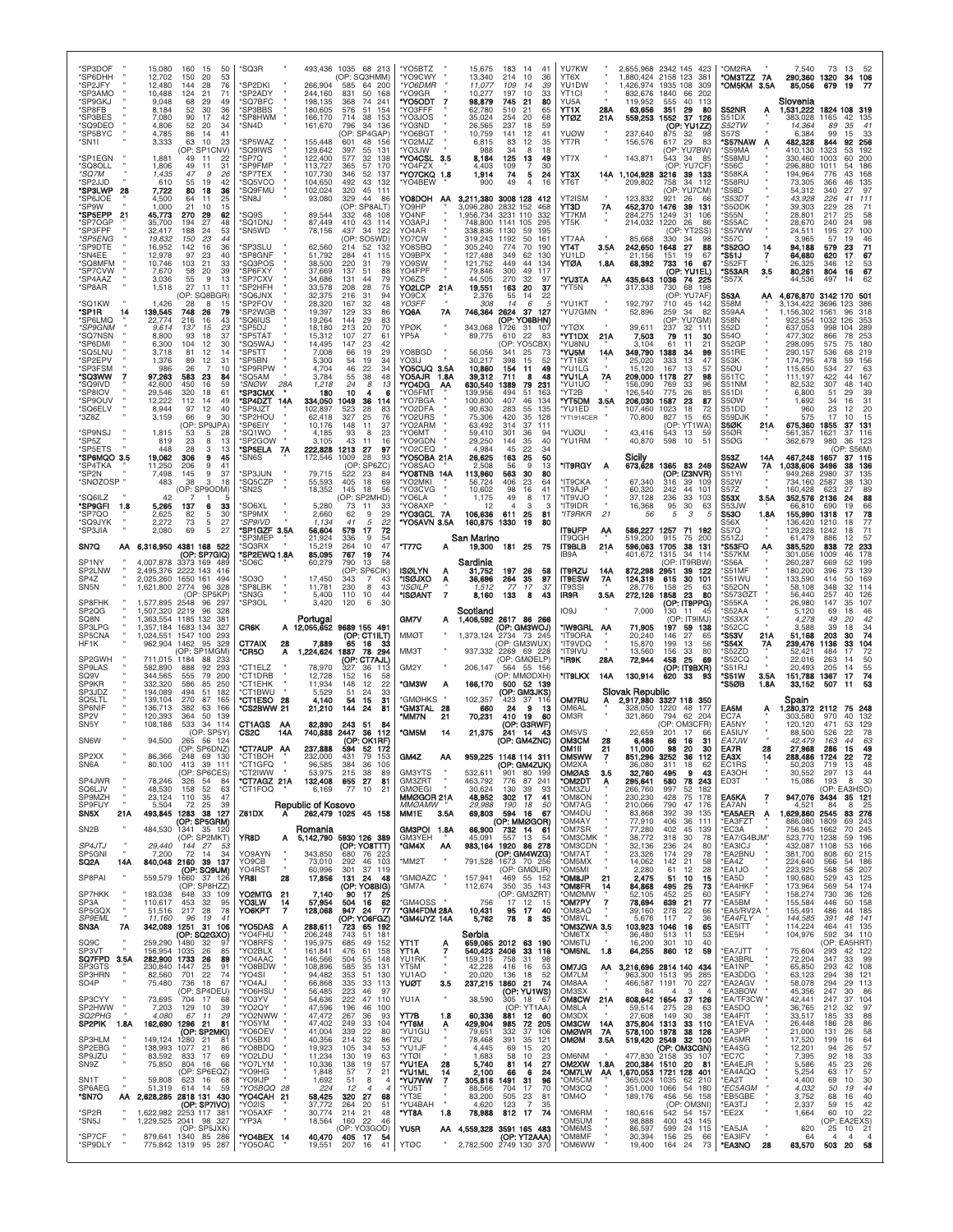| <b>EA1CCM</b><br>*EC7R<br>*EA4BW           | 21         | 143<br>204.156<br>10.339      | q<br>7<br>1163<br>28<br>78<br>138<br>11<br>38              | 'SM6S<br>SK5AA                           |              | 107,961<br>66,859                    | 541<br>33 126<br>339<br>38 101<br>(OP: SM5KRI)            | *HB9MIR<br>*HB9DUS<br>*HB9FAP 1.8A |     | 6,840<br>551<br>54,069          | 97<br>18<br>808         | 17<br>55<br>9<br>-11<br>56           | 10       | 'US5IIM<br>*UR4UQT<br>*UX1CW      |      | 15,840<br>11,940<br>8,424          | 91<br>128<br>126            | 21<br>67<br>15<br>45<br>11<br>41             | *UR5WCW 7A<br>'UR7MZ<br>'UR5UJ     |                  | 199,465<br>133,632<br>66,267           | 816<br>-33<br>106<br>646<br>29<br>99<br>86<br>449<br>25 |
|--------------------------------------------|------------|-------------------------------|------------------------------------------------------------|------------------------------------------|--------------|--------------------------------------|-----------------------------------------------------------|------------------------------------|-----|---------------------------------|-------------------------|--------------------------------------|----------|-----------------------------------|------|------------------------------------|-----------------------------|----------------------------------------------|------------------------------------|------------------|----------------------------------------|---------------------------------------------------------|
| <b>EA1FBU</b><br>*EA3WX                    |            | 5,510<br>3,887                | 104<br>28<br>10<br>69<br>10<br>13                          | 'SF7X                                    |              | 44,408                               | 264<br>34<br>88<br>(OP: SM7HVQ)                           |                                    |     | Ukraine                         |                         |                                      |          | 'UR5WX<br>'UT5KL                  |      | 5.618<br>4.864                     | 83<br>130                   | 39<br>14<br>49<br>15                         | <b>UT5WAA</b><br>'UX4CR            |                  | 7,285<br>3.486                         | 110<br>11<br>36<br>33<br>126<br><b>q</b>                |
| *EA5VK<br>*EE5X                            | 14         | 3.741<br>4,608                | 20<br>70<br>9<br>86<br>я<br>я<br>(OP: EA5KO)               | 'SM6OPM<br><b>SGØM</b>                   |              | 13,720<br>3,850                      | 140<br>-23<br>75<br>18<br>47<br>32<br>(OP: SAØAQT)        | UT2UB<br>UX1UX<br>UV1IX            | Α   | 1,101,891<br>066.165<br>541,500 | 1715<br>1953<br>1290    | 98<br>-313<br>85<br>280<br>72<br>213 |          | *UW7EF<br>'UT1WW<br>*UR5IFM       | 3.5  | 25,440<br>22.660<br>12,672         | 400<br>397<br>274           | 50<br>10<br>45<br>10<br>$\overline{7}$<br>37 | *UX2X<br>UR5IFB                    | 3.5A             | 307,280<br>24,444                      | 1875<br>27<br>88<br>(OP: UT2XQ)<br>185<br>67            |
| *EA3DMN<br>*EA1AUR<br>*EC5C                | 7<br>3.5   | 2,418<br>24,618<br>14,356     | 9<br>22<br>52<br>268<br>13<br>53<br>157<br>15<br>59        | SM2BLY<br>'SM6MIS<br>SM5FUG              |              | 3,007<br>1,452<br>598                | 40<br>15<br>16<br>49<br>31<br>6<br>17                     | UW1G<br>UY5QR                      |     | 441,045<br>205,616              | 1174<br>520             | 69<br>228<br>(OP: UY5HF)<br>75 209   |          | *UR3QTN<br>*UR5TEX 1.8<br>*UR5VR  |      | 12,220<br>12,232<br>4,824          | 249<br>311<br>131           | 8<br>39<br>38<br>6<br>30<br>6                | *UT2IV<br>*UT8IO<br>UR6LRC         | 1.8A             | 66,666<br>63,882<br>6,923              | 67<br>757<br>15<br>71<br>583<br>-20<br>171<br>37<br>6   |
| *EA2IF                                     |            | 3,610                         | 93<br>8<br>30                                              | *SM4JSF<br>'SM2CVH 14                    | -21          | 2,619<br>9,472                       | 55<br>8<br>19<br>85<br>15<br>49                           | UZ1U                               |     | 196,470                         | 629<br>(OP:             | 53<br>169<br>US7UU)                  |          | *UX7Q<br>'UT1KY                   |      | 2.475<br>1,040                     | 72<br>66                    | 27<br>6<br>(OP: UR3QFB)<br>$\overline{4}$    |                                    |                  | Vienna Intl. Center                    |                                                         |
| EF1A<br>EA7A                               | АΑ         | 1,146,465 1938                | 1,840,630 2886 76 243<br>(OP: EA1X)<br>91<br>274           | 'SG3O<br><b>SM6NJK</b>                   |              | 2.233<br>56                          | 49<br>9<br>20<br>(OP: SM3AGO)<br>7<br>$\overline{2}$      | UR3QX<br>UR7FM<br>UR4IZ            |     | 179,322<br>179,055<br>74,244    | 496<br>583<br>372       | 63 179<br>51<br>156<br>31<br>107     |          | UW1M                              | AA   | 6,120,860 5488 155 506             |                             | -16                                          | '4U1A                              | Α                |                                        | 2,146,428 2919 107 329<br>(OP: HB9RB)                   |
| EA2W<br><b>FD1K</b>                        |            | 1,081,584<br>1,047,690 1618   | 1781<br>81<br>215<br>78<br>-237<br>(OP: EA1NK)             | *SE6J<br>"SM6LRR 3.5                     | 7            | 21,518<br>1,400                      | 309<br>-11<br>47<br>(OP: SM6XHM)<br>6<br>42<br>19         | US5QRW<br>UT5ECZ<br><b>UY500</b>   |     | 70,840<br>53,949<br>19,550      | 244<br>190<br>82        | 42<br>98<br>37<br>110<br>45<br>70    |          | UT5C<br>UT4U                      |      | 4,635,800<br>4,170,432             |                             | 4244 157 493<br>(OP: UX7CQ)<br>3147 169 527  | MW2I                               | 21               | Wales<br>126,735                       | 619 21<br>- 64<br>(OP: GW4FRE)                          |
| EA4GOY<br>ED2B                             |            | 1,021,380<br>480,754          | 1265 105<br>-330<br>216<br>1241<br>55<br><b>OP: EA2ESB</b> | SF1Z                                     | АΑ           |                                      | 1,166,137 1684 102 325                                    | USØVA<br>UZ5DX<br>UT6FF            | 21  | 460<br>511,146<br>22,099        | 15<br>1553<br>150       | 10<br>10<br>37<br>109<br>24<br>53    |          | <b>UWØK</b>                       |      | 4,135,950                          |                             | (OP: UT5UJO)<br>4006 142 443<br>(OP: USØKW)  | <b>MW6M</b><br><b>GW4HBK</b>       | Α                | 117,992<br>109.953                     | 440 46 150<br>(OP: GW4BVJ)<br>126<br>408<br>45          |
| EB5F<br>EA7TG                              |            | 438,270<br>349,364            | 1119<br>48<br>162<br>553<br>85<br>249                      | <i><b>SM6MCW</b></i><br>SM3U             |              | 703,644<br>631,995                   | (OP: SMØHEV)<br>996 111 271<br>721 117 338                | UR6IJ<br>US7IB                     | 14  | 14,063<br>27,456                | 120<br>261              | 21<br>28<br>16<br>50                 |          | UR7LY<br>UR5R                     |      | 2,141,744<br>1,570,212 2823 97 275 |                             | 2065 141 425                                 | <b>MWØMUT</b><br><b>*MWØDNF</b>    |                  | 49,610<br>152                          | 44<br>161<br>179<br>q<br>-3                             |
| EA2J<br>EA2BD<br>EA7TS                     |            | 330,642<br>324,952<br>294,216 | 687<br>245<br>69<br>225<br>540<br>77<br>82<br>230<br>611   | SM6BZV<br>SM3OMO                         |              | 622.908<br>574,488                   | (OP: SMØMPV)<br>976 97 299<br>994<br>73<br>243            | UW5U<br>UT7ZM                      |     | 58,144<br>8,745                 | 473<br>132              | 20<br>59<br>(OP: UY2UA)<br>12        |          | UV5U                              |      | 1,431,414                          |                             | (OP: UTØRM)<br>1384 146 420<br>(OP: UX1UA)   | *GW5L                              | 14               | 21,054                                 | 203<br>-13<br>- 45<br>(OP: GW4ZAR)                      |
| EA1BLI<br>EA1BNF<br>EA4UV                  |            | 264,192<br>235,675<br>160,638 | 418<br>90<br>294<br>353 100<br>175<br>314<br>70<br>176     | SEØA<br><b>SMØHRP</b>                    |              | 513,081<br>429,420                   | 1187<br>69 210<br>(OP: SMØJCA)<br>1173 64 191             | <b>UY3AW</b><br>UT1QQ<br>UT4WA     | 3.5 | 20,837<br>18,920<br>9,072       | 260<br>325<br>106       | 14<br>53<br>8<br>47<br>43<br>13      |          | UY5VA<br>EO5ØFF                   |      | 1,229,472 2005 99<br>1,151,476     |                             | -333<br>1936 117 319<br>(OP: UXØFF)          | MWØSAW AA<br><b>MWØIDX</b><br>MW5B | 7Α               | 22,365<br>15,663<br>681,450            | 31<br>119<br>46<br>119<br>23<br>37<br>2537<br>128       |
| EA1S<br>EA3AKA                             |            | 142,164<br>139,080            | 367<br>62<br>136<br>498<br>52<br>176                       | SC7DX                                    |              | 403,461                              | 73 220<br>994<br>(OP: SM7GIB)                             | UT3QU<br>UX3UU                     | 1.8 | 18,504<br>8.658                 | 216<br>343              | 57<br>15<br>33<br>6                  |          | UR8RF<br>UT7NY<br>UZ1WW           |      | 1,086,624<br>799.134<br>664,224    | 1630 106<br>1468<br>1032    | 335<br>279<br>92<br>85<br>289                | GW4BKG                             |                  | 11,424                                 | (OP: G3WVG)<br>119<br>15<br>- 53                        |
| EA3PT<br>EA1B<br>EC3AIT                    |            | 78,320<br>53,835<br>42,900    | 214<br>65<br>155<br>228<br>32<br>79<br>190<br>43<br>89     | <b>SMØCXS</b><br><b>SDØW</b>             |              | 282,264<br>259,842                   | 524<br>66 162<br>689<br>70<br>184<br>(OP: SMØFPR)         | *UW8SM<br>'UR1HR<br>*UT3UZ         |     | 953,544<br>549,318<br>536,250   | 1525 100<br>1100<br>967 | 302<br>83<br>236<br>80<br>250        |          | UR5ECW<br>UV <sub>2V</sub>        |      | 662,098<br>547,222                 | 1078<br>1159                | 266<br>96<br>76<br>262                       | °GW5R<br>'GW4W 3.5A                | 14A              | 489,216<br>20,538                      | 38 118<br>1545<br>(OP: GW3YDX)<br>251 12 51             |
| EA5O<br>EB3JT<br>EA7BUU                    |            | 25,323<br>6,360<br>5,508      | 175<br>25<br>44<br>35<br>67<br>18<br>40<br>30<br>24        | SM6NZA<br>SA6NIA<br>SM6LJU               |              | 231,539<br>209,019<br>208,754        | 345 102 239<br>985<br>42<br>151<br>425<br>70<br>189       | 'US7UK<br><b>UT5NR</b><br>*UXØLL   |     | 514.321<br>496,888<br>470,253   | 1029<br>1314<br>727     | 85<br>268<br>191<br>75<br>88<br>255  |          | UT7IS<br>UR5XMM                   |      | 501,126<br>449,075                 | 1221<br>624                 | (OP: UX1VX)<br>70 219<br>98<br>257           |                                    |                  | Maritime Mobile (Europe)               | (OP: GW4EVX)                                            |
| EA3AR<br>EA7Q<br><b>EA5S</b>               | 28A        | 127,584<br>47.600<br>20.976   | 848<br>26<br>70<br>391<br>18<br>67<br>173<br>22<br>54      | SD6M<br><b>SCØT</b>                      |              | 135,408<br>87,978                    | 723<br>33 123<br>(OP: SA6BGR)<br>586 27 102               | *UR5KO<br>*UT7EZ<br>'UR7EC         |     | 414,000<br>387,091<br>373,760   | 1008<br>1058<br>622     | 201<br>75<br>65<br>204<br>235<br>85  |          | UX7IW<br>UR4QRH<br>US6IKT         |      | 332,514<br>257,166<br>207,480      | 685<br>484<br>701           | 73<br>200<br>66<br>168<br>51<br>177          | *UW5EJX/<br>МM                     | 7                |                                        | 28,956 253 17 59                                        |
| EA2KV<br>EA5L                              | 21A<br>14A | 215,876<br>144,474            | 958<br>30<br>86<br>670<br>30<br>91                         | SM2OTU                                   |              | 43,470                               | (OP: SAØBVX)<br>245<br>33<br>93                           | 'UT4EK<br>*UX1BZ                   |     | 355,618<br>316,216              | 998<br>1006             | 211<br>58<br>61<br>171               |          | UY2RA<br>UX5UO<br>UR5EDX          |      | 169,728<br>158,080<br>127,332      | 536<br>401<br>273           | 51<br>157<br>61<br>147<br>68<br>194          |                                    |                  | OCEANIA                                |                                                         |
| EA1WX<br><b>EA5GIE</b><br>EA2A             | 7A         | 121,440<br>38,584<br>14,840   | 27<br>93<br>523<br>247<br>23<br>68<br>99<br>17<br>53       | SM5ENX<br><b>SMØNJO</b><br>SM5LNE        |              | 9,648<br>9,000<br>5,687              | 73<br>21<br>27<br>78<br>30<br>42<br>45<br>-22<br>25       | *UT3SO<br>*UT5UN<br>*US3IZ         |     | 311,001<br>302,775<br>293,372   | 987<br>640<br>812       | 56<br>193<br>76<br>199<br>64<br>220  |          | UT3UV<br>UT8RN                    |      | 122.802<br>102,860                 | 492<br>497                  | 42<br>169<br>41<br>144                       | <b>VK6T</b>                        | A                | Australia                              | 4,777,442 3638 122 332                                  |
| EA2CIA<br>EA1NE<br>EE3M                    | 3.5A       | 4,223<br>3,159<br>447,013     | 91<br>9<br>32<br>51<br>11<br>16<br>2132<br>31<br>102       | <b>SM3LGO</b><br>SA4IPA/Ø<br>SM5COP      | 21A          | 5,605<br>5,162<br>84,817             | 53<br>19<br>40<br>69<br>14<br>44<br>407<br>26<br>63       | *UR7HY<br>*US8IM<br>*UY2UQ         |     | 277,905<br>272,197<br>233,503   | 580<br>609<br>832       | 68<br>223<br>87<br>206<br>55<br>184  |          | US7IM<br>US5IQW<br><b>UTØRS</b>   |      | 90,282<br>89,136<br>78,831         | 653<br>314<br>185           | 33<br>90<br>50<br>94<br>72<br>99             | VL2B                               |                  | 1,367,415                              | (OP: VK6LW)<br>1548 100 215<br>(OP: VK2BJ)              |
| *EA2AZ<br>*EA3AKY                          | АΑ         | 1,099,204                     | (OP: EA3CX)<br>1667<br>94<br>-294<br>80                    | <b>SM6YNO</b><br><b>SE5B</b>             | 14A<br>7Α    | 28,083<br>58,743                     | 168<br>18<br>51<br>443<br>28<br>79                        | *UT5EPF<br>*UT3KW                  |     | 221.996<br>198,403              | 701<br>801<br>617       | 57<br>197<br>43<br>156               |          | UY2IZ<br>US3LX<br>US3LR           |      | 64,385<br>38,376<br>30,371         | 194<br>149<br>132           | 45<br>118<br>47<br>76<br>35<br>86            | VJ3A<br>VL2N                       |                  | 1.032.028<br>601,323                   | 76 160<br>1564<br>80 147<br>974<br>(OP: VK2PN)          |
| *EA1G<br>*EA3CWT                           |            | 722.775<br>624,597<br>381,420 | 265<br>1407<br>90<br>241<br>1053<br>197<br>931<br>63       | SM6EAN<br><b>SEØX</b>                    | 3.5A<br>1.8A | 163,260<br>98,345 1006               | (OP: SM5CBN)<br>1419<br>19<br>-71<br>-19<br>66            | *UR5ZTH<br>*US7IID<br>*UT3NA       |     | 196,826<br>194,416<br>180,900   | 675<br>672              | 58<br>180<br>46<br>186<br>42<br>159  |          | UR4EI<br>US800                    |      | 27,904<br>11,371                   | 226<br>51                   | 21<br>88<br>38<br>45                         | VK2W<br>VL3E                       |                  | 156,060<br>127,050                     | 347<br>70 110<br>(OP: VK2ALR)<br>62<br>103<br>301       |
| *EA1IQM<br>*EE2A                           |            | 344,974<br>206,514            | 82<br>205<br>658<br>532<br>58 173<br>(OP: EA2SN)           | SM <sub>5</sub> C                        |              | 6,615                                | (OP: SMØMDG)<br>129<br>-9<br>40<br>(OP: SM5CBM)           | *UR3LM<br>*US3EW<br>*UTØCK         |     | 178,055<br>170,286<br>165,319   | 555<br>562<br>603       | 49<br>190<br>50<br>152<br>44<br>165  |          | US5ETV<br>UR7EZ<br>UT5EL          | 28A  | 5,100<br>2,960<br>41,106           | 40<br>26<br>242             | 25<br>26<br>17<br>23<br>25<br>68             | VK2GGC                             |                  | 65,565                                 | (OP: VK3TZ)<br>183<br>43<br>98                          |
| <b>EA7RCS</b><br><b>EA1CS</b>              |            | 202,797<br>162,792            | 486<br>49 154<br>(OP: EC7AKV)<br>586<br>44<br>124          | 8SØDX<br>'SIØW                           | AA           | 651<br>411,687                       | 19<br>8<br>- 13<br>(OP: SMØDSG)<br>830 68 239             | *UT5VX<br>*UT5IZ<br>*UY5QJ         |     | 137,250<br>135,575<br>117,092   | 636<br>665<br>458       | 40<br>143<br>42<br>145<br>37<br>109  |          | UR4LRG<br>UT8EU<br>UZ2I           | 21 A | 4,560<br>2,025<br>219,042          | 54<br>32<br>918 31          | 15<br>25<br>12<br>13<br>98                   | VK4JU<br>VK7GN<br>VK2PW            |                  | 65,043<br>55,590<br>46,508             | 45<br>367<br>36<br>262<br>36<br>49<br>52<br>102<br>126  |
| *EA2DDE<br>*EA3XR                          |            | 155,064<br>106,406            | 420<br>44<br>112<br>308<br>46<br>120                       | 'SD6F                                    |              | 394,131                              | (OP: SMØNSJ)<br>1290 56 181                               | *UV3RT<br>*UY7RR                   |     | 115,140<br>107,570              | 492<br>510              | 44<br>146<br>41<br>114               |          | UW4E                              |      | 177,463                            | 641                         | (OP: UX6IZ)<br>35 108<br>(OP: UR7EU)         | VK6APK<br>VL5L<br>VK6RR            |                  | 36,378<br>5,047<br>4,212               | 120<br>40<br>89<br>30<br>47<br>19<br>69<br>29<br>49     |
| *EA7MT<br><b>EA2VE</b><br>'EA3AQ           |            | 96,556<br>94,248<br>90,270    | 256<br>59<br>143<br>543<br>59<br>179<br>275<br>51<br>126   | <b>SFØA</b>                              |              | 329,004                              | (OP: SM6JWR)<br>1069 53 181<br>(OP: SMØLPO)               | *UY5TE<br>*UW3WF<br>*UR8GX         |     | 105,776<br>104,160<br>103,418   | 509<br>443<br>520       | 38<br>138<br>44<br>142<br>36<br>130  |          | <b>UZØU</b><br>UR7R               | 14A  | 309,175                            |                             | 1270 35 114<br>(OP: UY5ZZ)                   | VK7BO<br>VK5T<br>VLST              | 28<br>21         | 1,586<br>150<br>84,451                 | 14<br>23<br>12<br>12<br>5<br>5<br>22<br>57<br>459       |
| *EA5LU<br>*EA2PA<br>*EB5CS                 |            | 85.635<br>76,032<br>74,910    | 47<br>317<br>126<br>30<br>368<br>78<br>308<br>37<br>128    | 'SE6K<br>SM7RYR                          |              | 115,028<br>95,708                    | 565 40 153<br>(OP: SM6FZO)<br>32 110<br>612               | *UT7QB<br><b>UR4MF</b><br>*UT2QQ   |     | 101,039<br>99,680<br>99,567     | 431<br>404<br>384       | 150<br>41<br>42<br>136<br>46<br>161  |          | UW3U                              |      | 108,426<br>84,993                  | 646<br>369                  | 26<br>7۴<br>(OP: UX1RX)<br>-30<br>93         | <b>VK4AFU</b><br>VL2G              | 7<br>3.5         | 20,826<br>65,660                       | 125<br>24<br>54<br>335<br>20<br>50                      |
| *EA2GM<br>*EA4XT<br>*EA7GZQ                |            | 69,426<br>64,350<br>47,821    | 392<br>29<br>104<br>30<br>100<br>312<br>28<br>245<br>69    | 'SM6LPF<br>'7S7V<br>'SF5X                |              | 84,078<br>80,000<br>66,442           | 252<br>48 125<br>313<br>48 112<br>362<br>32 107           | *UT4UQ<br>*UT8MZ<br>*UR5EEW        |     | 92.220<br>84,836<br>82,810      | 372<br>391<br>407       | 43<br>131<br>38<br>129<br>41<br>128  |          | US1IV<br>UT2II                    | 7Α   | 57,720<br>54,735                   | 369<br>488                  | (OP: UT7UJ)<br>25<br>-79<br>21<br>68         | 'VK6HG<br>VK5N                     | Α                | 75,544<br>15,470                       | 97<br>200<br>55<br>75<br>29<br>62<br>(OP: VK5NJ)        |
| <b>EA7VJ</b><br>*EA7GVR                    |            | 46,280<br>45,480              | 159<br>47<br>83<br>246<br>29<br>91                         | 'SM3EAE                                  |              | 61,131                               | (OP: SM5EFX)<br>301<br>34<br>-89                          | *UX1CL<br>'UY5BQ                   |     | 81,810<br>80,848                | 341<br>390              | 41<br>121<br>40<br>123               |          | UT3N<br>UT6UD                     | 1.8A | 99<br>162,000                      | 9<br>1212                   | -4<br>(OP: UT3NK)<br>24<br>84                | VJ4O<br>'VK6RZ<br>'VL5Q            |                  | 11,550<br>6,138<br>4,214               | 83<br>27<br>28<br>32<br>39<br>-30<br>50<br>19<br>24     |
| *EA7Z<br><b>EA3BV</b><br>*EA7ELY           |            | 44,205<br>39,911<br>29.736    | 265<br>25<br>80<br>245<br>31<br>76<br>163<br>27<br>57      | 'SI6T<br>'SE6N                           |              | 46,292<br>30,281                     | 166<br>47 116<br>(OP: SM6LZQ)<br>214 28<br>-79            | *UR7VA<br>*UT8IV<br>*UR4LIN        |     | 74,503<br>72,874<br>68,640      | 390<br>348<br>355       | 31<br>112<br>51<br>115<br>38<br>118  |          | US6EX<br><b>UYØZG</b>             |      | 73,603<br>68,060                   | 717<br>706                  | 18<br>71<br>17<br>66                         | 'VK5MA\<br>ʻVL3M                   |                  | 512<br>196                             | 9<br>15<br>7<br>10                                      |
| *EF7A<br>*EA2EOW<br>*EB7KA                 |            | 26,950<br>25,521<br>20,736    | 221<br>18<br>31<br>139<br>30<br>111<br>199<br>19<br>53     | SM6IQD<br>SM6A                           |              | 23,546<br>16,926                     | (OP: SA6AXR)<br>167<br>-33<br>89<br>136<br>20<br>71       | 'UX1HW/M<br>*UX7QV<br>*UT7NI       |     | 68,440<br>67,083<br>66,308      | 310<br>313<br>381       | 40<br>105<br>44<br>133<br>29<br>108  |          | <b>UXØKR</b><br>*UT4LW<br>'UW6F   | AA   | 63,828<br>2,854,645<br>2.438.289   | 776<br>3894 121<br>3193 120 | 15<br>66<br>394<br>393                       | 'VK2RH<br>'VK5X                    | 7                | 12<br>144,026                          | 3<br>3<br>з<br>565<br>27<br>74<br>(OP: VK5XDX)          |
| *EA7AQR<br>*EA4FME<br>*EA1JCE              |            | 13,176<br>10,044<br>8,611     | 310<br>30<br>42<br>113<br>29<br>64<br>100<br>61<br>18      | 'SM6GBM<br><i><b>SA6IMI</b></i>          |              | 11,346<br>960                        | (OP: SA6AQP)<br>143<br>16<br>46<br>31<br>14<br>26         | 'UY2ZZ<br>*UR5AM.<br>*UX6IB        |     | 65,688<br>60,830<br>60,555      | 303<br>205<br>264       | 38<br>130<br>43<br>67<br>124<br>41   |          | 'UX3I                             |      | 1,015,090                          |                             | (OP: UR6EA)<br>1593 97 318<br>(OP: US7IY     | 'VK2IG<br>'VJ3N                    |                  | 35,260<br>680                          | 26<br>56<br>160<br>23<br>9<br>8<br>(OP: VK3QB)          |
| *EB2RA<br>*EA4BAS                          |            | 6.780<br>3,520                | 41<br>67<br>19<br>27<br>50<br>13                           | *SM6F                                    | 21A          | 11,084                               | 63<br>23<br>45<br>(OP: SM6CUK)                            | *UT6UH<br>*UV1IW                   |     | 60,551<br>60,264                | 424<br>449              | 32<br>119<br>26<br>98                |          | <b>UR7HCX</b><br>*UW1WU<br>*UT5AX |      | 733.584<br>409,906<br>395,632      | 1053<br>987                 | 976 116 348<br>66<br>200<br>76<br>237        | VL2A                               | ΑА               |                                        | 1,706,773 2144 98 185<br>(OP: VK2IM)                    |
| *EA4ZQ<br>*EA3KN<br>'EA1DWI                |            | 2,756<br>2.336<br>1,596       | 34<br>21<br>32<br>25<br>17<br>15<br>27<br>16<br>26         | *SD3A<br>*SM6FPC 7A                      | 14A          | 7,750<br>49,104                      | 115 11<br>39<br>(OP: SM3FJF)<br>332 20<br>73              | *UT7MR<br>*UX8IA<br>*UT4UB         |     | 49,446<br>39,078<br>35,620      | 297<br>203<br>191       | 104<br>30<br>50<br>117<br>40<br>97   |          | *UT8IM<br>UW2Q                    |      | 390,522<br>347,241                 | 1060<br>826                 | 62<br>229<br>68 215                          | VJ5W                               |                  | 118,041                                | 289<br>46 101<br>∣∪⊦<br>VK5GHI                          |
| *ED7O<br>*EA5WA                            | 21A        | 104,076                       | 278,892 1176 32<br>95<br>(OP: EA7EU)<br>645<br>19<br>65    | *SF5O 1.8A                               |              | 13,260                               | 250<br>8<br>43<br>(OP: SMØEOS)                            | *UR6QU<br>*UT8AS<br>*UR5TMT        |     | 32,640<br>32,368<br>32,315      | 245<br>218<br>273       | 22<br>74<br>23<br>89<br>23<br>92     |          | *UR7HN<br>*UR5LF                  |      | 302,974<br>252,416                 | 543<br>699                  | (OP: UR6QS)<br>74 192<br>59<br>197           | VK2BY<br>VL6W<br><b>VK4SN</b>      | $\alpha$<br>28A  | 66,528<br>1,290<br>195,225             | 151<br>59 130<br>23<br>13<br>17<br>902<br>22 53         |
| *EA5ASM<br>*EA7J                           |            | 4,836<br>2,832                | 63<br>13<br>26<br>45<br>11<br>13                           | HB9AGA                                   | А            | Switzerland<br>356.955               | 990 63 202<br>32                                          | *UY9U<br>*US7LM                    |     | 31,702<br>30,645                | 120<br>141              | 47<br>74<br>44<br>91                 |          | *US1QA<br>*UT1UL<br>*UR7ZO        |      | 215,541<br>202,280<br>195,465      | 684<br>451<br>520           | 59<br>184<br>67<br>193<br>71<br>178          | VL4M<br>VK1A                       | 21A              | 39,168<br>650,664                      | 33<br>296<br>15<br>(OP: VK4CT)<br>1818 32 94            |
| *EA1ASG 14A<br>*EA2NN<br>*EA2CW            | 7A         | 5,848<br>118,040<br>20,230    | 92<br>14<br>20<br>668<br>21<br>83<br>172<br>19<br>66       | <b>HB9JOE</b><br>*HB9ARF<br>*HB9DCM      | -3.5<br>A    | 3,680<br>684,480<br>474,624          | 86<br>8<br>1410<br>76<br>234<br>1000<br>-74<br>214        | *UT4NY<br>*US7IA<br>*UR5WCQ        |     | 28,886<br>27,405<br>23,577      | 202<br>226<br>196       | 26<br>75<br>22<br>83<br>20<br>67     |          | *UR3VKR<br>*UR5QU<br>*UT8IT       |      | 164,645<br>129,675<br>120,432      | 375<br>224<br>407           | 57<br>164<br>76<br>209<br>50<br>158          | VK4QS<br><b>VK4DX</b>              | <b>7A</b>        | 8,280                                  | (OP: VK2IA)<br>77<br>-29<br>17<br>457,644 1206 34<br>98 |
| *EA7ZC<br>*EA3AMI<br>*EA3AVV 3.5A          |            | 7,380<br>725<br>43,440        | 11<br>93<br>34<br>30<br>20<br>-5<br>451 17<br>63           | *HB9AJY<br>*HB9HQX<br>*HB9FMJ            |              | 214,240<br>66,360<br>57,717          | 665<br>49<br>159<br>427<br>27<br>113<br>286<br>34<br>87   | *UR5WQ<br>*UW7CF<br>*UR4CW         |     | 18,952<br>15,750<br>14,420      | 151<br>137<br>116       | 21<br>71<br>21<br>69<br>26           | 44       | *UZ5Q<br>*UR5WIF                  |      | 118,770<br>113,448                 | 355<br>505                  | 60 162<br>(OP: UY5QZ)<br>41 133              | VK3X<br>'VL2U                      | 3.5A             | 108                                    | 5<br>4<br>(OP: VK3GK)                                   |
| JW7QIA 3.5A                                |            | Svalbard<br>62,832            | 488 21<br>63                                               | HB9WDY<br>'HB9DND<br><b>HB9FAI</b>       |              | 26,500<br>19,285<br>9,594            | 252<br>19<br>81<br>145<br>27<br>68<br>75<br>28<br>54      | *US5WBJ<br>*US5CDH<br>*US2IW       |     | 14,350<br>11,869<br>11,340      | 129<br>119<br>74        | 22<br>60<br>21<br>26<br>28           | 62       | *UY2ZA<br>*US5ABI                 |      | 100,926<br>92,048                  | 336<br>289                  | 49<br>113<br>50<br>126                       | *VK6IT                             | АА               | 73,392<br>21,620                       | 214 46<br>- 93<br>(OP: VK2BNG)<br>112<br>-34<br>58      |
| *JW5E                                      | 14A        |                               | (OP: LA7QIA)<br>247,608 1185 28 86                         | *HB9BGF<br>*HB9GKM<br>*HB9HEI            |              | 2,546<br>1,400<br>850                | 45<br>10<br>28<br>27<br>34<br>13<br>29                    | *UR3GO<br>*UT5UHX<br>*US5EEK       |     | 10,530<br>8,667                 | 108<br>95               | 22<br>26<br>55                       | 68       | *UX5UN<br>*UT3WM<br>*UT8EL        |      | 71,442<br>69,394<br>62,918         | 228<br>273<br>217           | 53<br>109<br>42<br>115<br>-54<br>139         | *VK4XU<br>*VK2KJJ<br>*VL3Q         |                  | 20,572<br>13,090<br>8,909              | 112<br>28<br>46<br>40<br>83<br>30<br>72<br>27<br>32     |
|                                            |            | Sweden                        | (OP: SQ9CNN)                                               | *HB9DDE<br>'HB3YGD                       | 21           | 13,132<br>1,120                      | 10<br>24<br>34<br>140<br>15<br>$\overline{7}$<br>36<br>13 | *UT1LO<br>*UR7AL                   |     | 7,820<br>7,560<br>4,850         | 77<br>41<br>68          | 16<br>52<br>31<br>17<br>33           | 41       | *UW3HM<br>*UT5PY<br>*UT4URX       |      | 51,852<br>51,000<br>48,465         | 225<br>278<br>238           | 41<br>108<br>-34<br>116<br>34<br>101         | *VK5LJ<br>*VL3V                    |                  | 4,551<br>3,634                         | 23<br>42<br>-18<br>41<br>21<br>25<br>(OP: VK3VT)        |
| SM2CEW<br>SM5CCE<br>SD <sub>1</sub> A      | $\Lambda$  | 231,519<br>183,768            | 931,020 1568 75 220<br>595<br>62 167<br>489<br>57 171      | *HB9TSU<br>*HB9HBY<br>'НВ9ІІН            | 14<br>7      | 2,880<br>3,040<br>2,886              | 69<br>6<br>30<br>68<br>32<br>8<br>64<br>10<br>29          | *US8UA<br>*UR7GM<br>*UY3MW         |     | 2,775<br>624<br>336             | 51<br>30<br>8           | 12<br>25<br>7<br>$\overline{7}$      | 19<br>7  | *UT1US<br>*UY2IG<br>*UTØIG        |      | 45,426<br>41,552<br>36,300         | 264<br>276<br>184           | 28<br>106<br>28<br>78<br>43<br>78            | *VL6L                              | 28A              | 7,140                                  | 64 10 32<br>(OP: VK6NU)                                 |
| SK6KU                                      |            | 131,400                       | (OP: SM1TDE)<br>464 54 146<br>(OP: SM6NM)                  | *HB9ESO<br><b>HB9DQL</b>                 |              | 168                                  | 13<br>3<br>11<br>2,420,980 2777 100<br>337                | *UT2DW<br>*UR5FIL<br>*UT4Q         | 28  | 63<br>14,740<br>880             | 14<br>101 23<br>24      | 8<br>44<br>9<br>11                   | 13       | *UT3WX<br>*UR1YAA                 |      | 32,400<br>28,644                   | 221<br>241                  | 29<br>79<br>21<br>72                         | 'VK2NU<br>*VK7NET<br>"VK4JJ        | <b>14A</b><br>7Α | 560<br>42<br>231                       | 9<br>25<br>11<br>з<br>3<br>з<br>15<br>6<br>5            |
| SM5Q<br>SA5CDO                             |            | 114,632<br>99,912             | 424<br>50<br>134<br>42<br>431<br>142                       | HB9TOC<br><b>HB9IJC</b>                  | ĄĄ           |                                      | 2,004,900 2386 110<br>379<br>658,217 1159 87<br>256       | *UR3EZ                             |     | 756                             | 26                      | (OP: UR5QRB)<br>9<br>-12             |          | *US3IRX<br>*UT2HC<br>*UT4XU       |      | 23,108<br>22,624<br>21,663         | 89<br>107<br>100            | 50<br>56<br>71<br>41<br>39<br>44             | 'V85T                              | Α                | <b>Brunei Darussalam</b><br>41,067 249 | 35 46                                                   |
| SEØB<br>SM5AOG<br>SM6BGA                   |            | 95,494<br>41,114<br>17,094    | 642<br>31<br>102<br>245<br>28<br>94<br>124<br>24<br>53     | <b>HB9AWS</b><br><b>HB9AUK</b><br>HB9DVZ |              | 382,381 1135<br>220,616<br>204,829   | 208<br>63<br>508<br>154<br>64<br>542<br>58<br>199         | *US8ZAL<br>*UV3QQ<br>*UT3RN        | 21  | 247<br>27,027<br>25,612         | 10<br>194<br>215        | 9<br>10<br>24<br>53<br>18            | 58       | *UR7IE<br>*UT6UZ<br>*UR5RP        |      | 13,944<br>9.164<br>8,448           | 126<br>69<br>201            | 23<br>60<br>21<br>58<br>65<br>127            |                                    |                  | East Malavsia                          |                                                         |
| SM3BFH<br>SM5DGE<br>SM7ATL                 |            | 12,558<br>5,992<br>2,772      | 106<br>23<br>46<br>43<br>27<br>29<br>53<br>11<br>25        | HB9CZF<br>HB9BAS<br>HB9KOG               |              | 171,147<br>133,522<br>76,406         | 351<br>70<br>197<br>344<br>62 140<br>285<br>47 104        | *UR5CC<br>*USØHZ<br>*UT2MZ         |     | 15,730<br>11,232<br>11,076      | 98<br>112<br>73         | 22<br>15<br>33<br>27<br>51           | 43       | *UT5ZY<br>*UR7QM<br>*UR2MO        |      | 6,380<br>6,090<br>4,655            | 42<br>60<br>38              | 29<br>29<br>18<br>52<br>23<br>26             | 9M6MI                              | Α                |                                        | 1,025,368 1389 84 184<br>(OP: 9M6ZAE)                   |
| <b>SM6CMU</b><br>SB3W                      | 21<br>7    | 59,892<br>2,937               | 247<br>26<br>66<br>61<br>-9<br>24<br>(OP: SM3RAB)          | HB9NE<br>HB1A                            | 21A          | 20,776<br>259,260                    | 116 30<br>- 76<br>(OP: HB9DUR)<br>867 37 108              | *UX2HH<br>*UR5TA<br>*UX9ZA         | 14  | 3,069<br>2,470<br>61,005        | 35<br>51<br>519         | 15<br>10<br>64<br>19                 | 18<br>16 | *UT5Q<br>*UT8LN                   |      | 3,364<br>1,802                     | 46<br>21                    | 22<br>36<br>16<br>18                         | *3D2AG<br>3D2USU                   | Α<br>14A         | Fiji<br>486,688<br>206,600             | 850 86 141<br>768 30 70                                 |
| SM6CPY 1.8<br><b>*SM5CSS</b>               | A          | 42,478<br>298,120             | 638 14<br>53<br>876<br>59 198                              | HB9AFZ                                   | - 7A         | 33,384                               | (OP: HB9BUN)<br>288<br>17<br>-61                          | *UT1QR<br>*UT8UL                   |     | 9,858<br>9,450                  | 148<br>113              | 10<br>14<br>31                       | 43       | *UX7UW<br>*US2IR<br>*UT5UT        | 28A  | 740<br>29,722<br>6,519             | 13<br>198<br>68             | 10<br>10<br>25<br>52<br>33<br>20             |                                    |                  | Guam                                   | (OP: SP5MXZ)                                            |
| *SM5DXR<br>*SF6W                           |            | 162.206<br>153,850            | 40<br>766<br>162<br>747<br>37<br>133<br>(OP: SM6EWB)       | *HB9BXE AA<br><b>HB9CBR</b><br>*HB9TWM   |              | 1,139,336 1602<br>192.660<br>108,035 | 97<br>331<br>591<br>42<br>153<br>336<br>51<br>154         | *USØGB<br>*UR5NLA<br>*UR5EU        |     | 7,436<br>5,452<br>5,375         | 97<br>114<br>85         | 12<br>36<br>-11<br>9<br>34           | 40       | *UX3IW<br>*UT1AA<br>*UR4CU        | 21A  | 6,165<br>126,477<br>32,370         | 69<br>616<br>195            | 18<br>27<br>-31<br>86<br>27<br>56            | NH2DX                              | 21A              | 436,108                                | 1243 34 90<br>(OP: KG6DX)                               |
| 'SM5LW<br>*SM7CIL<br><i><b>*SM5ACQ</b></i> |            | 144,739<br>136,875<br>134,919 | 491 53 164<br>433<br>-34<br>91<br>702<br>39<br>132         | *HB9FBA<br>*HB9DXB<br>*HB9EXR            |              | 81,120<br>54,756<br>39,312           | 327<br>120<br>-36<br>280<br>36<br>120<br>210<br>93<br>-33 | *UV2IZ<br>*US1VM<br>*UV3QF         |     | 54,648<br>42,119<br>27,740      | 437<br>426<br>334       | 70<br>18<br>18<br>13<br>60           | 59       | *US7IGN<br>*UX7LL<br>*UR7GO       | 14A  | 21,125<br>7,065<br>468,625         | 151<br>124<br>1754          | 24<br>41<br>-9<br>36<br>39<br>124            | KH7M                               | A                | Hawaii                                 | 3,016,314 3260 135 198                                  |
| *SE4E<br>*SM6TOL                           |            | 131,250<br>116,688            | 486<br>47 163<br>(OP: SM4DQE)<br>537 37 119                | *HB9AFH<br>*HB9LF                        |              | 35,584<br>10,868                     | 137<br>45<br>83<br>32<br>67<br>44<br>(OP: HB9CRV)         | *UT3IJ<br>*UR5PG<br>*UT6ER         |     | 24,258<br>22,780<br>16,948      | 202<br>245<br>141       | 19<br>59<br>53<br>15<br>57<br>19     |          | *UY5LQ<br>*UR2Y                   |      | 112,992<br>67,877                  | 638<br>288                  | 28<br>79<br>23<br>80                         | WH7T                               |                  | 2,518,999                              | (OP: N6TJ)<br>3027 118 169<br>(OP: WH7W)                |
|                                            |            |                               |                                                            |                                          |              |                                      |                                                           |                                    |     |                                 |                         |                                      |          |                                   |      |                                    |                             | (OP: USØYW)                                  |                                    |                  |                                        |                                                         |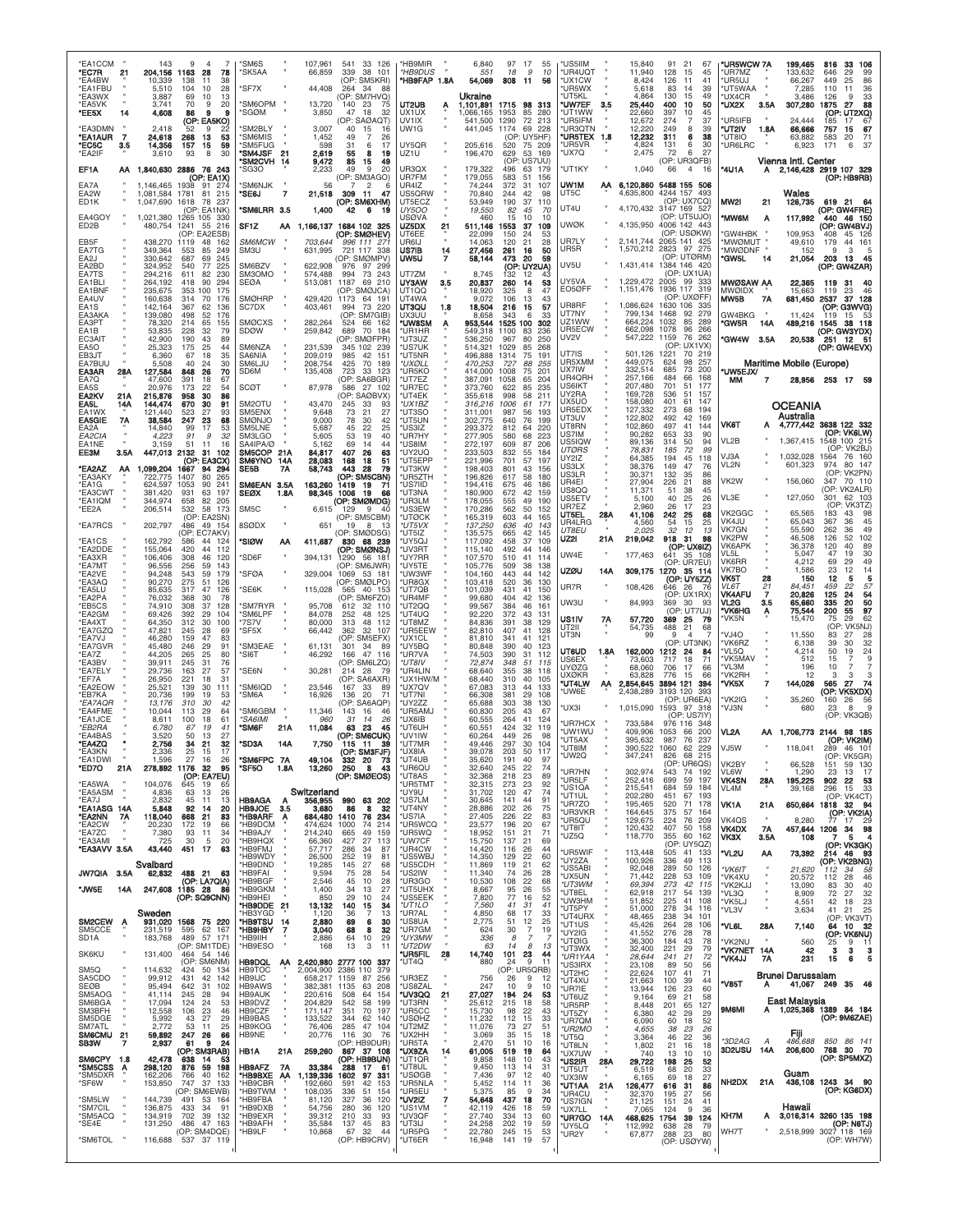| KH6Y<br>AH6T                      |                 | 15,232<br>2,700                      | 110<br>61            | 29<br>-27<br>27<br>27                                | *4D3X                                              | 3.5              | 21,328                                  | 186 13                 | 30                                        | *PY2CP<br>*PY2ZW                |                    | 2,232<br>2,064                              | 34<br>30              | 13<br>18<br>8<br>16                  | CX7ACH 14A<br>*CX9AU                                     | АА         | 10,659<br>435,085             | 20<br>114<br>79<br>795                            | 31<br>138         | DL6MWG<br>DK6YA                                     |    | 8,379<br>8,344             | 105<br>-14<br>99<br>18                                                          | 49<br>38                    |
|-----------------------------------|-----------------|--------------------------------------|----------------------|------------------------------------------------------|----------------------------------------------------|------------------|-----------------------------------------|------------------------|-------------------------------------------|---------------------------------|--------------------|---------------------------------------------|-----------------------|--------------------------------------|----------------------------------------------------------|------------|-------------------------------|---------------------------------------------------|-------------------|-----------------------------------------------------|----|----------------------------|---------------------------------------------------------------------------------|-----------------------------|
| AH6FC<br>*KH6CJJ                  | 21<br>Ą         | 5,160<br>440,550                     | 63<br>864            | (OP: KH6FHI)<br>18<br>25<br>98<br>80                 | DUST<br><b>DUSTW</b><br>*4F3BZ                     | АΑ<br>28A<br>28A | 2,433,935<br>110,946<br>122,775         | 2471 100<br>581<br>580 | 253<br>21<br>45<br>23<br>52               | *PY9MP<br>*PY2KA                | $\overline{7}$     | 4,860<br>1,240                              | 59<br>22              | 31<br>14<br>14<br>17                 | *CX1CAN<br>*CX2AQ<br><b>*CW5W</b>                        | 7A<br>3.5A | 4,300<br>137,016<br>2,442     | 19<br>66<br>560<br>22<br>10<br>49                 | 24<br>66<br>12    | W6MZ<br>4X6FB/P<br>EA3ERD                           |    | 8,268<br>7,740<br>7,553    | 27<br>64<br>67<br>8<br>122<br>23                                                | 25<br>35<br>60              |
| *NH6DV<br>*KH6PE<br>NH7T          | 7<br>ΑА         | 1,590<br>741<br>4,640,640            | 29<br>25<br>4168 139 | 16<br>14<br>6<br>245                                 | *4I1EAY                                            | 21A              | 7,600<br>Samoa                          | 82                     | 15<br>25                                  | PY2KJ<br>PY5AMF<br>PY2PT        | ΑА                 | 2,056,857<br>1,214,906<br>875,976           | 1345<br>1004 102      | 1824 106 291<br>247<br>96<br>221     |                                                          |            | Venezuela                     | (OP: CX6VM)                                       |                   | IZ5RAQ<br>EA7HCB<br>PE1MR                           |    | 7,412<br>7,300<br>7,228    | 80<br>21<br>86<br>21<br>111<br>12                                               | 47<br>52<br>40              |
| WH6R<br>KH6U<br>*KH6OO            | AA              | 224.170<br>74,936<br>17,289          | 613<br>211<br>128    | 67<br>78<br>62<br>74<br>25<br>26                     | *5W1SA                                             | 21               | 179,800 1066 29                         |                        | 33                                        | PV <sub>2K</sub><br>PY1VOY      |                    | 513,360<br>431.433                          | 736<br>585            | 84 192<br>(OP: PY2KNK)<br>80 181     | *YV5JGO<br>*4M5K                                         | A<br>21    | 30,810<br>14,004              | 160 26<br>183<br>15<br>(OP: YV5OK)                | 53<br>21          | JH1MDJ<br>KD8DNS<br>SP9VFX                          |    | 6,806<br>6,767<br>6.634    | 18<br>60<br>70<br>25<br>111<br>14                                               | 23<br>42<br>48              |
|                                   |                 | Indonesia                            |                      |                                                      |                                                    |                  | <b>SOUTH AMERICA</b><br>Argentina       |                        |                                           | PP7JR<br>PY4EK                  |                    | 165,324<br>137,309                          | 509<br>307            | 44<br>94<br>62<br>135                | YV6BXN<br>*YV1JGT                                        | АА<br>AA   | 197,238<br>149,100            | 517<br>46<br>366<br>41                            | 96<br>109         | Z33ST<br>DL7ED                                      |    | 6,431<br>6,006             | 100<br>16<br>84<br>19                                                           | 43<br>47                    |
| YB2MM<br>YB2IQ<br>YB8UTI          | Ą               | 211,220<br>154,048<br>18.944         | 415<br>341<br>187    | 60<br>119<br>54<br>112<br>18<br>19                   | LU8QT<br>LU6D<br>AZ1A/X                            |                  | 1,136,274 1723<br>859,005<br>317,660    | 1345<br>917            | 88 158<br>77<br>166<br>45<br>95           | PY3DX<br>PY2IQ<br>ZY5T          | 21 A               | 86.426<br>31,862<br>1,213,950               | 216<br>138<br>2875    | 52<br>106<br>28<br>61<br>37<br>113   | 'YV4ABR                                                  |            | 4,324                         | 40<br>-22                                         | 24                | JR1XKU<br><b>MMØIVR</b><br>DG2FDD                   |    | 5.977<br>5,880<br>5.278    | 57<br>19<br>70<br>15<br>89<br>15                                                | 24<br>27<br>43              |
| YB7HE<br>YB3DXG<br>YC9XYP         | 28<br>21        | 396<br>216<br>27,816                 | 12<br>-11<br>187     | 6<br>6<br>38<br>23                                   | LW1D<br>LU8DZJ                                     | 28               | 129,636<br>21,460                       | 645<br>217 15          | 36<br>42<br>(OP: LW1EUD)<br>22            | PY5ZHP<br>PW2F                  |                    | 259,122<br>47,492                           | 812<br>289            | (OP: PP5KR)<br>29<br>85<br>19<br>43  | PZ5CO                                                    | А          | QRP                           | 4,187,771 3367 94 343                             |                   | <b>ISØESG</b><br>EA2NA<br>JM1DPL                    |    | 5,258<br>5,135<br>5,112    | 85<br>-11<br>112<br>18<br>60<br>19                                              | 11<br>61<br>17              |
| YE3WIL<br>YB2TS<br><b>YB1RKT</b>  | 14<br>7         | 24<br>1,944<br>6,255                 | 2<br>44<br>53        | $\overline{\mathbf{c}}$<br>2<br>11<br>16<br>29<br>16 | <b>LU6UO</b><br><b>LU7DW</b><br>LU <sub>5</sub> DF | 21<br>7<br>3.5   | 169,442<br>4,992<br>2,263               | 707<br>62<br>49        | 21<br>70<br>17<br>22<br>20<br>-11         | PW7B<br>PY2XJ                   | 14A                | 322,944<br>5,202                            | 1152<br>59            | 85<br>-31<br>(OP: PR7AB)<br>22<br>29 | 3V8SS                                                    |            | 2,063,608                     | (OP: RA3CO)<br>2294 60 254<br>(OP: KF5EYY)        |                   | DK6AC<br>M5AEF<br><b>KEØTT</b>                      |    | 4.959<br>4,620<br>4.386    | 71<br>21<br>73<br>10<br>43<br>17                                                | 36<br>32<br>26              |
| YB4IR<br>'YB1KK                   | 3.5<br>A        | 3,630<br>50,283                      | 44<br>163            | 19<br>-11<br>76<br>35                                | <b>LU8DPM</b>                                      | 1.8              | 10,656                                  | 130                    | 21<br>-11<br>(OP: LU5WW)                  | PP <sub>2D</sub> X<br>PY3TR     |                    | 552<br>18                                   | 13<br>10              | 10<br>13<br>5<br>4                   | <b>S5ØA</b><br>KR2Q                                      |            | 1,297,660<br>888,998          | 1867 100<br>869 101                               | 303<br>273        | DG3BZ<br>DL1BWM                                     |    | 4,380<br>4,352             | 77<br>19<br>62<br>18                                                            | 41<br>46                    |
| *YB1BML<br>*YD1FRU<br>*YB6MYO     |                 | 27,176<br>24,016<br>18,395           | 130<br>118<br>112    | 29<br>57<br>27<br>49<br>37<br>28                     | *LU5YF<br>*LV1F                                    | А                | 395,256<br>229,104                      | 609<br>694             | 87 171<br>39<br>-90<br>(OP: LU4FTA)       | PY5EG<br>PP5JR<br>*PY2KC        | 7A<br>3.5A<br>АΑ   | 33,152<br>30,452<br>,260,367                | 113<br>163<br>1321    | 32<br>96<br>24<br>68<br>98<br>275    | LY5G<br>OK7CM<br>N3CZ                                    |            | 597,870<br>450.840<br>449,350 | 1377<br>68<br>1040<br>67<br>607<br>77             | 247<br>193<br>198 | JK1CNL<br>UAØSBQ<br>UW5KW                           |    | 4,230<br>4,218<br>4,032    | 54<br>22<br>44<br>13<br>34<br>21                                                | 23<br>24<br>27              |
| *YB8RW<br>*YB9GDP<br>*YB1IQE      |                 | 9,968<br>6,384<br>6,171              | 142<br>66<br>51      | 14<br>14<br>35<br>21<br>21<br>30                     | *LU1WUD<br>*LT3V                                   |                  | 143,916<br>127,170                      | 489<br>368             | 44<br>90<br>-58<br>99<br>(OP: LU6OA)      | *PY2FRQ<br>*PT7WM<br>*PY2WC     |                    | 843,648<br>426,684<br>149,120               | 1002<br>804<br>378    | 98<br>214<br>58<br>164<br>60<br>100  | JH1OGC<br><b>DL1JDQ</b><br>JR4DAH                        |            | 361,944<br>342,954<br>311,520 | 580<br>99<br>794<br>59<br>569<br>74               | 165<br>202<br>146 | <b>PAØZAV</b><br>AB8DF<br>YD6ROA                    |    | 4,032<br>3,906<br>3,731    | 52<br>17<br>36<br>13<br>39<br>16                                                | 31<br>29<br>25              |
| *YC1KFQ<br>*YCØBAS<br>*YC9BVB     |                 | 4,902<br>3,700<br>836                | 52<br>35<br>16       | 23<br>20<br>13<br>24<br>12<br>7                      | *LU4XAP<br>*LU2DGZ<br>*LU7CRA                      |                  | 94,720<br>28,480<br>5,238               | 312<br>197<br>48       | 43<br>85<br>29<br>35<br>17<br>37          | *PY2FSR<br>*PY2CX<br>*PY2WQ     |                    | 122,980<br>95,160<br>91,155                 | 318<br>257<br>244     | 115<br>57<br>49<br>107<br>61<br>116  | HA5BA<br><b>UR5FEO</b><br>W6JTI                          |            | 311,240<br>293,479<br>278,710 | 837<br>59<br>55<br>839<br>447<br>84               | 189<br>214<br>151 | JR1UJX/2<br>K6RM<br>JH7BMF                          |    | 3,465<br>3,280<br>3,036    | 37<br>-14<br>32<br>16<br>45<br>23                                               | 21<br>24<br>23              |
| *YC1EYS<br>*YC2CLH<br>*YC1KQV     |                 | 231<br>140<br>140                    | 19<br>7<br>19        | 10<br>11<br>5<br>5<br>12<br>8                        | *LU4JHF<br>*LU2AXF<br>*LU1RAF                      |                  | 2,304<br>357<br>180                     | 35<br>21<br>10         | 15<br>17<br>9<br>8<br>6<br>6              | *PY2UDB<br>*PP5DAN<br>*PY5IN    |                    | 54,522<br>46,830<br>33,872                  | 204<br>212<br>142     | 37<br>80<br>43<br>62<br>44<br>72     | EA2AFV<br>DL3NAA                                         |            | 246,544<br>241.326            | 850<br>42<br>759<br>48<br>449                     | 110<br>170<br>139 | WC5D<br><b>GØVCW</b>                                |    | 3,010<br>3,009             | 39<br>21<br>52<br>16<br>20                                                      | 22<br>35<br>24              |
| *YB3BOA<br>*YB1HR                 | 28              | 240<br>25                            | 13                   | 6<br>6<br>$\overline{2}$                             | *LW8DXR 28<br>*AY8A                                |                  | 24,860<br>6,800                         | 174<br>84              | 18<br>37<br>13<br>21                      | *PY2MIA<br>*PY2OT               |                    | 32.318<br>29.193                            | 146<br>110            | 46<br>67<br>68<br>43                 | RW9RN<br><b>NDØC</b><br>UX8IX                            |            | 225,618<br>203,625<br>187.322 | 47<br>349<br>76<br>691<br>51                      | 149<br>178        | XQ5ME<br><b>DM3XB</b><br>JI1AEP                     |    | 2,904<br>2,805<br>2,660    | 39<br>47<br>19<br>36<br>19                                                      | 32<br>19                    |
| "YC9FAR<br>*YB7XO<br>*YC4SIZ      | 21              | 138,417<br>25,428<br>11,077          | 567<br>181<br>86     | 26<br>61<br>21<br>31<br>34<br>19                     | *LS2D                                              | 21               | 461,160                                 | 1376                   | (OP: LU8ADX)<br>29<br>91<br>(OP: LU1DJX)  | *PY2NNM<br>*PY7ZC<br>*PT7CG     |                    | 21,600<br>21,032<br>17,661                  | 127<br>100<br>92      | 31<br>49<br>30<br>58<br>29<br>58     | C6A/ND3F<br>SQ2ICX<br><b>JH7UJU</b>                      |            | 181,049<br>175,474<br>173,304 | 555<br>45<br>492<br>54<br>387<br>71               | 106<br>167<br>103 | EC6DX<br>IZ3KMY<br><b>DM3FAM</b>                    |    | 2,622<br>2,576<br>2,450    | 40<br>20<br>40<br>16<br>73<br>13                                                | 37<br>30<br>36              |
| *YB1LUE<br>*YB3BGM<br>*YCØRNC/1   |                 | 10,314<br>6,004<br>5,005             | 73<br>64<br>55       | 38<br>16<br>25<br>13<br>19<br>16                     | *LU4HK<br>*LU1II<br>*LU9OZA                        | 14               | 64,480<br>15,158<br>2,624               | 361<br>105<br>41       | 21<br>18<br>35<br>15<br>17                | *PV8AAS<br>*PR8KW<br>*PY2XV     |                    | 16,896<br>14,418<br>14,104                  | 104<br>82<br>80       | 30<br>58<br>29<br>52<br>54<br>28     | UY7LM<br>G3YLA<br><b>SEØI</b>                            |            | 161.626<br>151,616<br>145,692 | 490<br>58<br>483<br>48<br>738<br>36               | 153<br>136<br>135 | WR4I<br>UR4MM<br>DL1KGT                             |    | 2,415<br>2,070<br>2,052    | 27<br>13<br>57<br>13<br>43<br>11                                                | 22<br>33<br>27              |
| *YC2XCD<br>*YB1NXR<br>*YC1GDF     |                 | 4,608<br>4.294<br>2,952              | 58<br>51<br>58       | 15<br>21<br>27<br>11<br>27<br>14                     | *LW8DRU<br>*LU1QDQ 3.5                             | -7               | 700<br>Ω                                | 31<br>4                | 11<br>14<br>-1                            | *PY1ZB<br>*PY2OKB<br>'PY1RCH    |                    | 11,396<br>6,050<br>4,717                    | 115<br>70<br>64       | 34<br>40<br>27<br>23<br>26<br>27     | <b>OK1KDN</b>                                            |            | 135,113                       | (OP: SMØHPL)<br>49<br>557<br>(OP:<br><b>OK1NF</b> | -124              | N <sub>1</sub> JI<br><b>OE6STD</b><br><b>PY1LHL</b> |    | 2,016<br>1,935<br>1,887    | 26<br>13<br>50<br>12<br>47<br>16                                                | 19<br>31<br>21              |
| *YB8JEC<br>*YD2UFR                |                 | 2,323<br>1,300                       | 45<br>22             | 11<br>12<br>10<br>16                                 | LU1MA                                              | AA               | 1,137,380 1559 82 183                   |                        | (OP: LU3MAM)                              | *PY2WND<br>*PU2VZV<br>*PY2GM    |                    | 3,040<br>2,822                              | 31<br>46              | 17<br>23<br>19<br>15                 | OM3CUG<br>нізт<br>WB2CPU                                 |            | 132,192<br>129,046<br>125,741 | 53<br>428<br>562<br>41<br>39<br>294               | 151<br>72         | EA4LG<br>G7PVZ<br>BG9OF                             |    | 1,848<br>1,520             | 32<br>17<br>40<br>10<br>49<br>17                                                | 27<br>28                    |
| *YD3YGY<br>*YD3TSJ<br>*YB1ELP     |                 | 384<br>252<br>90                     | 15<br>17<br>-5       | 9<br>9<br>3<br>з                                     | LU1DZ<br>LU6ETB<br>LU2DX                           | 28A              | 729,712<br>10,998<br>670,473            | 1146<br>60<br>1910     | 73<br>163<br>41<br>53<br>28<br>95         | *PY1FI<br>*PU2TWZ               |                    | 2.814<br>1.425<br>1,350                     | 30<br>26<br>65        | 16<br>26<br>13<br>12<br>21<br>29     | <b>MØRYB</b><br>DL1AOU                                   |            | 124,532<br>124.215            | 496<br>41<br>484<br>43                            | 122<br>122<br>152 | RA9QAT<br><b>KA6AIL</b>                             |    | 1,520<br>1,350<br>1.271    | 26<br>9<br>34<br>16                                                             | 21<br>21<br>15              |
| *YE4IJ<br>*YB9GV<br>*YD2DEW       | 14<br>7         | 14,268<br>1.102<br>1,125             | 98<br>36<br>28       | 21<br>37<br>11<br>8<br>9<br>16                       | LO5D<br>*LW5HR                                     | 21A<br>AA        | 532,266<br>,254,074                     | 1456                   | 36<br>97<br>(OP: LU8EOT)<br>1289 100 258  | *PU8PSF<br>*PY2ZA<br>*PU2MEA    |                    | 924<br>252<br>105                           | 57<br>12<br>8         | 12<br>16<br>5<br>7<br>8              | HG7J<br><b>EA7AAW</b><br>W6QU                            |            | 120,540<br>115.434<br>113,568 | 449<br>50<br>456<br>34<br>260<br>70               | 146<br>125<br>99  | DL8BEG<br>BG5OA<br>VR2VRC                           |    | 1,170<br>1.122<br>1,025    | 39<br>5<br>31<br>16<br>16<br>9                                                  | 5<br>17<br>16               |
| *YCØDMS<br>*YF8HYV<br>*YB6DE      | 3.5             | 6<br>3,293<br>525                    | 48<br>17             | -1<br>15<br>22<br>14<br>$\overline{7}$               | *LQ3D<br>*LW3DC                                    |                  | 611,400<br>18,662                       | 1169<br>159            | 65 135<br>(OP: LW3DG)<br>23<br>-20        | *PY2FGC<br>*PY2VOB<br>*PX5M     | 28A                | 96<br>90<br>205,308                         | 8<br>13<br>720        | 6<br>-6<br>5<br>5<br>26<br>82        | YL3FW<br>EA1GT                                           |            | 110,475<br>109,564            | (OP: W8QZA)<br>366<br>48<br>483<br>39             | 177<br>143        | OK9ZAM<br><b>VU2MIB</b><br>JH2DFJ                   |    | 780<br>720<br>486          | 33<br>12<br>25<br>11<br>53<br>20                                                | 18<br>19<br>34              |
| YB2BST<br>YC1AYO                  | AA              | 399,556<br>307,692                   | 845<br>798           | 62<br>110<br>54<br>135                               | *L77D<br>*LU9HMB                                   |                  | 6,177<br>1,200                          | 48<br>29               | 35<br>36<br>(OP: LU6DC)<br>12<br>18       | *PY1MK<br>*ZZ1M                 |                    | 55,705<br>32,706                            | 321<br>300            | (OP: PP5BT)<br>19<br>46<br>17<br>29  | N7RCS<br>RZ9M<br><b>USØGJ</b>                            |            | 99.337<br>98,819<br>96,654    | 234<br>44<br>290<br>36<br>424<br>41               | 117<br>97<br>137  | WA2NYY<br>AF9J<br>YO8DHD                            |    | 448<br>425<br>378          | 11<br>5<br>10<br>18<br>6                                                        | 9<br>10<br>8                |
| YC7YGR<br>YB2HAF<br>YB1TQL        |                 | 44,368<br>39,900<br>22,145           | 150<br>157<br>139    | 47<br>71<br>29<br>66<br>33<br>70                     | *LU7HN 21A<br>*LU1MAW<br>*LT5V                     |                  | 31,437<br>23,777<br>14,504              | 220<br>165<br>160      | 16<br>47<br>14<br>45<br>14<br>35          | *PU1NAF<br>*PY4NF               |                    | 1,792<br>60                                 | 47<br>6               | (OP: PY1SAD)<br>14<br>18<br>3<br>-2  | <b>SMØGNS</b><br>RZ4AZ<br><b>HB9AYZ</b>                  |            | 95,448<br>95,151<br>87,615    | 436<br>39<br>464<br>33<br>439<br>37               | 125<br>128<br>128 | PY <sub>2QI</sub><br>VA3IIF<br>DF1GRA               |    | 378<br>360<br>304          | 11<br>9<br>16<br>9<br>14                                                        | 9<br>11<br>12               |
| YCØSAS<br>YB9DE                   | 21A             | 7,812<br>220,779                     | 56<br>710            | 24<br>39<br>33<br>78<br>(ОР: ҮВЗММ)                  |                                                    |                  | Aruba                                   |                        | (OP: LU8VCC)                              | *PY2WH 21A<br>*PY1DX<br>'PY2RSA |                    | 354,688<br>287,100<br>182.305               | 1091<br>945<br>635    | 34<br>94<br>30<br>86<br>24<br>77     | OK2VWB<br>W7LG<br>YO8RAA                                 |            | 85,608<br>83,190<br>78,715    | 345<br>49<br>226<br>40<br>44<br>377               | 125<br>101<br>129 | JHØKFI<br><b>GØCMQ</b><br>JF1PEQ                    |    | 288<br>260<br>238          | 8<br>6<br>23<br>9                                                               | в<br>19<br>$\overline{7}$   |
| YB3BLJ<br><b>YBØNSI</b>           | 14A             | 37,296<br>28,980                     | 192<br>153<br>65     | 50<br>22<br>22<br>48<br>16                           | <b>P44W</b>                                        |                  | AA 11,884,950 6064 157 529<br>1,413,045 |                        | (OP: W2GD)                                | *PY2QT<br>*PY1KO<br>*PT9DX      |                    | 103,041<br>59.859<br>33,969                 | 397<br>294<br>184     | 79<br>28<br>22<br>59<br>19<br>48     | IV3DRP<br>IUØJGN<br>WI4T                                 |            | 78,221<br>77,472<br>74.871    | 340<br>35<br>353<br>34<br>203<br>49               | 108<br>110<br>92  | <b>TA1TMY</b><br>WA2CLP/1<br>GØOOG/P                |    | 210<br>204<br>192          | 12<br>5<br>21<br>9<br>14                                                        | 10<br>8<br>6<br>10          |
| YC2KJC<br>YE3AA<br>YB7MYS         | 7A              | 7,632<br>2,884<br>600                | 48<br>22             | 32<br>14<br>14<br>8<br>12                            | P4ØXX                                              |                  |                                         |                        | 1304 110 295<br>(OP: N3DXX)               | *PY2DPM<br>*PY5ZW               |                    | 19,560<br>17,568                            | 136<br>148            | 18<br>42<br>32<br>16                 | N8AP<br>W1UU                                             |            | 73,344<br>72,450              | 227<br>36<br>171<br>46                            | 92<br>115         | JG1BGT<br>9A1JSB                                    |    | 140<br>105                 | 8<br>4<br>17                                                                    | з                           |
| *YB9ELS<br>'YB9UA<br>*YB1MIG      | АΑ              | 77,268<br>63,332<br>39,990           | 236<br>235<br>131    | 50<br>91<br>51<br>91<br>47<br>82                     | PJ4DX                                              | 1.8A             | Bonaire<br>2,940                        |                        | 31 10<br>25                               | *PY3ZZR<br>*PT2AW<br>*PP8ZAC    |                    | 14,536<br>7,141<br>4,416                    | 124<br>83<br>78       | 13<br>33<br>13<br>24<br>9<br>14      | ON6PJ<br><b>VE3SIF</b><br>SP9CXN                         |            | 70,518<br>66,816<br>64.454    | 328<br>34<br>42<br>261<br>393<br>27               | 104<br>74<br>107  | RZ5A<br>YB6IVW                                      |    | 32<br>25                   | (OP: 9A3BHN)<br>6<br>4<br>21<br>10                                              | 15                          |
| *YD9UW<br>*YC9AOS<br>*YC1CAR      |                 | 25,899<br>3,936<br>1,914             | 151<br>55<br>23      | 36<br>61<br>21<br>27<br>14<br>19                     | PS2T                                               | А                | Brazil<br>2,569,560                     |                        | 2273 112 287<br>(OP: PY2ZEA)              | *PV8DC<br>*PY1KB<br>*PY5VE      |                    | 2.584<br>1,914<br>1.746                     | 44<br>47<br>57        | 13<br>21<br>10<br>12<br>8<br>10      | G3YMC<br>G4FPA<br>RM7F                                   |            | 61,696<br>58,953<br>58,140    | 328<br>30<br>313<br>31<br>327<br>33               | 98<br>98<br>120   | KC9BKS<br>JI3AES/1<br>YD2NIR                        |    | 21<br>16<br>12             | 2<br>$\overline{2}$<br>2<br>2                                                   | $\overline{2}$<br>2         |
| *YB9BCS<br>*YC1DGG<br>*YC1DGR     |                 | 713<br>544<br>88                     | 14<br>16             | 9<br>14<br>8<br>9<br>$\overline{4}$                  | PY <sub>2</sub> KP<br>PY2MC<br>PV8DX               |                  | 150,891<br>65,412<br>25,545             | 300<br>277<br>163      | 73 146<br>32<br>60<br>28<br>37            | *PU1LEO<br>*PV8DR<br>*PY2PIM    |                    | 1,012<br>486<br>390                         | 34<br>32<br>12        | 9<br>13<br>5<br>4<br>4<br>9          | IK2UZQ<br>DK8R                                           |            | 51,013<br>50,974              | 229<br>36<br>275<br>38<br>(OP: DL8LR)             | 103<br>116        | DL1ALN<br>YC2AUP<br><b>BG3PYL</b>                   |    | 11<br>10<br>8              | 13<br>3                                                                         | 8                           |
| *YC1AUI<br>*YDØRFS<br>"YD2UWF 21A |                 | 72<br>48<br>63,070                   | 4<br>4<br>269        | 3<br>з<br>$\overline{4}$<br>25<br>60                 | PY5DK<br>PY2EU<br>PY3LX                            |                  | 23,433<br>10,500<br>10.439              | 85<br>68<br>104        | 43<br>64<br>33<br>42<br>38<br>35          | *PY4XX<br>*PY1AX<br>*PP2CC      | 14A<br><b>7A</b>   | 195,322<br>31,950<br>26,207                 | 622<br>182<br>152     | 34<br>88<br>23<br>52<br>19<br>54     | <b>DFØBV</b><br><b>IK3BVD</b>                            |            | 50,764<br>46.953              | 202<br>43 105<br>(OP: DL6MAO)<br>259<br>30        | 111               | VR2T<br>EA5Y                                        | 28 | 69,651<br>16,281           | 527<br>20<br>(OP: VR2ZQZ)<br>18<br>119                                          | 51<br>49                    |
| *YBØANJ<br>*YC1LJT                |                 | 44.160<br>5,510                      | 200<br>63            | 23<br>57<br>11<br>27                                 | PR5B<br>PY2YU                                      | 28               | 751,940<br>316,134                      | 2059<br>(OP-<br>960    | -31<br>100<br>29<br>- 88                  | *PT6N<br>*PT2AZ                 |                    | 6,716<br>770                                | 88<br><b>OP</b><br>18 | 32<br>14<br><b>FW</b><br>9<br>- 13   | <b>GWØFZY</b><br>W1IG                                    |            | 46,948<br>45.313              | 241<br>30<br>149<br>35                            | 91<br>75<br>78    | разт<br>UA6BFE                                      |    | 4,130<br>2,673             | 10<br>61<br>47<br>12                                                            | 25<br>21                    |
| *YD1EQX<br>*YF3FBV<br>*YD3ASV     |                 | 2,871<br>2,706                       | 51<br>42             | 12<br>21<br>14<br>19                                 | PX2A<br>PY6TS                                      | 21               | 1,225,431                               |                        | 3068 35 106<br>(OP: PY2BK)                | *CB3R                           |                    | Chile                                       |                       |                                      | DF7XR<br><b>PAØRDT</b><br><b>UA3GDU</b>                  |            | 43,680<br>43,428              | 34<br>244<br>278<br>36                            | 78<br>105         | JG1RYQ<br>E21AOY<br>CO6EC                           |    | 2,310<br>2,187<br>1,794    | 13<br>40<br>41<br>10                                                            | $\frac{17}{17}$             |
| *YC1JEL<br>*YC1IFR                | 14A             | 1,924<br>1,248<br>361                | 38<br>41<br>15       | 12<br>14<br>21<br>18<br>8<br>11                      | ZZ5K                                               | 14<br>7          | 1,664<br>17,073                         | 21<br>213              | 12 20<br>20<br>43<br>(OP: PP5RT)          | *XQ1CR                          | A<br>21            | 1,234,947 1718 83 188<br>14,491             |                       | (OP: XQ3SK)<br>135 11 32             | IZ4AFL<br>ON7CC                                          |            | 43,099<br>41,280<br>38,934    | 241<br>31<br>251<br>29<br>23<br>273               | 100<br>100<br>80  | JH3HYT<br>YU/OU5A                                   |    | 1,075<br>885               | 24<br>-12<br>32<br>12<br>24<br>6                                                | 14<br>13<br>9               |
| *YB2ECG                           | 7A              | 3,472<br>Marshall Islands            | 50                   | 14<br>17                                             | *PY4ARS<br>*PP5AX<br>*PY2BBQ                       | A                | 175,968<br>139,524<br>92,575            | 362<br>405<br>237      | 69 139<br>49<br>83<br>50<br>111           | *3G1D<br>CE6SAX                 | 28A                | 6,622<br>69,296                             | 67<br>414             | 30<br>13<br>(OP: XQ1FM)<br>23<br>48  | 4Z5QQ<br>OK8GG<br><b>LW9EKA</b>                          |            | 37,130<br>36,378<br>35,446    | 20<br>150<br>247<br>34<br>26<br>208               | 74<br>107<br>48   | R2FI<br><b>PY3FF</b><br>SN <sub>5</sub> R           |    | 680<br>580<br>336          | 16<br>10<br>14<br>10<br>12<br>7                                                 | 10<br>$\frac{10}{7}$        |
| *V73NS                            | 21              | 19,034 220 16<br>New Caledonia       |                      | - 15                                                 | *PU2SZK<br>*PY2XL<br>*PY2AXH                       |                  | 70,902<br>41,531<br>36,312              | 298<br>145<br>177      | 39<br>78<br>71<br>48<br>39<br>63          | XQ1KZ<br>CE2DX<br><b>CE3WW</b>  | 21A<br>14A<br>3.5A | 586,359<br>94,039<br>750                    | 1623<br>561<br>15     | 33<br>94<br>24<br>59<br>12<br>13     | G3WRJ<br>RV3DBK<br>OP4F                                  |            | 35,400<br>34,542<br>32,943    | 260<br>26<br>17<br>338<br>265<br>20               | 94<br>84<br>59    | JK1VUZ<br>WB9AYW                                    |    | 266<br>240                 | (OP: SP5XMU)<br>10<br>9                                                         | 8                           |
| <b>FK8IK</b>                      | А               | 1,366,324 1801 94 190<br>New Zealand |                      |                                                      | *PY2TEY<br>*ZV2F                                   |                  | 13,612<br>12,314                        | 112<br>80              | 46<br>37<br>43<br>51<br>(OP: PY2SFA)      | *CE4WT<br>*CE1EW                | AA<br>3.5A         | 2,950<br>140                                | 36<br>6               | 25<br>25<br>5<br>5                   | DL7UKT<br>NQ2W<br>F6HHR                                  |            | 29,555<br>28,896<br>28,667    | 25<br>257<br>110<br>43<br>198<br>26               | 90<br>69<br>83    | DK5NAD<br>DL1DXA<br><b>JH9ETC</b>                   |    | 170<br>50<br>32            | $\overline{4}$<br>11<br>$\overline{7}$<br>$\overline{2}$<br>$\overline{2}$<br>4 | 6<br>3<br>2                 |
| ZM1A                              | A               | 3,264,384 3006 122 262               |                      | (OP: ZL3CW)                                          | *PY3AKS<br>*PY2LPM<br>*PP5CW                       |                  | 11,088<br>9,438<br>9,009                | 76<br>65<br>102        | 25<br>41<br>28<br>38<br>25<br>38          | HK6J<br>HK1MW                   | $\frac{A}{7}$      | Colombia<br>500.112<br>402,264              | 996<br>1478           | 57<br>127<br>27<br>84                | UA3PP<br>DL2BIS<br>K2EKM                                 |            | 27,071<br>25,974<br>24,849    | 243<br>24<br>25<br>210<br>31<br>104               | 83<br>86<br>68    | <b>VL6K</b><br>LZ2RS                                | 21 | 24<br>71,944               | 2<br>2<br>(OP: VK6WX)<br>359<br>26                                              | 66                          |
| ZL2AIM<br>ZL2AGY                  | 28              | 2.204<br>13,468                      | 31<br>141 18         | 17<br>19                                             | *PY2VCP<br>*PY2OF<br>*PY3CAD                       |                  | 6,090<br>5,555<br>5,512                 | 71<br>67<br>54         | 24<br>34<br>21<br>34<br>26<br>26          | *HK3J<br>*HK4NDF<br>*HK6RF      | Ą<br>7             | 13,440<br>1,066<br>11,638                   | 93<br>31<br>91        | 29<br>41<br>16<br>25<br>12<br>34     | K2YG<br>UA7G<br>R5PW                                     |            | 24,824<br>23,896<br>22,816    | 81<br>35<br>40<br>124<br>211<br>21                | 81<br>63<br>71    | UT5EOX<br>JQ1NGT<br><b>JH3SIF</b>                   | ٠  | 42.840<br>40,588<br>38,100 | 239<br>26<br>246<br>-24<br>227<br>26                                            | 58<br>49                    |
| ZL4TT<br>ZL2RX<br>ZL4NR           | ΑА              | 483,600<br>59,520<br>28,200          | 881 71<br>173<br>120 | 137<br>45<br>83<br>37<br>57                          | *PY1NX<br>*PY1CH                                   |                  | 5,445<br>4,200                          | 43<br>48               | 27<br>18<br>21<br>29                      | <b>HK3C</b>                     | 14A                | 26,944                                      | 165 16                | 48                                   | YO8AZQ<br>EA4U                                           |            | 22,528<br>22,446              | 189<br>26<br>139<br>29                            | 62<br>58          | DK7HA<br>EA2BO                                      |    | 34,800<br>28,350           | 271<br>18<br>209<br>18                                                          | $\frac{49}{42}$<br>57       |
| ZL3JT<br>ZL1T                     | 21A             | 22,359<br>40,630                     | 115<br>198 29        | 31<br>56<br>56<br>(OP: ZL1ANH)                       | *PY2TI<br>*PQ8RS<br>*PU2NAX                        |                  | 2,680<br>870<br>688                     | 33<br>21<br>18         | 20<br>20<br>14<br>16<br>8<br>8            | *HK3RD                          | 21A                | 581,276 1811 26                             |                       | 90<br>(OP: HK3TU)                    | LZ3RR<br>G4TGJ<br>DL8DXW                                 |            | 21,266<br>20,181<br>18.761    | 29<br>149<br>133<br>26<br>25<br>163               | 69<br>67<br>48    | <b>JL1UTS</b><br>JR1NKN<br>YO6EX                    |    | 24,790<br>22,515<br>20,460 | 159<br>24<br>166<br>24<br>21<br>165                                             | 43<br>33<br>39              |
| ZM1M<br>ZLIIF                     | 14A<br>7Α       | 404,352<br>367,024                   | 1107 35<br>1154 30   | 93<br>(OP: ZL1BBW)<br>- 82                           | *PP5ZX<br>*PY2YD<br>*PR7KSA                        |                  | 322<br>154<br>60                        | 9<br>12<br>43          | 9<br>5<br>5<br>6<br>14<br>16              | HD1A                            | 1.8                | Ecuador<br>312                              | 17                    | 6<br>-7<br>(OP: HC1HC)               | OK1KUW<br>DL4EPM<br>W1IE                                 |            | 18,414<br>17,100<br>16,296    | 189<br>18<br>148<br>22<br>110<br>26               | 75<br>73<br>58    | DL2TM<br><b>HF5WIM</b><br>OK1LV                     |    | 18,073<br>17,794<br>17,759 | 161<br>20<br>132<br>22<br>21<br>159                                             | 33<br>$\frac{40}{38}$       |
| *ZM4G<br>*ZL1TM                   | АА<br>21A       | 65,096<br>187,340                    | 156<br>578           | 56 102<br>(OP: ZL2IFB)<br>33<br>83                   | *PY2EX<br>*PY1NSC<br>*PY1XW                        | 28               | 180,705<br>750<br>500                   | 623<br>50<br>18        | 26<br>79<br>11<br>14<br>8<br>12           | *HC2AO                          | Α                  | 3,220,700 3193 97 253                       |                       |                                      | DK5CF<br>W7UDH<br>DM5KA                                  |            | 14.960<br>14,400<br>14,304    | 19<br>133<br>87<br>29<br>24<br>132                | 61<br>43<br>72    | KW7R<br>SP4NKJ<br>YO3DAC                            |    | 15,488<br>13,296<br>12,880 | 100<br>20<br>135<br>17<br>120<br>17                                             | 44<br>$\frac{31}{29}$       |
|                                   |                 | Norfolk Island                       |                      |                                                      | *PU2USK<br>72772                                   | 21               | 435<br>47,684                           | 26<br>403 17           | 8<br>-7<br>35<br>(OP: PR7AR)              | *ZP6GG<br>ZP5AA                 | 28<br>ΑА           | Paraguay<br>4,108<br>4,724,400 3590 136 372 |                       | 66 12 14<br>(OP: N2TTA)              | PA3MET<br>YC2VOC<br>F5IQJ                                |            | 14,100<br>13,632<br>12,920    | 24<br>150<br>27<br>87<br>104<br>25                | 70<br>44<br>51    | JR2EKD<br>ZL3TE<br>OK2MPB                           |    | 12,393<br>11,544<br>10,400 | 21<br>95<br>91<br>19<br>125<br>15                                               | 30<br>$\frac{33}{25}$       |
| *VK9DX                            | 7               | 560,959 1555 34 93<br>Philippines    |                      |                                                      | *PU2WMW<br>*PU2UAF<br>*PU2MST                      |                  | 33,078<br>27,459<br>16,815              | 182<br>170<br>129      | 22<br>52<br>32<br>81<br>15<br>44          | OA4SS                           | А                  | Peru<br>1,206,940 1830 79 154               |                       |                                      | SQ5W<br>DL5OE<br>N6HI                                    |            | 12,024<br>11,571<br>10,472    | 144<br>24<br>17<br>136<br>65<br>31                | 48<br>70<br>37    | JA1KPF<br>KH6KG/W5<br>DL2LFH                        |    | 8,970<br>8,060<br>7,080    | 93<br>17<br>65<br>19<br>124<br>11                                               | 29<br>33<br>19              |
| <b>DU1RB</b><br><b>DU1IST</b>     | 28<br>7         | 192<br>160,562                       | 12<br>763            | 6<br>6<br>28<br>58                                   | *PU1JSV<br>*PR7GY<br>*PP5TG                        |                  | 16,060<br>11,289                        | 130<br>126<br>102      | 40<br>15<br>19<br>34<br>14<br>19          | OA4O                            | 28                 | 287,056                                     | 942 27                | - 85<br>(OP: EA7TN)                  | PA3HGX<br>7L1DST                                         |            | 10,138<br>9,912               | 135<br>17<br>70<br>30<br>120<br>22                | 57<br>29          | EA3FHC<br>EA1BP                                     |    | 6,336<br>5,852             | 99<br>13<br>81<br>11                                                            | 35<br>17                    |
| 4F3FSK<br>4F2KWT<br>*4E1AGW       | 3.5<br>1.8<br>А | 477<br>1,008<br>142,976              | 23<br>32<br>433      | 5<br>4<br>7<br>5<br>54<br>74                         | *PU2TNT<br>*PP5IP                                  |                  | 6,798<br>5,360<br>2,058                 | 53<br>68               | 11<br>29<br>27<br>15                      | *OA4DX                          | 14A                | 47,082<br>Uruguav                           | 329 19                | 38                                   | <b>DL6UKL</b><br>LY2LF<br>R <sub>2</sub> AH <sub>S</sub> |            | 9,855<br>9,843<br>9,660       | 136<br>12<br>$\frac{2}{2}$<br>98                  | 51<br>39<br>62    | KF4AV<br><b>VE3RSA</b><br><b>BG7MLV</b>             |    | 5,838<br>5,754<br>4,900    | 54<br>-11<br>56<br>-14<br>62<br>-11                                             | 31<br>28<br>$\frac{24}{24}$ |
| *DU1WBX<br>*DU1VGX<br>*DW3TRZ 28  |                 | 92,842<br>26,466<br>198              | 281<br>177<br>15     | 51<br>71<br>27<br>39<br>-3<br>з                      | *PY2ABN<br>*PV8AJ<br>*PY2NY                        | 14               | 603<br>45<br>371,228 1119               | 47<br>3                | 5<br>4<br>$\mathfrak{p}$<br>3<br>34<br>84 | <b>CX3AL</b><br>CX2BR           | 14<br>ΑA           | 38,318<br>1,077,216 1758                    | 152 29                | 69<br>-71<br>158                     | K4PQC<br><b>CM3EFM</b><br>NH6O                           |            | 9,594<br>9,515<br>9,245       | 27<br>71<br>21<br>88<br>22<br>89                  | 51<br>34<br>21    | <b>JA8CEA</b><br>IZ2JPN<br>SP2FMN                   |    | 3,960<br>3,857<br>3,052    | 39<br>20<br>82<br>10<br>60<br>9                                                 | 19<br>19                    |
| *4F3OM<br>*4F1OZ                  | 21              | 64,575<br>8,178                      | 382<br>78            | 25<br>50<br>19<br>28                                 | *PY3TD<br>*PS7AW                                   |                  | 39,010<br>3,364                         | 180<br>57              | 29<br>65<br>10<br>19                      | CX5UA<br>CX5FK                  |                    | 918,904 1270<br>535,017 949 62              |                       | 72<br>197<br>157                     | UT1AM<br>DK7OG                                           |            | 9,009<br>8,778                | 18<br>102<br>125<br>16                            | 59<br>50          | <b>GU4YBW</b><br>RA7RA                              |    | 2,088<br>1,800             | 9<br>42<br>5<br>51                                                              | 15<br>20                    |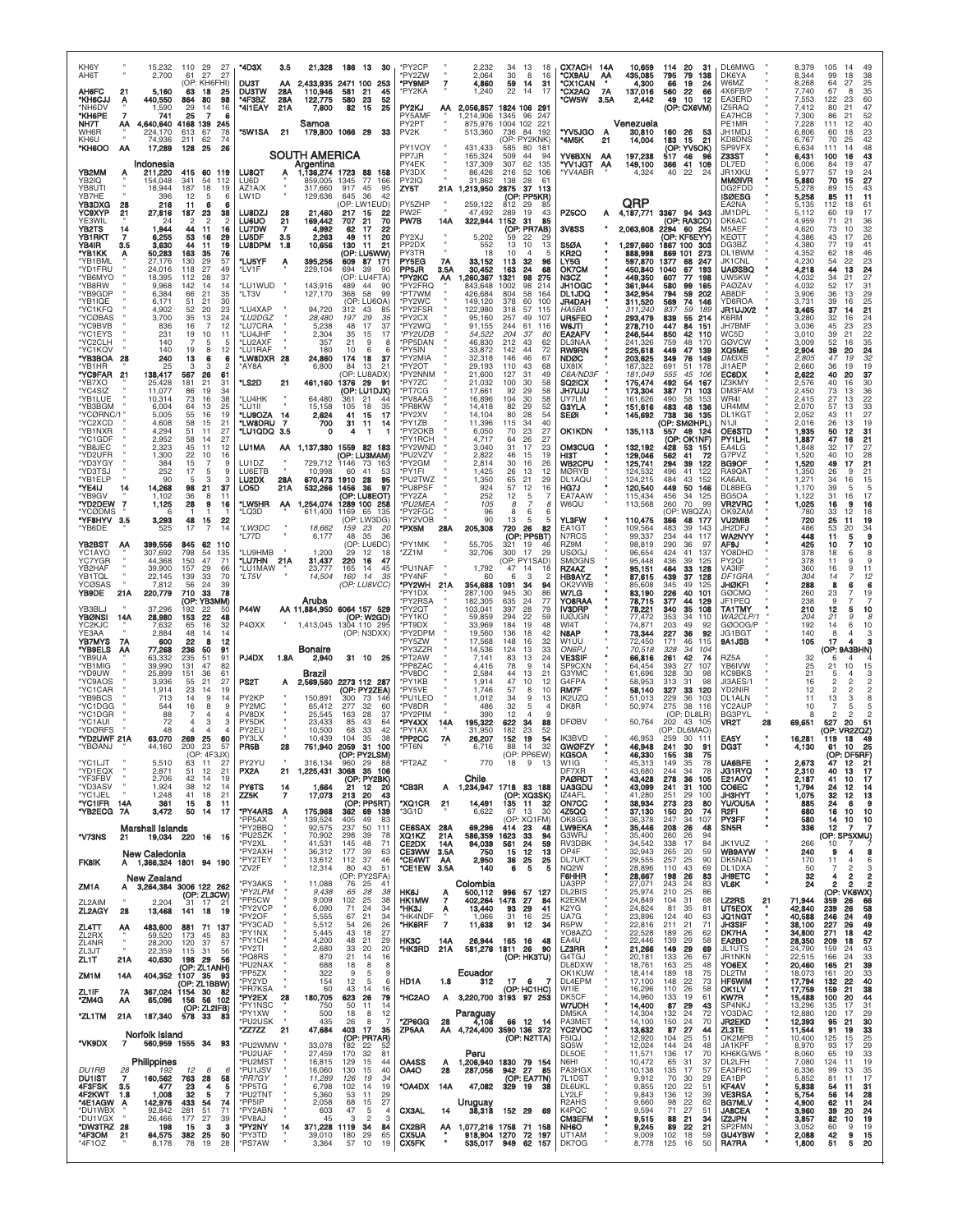| OK3EE<br>JG1GOY/9<br>JR4BYH<br>LY5YY<br>I2IAL<br>7K2VNA                 | 1,170<br>43<br>7<br>11<br>1,150<br>24<br>13<br>17<br>1,120<br>13<br>23<br>770<br>280<br>12<br>5<br>228<br>$\overline{7}$ | <b>YU1LM</b><br>12<br>ES3TI<br>15<br>UX8IW<br>15<br>OK1DMP<br>5<br>DJ9MH<br>6<br>UW1U | 367,284<br>981<br>62<br>310,026<br>702<br>79<br>244,258<br>804<br>48<br>215,050<br>455<br>186,732<br>435<br>61<br>159,408<br>606 | 192<br>238<br>191<br>71 182<br>186<br>44 172 | DM5US<br><b>EA5DF</b><br>ACM<br><b>HA4FY</b><br>OK2AP                 | 40<br>7Α<br>150,892<br>104,178<br>45,738<br>34.489 | 8<br>$\overline{4}$<br>783<br>27<br>92<br>744<br>21<br>76<br>(OP: MØUKR)<br>485<br>14<br>63<br>277<br>20<br>71 | *JS6UGC<br>*JJØVXN                       | District 6<br>2,275<br>District Ø<br>8,400                   | 29 16<br>77 28           | - 19<br>-32                                     | K2NV<br>K <sub>2</sub> SSS<br>W2CN<br>N2YB                       | <b>District 2</b><br>1,916,112<br>358.730<br>80,964<br>29,580       | 1623 104 314<br>897<br>31<br>231<br>45<br>39<br>118                                    | 114<br>111<br>63                            |
|-------------------------------------------------------------------------|--------------------------------------------------------------------------------------------------------------------------|---------------------------------------------------------------------------------------|----------------------------------------------------------------------------------------------------------------------------------|----------------------------------------------|-----------------------------------------------------------------------|----------------------------------------------------|----------------------------------------------------------------------------------------------------------------|------------------------------------------|--------------------------------------------------------------|--------------------------|-------------------------------------------------|------------------------------------------------------------------|---------------------------------------------------------------------|----------------------------------------------------------------------------------------|---------------------------------------------|
| DU70K<br><b>YB2CTE</b><br>AB8FJ<br>DO1HFS<br>US5VX<br>14<br><b>NK3U</b> | 100<br>9<br>5<br>80<br>34<br>9<br>72<br>7<br>6<br>474<br>27<br>87,668<br>87,300<br>21<br>341                             | 5<br>JA4XHF/3<br>11<br>5<br><b>EA1AER</b><br>G4OZG<br>74<br>LZ4UX<br>69<br>JK1TCV     | (OP: UT7UA)<br>138,227<br>329<br>42<br>132,765<br>385<br>115,753<br>507<br>40<br>388<br>50<br>110,625<br>107,643<br>259<br>69    | 70 103<br>-117<br>147<br>127<br>-90          | YT1S<br>UD <sub>2</sub> F<br>9A6TT<br><b>RM50</b><br>OU <sub>2V</sub> | 31,248<br>30,888<br>25,773<br>19,758<br>19,392     | 292<br>18<br>66<br>(OP: YU5TM)<br>335<br>13<br>65<br>246<br>57<br>14<br>145<br>21<br>53<br>227<br>53<br>11     | <b>OE3IAK</b><br><b>OE8ACT</b>           | <b>EUROPE</b><br>Austria<br>16,368<br>2,640                  | 139 20<br>46             | -68<br>18<br>26                                 | WA2BMH<br>*WB2FUV<br>*K2QB<br>'NW2K<br>'N2CU<br>'K2GLS<br>AC2YD* | 9,044<br>186,989<br>115,080<br>30,282<br>28,635<br>22,968<br>33,046 | 24<br>52<br>373<br>49<br>265<br>46<br>110<br>35<br>22<br>125<br>139<br>33<br>17<br>152 | 44<br>142<br>122<br>68<br>61<br>66<br>65    |
| EA2CAR<br>UY1IF<br><b>JE1RZR</b><br>GЗL                                 | 432<br>63,714<br>19<br>417<br>62.605<br>26<br>50,920<br>271<br>24<br>43,470<br>345<br>18                                 | 63<br>PC <sub>2</sub> F<br>69<br>KR4AE<br>52<br>DL2AM<br>51<br>PE2K                   | 485<br>106,656<br>40<br>104,139<br>252<br>48<br>481<br>35<br>88.368<br>80,668<br>462<br>33                                       | 136<br>123<br>133<br>101                     | YO9RIJ<br>OF8UV                                                       | 18,980<br>12,400                                   | (OP: OZ1FJB)<br>211<br>16<br>57<br>157<br>13<br>49<br>(OP: OH8UV)                                              | *EU1VA<br>*EW3ADI                        | Belarus<br>759,610 1397 89 281<br>76                         | 30                       | 5<br>-14                                        | <b>W3BGN</b><br>WS3M                                             | District 3<br>163,125<br>50,274                                     | 758<br>17<br>240<br>33                                                                 | 70<br>100                                   |
| <b>GMØWED</b><br>JH1GNU<br>EA3QC                                        | (OP: G3LHJ)<br>34,320<br>355<br>12<br>187<br>31,896<br>47<br>25<br>262<br>15<br>25.772                                   | PC <sub>5</sub> D<br>43<br>DF5SF<br>YO8BSE<br>53<br>OK1QM                             | 344<br>37<br>74.160<br>69,713<br>312<br>39<br>69,006<br>251<br>52<br>58,350<br>289<br>34                                         | 107<br>122<br>134                            | SP5FKW<br><b>GWØGEI</b><br>PA3CWN<br>RW3XN                            | 11,026<br>10,918<br>10.431<br>10,017               | 157<br>15<br>-59<br>135<br>11<br>42<br>32<br>70<br>25<br>193<br>42<br>11                                       | <b>*ON3ZZT</b>                           | Belgium<br>40,875                                            |                          | 285 30 95                                       | NC3Y<br>*NU3A<br>'WA3EOQ                                         | 36,180<br>373,041<br>138,375                                        | 146<br>27<br>567<br>54<br>284<br>65<br>38                                              | 63<br>175<br>140                            |
| UT1XX<br><b>HAØGK</b><br>UA4WJ                                          | 18,144<br>212<br>13<br>17,119<br>245<br>12<br>16,353<br>174<br>16                                                        | 43<br>LZ2AF<br>41<br><b>DDØVS</b><br>R <sub>2</sub> AJA<br>53                         | 57,640<br>31<br>311<br>53,044<br>211<br>38<br>318<br>48,645<br>29                                                                | 116<br>100<br>111<br>112                     | <b>GØWAT</b><br><b>YU7ZZ</b><br><b>MMØOPX</b>                         | 9,424<br>7,680<br>7,293                            | 110<br>51<br>11<br>47<br>124<br>13<br>122<br>8<br>43                                                           | *LZ5DI                                   | Bulgaria<br>55,180<br>Croatia                                |                          | 237 44 111                                      | *N2EY<br>*W3LL<br>'WA3FAE<br>'KY3W                               | 133,456<br>69,635<br>49,068<br>45,934                               | 317<br>292<br>20<br>215<br>20<br>158<br>39                                             | 114<br>75<br>67<br>80                       |
| K2GMY<br>N1AIA<br>JE1CAC<br>OK7NV                                       | 15,876<br>110<br>17<br>15,372<br>92<br>14<br>14.469<br>115<br>21<br>10,506<br>147                                        | 37<br>DL8MF<br>47<br>G8OO<br>N4NM<br>32<br>39<br>DK3UW                                | 43,056<br>216<br>40<br>42,642<br>239<br>31<br>150<br>41,846<br>36<br>40,238                                                      | 98<br>107<br>86                              | <b>IK7XNF</b><br><b>JH3DMQ</b><br><b>HB9LL</b>                        | 4,653<br>4,433<br>4,092                            | 38<br>9<br>94<br>59<br>17<br>14<br>9<br>35<br>75<br>(OP: HB9TPN)                                               | *9A3LET                                  | 13,940<br><b>Czech Republic</b>                              | 126 18                   | - 64                                            | *AC3EK<br>'K3VZ<br>*WN3K                                         | 35,910<br>7,200<br>3,772                                            | 158<br>30<br>60<br>15<br>38<br>18                                                      | 75<br>35<br>28                              |
| <b>R4LA</b><br>CM2RSV<br>IZ5MMK                                         | 12<br>9.381<br>106<br>15<br>8,213<br>120<br>13<br>103<br>7,830<br>14                                                     | 44<br><b>YB1UUN</b><br>30<br>E18FH<br>40<br><b>LZ2FV</b>                              | 304<br>24<br>36,360<br>151<br>37<br>33,060<br>207<br>25<br>35<br>26.299<br>166                                                   | 94<br>53<br>91<br>84                         | <b>BG7NRG</b><br>KT3Q<br>HA6FQ                                        | 1,184<br>0<br>129,948<br>3.5A                      | 12<br>20<br>41<br>1176<br>17<br>74                                                                             | *OK5MAX<br>*2EØWPM                       | 580,890 1164 81 254<br>England<br>1,386                      | 37 10                    | - 23                                            | *AJ3DI<br>'KC3DLL<br>'W7LG                                       | 2.288<br>8<br>83,190                                                | 30<br>$\overline{7}$<br>16<br>$\overline{2}$<br>40<br>226                              | 19<br>$\overline{2}$<br>101                 |
| RW3AI<br>SP2HMY<br>CX7RL                                                | 6,345<br>106<br>4,340<br>100<br>8<br>4,312<br>42<br>19                                                                   | 38<br>DL2PR<br>27<br>OH6OG<br>30<br>LY3G                                              | 25,300<br>224<br>24<br>23,762<br>221<br>23<br>23<br>21,896<br>148                                                                | 76<br>86<br>69                               | OL4W<br>SP5ES                                                         | 122,304<br>58,044                                  | 1153<br>18<br>73<br>(OP: OK1IF)<br>648<br>16<br>68                                                             | <b>"TA1TMY</b>                           | European Turkey<br>210                                       | 12                       | -5<br>- 10                                      | <b>W4CB</b>                                                      | District 4<br>2,414,160                                             | 2046 109 311<br>(OP: W2RU)                                                             |                                             |
| OE3OPW<br>WK9U<br><b>GØUCP</b>                                          | 3,990<br>89<br>10<br>3,526<br>54<br>16<br>2,912<br>65                                                                    | 28<br><b>UTØEM</b><br>25<br>JH5OJH/5<br>25<br><b>BH3QKK</b>                           | 21,658<br>28<br>152<br>20,124<br>29<br>114<br>18,700<br>131<br>39                                                                | 70<br>49<br>61                               | MM <sub>2N</sub><br>UA4FCO                                            | 52,744<br>46.644                                   | 548<br>15<br>-61<br>(OP: MMØGPZ)<br>16<br>62<br>514                                                            | DM2HK                                    | Germany<br>91,512                                            |                          | 358 59 189                                      | K1GU<br>KQ4R<br>N <sub>4</sub> OX                                | 1,312,080<br>994,056<br>551,040                                     | 1227 108 277<br>1231<br>64<br>959<br>52                                                | 227<br>153                                  |
| <b>RV1OM</b><br>KF9LI<br>SO <sub>2</sub> U                              | 2,870<br>69<br>7<br>2,604<br>37<br>11<br>2,380<br>53<br>9<br>25<br>(OP: SP2UUU)                                          | 28<br><b>OM3WZ</b><br>20<br>SDØT<br>DL1JBE                                            | 23<br>17,721<br>156<br>15<br>17,710<br>215<br>(OP: SMØTHU)<br>16,324<br>22                                                       | 76<br>62<br>84                               | RM4W<br>RT <sub>2</sub> F<br>DJ4CW<br>UT4UBZ                          | 37,814<br>33,465<br>24,444<br>7,599                | 409<br>16<br>57<br>437<br>12<br>57<br>52<br>366<br>11<br>43<br>129<br>8                                        | <b>DL5CZ</b><br>'DK2CW                   | 18,122<br>130                                                | 150<br>12                | 23<br>59<br>6                                   | N <sub>4</sub> DJ<br>W8FN<br>K4WW                                | 449,883<br>336,756<br>336,604                                       | 626<br>65<br>533<br>53<br>574<br>58                                                    | 194<br>175<br>148                           |
| <b>SOØA</b><br>M5OTA<br>IZ8EWD                                          | 2,214<br>46<br>-11<br>1,536<br>36<br>8<br>1.449<br>37<br>-7                                                              | <b>HB9CEY</b><br>16<br>KA4RRU<br>24<br>16<br>BG6TVZ                                   | 175<br>15,824<br>18<br>143<br>15,288<br>79<br>22<br>12,920<br>122<br>32                                                          | 68<br>56<br>44                               | <b>LYØNAS</b><br>HA2ZB<br>N6MZ                                        | 4,223<br>4,033<br>1,886                            | 33<br>101<br>8<br>107<br>31<br>6<br>40<br>12<br>-11                                                            | *EI4KX                                   | Ireland<br>7,546<br>Italy                                    | 66 23                    | - 54                                            | W3SA<br>NR3X<br>W3DQS                                            | 219,648<br>166,644<br>138,780                                       | 52<br>393<br>24<br>545<br>K4QPL)<br>(OP)<br>294<br>49                                  | 156<br>84<br>131                            |
| W9YA<br><b>IU1HCC</b><br>YO8BGE                                         | 1,305<br>39<br>11<br>875<br>23<br>8<br>375<br>17<br>6                                                                    | 18<br>DL1FY<br>17<br><b>SP9RQH</b><br>9<br>KG7CW                                      | 12,852<br>22<br>94<br>12,584<br>110<br>29<br>11,900<br>31<br>67                                                                  | 29<br>59<br>37                               | EA1T<br><b>JH4RUM</b><br>OL1A                                         | 209<br>10<br>1.8A<br>55,708                        | 14<br>7<br>12<br>$\overline{2}$<br>з<br>685<br>62<br>14                                                        | *IR4Q<br>з<br>'IU1OLR                    | 79,734<br>32,900                                             | 310 47<br>209            | - 90<br>(OP: IU4MRU)<br>35 105                  | NN4SS<br>WA5POK<br>N.I4Z                                         | 114,696<br>91,728<br>74,034                                         | 245<br>53<br>307<br>27<br>42<br>190                                                    | 124<br>85<br>120                            |
| KC1NPZ<br>W5NZ<br><b>IN3YKS</b>                                         | 224<br>15<br>6<br>204<br>10<br>153<br>11<br>6                                                                            | 10<br>LZ7DF<br>8<br>K2AL<br>11<br>BA4WI                                               | 11.448<br>146<br>16<br>10,780<br>51<br>26<br>10,720<br>132<br>30                                                                 | 56<br>51<br>37                               | <b>IKØXBX</b><br>US1UP                                                | 19,530<br>18,338                                   | (OP: OK1CW)<br>286<br>9<br>54<br>333<br>45<br>8                                                                | <b>'IUØMVD</b>                           | 7,009<br>Lithuania                                           | 84                       | 13<br>30                                        | KW4EE<br>N4UM<br>K4JC                                            | 60,190<br>59.426<br>32,636                                          | 204<br>30<br>248<br>20<br>146<br>23                                                    | 100<br>66<br>59                             |
| <b>JG3DHN</b><br><b>JJØSFV</b><br>KK6LHT<br>DD5DD                       | 130<br>11<br>5<br>110<br>10<br>5<br>77<br>9<br>65<br>з<br>5                                                              | 5<br>PA9CW<br>5<br>SP9RHN<br>3<br>DJ3EI<br>2<br>YB2NDX                                | 10,350<br>150<br>15<br>9,440<br>139<br>15<br>8,736<br>104<br>21<br>8,586<br>74<br>18                                             | 60<br>65<br>35<br>35                         | E7AA<br><b>DL5SFC</b><br>ОТ6М                                         | 13,110<br>11,501<br>5,808                          | 39<br>284<br>7<br>218<br>8<br>45<br>38<br>133<br>6<br>(OP: ON9CC)                                              | *LYØNAS<br>*21ØWLZ                       | 9,591<br>Northern Ireland                                    | 133 14                   | -55                                             | K4NWX<br>K4AVX<br>AC4G                                           | 23,715<br>22.100<br>11,554                                          | 26<br>103<br>38<br>104<br>95<br>14<br>16                                               | 67<br>62<br>39                              |
| <b>VE3NKL</b><br>R <sub>1</sub> LB<br>OZ6OM                             | 48<br>з<br>з<br>25<br>5<br>24<br>4<br>2                                                                                  | з<br>PU2YMH<br>$\overline{4}$<br><b>VE3KJQ</b><br>4<br>PE1RWL                         | 7,372<br>77<br>31<br>110<br>13<br>7,264<br>5,967<br>103<br>12                                                                    | 45<br>19<br>39                               | <b>SP6IHE</b><br>EB1RL<br><i>HB9EH</i> J                              | 4,275<br>100<br>2                                  | 37<br>113<br>8<br>2<br>11<br>$\mathbf{1}$<br>-1                                                                | 8<br>LB5GI                               | 23,672<br>Norway<br>490,471                                  | 206 24                   | 64<br>798 84 229                                | WN3F<br>K4EU<br>'NK4O<br>'K4WY                                   | 10,260<br>7,616<br>418,695<br>303,003                               | 85<br>49<br>20<br>72<br>612<br>66<br>477                                               | 44<br>36<br>199<br>191                      |
| OE5WEO<br><b>VE3HUR</b><br>AI5EQ                                        | 18<br>6<br>3<br>3                                                                                                        | VE6EX<br>6<br>BG2DVL<br>CT1FPQ                                                        | 5,865<br>127<br>13<br>3,818<br>22<br>85<br>3,763<br>37<br>26                                                                     | 10<br>24<br>27                               |                                                                       | <b>ROOKIE</b><br><b>United States</b>              |                                                                                                                | SP6MAA                                   | Poland<br>23,424                                             | 144 30                   | -31                                             | 'N6MA<br>'K4FTO<br>'K4FT                                         | 181,458<br>137,740<br>137,494                                       | 39<br>445<br>293<br>59<br>45<br>315                                                    | 114<br>135<br>116                           |
| E77T<br><b>IW3ILM</b><br>AC2YD                                          | 90,432<br>647<br>20<br>35,928<br>340<br>13<br>33,046<br>152<br>17                                                        | 76<br>AA2MA<br>59<br>EA8/DL7AU<br>65<br><b>VA7UNX</b>                                 | 3.705<br>57<br>15<br>3,492<br>35<br>13<br>3,172<br>66<br>14                                                                      | 24<br>23<br>12                               | *W1VKE                                                                | <b>District 1</b><br>34,404                        | 146 26<br>68                                                                                                   | *SQ5VCO                                  | 104,650<br>Serbia                                            | 492                      | 43<br>132                                       | 'K4CBW<br>'N4ARO<br>'WZ4M                                        | 127,233<br>116,622<br>110,466                                       | 259<br>61<br>241<br>51<br>261<br>48                                                    | 140<br>135<br>123                           |
| <b>F5MOG</b><br>LZ <sub>2</sub> A<br><b>OK6OK</b>                       | 31,289<br>366<br>11<br>29,008<br>315<br>16<br>58<br>(OP: LZ2DB)<br>25,996<br>344<br>12<br>55                             | 56<br>VE3GMZ<br><b>LA3NGA</b><br>DJ7PRM<br>RW3M                                       | 54<br>14<br>3,051<br>2,952<br>40<br>15<br>2,479<br>37<br>16<br>42<br>2,365<br>14                                                 | 13<br>21<br>21<br>29                         | *KD2SGM<br>'KD2TUD                                                    | District 2<br>9,063<br>4,085                       | 63<br>21<br>32<br>98<br>12<br>31                                                                               | *YU4BAH<br><b>IT9IDR</b>                 | 4,620<br>Sicily<br>16,368                                    | 123<br>95 30             | 35<br>$\overline{7}$<br>63                      | *ND4X<br>'K8MR<br>'K4SXT<br>*K4DR                                | 101,260<br>94,829<br>79,365<br>76,033                               | 231<br>53<br>221<br>45<br>257<br>28<br>206<br>41                                       | 113<br>116<br>83<br>98                      |
| OK2HI.<br>CO8OH<br><b>DJ3DQ</b>                                         | 229<br>23,400<br>12<br>19,788<br>185<br>11<br>183<br>13<br>18,673                                                        | 63<br>DL3MFQ<br>40<br>G8AFN<br>58<br><b>OA4ASD</b>                                    | 2,352<br>36<br>15<br>2,160<br>40<br>15<br>32<br>1,296<br>14                                                                      | 27<br>30<br>13                               | AC3LZ<br>*N3AML                                                       | <b>District 3</b><br>110,143<br>57,986             | 238<br>55 132<br>149<br>45 113                                                                                 | *IT9IVU                                  | 13,560<br>Spain                                              | 156                      | 33<br>80                                        | *NA4A<br>'K3JT<br>'WBØCJB                                        | 60,270<br>39,211<br>32,944                                          | 201<br>46<br>138<br>32<br>133<br>38                                                    | 101<br>81<br>78                             |
| DF9ZV<br>N5ER<br><b>RA9AMC</b>                                          | 170<br>17,422<br>14<br>16,640<br>112<br>16<br>13,202<br>103<br>10                                                        | 48<br>DL1AVH<br>49<br>OE5FDM<br>36<br>KX9RT                                           | 1,200<br>37<br>15<br>20<br>10<br>966<br>693<br>12                                                                                | 25<br>11<br>9<br>12                          | W4SSF                                                                 | District 4<br>443,256                              | 587<br>69 207                                                                                                  | ED2B<br>*EA4HKF                          | 480,754<br>173,964                                           | 569                      | 1241 55 216<br>(OP: EA2ESB)<br>54 174           | *K1TN<br>'W4PJW<br>K8LBQ*                                        | 25,275<br>14,842<br>12.400                                          | 120<br>18<br>89<br>28<br>99<br>37                                                      | 57<br>$\frac{54}{63}$                       |
| SP7BCA<br><b>R7RBE</b><br>SQ2RH<br>HS2JQC                               | 10,098<br>189<br>я<br>10,080<br>165<br>11<br>9.462<br>144<br>13<br>8,586<br>92<br>18                                     | 42<br>N3RC<br>DG8RCN<br>45<br>PA3DSB<br>44<br>PA4J<br>35                              | 624<br>16<br>9<br>252<br>18<br>225<br>13<br>6<br>224<br>18<br>3                                                                  | 7<br>3<br>3<br>9<br>11                       | *KN4ZMA<br>'KO4AWC                                                    | 5,700<br>660                                       | 52<br>17<br>33<br>$\overline{7}$<br>14<br>13                                                                   | 'EA1JCE<br>*SA6IMI                       | 8.611<br>Sweden<br>960                                       | 100<br>31 14             | 18<br>61<br>-26                                 | *N4HA<br>'W4DL<br>'K4OMD<br>*N4IU                                | 4,968<br>4.332<br>3,458<br>2.573                                    | 60<br>14<br>9<br>48<br>33<br>11<br>57<br>10                                            | 22<br>29<br>27<br>21                        |
| UT5UUV<br><b>SP6NIV</b><br>UR5TGK/A                                     | 7,644<br>132<br>9<br>6,450<br>114<br>9<br>41<br>5,490<br>101<br>9                                                        | PY1II<br>40<br>G4ZZI<br>411EBC<br>28A<br>36                                           | 210<br>41<br>16<br>31<br>11<br>66<br>64.113<br>530<br>17                                                                         | 19<br>22<br>26                               | <b>W6DMW</b>                                                          | District 6<br>10,010<br>District 7                 | 75<br>32 33                                                                                                    | *HB9HBY                                  | Switzerland<br>3,040                                         | 68                       | 8<br>32                                         | *N3CZ<br>'N7RCS<br>'K6RM                                         | 449,350<br>99,337<br>3,280                                          | 607<br>77<br>44<br>234<br>32<br>16                                                     | 198<br>117<br>24                            |
| <b>GW4OKT</b><br>US <sub>1</sub> UU<br><b>FS/KØCD</b>                   | 4,469<br>108<br>$\overline{7}$<br>4,444<br>85<br>9<br>3,248<br>70<br>9                                                   | LT7D<br>34<br>35<br><b>YT2RX</b><br>20                                                | 49,056<br>367<br>18<br>(OP: LU7DZ)<br>8,544<br>88<br>17                                                                          | 30<br>31                                     | *W7VC                                                                 | 6,815<br><b>District 8</b>                         | 57 21<br>26                                                                                                    | *US5WBJ                                  | Ukraine<br>14,350                                            | 129                      | 22<br>60                                        | 'W5NZ                                                            | 204<br>District 5                                                   | 10                                                                                     |                                             |
| DL1TW<br><b>BI1EIH</b><br>IZ2QKG                                        | 2,664<br>93<br>6<br>748<br>31<br>8<br>5<br>500<br>25                                                                     | <b>LY1FW</b><br>31<br>TM3W<br>9<br>15<br><b>PY1CMT</b>                                | 6.144<br>62<br>16<br>1,242<br>23<br>10<br>(OP: F4FDA)<br>924                                                                     | 32<br>17                                     | *AD8EV                                                                | 456<br>District 9                                  | 22 13 11                                                                                                       | *UR4UQT<br>*UR6LRC                       | 11,940<br>6,923                                              | 128<br>171               | 15<br>45<br>6<br>37                             | KZ5D<br>K5RX<br>KZ5J                                             | 982,640<br>945,314<br>62,006                                        | 1155<br>94 261<br>926 110<br>273<br>-23                                                | 276<br>63                                   |
| <b>JA1GZK</b><br>SQ8F<br>CM2DAH<br>IW2OGY                               | 490<br>13<br>345<br>25<br>3<br>299<br>20<br>6                                                                            | YO2CMI<br>$\begin{array}{c} 12 \\ 7 \end{array}$<br><b>S59GS</b><br><b>JI3XOM</b>     | 18<br>$\overline{7}$<br>608<br>560<br>20<br>390<br>16<br>$\overline{7}$                                                          | ю<br>9<br>8<br>6<br>8                        | <b>KD9PLD</b><br><b>*KD9OIN</b>                                       | 364,180<br>11,520                                  | 474 79 199<br>78 25<br>-47                                                                                     | *VL3M                                    | <b>OCEANIA</b><br>Australia<br>196                           | 10                       | $\overline{7}$<br>$\overline{7}$                | KD5QHV<br>K5IB<br>*WQ5L<br>*NN5T                                 | 33.428<br>16,576<br>704,536<br>498,393                              | 141<br>51<br>16<br>113<br>783<br>93<br>84<br>618                                       | $\prime$ 1<br>40<br>229<br>209              |
| <b>PB7RS</b><br>AF7T<br>KIØG                                            | $\overline{c}$<br>154<br>14<br>5<br>143<br>9<br>140<br>6<br>5<br>135<br>15<br>6                                          | $\overset{9}{\textbf{8}}$<br><b>GW9J</b><br>5<br>SP7M<br>21A<br>9                     | 90<br>7<br>(OP: GWØGEI)<br>60,960<br>246 33<br>291 28                                                                            | 6<br>94                                      |                                                                       | <b>NORTH AMERICA</b><br>Canada                     |                                                                                                                | *YC4SIZ                                  | Indonesia<br>11,077                                          | 86                       | 19<br>34                                        | *N5XE<br>'KC7QY<br>*K5ME                                         | 187,026<br>82,362<br>69,464                                         | 327<br>74<br>215<br>63<br>180<br>51                                                    | 145<br>96<br>101                            |
| JN1VFV<br>3.5<br>E77Y<br>OK1FKD                                         | 12<br>3<br>3<br>63,217<br>715<br>15<br>16,830<br>287<br>9                                                                | <b>HA3JB</b><br>$\overline{1}$<br>CT9/MØBLF*<br>62<br>НАЗНХ<br>46                     | 59,040<br>43,656<br>229<br>16<br>29,504<br>211<br>20                                                                             | 62<br>52<br>44                               | *VA2YZX                                                               | District 2<br>3,608                                | 53 18 23                                                                                                       | *YD1EQX<br>*YD2UFR<br>*YD2DEW<br>*YC1AUI | 2,871<br>1,300<br>1,125<br>72                                | 51<br>22<br>28<br>4      | 12<br>21<br>10<br>16<br>9<br>16<br>3<br>3       | *N9NM<br>*WA5LFD<br>*N9OF                                        | 64,116<br>62,816<br>30,420                                          | 182<br>46<br>197<br>52<br>42<br>102                                                    | 91<br>99<br>$75$<br>$72$                    |
| <b>SM6DOI</b><br>YO8RIX<br>SP6GNJ                                       | 16,695<br>198<br>14<br>15,529<br>14,224<br>263<br>8<br>218<br>-11                                                        | 4Z4UO<br>49<br>S51Z<br>45<br><b>JK8VPQ</b><br>45<br><b>ON/S58J</b>                    | 23,650<br>152<br>13<br>133<br>24<br>20,215<br>15,824<br>158<br>18<br>133<br>11,792<br>13                                         | 42<br>41<br>$\frac{25}{31}$                  | *VA3OKG<br>*VE3KOT                                                    | <b>District 3</b><br>443,520<br>6,954              | 672 75 189<br>58<br>19<br>38                                                                                   | *YCØDMS                                  | 6                                                            | $\mathbf{1}$             | $\mathbf{1}$<br>-1                              | *K5ICW<br>*W8OV<br>*WB5BHS<br>'NA5YO                             | 28,726<br>27,474<br>22,230<br>18,424                                | 34<br>131<br>40<br>111<br>95<br>35<br>87<br>38                                         | 74<br>60<br>60                              |
| DK1VD<br>WØCW<br>UY2IF                                                  | 11,934<br>209<br>10<br>9,844<br>99<br>14<br>3,895<br>91<br>$\overline{7}$                                                | 41<br>KG1E<br>32<br><b>IT9KCD</b><br>34<br>37<br>GW5P                                 | 11,776<br>102<br>13<br>9,408<br>97<br>18<br>3,627<br>80<br>11                                                                    | 33<br>38<br>28                               | *VE3JZT                                                               | 2,322<br>District 6                                | 38<br>22<br>32                                                                                                 | *4I1EAY                                  | Philippines<br>7,600<br><b>SOUTH AMERICA</b>                 |                          | 82 15 25                                        | *KG5OA<br>*N5ER<br>*WC5D                                         | 46,330<br>16,640<br>3,010                                           | 38<br>155<br>112<br>16<br>21<br>39                                                     | 75<br>49                                    |
| <b>ON4ANE</b><br>KQ2RP<br>SP8D<br>7L3PFH                                | 3,870<br>167<br>6<br>3,280<br>39<br>11<br>2,970<br>116<br>5<br>9<br>1,125<br>27                                          | $\frac{29}{28}$<br>RM3G<br>PY2VQ<br>16                                                | (OP: GWØEGH)<br>3,074<br>69<br>8<br>41<br>13<br>2,755                                                                            | 21<br>16                                     | VA6BGE                                                                | 13,392<br>Cuba                                     | 117 30 24                                                                                                      | *LS2D                                    | Argentina<br>874,551 1578 60 141                             |                          |                                                 | *W9YA                                                            | 1,305<br>District 6                                                 | 39<br>11                                                                               | $rac{22}{18}$                               |
| JH1APZ<br>F8DHE<br><b>IT9RJE</b>                                        | 1,040<br>29<br>11<br>682<br>29<br>4<br>432<br>27<br>4                                                                    | <b>BG3UFC</b><br>9<br>PU2NBI<br>18<br><b>YB2BNN</b><br>9A5MPV                         | 1,806<br>75<br>11<br>$\frac{24}{27}$<br>1,350<br>14<br>868<br>9<br>38<br>864<br>6                                                | 10<br>16<br>19                               | *CL2JR                                                                |                                                    | 7,568 101 13 30                                                                                                | *LU9HMB                                  | 1,200<br>Brazil                                              | 29 12                    | (OP: LU1DJX)<br>- 18                            | AJ6V<br>K6AR<br>W1PR                                             | 638,960<br>307,665<br>249,948                                       | 978<br>94 151<br>514<br>62<br>79<br>435                                                | 153<br>133                                  |
| <b>BI4MUH</b><br>F6EPO<br>DL1AOB<br>$1.8$                               | 420<br>64<br>6<br>280<br>24<br>5<br>14,681<br>8<br>284                                                                   | $\frac{14}{4}$<br>YC1RIK<br>15<br>14A<br>EF3O<br>45                                   | 114<br>7<br>263,664<br>886 37<br>(OP: EA3O)                                                                                      | 12<br>3<br>3<br>107                          | *ZS6KVZ                                                               | AFRICA<br>South Africa                             | 58,608 240 29<br>- 70                                                                                          | *PU2TWZ                                  | 1,350                                                        |                          | 65 21 29                                        | K6NR<br>K6YK<br>WA6URY<br>N3FAA                                  | 233,673<br>152,184<br>98,778<br>20,640                              | 401<br>77<br>71<br>298<br>66<br>237<br>99<br>35                                        | 142<br>133<br>97<br>51                      |
| HA1TI<br>YT2T<br>YT1BD                                                  | 8,568<br>212<br>5<br>Ż.<br>6,364<br>144<br>3,827<br>84<br>5                                                              | 37<br>RT4W<br>36<br>٠<br><b>DL1EFW</b><br>38<br><b>YO3FRI</b>                         | 148,292<br>678<br>32<br>131,040<br>30<br>561<br>117,974<br>535<br>30                                                             | 99<br>90<br>92                               |                                                                       | ASIA                                               |                                                                                                                |                                          | <b>CLASSIC</b><br><b>NORTH AMERICA</b>                       |                          |                                                 | K6VVK<br>W8KA/6<br>KB6A                                          | 15,050<br>8,320<br>496                                              | 102<br>37<br>197<br>17<br>12<br>7                                                      | 49<br>$\frac{23}{9}$                        |
| <b>SP3IOE</b><br><b>IZØORT</b><br>DF6DOM<br>DM2M<br>ΑА                  | 2,880<br>99<br>6<br>522<br>31<br>з<br>40<br>10<br>2<br>1,627,480<br>1924 119 369                                         | 26<br>RØBI<br>15<br>DM7AA<br>8<br>HG6C                                                | 418 20<br>90,216<br>78,565<br>482<br>22<br>$405\quad 25$<br>56,118                                                               | 64<br>73<br>69                               | *UBØAZR                                                               | <b>Asiatic Russia</b><br>District Ø<br>119,441     | 348 44 107                                                                                                     | K1DG                                     | <b>United States</b><br>District 1<br>3,547,492 2803 102 340 |                          |                                                 | W6RKC<br>*W6ZL<br>*AI6SL                                         | 180<br>213,353<br>25,192                                            | 9<br>5<br>71<br>388<br>122<br>40                                                       | 5<br>$\frac{132}{54}$                       |
| <b>ON6NL</b><br>LZ6O                                                    | (OP: DK3WE)<br>1,034,450 1360 91 334<br>737,702 1095 105 301                                                             | <b>JK7DWD</b><br>BH4TQX<br><b>UT3EK</b>                                               | (OP: HA6IAM)<br>22<br>42,476<br>235<br>19<br>30,567<br>265<br>212<br>30,358<br>20                                                | 52<br>50<br>66                               | *BI6MQT                                                               | China<br>1,364                                     | 49<br>16<br>- 15                                                                                               | W1WEF<br>$W1$ JO<br>K1RM<br>K2ZW         | 2,357,783 2132<br>1,072,610<br>604,892 1073<br>362,850       | 996<br>1080              | 304<br>93<br>98<br>300<br>46<br>148<br>30<br>88 | *N7DA<br>*W6JBR<br>*N6PN<br>*KC8J                                | 8,064<br>5,502<br>5,439<br>3,392                                    | 20<br>66<br>50<br>21<br>55<br>18<br>40<br>16                                           | 28<br>21<br>19<br>16                        |
| KP4AA<br><b>US3EO</b>                                                   | (OP: LZ3DX)<br>645,344<br>764 82 262<br>508,431 1089<br>75 266                                                           | W2VRK<br>US5EFU<br>PS8CW                                                              | 15<br>21,483<br>145<br>15,012<br>208<br>10<br>9,639<br>91<br>15                                                                  | 48<br>44<br>36                               | *4X6FB/P                                                              | Israel<br>7,740                                    | 67<br>8<br>35                                                                                                  | W1HI<br>W3AKD                            | 66,015<br>24,634                                             | 304<br>106               | (OP: JO1RUR)<br>18<br>63<br>34<br>75            | *W6YOY<br>*K6KQV<br>*N6BHX                                       | 2,988<br>252<br>168                                                 | 92<br>19<br>11<br>6<br>12<br>5                                                         | 17<br>$\begin{array}{c} 6 \\ 7 \end{array}$ |
| K8ZT<br>٠<br>TM7Y<br>п.                                                 | 460<br>415,820<br>89 251<br>573 80 280<br>412,920<br>(OP: F8BDQ)                                                         | K9AXT<br>UW8U                                                                         | 73<br>9,486<br>12<br>119<br>8,400<br>(OP: UR5MID)                                                                                | 39<br>8<br>42                                |                                                                       | Japan<br>District 1                                |                                                                                                                | W1OHM<br>*N1DC<br>*K1HT                  | 14,469<br>670,677<br>667,926                                 | 101<br>758<br>696        | 39<br>14<br>79<br>248<br>89<br>253              | *K6TPS<br>*K6GHA                                                 | 72<br>$\mathsf 0$                                                   | 5<br>5<br>1                                                                            | $\overline{4}$<br>1                         |
| <b>MW9W</b><br>M7R                                                      | 410,225<br>997 61 208<br>(OP: GWØKRL)<br>970 58 214<br>372,912<br>(OP: GØTPH)                                            | DF3IAL<br>R3IBT<br><b>ON9EEE</b><br>JR1LLD                                            | 5,520<br>127<br>6<br>4,840<br>100<br>74<br>2,920<br>2,695<br>35<br>16                                                            | 34<br>8<br>32<br>8<br>32<br>19               | <b>JK1BAB</b><br>*JK1AUY<br>*JJ1TQM                                   | 221<br>17,120<br>1,178                             | 7<br>6<br>98<br>37<br>43<br>40<br>16<br>15                                                                     | *N1DID<br>*N1CGP<br>*W1ND<br>*AJ1DM      | 235,350<br>227,448<br>140,130<br>37,185                      | 410<br>359<br>305<br>123 | 174<br>51<br>60<br>174<br>48<br>125<br>79<br>32 | NX1P<br>K9JF                                                     | District 7<br>243,375                                               | 780,096 1098 111 161<br>707<br>35                                                      | 90                                          |
| HG5O                                                                    | 370,735 1059 64 201<br>(OP: HA5OB)                                                                                       | LY2BGP<br>SP2MHC                                                                      | 48<br>1,955<br>8<br>1,410<br>42                                                                                                  | 9<br>9<br>21                                 | *JQ3BVC                                                               | District 3<br>2,848                                | 55 15<br>- 17                                                                                                  | *AK1P<br>*WB2CPU                         | 2,738<br>125,741                                             | 34<br>294                | 13<br>24<br>39<br>122                           | K7PJT<br>W2HZ<br>W7DRA                                           | 46,495<br>20,748<br>280                                             | 26<br>246<br>143<br>42<br>17<br>5                                                      | 59<br>$\frac{72}{5}$                        |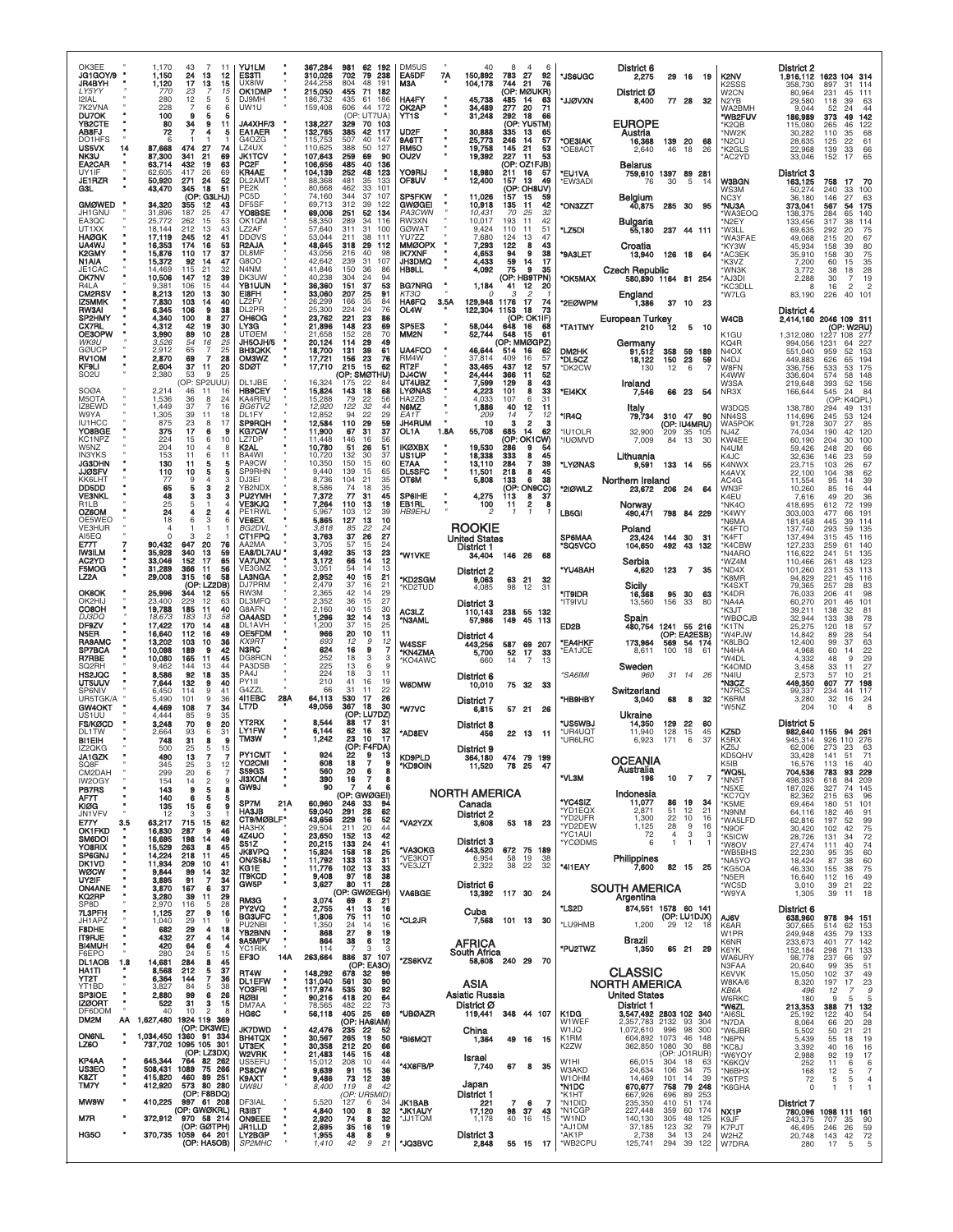| *K7AZT<br>*N7XCZ<br>*N7VS<br>*W7GF<br>*N7JI<br>*AB5ZA/7<br>*K7ROG<br>*KNØW<br>*WA8ZNC<br>*KE7AUB<br>*NB7O                             | 67,500<br>32,011<br>29,973<br>28,380<br>25,688<br>23,436<br>16,920<br>15,477<br>10,032<br>6,966<br>4,725                           | 207<br>48<br>-77<br>129<br>50<br>69<br>148<br>54<br>43<br>62<br>115<br>48<br>32<br>44<br>125<br>104<br>42<br>51<br>39<br>94<br>-33<br>96<br>36<br>41<br>31<br>90<br>17<br>30<br>52<br>24<br>89<br>22<br>23                                                                                          | *HP1RIS<br>*PJ7/G4JEC<br>NP <sub>2</sub> J<br>*KJØD/KP2                                                       | Panama<br>949<br><b>Sint Maarten</b><br>339,598<br><b>US Virgin Islands</b><br>190,848 1028 19<br>25,143                                       | 27                                                                        | 6<br>7<br>737 53 138<br>(OP: NØUK)<br>- 65<br>(OP: K8RF)<br>222 14 37                                                                   | <b>JR3RIU</b><br>JR3BOT<br>*JL3MCM<br>*JJ3TBB<br>*JR3GPP<br>*JP3UBR<br>*JI3XOK<br>*JL3DQX<br>*JG3LDD<br>*JG3EHD                   | District 3<br>244,420<br>225,231<br>108,144<br>77,423<br>9,128<br>2,812<br>2.523<br>1,505<br>1,058<br>273                              | 498 76<br>465<br>73<br>284<br>56<br>256<br>56<br>25<br>57<br>34<br>19<br>12<br>37<br>28<br>18<br>34<br>11<br>9                            | 126<br>120<br>88<br>83<br>31<br>19<br>17<br>17<br>12<br>5<br>8                           | LZ7J<br>LZ1HW<br>LZ5M<br>*LZ7M<br>*LZ7MM<br>*LZ5X<br>*LZ7VM                                                      | 108,679<br>40,200<br>104,690<br>17.214<br>10,974<br>117                                                          | Bulgaria<br>616,704 1435 78 214<br>(OP: LZ1CI)<br>300<br>63 128<br>430<br>16<br>59<br>506 38 107<br>(OP: LZ5VK)<br>9<br>286<br>-48<br>90<br>24<br>38<br>(OP: LZ5PW)<br>$\overline{5}$<br>8                                                      | *RX3VF<br>*RA3GAA<br>*R3THA<br>*UA3ABJ<br>*UA3RBF<br>*R2ATC<br>*RW5CW<br>*RW3VM<br>*RA3VE<br>*RL2D<br>*RA3RLJ                   | 133,536<br>117,480<br>49,588<br>45,700<br>45,678<br>43,790<br>43.602<br>30,912<br>21,659<br>17,138<br>12,382                     | 488<br>168<br>46<br>454<br>46<br>132<br>392<br>29<br>69<br>76<br>292<br>24<br>102<br>292<br>36<br>291<br>32<br>119<br>332<br>17<br>61<br>203<br>22<br>70<br>87<br>34<br>166<br>194<br>19<br>63<br>$\frac{59}{42}$<br>118<br>23        |
|---------------------------------------------------------------------------------------------------------------------------------------|------------------------------------------------------------------------------------------------------------------------------------|-----------------------------------------------------------------------------------------------------------------------------------------------------------------------------------------------------------------------------------------------------------------------------------------------------|---------------------------------------------------------------------------------------------------------------|------------------------------------------------------------------------------------------------------------------------------------------------|---------------------------------------------------------------------------|-----------------------------------------------------------------------------------------------------------------------------------------|-----------------------------------------------------------------------------------------------------------------------------------|----------------------------------------------------------------------------------------------------------------------------------------|-------------------------------------------------------------------------------------------------------------------------------------------|------------------------------------------------------------------------------------------|------------------------------------------------------------------------------------------------------------------|------------------------------------------------------------------------------------------------------------------|-------------------------------------------------------------------------------------------------------------------------------------------------------------------------------------------------------------------------------------------------|---------------------------------------------------------------------------------------------------------------------------------|----------------------------------------------------------------------------------------------------------------------------------|---------------------------------------------------------------------------------------------------------------------------------------------------------------------------------------------------------------------------------------|
| *KA6JLT<br>*K7SXN<br><b>K8MP</b><br>K8NVR<br>K8AJS<br>W8WA<br>K8BKM<br>N8IW                                                           | 1,032<br>48<br>District 8<br>903,474<br>433,948<br>238,914<br>167,940<br>151,250<br>81,104                                         | 23<br>12<br>12<br>10<br>3<br>3<br>962 91 247<br>506<br>89<br>225<br>755<br>27<br>90<br>463<br>35<br>100<br>482<br>25<br>85<br>200<br>41<br>107                                                                                                                                                      | <b>EA8URL</b><br>EA8ZS<br>*EA8BQM<br>*EA8AUW<br>*EA8CYU                                                       | <b>AFRICA</b><br>Canary Islands<br>1,537,704 2213 66 177<br>113.665<br>512,322<br>70,400<br>34,907                                             | 362<br>879<br>201<br>192                                                  | (OP: EA4BQ/OHØXX)<br>-51<br>-76<br>56<br>150<br>32<br>96<br>14<br>53                                                                    | *JG3SVP/3<br>*JH3SIF<br>*JE4FNC<br>*JH4FUF<br>*JG5DHX<br>*JA5CBU                                                                  | 36<br>38,100<br>District 4<br>20,800<br>3,298<br>District 5<br>152,523<br>26,828                                                       | $\overline{4}$<br>227 26<br>102 43<br>46<br>16<br>351 64<br>147<br>30                                                                     | $\overline{c}$<br>-1<br>49<br>- 61<br>18<br>125<br>46                                    | <b>*9A2VX</b><br>*9A8TT<br>OK1OA<br>OK2GG<br>OK1XC<br>OK2EQ                                                      | Croatia<br>21,045<br>2,080<br><b>Czech Republic</b><br>803,400 1491<br>156,750<br>106,215<br>30,294              | 113<br>-34<br>81<br>6<br>59<br>34<br>78<br>234<br>520<br>58<br>132<br>475<br>28<br>69<br>438<br>12<br>54                                                                                                                                        | *RN3Z<br>*UA3DLD<br>*UA3MEG<br>*RN3DKE<br>*UA3SDN<br>'RZ3DC<br>*R5PW<br>*R2AHS<br>*RW3AI                                        | 11,760<br>6,328<br>4,234<br>2,881<br>2,160<br>1,950<br>22,816<br>9,660<br>6,345                                                  | 121<br>18<br>39<br>80<br>17<br>33<br>47<br>25<br>32<br>50<br>11<br>24<br>63<br>6<br>$\frac{10}{71}$<br>60<br>15<br>211<br>21<br>$\frac{62}{38}$<br>98<br>22<br>106<br>9                                                               |
| <b>N8LJ</b><br>W8YV<br>KF8F<br>*N8II<br>*WB8JUI<br>*KV8Q<br>*WB8JAY<br>*AF8A<br>*NF8M<br>*WA8UMT<br>*K8FF<br>*K7DR<br>*W8XY<br>*KE8GC | 62.248<br>46,116<br>5,247<br>1,341,780<br>507.863<br>176,860<br>64,416<br>22,610<br>16,050<br>15,732<br>9,108<br>8,592<br>20<br>16 | 184<br>38<br>86<br>139<br>39<br>87<br>33<br>50<br>20<br>1270 100<br>280<br>83<br>228<br>598<br>372<br>49<br>136<br>37<br>180<br>95<br>108<br>28<br>57<br>76<br>23<br>52<br>64<br>31<br>61<br>28<br>75<br>18<br>68<br>34<br>14<br>$\overline{2}$<br>6<br>3<br>12<br>$\overline{4}$<br>$\overline{4}$ | ZS1A<br><b>UA9MA</b><br>R8TA<br>UA9JNT<br>R9TV<br>*RA9SF<br>*RU9AC                                            | South Africa<br>1,248<br>ASIA<br><b>Asiatic Russia</b><br>District 9<br>2,683,878 2743 91<br>431,600<br>107.164<br>9,384<br>854,441<br>589,842 | 24 13<br>913<br>301<br>114<br>1210<br>758                                 | 19<br>275<br>58<br>150<br>40<br>106<br>27<br>7<br>54<br>205<br>80<br>217                                                                | <b>JA6BZI</b><br>JA6LCJ<br>JA6AVT<br>JA6BWH<br>JA6BCV<br>JA6CDC<br>*JA6CVR<br>*JF6ABL<br>*JH6SCA<br>*JH6NBW<br>*JL6USD<br>*JA6UKY | District 6<br>1,097,460 1097 126 264<br>208.312<br>104,160<br>95,776<br>32,430<br>1,221<br>53,504<br>44,202<br>760<br>660<br>105<br>24 | 788<br>33<br>290<br>61<br>254<br>66<br>126<br>35<br>19<br>15<br>196<br>56<br>198<br>40<br>16<br>10<br>21<br>$\,$ 5 $\,$<br>$\overline{c}$ | 71<br>94<br>98<br>59<br>18<br>72<br>66<br>10<br>9<br>11<br>4<br>3<br>$\overline{c}$<br>2 | OK1DWF<br><b>OK1TA</b><br>*OK1KQH<br>OL2A<br>*OK1MDK<br>*OK6N<br>*OK1HCG<br>*OL3E<br>*OK1AUO<br>*OLØA<br>*OK1LL  | 10,710<br>683,235<br>270,568<br>262,848<br>257,676<br>255,524<br>212,055<br>91,104<br>52,865<br>40,006<br>35,949 | 251<br>8<br>37<br>900 110 295<br>665<br>70<br>178<br>(OP: OK1GSB)<br>702<br>57 165<br>632<br>58<br>160<br>699<br>66 188<br>(OP: OK2PTS)<br>814 44 167<br>44 102<br>359<br>(OP: OK1JOC)<br>230<br>38<br>71<br>201<br>30<br>53<br>220<br>23<br>46 | UA4K<br>RT <sub>40</sub><br>R <sub>4</sub> RT<br>RW4WD<br>*UA4AGT<br>*R4WDX<br>*RA4ACX<br>'RW4YA<br>*UA4PBT<br>*UA4WAV<br>*R4RM | District 4<br>366,769<br>153,900<br>116,056<br>6,992<br>363,622<br>340,732<br>315,832<br>308,992<br>181,956<br>129,200<br>69,012 | 853 73 244<br>(OP: RM4HZ)<br>486 54 136<br>(OP: UA4NCE<br>517<br>51 127<br>145<br>8<br>38<br>199<br>824<br>67<br>825<br>72<br>211<br>218<br>701<br>78<br>197<br>865<br>59<br>421<br>192<br>65<br>503<br>46<br>144<br>121<br>345<br>41 |
| *AB8DF<br>K9MA<br>W9GT<br>W9VA<br>W9DZ<br>W9DGI<br>*WD9CIR<br>*N9SE<br>*WA9LKF                                                        | 3,906<br>District 9<br>1,569,006<br>623,076<br>62,335<br>21.175<br>4,800<br>170,060<br>23,835<br>21,583                            | 29<br>36<br>13<br>1392 113 289<br>887<br>-72<br>-202<br>179<br>44<br>93<br>26<br>51<br>100<br>30<br>47<br>18<br>304<br>66<br>154<br>79<br>87<br>26<br>75<br>38<br>156                                                                                                                               | *UB8A<br>*RA9YE<br>*RV9CVA<br>*RW9AV<br>*R2ET/9<br>*UF8C<br>*R9JAP<br>*RL9L<br>*RZ9WA<br>*R9YU<br>*R8WO       | 360,306<br>267,750<br>181,015<br>143,070<br>99,794<br>98,400<br>83,070<br>79,048<br>75,144<br>64,347<br>22,176                                 | 635<br>599<br>385<br>297<br>568<br>455<br>293<br>378<br>277<br>311<br>184 | 56<br>166<br>68<br>157<br>55<br>150<br>55<br>135<br>21<br>61<br>63<br>19<br>93<br>37<br>21<br>61<br>31<br>93<br>69<br>20<br>5<br>37     | <b>JA7ACM</b><br>JA7UES<br><b>JA7KQC</b><br>*JH7QXJ<br>*JA7MWC<br>*JA7RPC<br>*JF7VVL/7<br><b>JA8RUZ</b>                           | District 7<br>351,540<br>155,124<br>600<br>428,452<br>28,710<br>27,264<br>6<br>District 8                                              | 512 106 173<br>78<br>341<br>30<br>11<br>891<br>74<br>154<br>46<br>160<br>25<br>$\overline{1}$<br>-1                                       | 108<br>13<br>114<br>53<br>46<br>$\overline{1}$<br>85                                     | 'OK1MMN<br>'OK1CZ<br>*OK8KM<br>*OK2VK<br>*OK1BPN<br>*OK1FFA<br>*OK4NN<br>*OK1JDJ<br>*OK1TVL<br>'OK1LV<br>'OK1FKD | 35,260<br>34,209<br>32,480<br>29,054<br>28,706<br>16,456<br>12,236<br>4,950<br>2,530<br>25,460<br>16,830         | 230<br>22<br>60<br>509<br>11<br>52<br>239<br>26<br>90<br>183<br>45<br>101<br>410<br>48<br>14<br>19<br>49<br>169<br>19<br>124<br>19<br>76<br>12<br>33<br>32<br>51<br>14<br>27<br>184<br>49<br>287<br>9<br>46                                     | *RN4SC<br>*R4II<br>*UA4PRU<br>*RK4K<br>*R4FBG<br>*R4PFL<br>*R4LA<br>UC7A<br>RJ7M                                                | 56,575<br>50,064<br>26,136<br>21,216<br>1,368<br>$\Omega$<br>9,381<br>District 6<br>922,896<br>72,219                            | 259<br>41<br>114<br>303<br>31<br>$8^{\circ}$<br>207<br>27<br>81<br>27<br>77<br>161<br>(OP: UA4HGL)<br>$\frac{26}{5}$<br>$\frac{37}{7}$<br>12<br>$\overline{4}$<br>-7<br>106<br>44<br>15<br>1505<br>95 282<br>330<br>38<br>95          |
| *W9QL<br>*WA9FZB<br>*AC9VC<br>*N9AEP<br>*K9WPV<br>N7WY<br><b>NGØT</b><br>KJØI<br><b>KØTC</b>                                          | 15,834<br>13.746<br>11,613<br>816<br>16<br>District Ø<br>364,392<br>159,430<br>113,726<br>60,210                                   | 107<br>42<br>16<br>53<br>86<br>26<br>47<br>74<br>32<br>28<br>11<br>13<br>$\overline{2}$<br>$\overline{a}$<br>-5<br>546 68 173<br>280<br>144<br>70<br>212<br>67<br>135<br>47<br>188<br>88                                                                                                            | *UA9OV<br><b>RTØO</b><br>*UAØJF<br>*UAØC<br>*RØUT<br>*UAØLKD<br>*UDØO<br>*UAØCID<br>*RNØCW                    | 2,890<br>District Ø<br>397,290<br>117,450<br>92,547<br>52,658<br>27,775<br>24,800<br>15,732<br>7,524                                           | 31<br>982 56<br>368<br>519<br>199<br>200<br>193<br>217<br>70              | 23<br>11<br>149<br>55<br>107<br>49<br>68<br>77<br>36<br>42<br>59<br>41<br>59<br>31<br>-26<br>33<br>24<br>19<br>25                       | JH8FIH<br>*JA8RWU<br>*JK8PBO<br>*JG8NKJ<br>*JK8NIP<br>*JA8HBO<br>*JR8QFG<br>*JE8UHY<br><b>MLORAL*</b>                             | 65,208<br>1,121<br>278,432<br>196,652<br>31,892<br>10,080<br>4,248<br>4,136<br>1,600<br>District 9<br>4,746                            | 197 67<br>21<br>80<br>561<br>81<br>431<br>190<br>22<br>85<br>19<br>72<br>12<br>72<br>10<br>34<br>12<br>51 19                              | 9<br>10<br>144<br>130<br>45<br>26<br>24<br>12<br>13<br>23                                | *OK7NV<br>OZ7YL<br>*OZ1TJ<br>G9W<br>G3WZD<br>M <sub>6</sub> O                                                    | 10,506<br>Denmark<br>44,660<br>68,552<br>England<br>2,774,376<br>435,831<br>345,138                              | 147<br>12<br>39<br>268 30<br>- 86<br>303 42 122<br>(OP: 5QØX)<br>2861 116 336<br>(op: Mødxr)<br>78 203<br>721<br>1371<br>-30<br>93                                                                                                              | UA6HLN<br>RC6AA<br><b>UA6AK</b><br>R6CR<br><b>RN6L</b><br>*R7KX<br>'RM7C<br>*R6KEE<br>*UA6J<br>*R7MT<br>*R7KA                   | 50.760<br>35,175<br>34,960<br>14,256<br>11.468<br>351,936<br>190,610<br>42,256<br>28,536<br>15,540<br>15,215                     | 70<br>367<br>20<br>81<br>248<br>24<br>73<br>22<br>286<br>45<br>151<br>21<br>33<br>148<br>14<br>887<br>71<br>211<br>659<br>49<br>196<br>186<br>48<br>91<br>197<br>$\frac{82}{48}$<br>34<br>12<br>191<br>45<br>80<br>40                 |
| KØPK<br>*WØPI<br>*KØJP<br>*W7UT<br>*KØALT<br>*WØZF<br>*NØAC<br>*NN5SD<br>*KGØTW<br>*WØCW                                              | 44,010<br>241,704<br>49,320<br>39,886<br>26,643<br>8,875<br>8,384<br>5,445<br>297<br>9,844                                         | 179<br>25<br>65<br>420<br>70<br>146<br>161<br>44<br>76<br>189<br>21<br>56<br>123<br>29<br>54<br>32<br>39<br>50<br>72<br>25<br>39<br>26<br>29<br>46<br>(OP: KØJV)<br>50<br>16<br>17<br>99<br>14<br>32                                                                                                | *RCØAJ<br>*RUØL<br>TA2FE<br>"TA4/OH2KW<br><b>BA4DL</b><br>*BD3TE<br>*BG7TWJ                                   | 2,596<br>960<br>Asiatic Turkey<br>336 864 747 42 132<br>507,600<br>China<br>244,350<br>150,920<br>102,396                                      | 39<br>18<br>891<br>904 60<br>571<br>669                                   | 10<br>14<br>43<br>157<br>-90<br>100<br>54<br>25<br>59                                                                                   | *JA9EJG<br><b>JGØEXP</b><br>*JHØMUC<br>*JRØECQ<br>*JIØWVQ<br>*UN8PC                                                               | 3,256<br>District Ø<br>188,962<br>29,800<br>10,203<br>7,047<br>Kazakhstan<br>118,917                                                   | 38<br>14<br>378<br>82<br>129<br>47<br>22<br>67<br>109<br>10<br>277 55 126                                                                 | 23<br>132<br>53<br>35<br>17                                                              | G2E<br>G3T<br>G9D<br><b>MØNPK</b><br>'M2J                                                                        | 320,978<br>70,104<br>58,320<br>3.822<br>368,460                                                                  | (OP: G3WGN)<br>1016 48 154<br>(OP: MØORD)<br>290<br>-36<br>91<br>(OP: G3VGZ)<br>295<br>26<br>-64<br>(OP: G6NHU)<br>49<br>15 24<br>767<br>64 203<br>(OP: G4NBS)                                                                                  | <b>R9FE</b><br>UA9FGJ<br>'R9FBT<br>*R9FDJ<br>*RO9F<br>*R9FCY<br>OH <sub>1</sub> VR                                              | District 9<br>120,204<br>59,892<br>161,280<br>143,437<br>92,928<br>3,570<br>Finland                                              | 401<br>57 155<br>436<br>23<br>69<br>192<br>435<br>60<br>485<br>60<br>157<br>137<br>553<br>39<br>73<br>9<br>33<br>1999 114 327                                                                                                         |
| AL7LO<br>NL8F<br>*VP9I                                                                                                                | Alaska<br>389,529<br>1,386<br>Bermuda                                                                                              | 884 71 118<br>49<br>10<br>8<br>2,935,723 3351 86 285<br>(OP: N6GQ)                                                                                                                                                                                                                                  | *BH8MDV<br>*BG7XVX<br>*BI1EIH<br>*VU2IT<br>*VU2CVS<br>*VU2DCC<br>*VU3GDS<br>*VU2JOS                           | 79,502<br>13,860<br>748<br>India<br>48,811<br>31,257<br>25,578<br>22,490<br>1,134                                                              | 272<br>125<br>31<br>161 47<br>204<br>106<br>161<br>26                     | 36<br>91<br>18<br>37<br>8<br>9<br>86<br>20<br>49<br>34<br>64<br>21<br>44<br>10<br>17                                                    | *UN7ZZ<br>*UN7EV<br>JT1CD<br>9N7AA                                                                                                | 22,464<br>16,632<br>Mongolia<br>73,695<br>Nepal<br>1,517,400 2260 80 201                                                               | 160<br>14<br>89<br>27<br>622 31 54                                                                                                        | 40<br>57<br>(OP: S53R)                                                                   | *MØXUU<br>*MØURL<br>*G4POF<br>*G4HZV<br>*G4L<br>'G4EBK<br>*MØSEV<br>*MØCVO<br>'G5C                               | 314,431<br>136,880<br>121,899<br>80,234<br>60,344<br>31,578<br>29,568<br>28,667<br>24,415                        | 924<br>52 195<br>574<br>35<br>110<br>374<br>45<br>134<br>255<br>46 108<br>605<br>16<br>60<br>(OP: G4LDL)<br>171<br>31<br>83<br>314<br>17<br>47<br>245<br>27<br>82<br>22<br>73<br>213                                                            | OH8NW<br>OG4A<br>OH <sub>5</sub> BM<br>OF5YU<br>OG9W<br>OG5G<br>OH <sub>2</sub> V <sub>Z</sub>                                  | 1,364,013<br>1,034,460<br>350,350<br>268,157<br>118,003<br>67,313<br>64,296<br>30,498                                            | 1724 112 308<br>1016 68 207<br>(OP: OH2BAI)<br>1063<br>35<br>96<br>43 154<br>443<br>751<br>17<br>66<br>(OP: OH2BCI)<br>300<br>39 102<br>53<br>238<br>16                                                                               |
| <b>VA1MM</b><br>'VY2LI<br>VA2EW                                                                                                       | Canada<br>District 1<br>700,995 1159<br>26,207<br>District 2<br>39,744                                                             | 66 189<br>156<br>-22<br>51<br>3,226,264 2856 105 323<br>168<br>65                                                                                                                                                                                                                                   | *VU2ACK<br>*4Z5QQ                                                                                             | 140<br>Israel<br>37,130<br>Japan<br>District 1                                                                                                 | 15<br>150 20                                                              | 10<br>10<br>- 74                                                                                                                        | *HL1OVG<br>*9V1KG<br>*9V1HY                                                                                                       | <b>Republic of Korea</b><br>1,800<br>Singapore<br>15,138<br>66<br>Taiwan                                                               | 13<br>40<br>152<br>20<br>7                                                                                                                | - 11<br>38<br>2                                                                          | *G4OTV<br>'G4RMV<br>'GØOSK<br>*М3М<br><b>G4OTU</b>                                                               | 23,230<br>19,782<br>13,083<br>12,900<br>10,812<br>10,098                                                         | (OP: G4OGB)<br>200<br>29<br>86<br>186<br>15<br>48<br>123<br>23<br>66<br>16<br>130<br>-34<br>(OP: G3PLE)<br>149<br>13<br>38<br>110<br>14<br>40                                                                                                   | OG6B<br>*OH1SIC<br>*OH6Z<br>TM <sub>5</sub> T                                                                                   | 6,500<br>97,893<br>21,204<br>France                                                                                              | 115<br>10<br>40<br>(OP: OH1ZAA)<br>521 33 116<br>(OP: SM5SIC)<br>312<br>10<br>296,560 2218 76 228                                                                                                                                     |
| *VA2LGQ<br><b>VE3KP</b><br>VE <sub>3</sub> OI<br>VE3MDX<br>VE3BXG<br>VA3WW                                                            | 36<br>District 3<br>373,758<br>36,570<br>29,848<br>576<br>610,742 1003                                                             | σı<br>5<br>5<br>$\overline{4}$<br>607,568 1035 70 184<br>706<br>68<br>163<br>146<br>37<br>69<br>175<br>49<br>33<br>20<br>9<br>9                                                                                                                                                                     | JR1GSE<br>JA1QOW<br>JF1KML<br>JL1LNC<br>JE1QHP<br>JA1MJN<br>7K4GUR<br>JK1UVL<br>*JS1KKY                       | 166,026<br>112,066<br>86,254<br>51,527<br>29,920<br>22,240<br>12,264<br>1,118<br>464,264                                                       | 436<br>308<br>274<br>195<br>166<br>112<br>80<br>29<br>702                 | 82<br>95<br>49<br>88<br>47<br>75<br>47<br>72<br>52<br>36<br>47<br>33<br>21<br>35<br>12<br>14<br>96<br>166                               | *BU2EO<br>*HS3LSE<br>*HS8KGG<br>A62A                                                                                              | 186,480<br>Thailand<br>8,836<br>4,173<br>United Arab Emirates<br>1,184,435 1482 68 233                                                 | 766 62 106<br>96<br>16<br>60<br>15                                                                                                        | -31<br>24                                                                                | <b>MØNDZ</b><br>*G4BEE<br>*G3YZO<br>*M4M<br>'G3YRZ<br>*G3YLA<br>*MØRYB                                           | 8,352<br>7,104<br>1,692<br>1,092<br>480<br>151,616<br>124,532                                                    | (OP: GØHVQ)<br>10<br>151<br>38<br>23<br>76<br>51<br>33<br>11<br>25<br>30<br>6<br>15<br>(OP: MØPNN)<br>25<br>$\overline{4}$<br>16<br>48<br>483<br>136<br>496<br>41 122                                                                           | *F5JU<br>*F5VV<br>*F6GGA<br>$*$ F5ILS<br>*F4HYY<br>*F4GFT<br>*F8FLK                                                             | 205,301<br>151,316<br>49,968<br>45,162<br>14,742<br>2,494<br>420                                                                 | (OP: F5VKT)<br>428 62 177<br>475<br>45 136<br>34 110<br>299<br>216<br>80<br>-37<br>62<br>159<br>19<br>32<br>56<br>11<br>20<br>3<br>$\overline{4}$                                                                                     |
| *VA3FF<br>*VE3MA<br>*VE3VY<br>*VE3ZY<br>*VA3DBT<br>*VE3ADQ<br>*VE4AKF                                                                 | 287,600<br>247,753<br>111,544<br>22,344<br>14,476<br>District 4<br>11,960                                                          | 72 181<br>597<br>56<br>144<br>461<br>65<br>158<br>322<br>47<br>99<br>126<br>30<br>54<br>151<br>13<br>34<br>120 25<br>27                                                                                                                                                                             | *JO1VVT<br>*JR1LEV<br>*JK1FNN<br>*JJ1KZZ<br>*JA1IE<br>*JK1AKA<br>*JH1DJD<br>*JL1GPG<br>*JJ1XNF                | 73,944<br>63,662<br>52,038<br>43,750<br>31,722<br>30,303<br>26,563<br>25,026<br>18,407                                                         | 248<br>224<br>167<br>134<br>148<br>165<br>146<br>120<br>107               | 68<br>88<br>64<br>75<br>53<br>73<br>55<br>70<br>45<br>57<br>37<br>54<br>57<br>44<br>41<br>56<br>38<br>41                                | *UK8IQ<br>3W3B                                                                                                                    | Uzbekistan<br>317,280 783 36 124<br>Vietnam<br>40,150<br><b>EUROPE</b><br>Aland Islands                                                | 215 42 68                                                                                                                                 |                                                                                          | <b>G3YMC</b><br>*G3WRJ<br>'G4TGJ<br>*M5OTA<br>*G7PVZ<br><b>UA1ORK</b>                                            | 61,696<br>35,400<br>20,181<br>1,536<br>1,520<br>European Russia<br>District 1<br>135,966                         | 328<br>30<br>98<br>260<br>26<br>94<br>133<br>26<br>67<br>36<br>8<br>24<br>40<br>10<br>28<br>623<br>33<br>96                                                                                                                                     | DL2CC<br>DL2SAX<br>DD <sub>2</sub> AW<br>DF6RI<br>DK4HH<br>DK4SG<br>DL1DTL<br>DL5DXS                                            | 1,811,160 2446<br>391,996 1175<br>316,965<br>150,944<br>107,224<br>104,320<br>81,738                                             | Germany<br>2,044,195 2414 105 284<br>90<br>254<br>63 173<br>761<br>52<br>203<br>474<br>59<br>153<br>79<br>515<br>25<br>97<br>399<br>31<br>76<br>282<br>38                                                                             |
| *VE5GC<br>*VA6WWW<br><b>VE7JKZ</b><br>VA7RN<br>*VA7QCE                                                                                | District 5<br>140,610<br>District 6<br>68,019<br>District 7<br>155,477<br>72,352<br>560                                            | 838 35 51<br>228 52 71<br>397<br>68<br>99<br>440<br>37<br>39<br>15<br>8<br>8                                                                                                                                                                                                                        | *JH1VIX<br>*JA1RGY<br>*JK1BGV<br>*JP1JZR<br>*JO1KTD<br>*JQ1PCT<br>*JA1RXC<br>*JE1SPY<br>*JK1DVP<br>*JN1HYU    | 11,376<br>10,758<br>4,704<br>4,700<br>3,816<br>3,784<br>2,952<br>2,132<br>1,364<br>1,173                                                       | 111<br>63<br>46<br>56<br>62<br>40<br>48<br>59<br>22<br>27                 | 20<br>28<br>23<br>43<br>22<br>26<br>24<br>23<br>17<br>19<br>22<br>22<br>16<br>25<br>12<br>14<br>12<br>10<br>9<br>8                      | OHØZ<br>*OE9WLJ<br>*OE1EBC<br>*EC6DX                                                                                              | 2,949,753 3875 112 335<br>Austria<br>10,763<br>460<br><b>Baleric Islands</b><br>2,622                                                  | (OP: OH6EI)<br>121 11<br>13<br>40 20                                                                                                      | 36<br>9<br>11<br>-37                                                                     | *UA1CUR<br>*UA1ZZ<br>*RM1F<br>*R1BC<br>*R1AU<br>*RW1AM<br>*UA1COA<br>*UB1AHY<br>*R1NI                            | 149,256<br>55,480<br>42,456<br>29,884<br>17,700<br>14,274<br>9,635<br>7,488<br>1,539                             | 520<br>45<br>171<br>268<br>38<br>114<br>250<br>28<br>88<br>195<br>33<br>91<br>21<br>79<br>189<br>105<br>20<br>97<br>209<br>$\overline{7}$<br>34<br>104<br>19<br>53<br>6<br>54<br>21                                                             | DK5LY<br>DF5BX<br>DJ7WG<br>*DJ2XY<br>*DL1MA.<br>*DL8ULF<br>*DM5JBN<br>*DJ3RA<br>*DF3CE<br>*DG7EE                                | 38,121<br>37,584<br>2,886<br>679,000<br>343,962<br>286,974<br>251,280<br>211,357<br>139,664<br>122,892                           | 66<br>214<br>31<br>88<br>258<br>28<br>31<br>60<br>8<br>82 268<br>1203<br>225<br>594<br>66<br>48 166<br>1013<br>540<br>56<br>184<br>668<br>58 183<br>419<br>48<br>155<br>57 171<br>397                                                 |
| *VY1KX<br>*CO8NMN<br>°CO2RQ<br>*CO8WN<br>*CO6WD<br>*CO8OH                                                                             | District 8<br>28,248<br>Cuba<br>342,210 1038<br>327,966 1152<br>199,227<br>19,788                                                  | 126 40<br>48<br>589,750 1578 46 129<br>51 114<br>40<br>101<br>562<br>50 109<br>185<br>11<br>40                                                                                                                                                                                                      | *JA1JNM<br>*JH1KCI<br>'JS1WWR<br>*JH1BCS<br>*7L1DST<br>'JA1GZK<br>*JK1VUZ<br>*JN1VFV                          | $\frac{840}{722}$<br>480<br>217<br>9,912<br>3,024<br>266<br>12<br>District 2                                                                   | 16<br>22<br>18<br>11<br>70<br>38<br>10<br>3                               | 10<br>11<br>10<br>9<br>$\overline{7}$<br>9<br>$\overline{4}$<br>3<br>30<br>29<br>14<br>14<br>$\overline{7}$<br>7<br>3<br>$\overline{1}$ | EW2A<br><b>EW11</b><br>EW8DX<br>EU7SV<br>EW1FM<br>*EW2ES<br>*EW1NM<br>*EW1AFM                                                     | <b>Belarus</b><br>1,921,565 1908 138 427<br>1,362,030<br>745,514<br>101,136<br>4,950<br>237,398<br>50,307<br>3,822                     | 1409 137<br>1625<br>78<br>396<br>28<br>68<br>13<br>938<br>47<br>331<br>31<br>17<br>43                                                     | 410<br>251<br>84<br>-37<br>170<br>92<br>32                                               | RM <sub>2U</sub><br>R <sub>5</sub> AJ<br>RK3T<br>R3FX<br>R <sub>5</sub> AK<br>RC3U<br>RY3F                       | District 3<br>1,269,927<br>1,181,520<br>541,167<br>460,666<br>36,404                                             | 1634 112 335<br>(OP: RU3UR)<br>1323 145 395<br>1,033,515 2065 81 234<br>(OP: RX4W)<br>852,544 1822 93 259<br>92 249<br>887<br>953<br>80 209<br>17<br>380<br>59                                                                                  | *DK5OCE<br>*DD5KG<br>*DM5B<br>*DL4AMK<br>*DL4XU<br>*DK4LX<br>*DL3SYA<br>*DL7GEM<br>*DJ3CS                                       | 109,233<br>100,598<br>99,120<br>98,494<br>89,060<br>72,556<br>63,899<br>58,102<br>48,664                                         | 395<br>46<br>113<br>47 132<br>355<br>42 126<br>418<br>(OP: DG6IMR)<br>58 184<br>293<br>33 113<br>435<br>75<br>468<br>22<br>123<br>329<br>34<br>300<br>33 106<br>193<br>46 112                                                         |
| *HI3Y<br>*HI3AA<br>*HH2JA                                                                                                             | Dominican Republic<br>36,960<br>Haiti                                                                                              | 204,077 1066 23<br>66<br>327<br>12<br>43<br>198,800 1315 17 54<br>(OP: JK1UWY)                                                                                                                                                                                                                      | <b>JE2BOM</b><br>*JA2KKA<br>'JG2RFJ<br>*JS2PHO<br>*JE2HCJ<br><b>JR2UQU</b><br>*JF2NLH<br>*JR1UJX/2<br>*JH2DFJ | 85,068<br>122,292<br>100,128<br>3,990<br>3,335<br>1,938<br>828<br>3,465<br>486                                                                 | 235<br>327<br>280<br>55<br>59<br>25<br>18<br>37<br>53                     | 63<br>90<br>57<br>101<br>59<br>90<br>20<br>15<br>13<br>16<br>17<br>17<br>12<br>11<br>14<br>21<br>20<br>34                               | *ON4CT<br>*ON4CBA<br>*OR3R<br>E71A<br>*E74UK<br>*E73X                                                                             | Belgium<br>1,013,498 1691 92 266<br>19,897<br>4,500<br>Bosnia-Herzegovina<br>225,720<br>216,457<br>24,495                              | 162<br>22<br>73<br>12<br>686<br>826<br>47<br>287<br>14                                                                                    | 79<br>38<br>49 141<br>186<br>55                                                          | RV3ZD<br>R3LC<br>RK3DK<br>*R5FQ<br>*RN5AA<br>*RT3C<br>*RX3Q<br>*R3AQ<br>*RU5X                                    | 13,287<br>11,760<br>8,052<br>476,309<br>450,109<br>355,470<br>247,080<br>174,908<br>168,480                      | 142<br>28<br>75<br>90<br>20<br>36<br>109<br>20<br>46<br>994<br>76<br>255<br>873<br>79<br>240<br>221<br>897<br>68<br>50<br>163<br>901<br>370<br>66<br>226<br>564<br>50<br>166                                                                    | *DL7ØTRS<br>*DL9YED<br>*DL1KAS<br>*DK1LRS<br>*DM3AA<br>*DL4HCF<br>*DF1DT<br>*DH6YAG                                             | 46,904<br>35,916<br>29,670<br>25,228<br>17,850<br>15,827<br>13,475<br>12,221                                                     | 17<br>509<br>65<br>(OP: DJ8QP)<br>90<br>153<br>33<br>203<br>26<br>89<br>88<br>149<br>31<br>115<br>27<br>43<br>99<br>42<br>119<br>34<br>$\overline{7}$<br>294<br>66<br>95<br>35                                                        |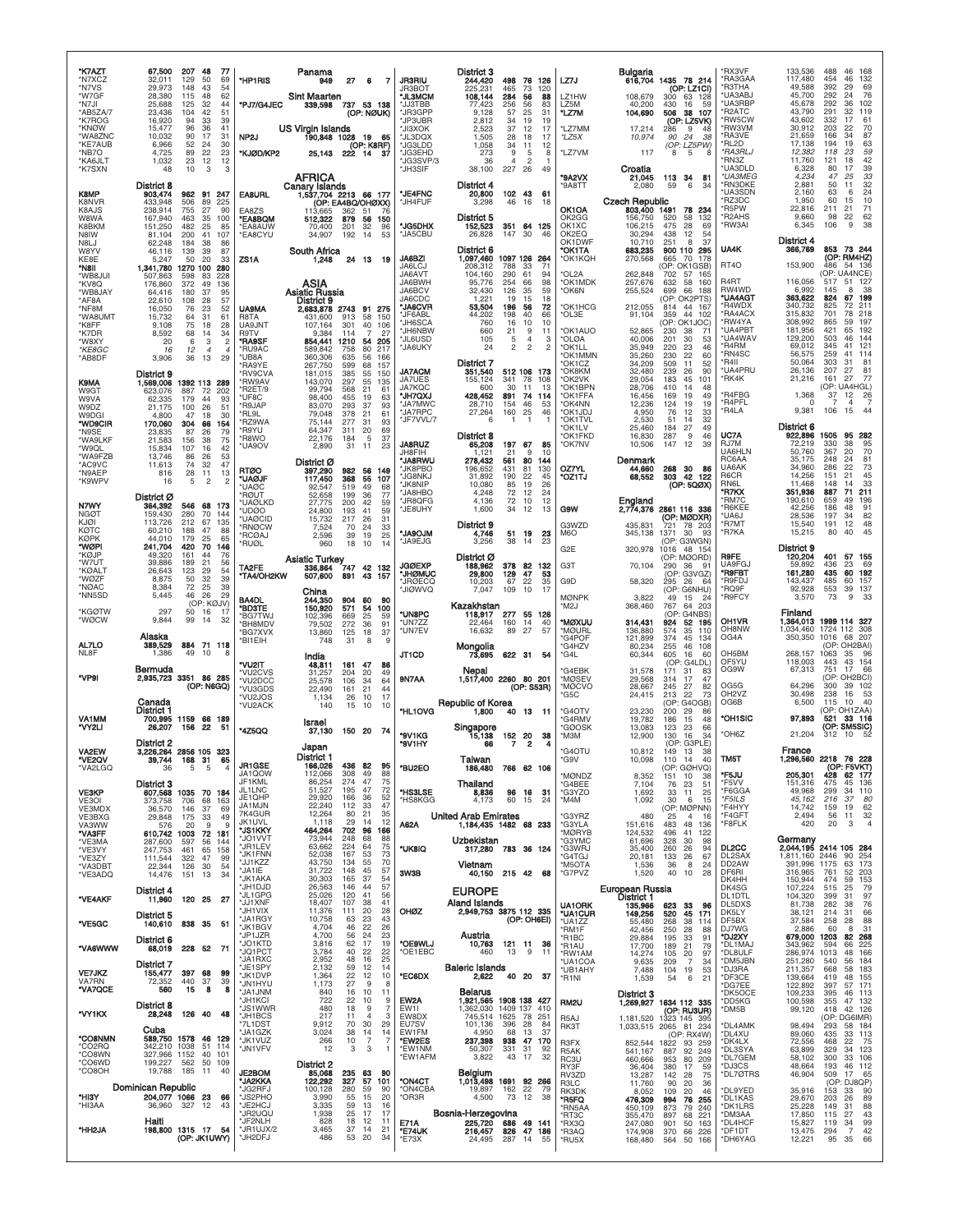| *DL2ZA<br>*DK9ZE<br>*DL6CGC<br>*DL2BUM<br>*DL1FAR<br>*DL9TU<br>*DL3AMB | 117<br>9,112<br>-14<br>54<br>23<br>6,048<br>57<br>31<br>39<br>5,311<br>100<br>8<br>3,835<br>54<br>21<br>38<br>3.488<br>44<br>16<br>16<br>3,360<br>72<br>8<br>34<br>2,688<br>36<br>74<br>6 | <b>PA3DBS</b><br>PAØRDT<br>'PE1MR<br>Z35F<br><b>Z35M</b>        | 43,553<br>471 21<br>-76<br>43,428<br>278<br>36<br>105<br>7.228<br>111<br>12<br>40<br>North Macedonia<br>59,362<br>863<br>11<br>56<br>306,495<br>1026<br>55<br>190 | *EA5/RV2A<br>*EA3NO<br>*EA2AGV<br><b>EA4FIT</b><br>"EC5C<br>'EC7C<br><b>EA3DMN</b> | 155,491<br>63,570<br>58,078<br>33,517<br>16,482<br>7,395<br>2,418 | 486<br>44 185<br>20<br>503<br>58<br>294<br>29<br>113<br>185<br>33<br>88<br>19<br>63<br>161<br>92<br>18<br>33<br>9<br>22<br>52 | 'YC2CLH<br>'YC2VOC<br>'YB2CTE<br>'YD2NIR<br>YC2AUP | 140<br>13,632<br>80<br>12<br>10<br>New Zealand             | 7<br>5<br>27<br>87<br>34<br>9<br>2<br>2<br>5<br>7          | 5<br>44<br>11<br>$\overline{2}$<br>5 | <b>SA6NIA</b><br>"YD2UWF                   | Sweden<br>985 42 151<br>209,019<br>OCEANIA<br>Indonesia<br>123,695<br>322<br>48<br>95                                |
|------------------------------------------------------------------------|-------------------------------------------------------------------------------------------------------------------------------------------------------------------------------------------|-----------------------------------------------------------------|-------------------------------------------------------------------------------------------------------------------------------------------------------------------|------------------------------------------------------------------------------------|-------------------------------------------------------------------|-------------------------------------------------------------------------------------------------------------------------------|----------------------------------------------------|------------------------------------------------------------|------------------------------------------------------------|--------------------------------------|--------------------------------------------|----------------------------------------------------------------------------------------------------------------------|
| *DL5ALW<br>*DL8UKW<br>*DL1SBF<br>*DL2RZG                               | 2,226<br>34<br>26<br>16<br>2,016<br>24<br>53<br>8<br>1,896<br>44<br>15<br>9<br>713<br>34<br>20<br>3                                                                                       | Z31NA<br>Z33F                                                   | 128,979<br>737<br>35<br>118<br>128<br>9,024<br>14<br>34<br>Norway                                                                                                 | 'EA3TJ<br><b>EA5JA</b><br>'EA2AFV<br><b>EA2CAR</b>                                 | 2,337<br>620<br>246,544<br>63,714                                 | 59<br>15<br>42<br>25<br>10<br>21<br>850<br>42<br>110<br>432<br>19<br>63                                                       | ZM1A                                               | Philippines                                                | 1,633,590 1829 111 204<br>(OP: ZL3CW)                      |                                      | *YC1LJT                                    | 27<br>5,510<br>63<br>11                                                                                              |
| *DH8MS<br>*DL1AQU<br>*DFØBV                                            | 25<br>576<br>7<br>17<br>36<br>79,800<br>388<br>132<br>202<br>43<br>105<br>50,764<br>(OP: DL6MAO)                                                                                          | *LB2WG<br>'LC4U<br>'LB1R                                        | 53,900<br>366 26 114<br>1,760<br>72<br>13<br>42<br>(OP: LB1KG)<br>1,600<br>47 11<br>29                                                                            | 'EA2BO<br>'EA4U<br>*EA3FHC<br>*EA1BP                                               | 28,350<br>22,446<br>6.336<br>5,852                                | 209<br>18<br>57<br>29<br>139<br>58<br>99<br>13<br>35<br>17<br>81<br>11                                                        | 4F3FSK<br>*DU1VGX<br>*DW3TRZ                       | 477<br>26,466<br>198                                       | 23<br>4<br>177<br>27<br>15<br>3                            | 5<br>39<br>3                         |                                            | <b>MULTI-OPERATOR</b><br>SINGLE TRANSMITTER<br><b>NORTH AMERICA</b>                                                  |
| *DK7HA<br>*DK5CF<br>*DK7OG<br>*DL2LFH                                  | 34,800<br>271<br>18<br>42<br>14,960<br>133<br>19<br>61<br>8,778<br>125<br>16<br>50<br>7,080<br>124<br>11<br>19                                                                            | 'LB5DI<br>SP5AUC                                                | 6<br>25<br>1,519<br>65<br>Poland<br>1693<br>72 221<br>754.475                                                                                                     | *EA2NA<br>'EA4LG                                                                   | 5,135<br>1,848<br>Sweden                                          | 61<br>112<br>18<br>32<br>27<br>17                                                                                             | <b>LU7DW</b>                                       | SOUTH AMERICA<br>Argentina<br>4.992                        | 62<br>- 17                                                 | 22<br>99                             | K1LZ<br>N1MM                               | <b>United States</b><br>District 1<br>13,441,032 6101 175 617<br>3308 125 419<br>5,058,656                           |
| *DG2FDD<br>*DK6AC<br>*DL1BWM<br>*DL1TW<br>*DL1DXA                      | 89<br>43<br>5.278<br>-15<br>4,959<br>71<br>21<br>36<br>46<br>4,352<br>62<br>18<br>2,664<br>93<br>6<br>31<br>8<br>3<br>77<br>$\overline{4}$                                                | SP7IIT<br>SP5ICS<br>SO <sub>7U</sub><br>SQ8LUU<br><b>SQ3HTX</b> | 1093<br>92<br>596.160<br>253<br>76,596<br>339<br>37<br>119<br>428<br>22,880<br>10<br>45<br>22,780<br>244<br>15<br>52<br>120<br>50                                 | SM2CEW<br>SM5CCE<br>SD <sub>1</sub> A<br>SM6CPY                                    | 931,020<br>231,519<br>183,768                                     | 1568<br>75 220<br>595<br>62<br>167<br>489<br>57 171<br>(OP: SM1TDE)<br>-53<br>638                                             | *LT3V<br>LU2AXF<br>LU1RAF<br>'LU1QDQ               | 127,170<br>357<br>180<br>$\Omega$                          | 368<br>58<br>(OP: LU6OA)<br>21<br>9<br>6<br>10<br>4<br>-1  | 8<br>6<br>1                          | K1KP<br>W3UA<br>W1SRG<br>*K1XM             | 3,236,545 2316 114<br>379<br>3.027.420 2317 116 368<br>510 50 175<br>316,575<br>3,546,447 2399 120 401               |
| *SV1CKZ<br>*SV7CUD                                                     | Greece<br>537 70 187<br>283,214<br>6,798<br>75<br>17<br>49                                                                                                                                | SP9JBE<br>'SP1AEN<br>SP9YFF<br>SP5UFK                           | 14,626<br>21<br>1,200<br>28<br>9<br>16<br>552,874<br>1129<br>68<br>254<br>185,606<br>661<br>47<br>159<br>501<br>168,245<br>55<br>154                              | SM7ATL<br><b>SF6W</b><br>'SM5LW                                                    | 42,478<br>2.772<br>153,850<br>144,739                             | 14<br>53<br>11<br>25<br>747<br>37 133<br>(OP: SM6EWB)<br>491<br>53<br>164                                                     | PS2T                                               | <b>Brazil</b><br>2,373,555                                 | 2123 111 284<br>(OP: PY2ZEA)                               |                                      | W2FU<br>K2QMF                              | District 2<br>9,683,139 4828 166 557<br>7,005,278 3828 145 516                                                       |
| *SV1AZL<br>GU4CHY                                                      | 20<br>1,280<br>15<br>-17<br>Guernsey<br>280,893 1633<br>28<br>81                                                                                                                          | 'SP9R<br>'SP1R<br>SP6BEN<br>'SQ2EEQ                             | 148,797<br>531<br>49<br>118<br>139,545<br>748<br>26<br>79<br>94,763<br>247<br>140<br>53<br>296<br>49,660<br>31<br>99                                              | 'SM7CIL<br>'SM6LRR<br>'SMØGNS                                                      | 136,875<br>1,400<br>95,448                                        | 433<br>-34<br>-91<br>42<br>6<br>19<br>436<br>39<br>125                                                                        | PY2MC<br>PY6TS<br>*PP5AX<br>ZZ7ZZ                  | 65,412<br>1.664<br>139,524<br>51,408                       | 32<br>277<br>12<br>21<br>405<br>49<br>405<br>19            | 60<br>20<br>83<br>37                 | *K1RQ<br><b>W3LPL</b>                      | 475<br>76 234<br>398,970<br>District 3<br>14,233,680 6372 184 611                                                    |
| *GUØBEZ<br><b>HA8DU</b>                                                | 125<br>15,876<br>22<br>62<br>Hungary<br>845,924<br>1619 76 216                                                                                                                            | 'SP9GMI<br>SP5EPP<br>SP8CGU<br>'SP2TMT                          | 178<br>40<br>66<br>46,004<br>45,773<br>270<br>29<br>62<br>43,830<br>247<br>32<br>58<br>42,395<br>165<br>43<br>96                                                  | <b>HB9JOE</b><br>*HB9IIH                                                           | Switzerland<br>3,680<br>2,886                                     | 8<br>32<br>86<br>64<br>10<br>29                                                                                               | 'PY2XL<br>*PU2UAF<br>*ZV2F                         | 41,531<br>22,866<br>12,314                                 | (OP: PR7AR)<br>145<br>48<br>31<br>145<br>80<br>43          | 71<br>80<br>51                       | K9RS<br>K3AJ<br>W3ZGD                      | 7,498,491 3939 160 521<br>5,177,484 3090 140 458<br>1,896,440<br>1505 117 338<br><b>District 4</b>                   |
| HG6O<br>*HA7SQ<br>*HG8L                                                | 76<br>240<br>620,308<br>1107<br>(OP: HA6OA)<br>136,219<br>480 49 130<br>81,257<br>704<br>20<br>69                                                                                         | 'SP5KCR<br>'SP7OGP                                              | (OP: SQ2BNM)<br>36,064<br>301 24<br>88<br>(OP: SQ5WWK)<br>35,700<br>194<br>27<br>48                                                                               | UY5QR<br>UR3OX<br>UR7FM                                                            | Ukraine<br>205,616<br>179.322<br>179,055                          | 520<br>75 209<br>179<br>496<br>63<br>583<br>51<br>156                                                                         | 'PP5CW<br>*PY1NX<br>*PU2TNT                        | 9,009<br>5,445<br>5,360                                    | (OP: PY2SFA)<br>102<br>25<br>18<br>43<br>53<br>11          | 38<br>27<br>29                       | AD4ES<br>N4CW<br>W4THI<br>WW2R             | 4,807,194 3147 140 441<br>2,830,786 2134 111 371<br>103,544<br>224<br>47<br>- 125<br>30,422<br>166<br>21<br>61       |
| *HA6OA<br>*HA5UA<br>*HA5CRT                                            | (OP: HA8RD)<br>63,431<br>231<br>46<br>91<br>5,032<br>120<br>8<br>29<br>987<br>24<br>10<br>11                                                                                              | <i><b>SP5ENG</b></i><br>'SP2N<br>'SP9DUX<br>'SP9DTE             | 34,410<br>185<br>35<br>58<br>26,400<br>78<br>243<br>22<br>74<br>18,421<br>116<br>35<br>16,952<br>36<br>142<br>16                                                  | UT5ECZ<br>UT3QU<br>UT1QQ<br>*UW8SM                                                 | 53,949<br>19,240<br>18,920<br>953,544                             | 190<br>37<br>110<br>217<br>16<br>58<br>47<br>325<br>8<br>1525 100<br>302                                                      | 'PY2CP<br>*PY2KA<br>'PY2ABN<br>'PY2YD              | 4,508<br>2,226<br>603<br>154                               | 43<br>22<br>29<br>18<br>47<br>5<br>12<br>5                 | 27<br>24<br>$\overline{4}$<br>6      | *NJ4P<br>*KT4XA                            | 2,350,560 1976 124 374<br>206,114<br>313 80<br>District 5                                                            |
| *HAØGK<br>*HA1TI                                                       | 17,119<br>245<br>12<br>41<br>35<br>5<br>7,160<br>189<br>Ireland                                                                                                                           | 'SN4EE<br>'SP6JOE<br>SP9GKJ<br>'SQ7NSN                          | 12,978<br>97<br>23<br>40<br>9,861<br>84<br>35<br>22<br>9,048<br>29<br>49<br>68<br>8,800<br>93<br>18<br>37                                                         | *UT4EK<br>*UR1HR<br>*UX1BZ<br>*UT3SO                                               | 355,618<br>347,616<br>311,850<br>311,001                          | 998<br>58<br>211<br>76<br>208<br>754<br>61<br>993<br>170<br>987<br>56<br>193                                                  | *3G1D                                              | Chile<br>6,622                                             | 67 13<br>(OP: XQ1FM)                                       | - 30                                 | K5TR<br>WXØB                               | 7,106,880 3916 180 524<br>317,700<br>415 85 215<br>District 6                                                        |
| EI6FR<br>*EI7EE<br>*EI5DI                                              | 545,500<br>1278 60 190<br>1,150,253 2194 69 230<br>(OP: OZ2I)<br>277<br>60,088<br>29<br>-87                                                                                               | 'SP9W<br>SP6DMI<br>'SP2EPV<br>SP9CXN                            | 6,419<br>56<br>22<br>27<br>104<br>12<br>30<br>6,300<br>1,376<br>89<br>12<br>31<br>64,454<br>393<br>27<br>107                                                      | *UR7HY<br>*UR3LM<br>*US3EW<br>*UY7RR                                               | 277,905<br>178,055<br>170,286<br>107,570                          | 580<br>68<br>223<br>190<br>555<br>49<br>562<br>50<br>152<br>510<br>41<br>114                                                  | <b>*HK4NDF</b>                                     | Colombia<br>1,066<br>Peru                                  | 31 16                                                      | - 25                                 | NX6T<br>W6DR<br>*W1FM/6                    | 3,993,978 2727 162 429<br>671 123 238<br>640,053<br>9,424<br>60<br>35<br>-41                                         |
| *GD5F                                                                  | Isle of Man<br>703 21<br>91,840<br>59<br>(OP: GD4RFZ)                                                                                                                                     | 'SP4NKJ<br>SQ5W<br>'SP7BCA<br><b>SP9VFX</b><br>'SP2HMY          | 13,296<br>135<br>17<br>31<br>12,024<br>48<br>144<br>24<br>10,200<br>187<br>9<br>42<br>48<br>6,634<br>111<br>14<br>4,340<br>100<br>8<br>27                         | *UY5TE<br>UR8GX<br>*UT7QB<br>*UT2QQ<br>*UT4UQ                                      | 105,776<br>103,418<br>101,039<br>99,567<br>92.220                 | 38<br>138<br>509<br>520<br>36<br>130<br>431<br>41<br>150<br>161<br>384<br>46<br>372<br>43<br>131                              | OA4O                                               | 287,056                                                    | 942 27<br>(OP: EA7TN)                                      | 85                                   | <b>KU1CW</b><br>W7VJ                       | District 7<br>4,398,576 2960 151 395<br>1,994,398 1837 133 300                                                       |
| IR <sub>1</sub> G<br><b>IOØA</b>                                       | Italy<br>2,669,224 2669 121 337<br>(OP: IZ1LBG)<br>1,582,137<br>2497 100 267                                                                                                              | 'SP8D<br>'SO2U<br>'SQ8F                                         | 2,970<br>116<br>5<br>28<br>9<br>2,380<br>53<br>25<br>(OP: SP2UUU)<br>345<br>25<br>3<br>12                                                                         | *UY5BQ<br>*UX1HW/M<br>*UT7NI                                                       | 80,848<br>68,440<br>66,308                                        | 390<br>40<br>123<br>310<br>40<br>105<br>(OP: UX1HW/M)<br>381<br>-29<br>108                                                    | <b>CX3AL</b>                                       | Uruguay<br>63,027<br><b>YOUTH</b>                          | 177 49                                                     | - 92                                 | K8AZ<br>W8BI                               | District 8<br>7,295,499 3752 161 536<br>408,630<br>496<br>96<br>-222                                                 |
| <b>I1NVU</b><br><b>IKØYVV</b><br>IK2AHB                                | (OP: IKØYUT)<br>825,126<br>1469<br>96<br>-243<br>680,255<br>1537<br>64<br>201<br>410,760<br>941<br>64<br>188                                                                              | CT7AIX<br>'CT1DRB                                               | Portugal<br>7,889<br>16<br>65<br>33<br>12,728<br>152<br>16<br>58                                                                                                  | *UY2ZZ<br>*UV1IW<br>*UT3IJ<br>*UT6ER                                               | 65,688<br>60,264<br>55,245<br>37,942                              | 38<br>303<br>130<br>449<br>26<br>98<br>278<br>34<br>93<br>35<br>87<br>187                                                     |                                                    | <b>NORTH AMERICA</b><br><b>United States</b><br>District 1 |                                                            |                                      | <b>W9VW</b>                                | District 9<br>3,562,292 2390 130 426<br>Belize                                                                       |
| <b>IK2SND</b><br><b>IK3SSO</b><br>IK1BPL<br>IZ2BVC                     | 361,398<br>1091<br>49<br>137<br>332,750<br>1065<br>63<br>179<br>246,515<br>57<br>178<br>679<br>22,098<br>192<br>96<br>31                                                                  | <b>CT1EHK</b><br>YO4RST                                         | 11,934<br>148<br>12<br>22<br>Romania<br>60,996<br>301<br>37<br>119                                                                                                | *UV3QF<br>UR5WCQ<br>*UR3QTN<br>UT1QR                                               | 27,740<br>23,577<br>12,220<br>9.858                               | 334<br>13<br>60<br>196<br>20<br>67<br>249<br>8<br>39<br>10<br>43<br>148                                                       | <b>KE8HBV</b><br>W7AOF                             | 85,932<br>51.182<br>District 4                             | 199 51 147<br>152 52                                       | 105                                  | *V31MA<br>VE3EJ                            | 3,792,492 3508 120 351<br>Canada<br>District 3<br>12,307,255 6304 176 579                                            |
| <b>IV3IXN</b><br>IW2ETR<br>*IK1JJM<br>*IK1RGK                          | 14,276<br>80<br>37<br>46<br>10.395<br>23<br>97<br>54<br>456,462 1156<br>63<br>174<br>440,984<br>686<br>76<br>201                                                                          | 'YO4FHU<br>YO8BDW<br>YO4BEX<br>YO2IS                            | 206,248<br>743<br>51<br>181<br>509<br>93,333<br>34<br>125<br>405<br>40,470<br>17<br>54<br>51<br>37,772<br>264<br>20                                               | *UT5UHX<br>*UX1CW<br>*UR5WX<br>*US8UA                                              | 8,667<br>8.424<br>5,618<br>2,775                                  | 95<br>26<br>55<br>41<br>126<br>11<br>39<br>83<br>14<br>25<br>51<br>12                                                         | *KG5HVO<br><b>*KK6LHT</b>                          | 35,061<br>District 6<br>77                                 | 137 31<br>я<br>4                                           | 62<br>з                              | VE3YAA<br><b>VE6SV</b>                     | 494,844<br>737 73 201<br>District 6<br>4,257,792 3830 145 359                                                        |
| *IK4MTF<br>*IN3FHE<br>*IK7NXU<br>*IKØXFD                               | 314,524<br>63<br>176<br>721<br>238,804<br>595<br>58<br>169<br>161<br>201,552<br>435<br>67<br>167,440<br>475<br>61<br>169                                                                  | YO3JOS<br>YO5AXF<br>YO4CSL<br>YO3ND                             | 254<br>68<br>35,024<br>20<br>32,092<br>216<br>22<br>49<br>28,420<br>80<br>178<br>36<br>26,565<br>237<br>18<br>59                                                  | *UT4Q<br><b>UR4MM</b>                                                              | 880<br>2,070                                                      | 24<br>9<br>11<br>(OP: UR5QRB)<br>57<br>13<br>-33                                                                              | *VE3OMV                                            | Canada<br>District 3<br>73,872                             | 320 43                                                     | - 71                                 | <b>VA7DX</b><br><b>VE7SAR</b>              | <b>District 7</b><br>2,115,414 2975 104 222<br>798,567 1577 86 145                                                   |
| *I6FDJ<br>*IZ5AHB<br>*IK2AOO<br>*IU1HFK                                | 45<br>141<br>133,176<br>584<br>120,705<br>439<br>42<br>153<br>104<br>86,946<br>479<br>25<br>56,887<br>309<br>39<br>124                                                                    | YO9CWY<br>'YO6DMR<br>YO7LYM<br>'YO4FZX                          | 13,340<br>36<br>214<br>10<br>11,825<br>111<br>15<br>40<br>10,336<br>138<br>19<br>57<br>4,403<br>109<br>$\overline{7}$<br>30                                       | *4U1A                                                                              | Vienna Intl. Center                                               | 2,146,428 2919 107 329<br>(OP: HB9RB)                                                                                         | *BH3WNL                                            | ASIA<br>China<br>107,694                                   | 301<br>69                                                  | 124                                  | <b>VA7OO</b><br>ZF1A                       | 496,650<br>1411<br>66<br>109<br>Cayman Islands<br>12,380,560 7655 165 523                                            |
| *IK8ARF<br>*IKØVVP<br>*IK1YRA<br>*I2DJX                                | 39<br>88<br>56,007<br>246<br>48,195<br>247<br>33<br>86<br>28<br>85<br>42,714<br>239<br>27,968<br>199<br>17<br>47                                                                          | YO9HG<br>YO3JW                                                  | 1,848<br>$\overline{7}$<br>21<br>57<br>988<br>34<br>8<br>18<br>Sardinia                                                                                           | *MW6M<br>*GW4HBK                                                                   | Wales<br>117,992<br>109,953                                       | 440 46 150<br>(OP: GW4BVJ)<br>408<br>45<br>126                                                                                | "BA7LAC<br>'BG5UZW<br>'BD4TTU<br>*BG2DVL           | 11,426<br>9,512<br>3,973<br>3,818                          | 112<br>19<br>93<br>24<br>129<br>16<br>85<br>22             | 39<br>34<br>13<br>24                 | HQ9X                                       | Honduras<br>5,285,460 4313 141 407                                                                                   |
| *ILI6FLIR<br>*IZ4GRP<br>*IZ5OVP<br>*IU8MOA                             | 22 440<br>193<br>22<br>RO<br>15,428<br>190<br>12<br>46<br>15,060<br>223<br>11<br>49<br>57<br>14,365<br>111<br>28                                                                          | *ISØJXO<br>*ISØILP                                              | 264 35 97<br>1,512<br>77 17<br>37<br>Scotland                                                                                                                     | *MWOMLIT<br>*GW5L<br><b>'GW4OKT</b>                                                | 49.610<br>21,054<br>4,469                                         | 179<br>161<br>44<br>203 13<br>45<br>(OP: GW4ZAR)<br>$108$ 7 34                                                                | *JI1UPL<br>JH1DWQ                                  | Japan<br>District 1<br>61,620<br>1,080                     | 228<br>56<br>24<br>12                                      | -74<br>15                            | *CR3X                                      | <b>AFRICA</b><br><b>Madeira Islands</b><br>9,440,051 4924 151 516                                                    |
| *IZ8CLM<br>*IN3ZWF<br>*IZ2ABZ<br>*IW2ENA<br>*IK2NUX                    | 12,584<br>37<br>51<br>59<br>10,143<br>114<br>53<br>16<br>6,873<br>79<br>63<br>16<br>44<br>4,800<br>55<br>20<br>3,780<br>29<br>45<br>16                                                    | GM7V<br>MM3T<br>GM2Y                                            | 1,406,592 2617 86 266<br>(OP: GM3WOJ)<br>2261 69 227<br>931,808<br>(OP: GMØELP)<br>206,147<br>564 55 156                                                          | VL2B                                                                               | <b>OCEANIA</b><br>Australia                                       |                                                                                                                               | *JH1YDT<br>'JG1CMT<br><b>JG1VMK</b>                | 900<br>400<br>330                                          | 23<br>10<br>(OP: JI1TMD)<br>10<br>10<br>6<br>14            | 10<br>10<br>5                        | *9X4X                                      | Rwanda<br>2,415,985 2177 104 299                                                                                     |
| *IW5ECF<br>*IK2OVT<br>*IZ2ABI<br>*IU1CYF                               | 29<br>2,236<br>40<br>14<br>2,236<br>40<br>17<br>26<br>17<br>2,193<br>50<br>34<br>27<br>1,960<br>36<br>13                                                                                  | YU1AO                                                           | (OP: MMØDXH)<br>Serbia<br>20,020<br>136 18 52                                                                                                                     | VL2N<br>VK2W                                                                       | 601,323<br>156,060                                                | 1,367,415 1548 100 215<br>(OP: VK2BJ)<br>974 80 147<br>(OP: VK2PN)<br>347 70 110                                              | JR2KHB                                             | District 2<br>114,882                                      | 371 51                                                     | 72                                   |                                            | ASIA<br><b>Asiatic Russia</b>                                                                                        |
| *IKØALT<br>*II1R<br>*IZ2BMM                                            | 48<br>13<br>26<br>1,911<br>754<br>53<br>$\overline{4}$<br>22<br>(OP: IW1CBG)<br>154<br>8<br>3<br>$\overline{4}$                                                                           | *IT9RGY                                                         | Sicily<br>669,282 1358 83 248<br>(OP: IZ3NVR)                                                                                                                     | VL3E<br>VL6T                                                                       | 127,050<br>84.451                                                 | (OP: VK2ALR)<br>301 62 103<br>(OP: VK3TZ)<br>22<br>459<br>-57                                                                 | *E7ØAW                                             | <b>EUROPE</b><br>Bosnia-Herzegovina                        | 10,033 107 21                                              | 58                                   | <b>RA9Y</b><br>RC <sub>9</sub> J<br>RK9CYA | District 9<br>8,024,538 5040 146 488<br>1,271,535 1679 75 234<br>1,123,156 1129 100 298                              |
| *IU3BPW<br>*IK2UZQ<br>*IZ4AFL<br>*IZ5RAQ                               | $\overline{7}$<br>$\overline{c}$<br>5<br>51,013<br>229<br>103<br>36<br>29<br>41,280<br>251<br>100<br>7,412<br>21<br>47<br>80                                                              | <b>IT9CKA</b><br>OLVPTI*                                        | 67,340<br>$316$ 39 109<br>37,128<br>236 33 103<br>Slovak Republic<br>11,000 9                                                                                     | VK7GN<br>"VJ4O<br>*VJ3N                                                            | 55,590<br>11,550<br>680                                           | 49<br>262<br>36<br>83 27<br>28<br>23<br>8<br>9<br>(OP: VK3QB)                                                                 | R5CA                                               | European Russia<br>District 3<br>150,336                   | 500 52 180                                                 |                                      | *RM8Y<br><b>RKØS</b>                       | 386,835<br>620 54 201<br>District Ø<br>232,898<br>961<br>38<br>84                                                    |
| *IZ3KMY<br>*IZ8EWD                                                     | 40<br>30<br>2,576<br>16<br>$\overline{7}$<br>37<br>1,449<br>16<br>Kaliningrad<br>1,263,046 1749 104 318                                                                                   | OM1II<br>*om2dt<br>'OM7SR<br><b>OMØMW</b>                       | 98<br>20<br>30<br>236,448<br>221<br>518<br>67<br>77,280<br>402<br>45 139<br>448<br>25<br>51,765<br>60                                                             | 'VL6K                                                                              | 24<br>Hawaii                                                      | $\overline{2}$<br>$\overline{2}$<br>2<br>(OP: VK6WX)                                                                          | *DJ4MX<br>*DB5DY                                   | 278,239                                                    | Germany<br>2,409,584 2154 143 441<br>676 61 160            |                                      | *RWØLL<br>*RØMM                            | 17,748<br>132<br>38<br>49<br>10,962<br>140<br>27<br>27<br><b>Asiatic Turkey</b>                                      |
| UA2FZ<br>*RA2FO                                                        | 41,789<br>265 29 102<br>Latvia                                                                                                                                                            | <b>'OM3CDN</b><br>OM7AT<br>OM6TU<br>OM8VL                       | 32,136<br>236<br>24<br>80<br>23,326<br>174<br>29<br>78<br>16,200<br>301<br>10<br>40<br>5,676<br>117<br>$\overline{7}$<br>36                                       | <b>WH7T</b><br>AH6FC<br>AH6T                                                       | 5,160<br>2,700                                                    | 2,518,999 3027 118 169<br>(OP: WH7W)<br>18<br>63<br>- 25<br>61<br>27<br>27                                                    | E18KW                                              | Ireland<br>118,320                                         | 556 32 138                                                 |                                      | тсзх<br>*TCØF<br>*TC3N                     | 2,828,994 3008<br>74 275<br>2,046,968 2523<br>63 245<br>935,000 1457<br>55 195                                       |
| YL2VW<br>"YL2CV<br>LY4T                                                | 1,167,767 2040 96 287<br>343,434 833 59 214<br>Lithuania<br>1,071,735 1698 98 315                                                                                                         | 'OM8JP<br>S52NR<br>S51DX                                        | 2,475<br>51<br>10<br>15<br>Slovenia<br>1,531,222<br>1824 108 319<br>383,028<br>1165<br>42 135                                                                     | <b>KH6CJJ</b><br>'NH6DV<br>*NH6O                                                   | 236,640<br>1,590<br>9,245                                         | (OP: KH6FHI)<br>76<br>494<br>94<br>$^{29}_{89}$<br>14<br>16<br>22<br>21                                                       | IR1N<br><b>'IU4FNO</b><br>'IUØLJD                  | Italy<br>157,950<br>478,800<br>69,440                      | 1372 15<br>$(OP: IUILCU)$<br>$722$ 84 258<br>254<br>45 110 | - 75                                 | B7P<br>BY8DX<br><b>B1Z</b><br>BY6LY        | China<br>3,392,319 3207 134 357<br>2,410,800 3100<br>98 238<br>1,924,560 2508 118 278<br>846,032 1806<br>-79<br>174  |
| LY2NK<br>*LY2N<br>*LY1M                                                | 54,604<br>751<br>13<br>55<br>467 50 144<br>165,482<br>57,200<br>336<br>32<br>98                                                                                                           | S52TW<br>'S57NAW<br>'S58KA<br>'S51J                             | 14,364<br>89<br>35<br>41<br>230,139<br>517 77 204<br>151,152<br>632<br>41<br>160<br>620<br>64,680<br>17<br>67                                                     | YB2MM<br>YB2IQ<br>YB1RKT                                                           | Indonesia<br>211,220<br>154,048<br>50,304                         | 415 60 119<br>341<br>54<br>112<br>146<br>45<br>83                                                                             | <b>'IU4LGT</b><br>LY1LB                            | 3,705<br>Lithuania<br>754                                  | 20<br>44<br>32<br>9                                        | 37<br>17                             | BY4SZ<br>BA7MT<br>BY3CQ<br>BY1OK           | 818,748 1648<br>86<br>180<br>377,901<br>998<br>145<br>66<br>368,847<br>1231<br>61 110<br>300,030<br>808<br>77<br>142 |
| <b>PA3HEN</b><br><b>PAØMIR</b><br>PA3EYC                               | Netherlands<br>182,000<br>48 152<br>581<br>107,695<br>347<br>49<br>132<br>621<br>25<br>99,299<br>84                                                                                       | 'S52FT<br>'S57WW                                                | 26,325<br>346<br>12<br>53<br>24,511<br>195 27 100                                                                                                                 | YC9XYP<br>YB8UTI<br>YB4IR<br>YB7HE                                                 | 27,816<br>18,944<br>3,630<br>396                                  | 187<br>23<br>38<br>19<br>187<br>18<br>44<br>19<br>11<br>12<br>5<br>6                                                          | *LY5AX<br><b>SP5WAZ</b>                            | 601,868<br>Poland<br>155,448                               | 1240 97 237<br>601 48 156                                  |                                      | BY1HAM<br>BY6QS<br>BG5ERM<br>*BD7DT        | 215,212<br>828<br>54 119<br>150,560<br>620<br>59 101<br>119,493<br>96<br>486<br>57<br>3,021,597 2547 142 351         |
| PA3CJP<br>PAØJNH<br>PA2CHM<br>*PA2PCH                                  | 88,677<br>394<br>44<br>123<br>82,446<br>272<br>38<br>113<br>8,840<br>102<br>21<br>44<br>523<br>164,220<br>55<br>155                                                                       | EA5M<br>EA5IUY<br>EC1RS<br>*EC3A                                | 88,500<br>526<br>22<br>78<br>725<br>57,890<br>17<br>53<br>756,945 1662 70 245                                                                                     | *YB1LUE<br>*YB8RW<br>'YB1IQE<br>*YB3BGM                                            | 13,144<br>9,968<br>6,171<br>6,004                                 | 80<br>20<br>42<br>142<br>14<br>14<br>51<br>21<br>30<br>25<br>64<br>13                                                         | 'YO2NWW                                            | Romania<br>47,472                                          | 267<br>-36                                                 | 93                                   | *BH1EBF<br>*BY4DX<br>*BY8MA<br>*BA3RA      | 818,532 1190 103 248<br>787,814 1500<br>198<br>91<br>672,808<br>985<br>88<br>208<br>47,265<br>228<br>54<br>83        |
| *PA2ST<br>*PG7V                                                        | 153,045<br>39<br>140<br>598<br>108,750<br>516<br>40<br>134                                                                                                                                | *EA3ICJ<br>*EC7R                                                | 415,368 1065<br>53<br>163<br>204,156 1163 28<br>78                                                                                                                | *YB8JEC<br>*YB9GV                                                                  | 2,323<br>1,102                                                    | $\frac{45}{36}$<br>11<br>12<br>8<br>11                                                                                        | YTØC                                               | Serbia                                                     | 2,782,500 2749 130 370                                     |                                      | *BH4CAC<br>*BY1TL                          | 10,710<br>124<br>31<br>39<br>$\overline{7}$<br>98<br>14<br>$\overline{7}$                                            |